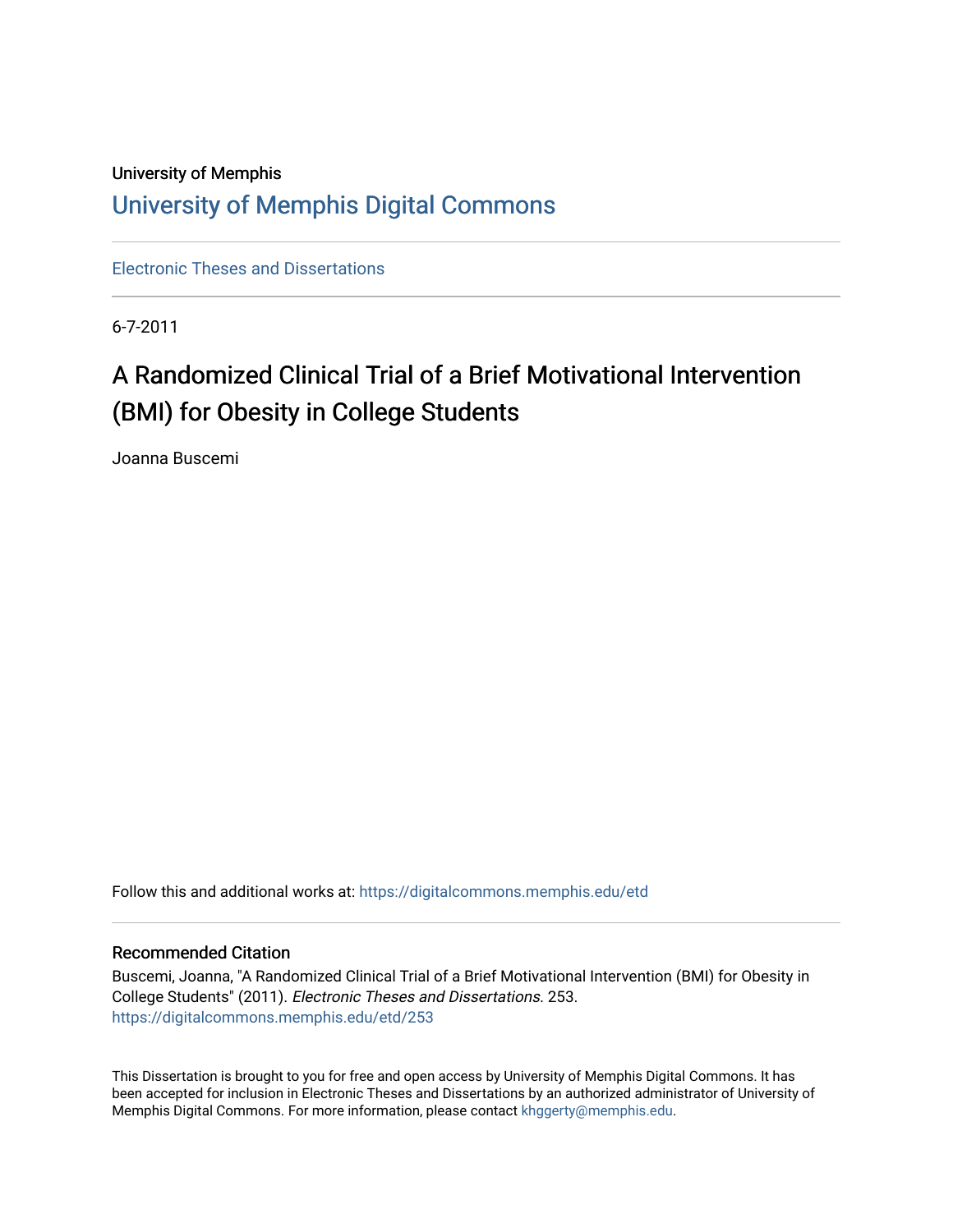To the University Council:

 The Dissertation Committee for Joanna Buscemi certifies that this is the final approved version of the following electronic dissertation: "A Randomized Clinical Trial of a Brief Intervention for Obesity in College Students."

> James G. Murphy, Ph.D. Major Professor

 $\mathcal{L}_\mathcal{L}$  , which is a set of the set of the set of the set of the set of the set of the set of the set of the set of the set of the set of the set of the set of the set of the set of the set of the set of the set of

We have read this dissertation and recommend its acceptance:

\_\_\_\_\_\_\_\_\_\_\_\_\_\_\_\_\_\_\_\_\_\_\_\_\_\_\_\_\_\_\_\_\_\_\_\_\_\_

\_\_\_\_\_\_\_\_\_\_\_\_\_\_\_\_\_\_\_\_\_\_\_\_\_\_\_\_\_\_\_\_\_\_\_\_\_\_ Kenneth D. Ward, Ph.D.

\_\_\_\_\_\_\_\_\_\_\_\_\_\_\_\_\_\_\_\_\_\_\_\_\_\_\_\_\_\_\_\_\_\_\_\_\_\_ Katherine M. Kitzmann, Ph.D.

Matthew P. Martens, Ph.D.

Accepted for the Graduate Council:

 Karen D. Weddle-West, Ph.D. Vice Provost for Graduate Programs

\_\_\_\_\_\_\_\_\_\_\_\_\_\_\_\_\_\_\_\_\_\_\_\_\_\_\_\_\_\_\_\_\_\_\_\_\_\_\_\_\_\_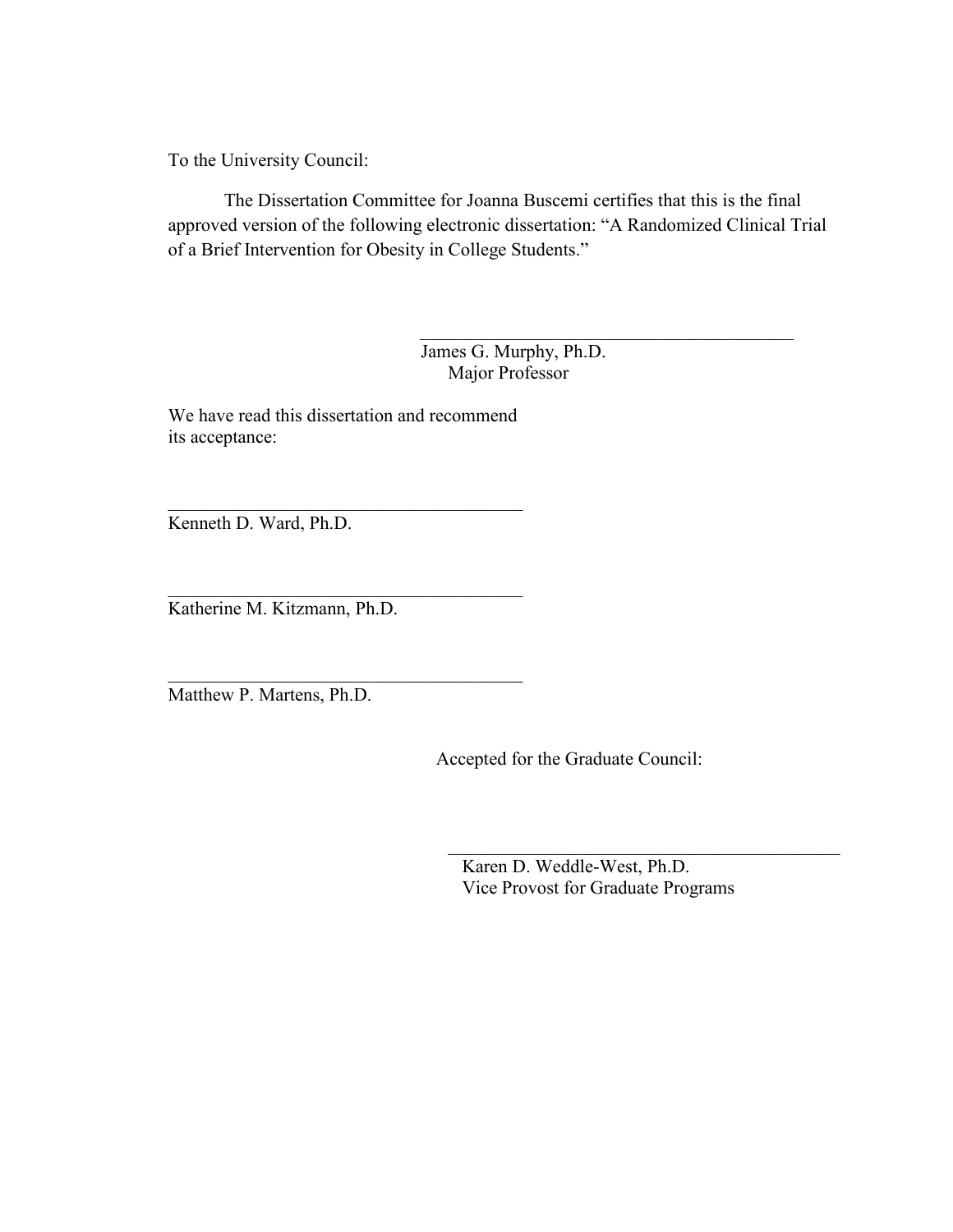# A RANDOMIZED CLINICAL TRIAL OF A BRIEF MOTIVATIONAL INTERVENTION (BMI) FOR OBESITY IN COLLEGE STUDENTS

by

Joanna Buscemi

A Dissertation

Submitted in Partial Fulfillment of the

Requirements for the Degree of

Doctor of Philosophy

Major: Psychology

The University of Memphis

August 201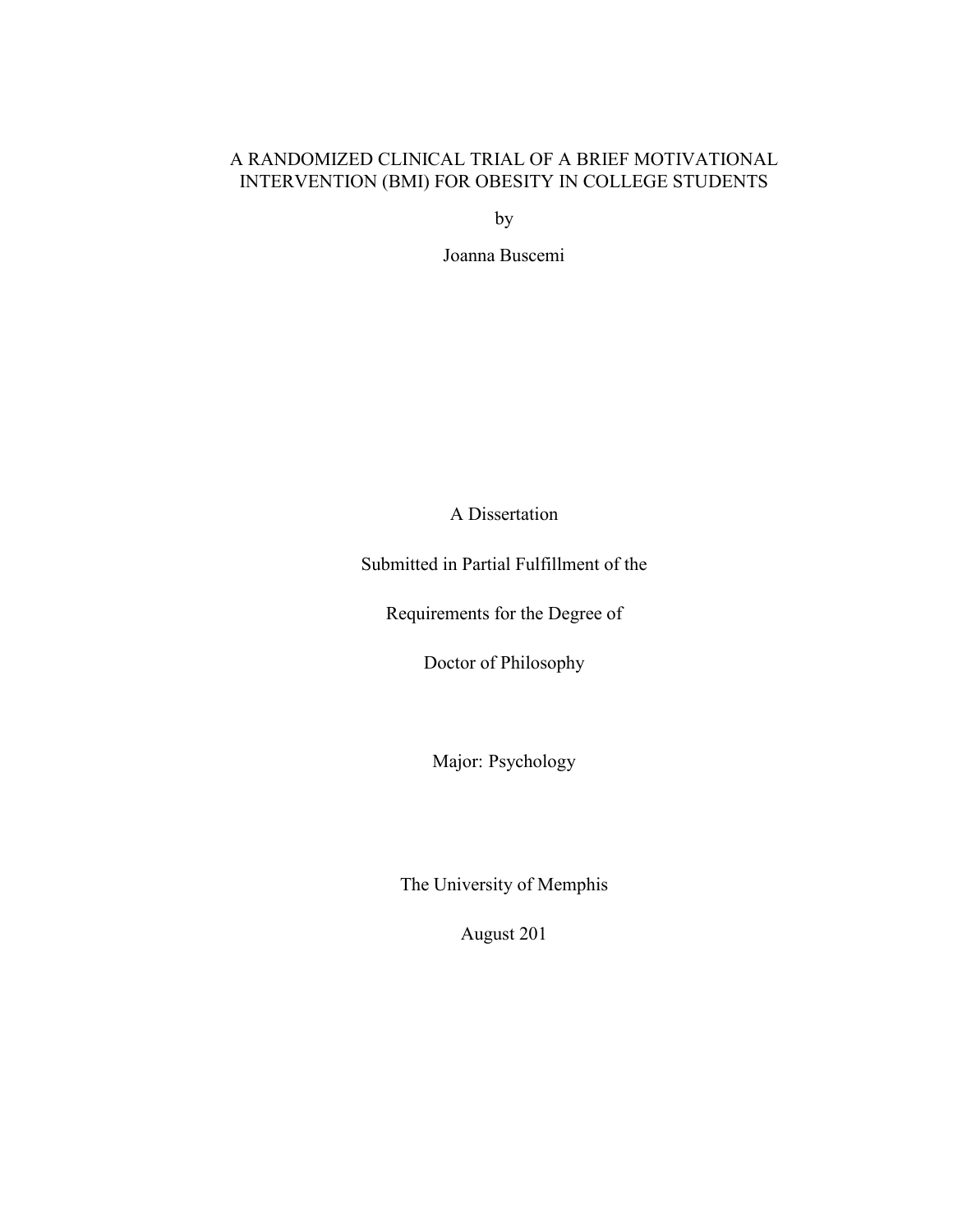#### ABSTRACT

Buscemi, Joanna. Ph.D. The University of Memphis. August 2011. A Randomized Clinical Trial of a Brief Intervention for Obesity in College Students. Major Professor: James G. Murphy, Ph.D.

Young adults are at an increased risk for weight gain as they begin college and this has implications for the onset of future health consequences such as Type II Diabetes, heart disease, hypertension, and some cancers. Brief motivational interventions (BMIs) have been found to be effective with college students for reducing risky health behaviors such as alcohol consumption, but have not been developed and tested with a primary goal of reducing obesity. BMIs have been developed and tested for the treatment of obesity and weight-related health behaviors (WRHB) in other populations, such as adults and adolescents, with promising results. The purpose of the following study was to develop and test the efficacy of a BMI for weight loss among overweight and obese college students. Seventy undergraduate students (85.7% female, 57.1% African American) completed an assessment about WRHBs and then were randomized to either receive a single 60-minute BMI plus a booster phone call, or to assessment only. T-tests revealed within group differences between baseline and post-session readiness to increase level of exercise, reduce dietary intake, and to reduce weight. However, this increase in motivation did not predict change at follow up. Additionally, at three months, after controlling for baseline measures, there were no significant differences between the intervention group and the assessment only group on body mass index or WRHBs, and minimal change was evidenced overall in either group. It was concluded that the onesession nature of the session might not have been enough to produce significant change in weight or WRHBs.

ii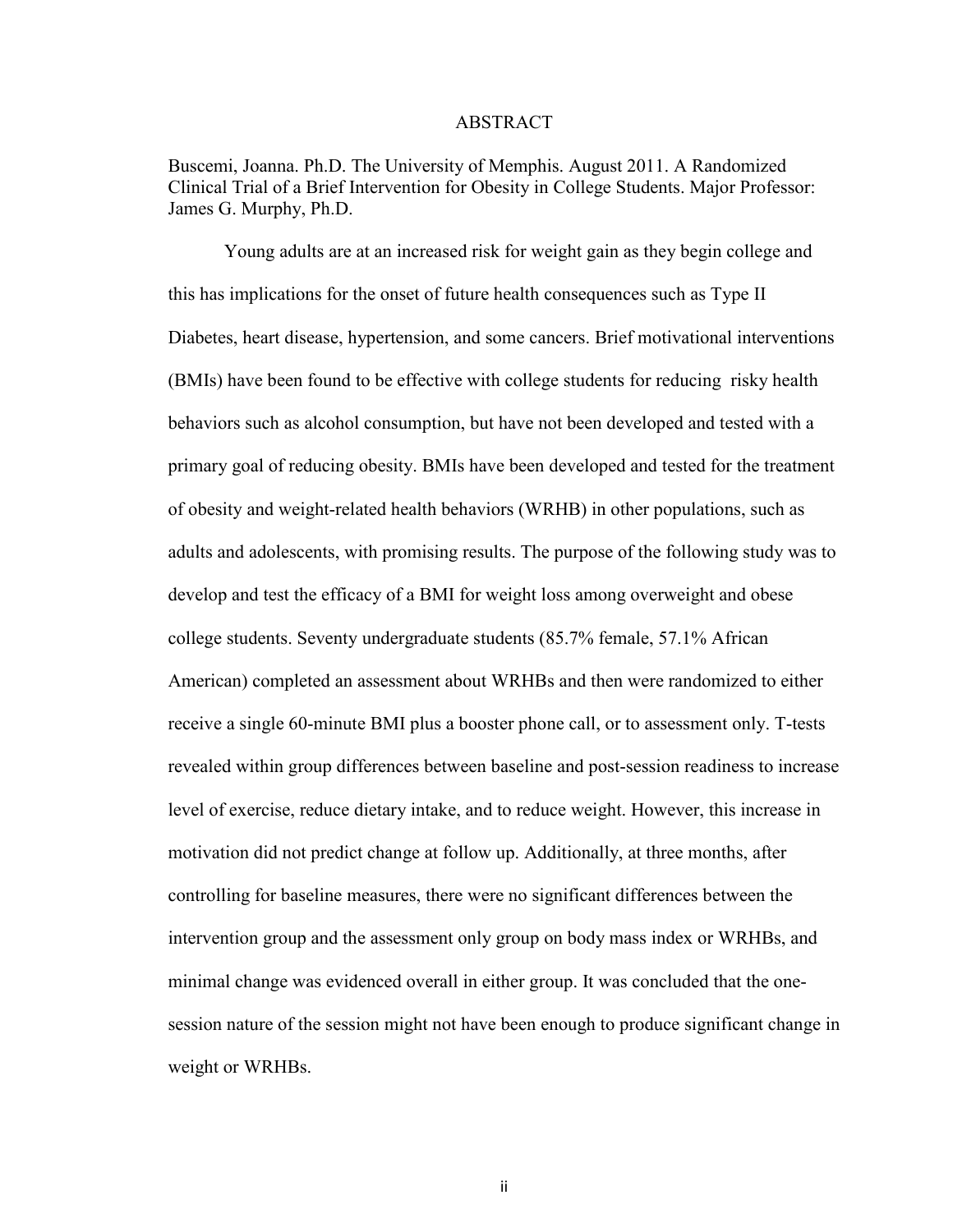# TABLE OF CONTENTS

| <b>SECTION</b>                                                                   | PAGE           |
|----------------------------------------------------------------------------------|----------------|
| <b>INTRODUCTION</b>                                                              | 1              |
| Brief Overview of BMI: Definitions and Approach                                  | $\mathfrak{Z}$ |
| Transtheoretical Model for Stages of Change                                      | 5              |
| Review of BMI Studies and Their Applications in Obesity Prevention and Treatment | 6              |
| Research in Adult and Adolescent Populations                                     | 6              |
| Research in the College Student Population                                       | 12             |
| Summary of Major BMI Components Utilized in WRHB Studies                         | 13             |
| Application of Behavioral Weight Loss Strategies                                 | 16             |
| BMIs for Alcohol Use in College Students                                         | 17             |
| Efficacy of BMIs for Alcohol Use in College Students                             | 17             |
| Intervention Components in Alcohol-Focused BMIs                                  | 18             |
| Conclusions                                                                      | 19             |
|                                                                                  |                |
| <b>METHOD</b>                                                                    | 22             |
| Participants                                                                     | 22             |
| Screening                                                                        | 24             |
| Measures                                                                         | 25             |
| <b>Physical Activity</b>                                                         | 25             |
| Fruit and Vegetable Consumption                                                  | 26             |
| Dietary Intake                                                                   | 27             |
| <b>Stage of Change</b>                                                           | 27             |
| <b>Family History</b>                                                            | 28             |
| <b>Obesity Consequences</b>                                                      | 28             |
| Procedures                                                                       | 29             |
| Assessment and Intervention                                                      | 29             |
| <b>BMI</b> Intervention                                                          | 30             |
| <b>BMI</b> Clinician Style                                                       | 32             |
| Post-session Measurement and MI Integrity Assessment                             | 33             |
| <b>Booster Phone Call</b>                                                        | 33             |
| Data Analytic Plan                                                               | 34             |
| <b>RESULTS</b>                                                                   | 35             |
| <b>Treatment Integrity and Session Evaluations</b>                               | 35             |
| <b>Baseline Characteristics</b>                                                  | 36             |
| Baseline Between-Group Differences                                               | 38             |
| Primary Outcomes and Regression Results                                          | 38             |
| Overall Changes in Weight Variables                                              | 41             |
| Motivation to Change Results                                                     | 41             |
| <b>Exploratory Analyses: Moderation Results</b>                                  | 46             |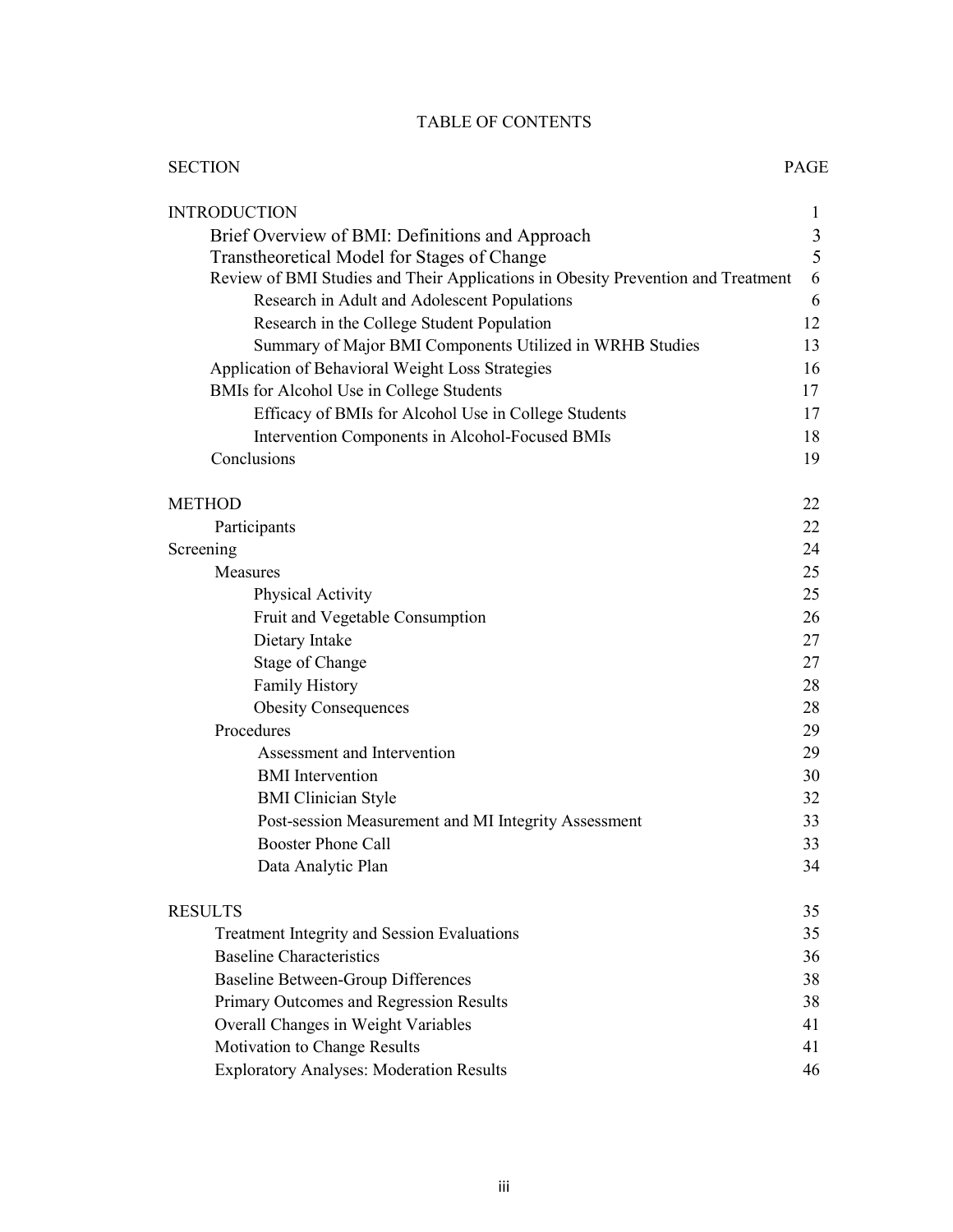### DISCUSSION 46

| <b>REFERENCES</b>                                                 | 57 |
|-------------------------------------------------------------------|----|
| <b>APPENDICES</b>                                                 | 68 |
| A. Screening Questionnaire                                        | 68 |
| B. Telephone Script for Intervention Study Recruitment            | 70 |
| <b>Study Consent Form</b><br>C.                                   | 71 |
| D. Demographic Questionnaire                                      | 73 |
| <b>Physical Activity Measures</b><br>Е.                           | 75 |
| <b>Fruit and Vegetable Consumption Measure</b><br>F.              | 77 |
| G. Dietary Intake Measures                                        | 78 |
| H. Stage of Change for Weight Loss, Changing Diet, and Increasing |    |
| Physical Activity                                                 | 84 |
| <b>Family History Questionnaire</b><br>I.                         | 87 |
| <b>Obesity Consequences Questionnaire</b>                         | 91 |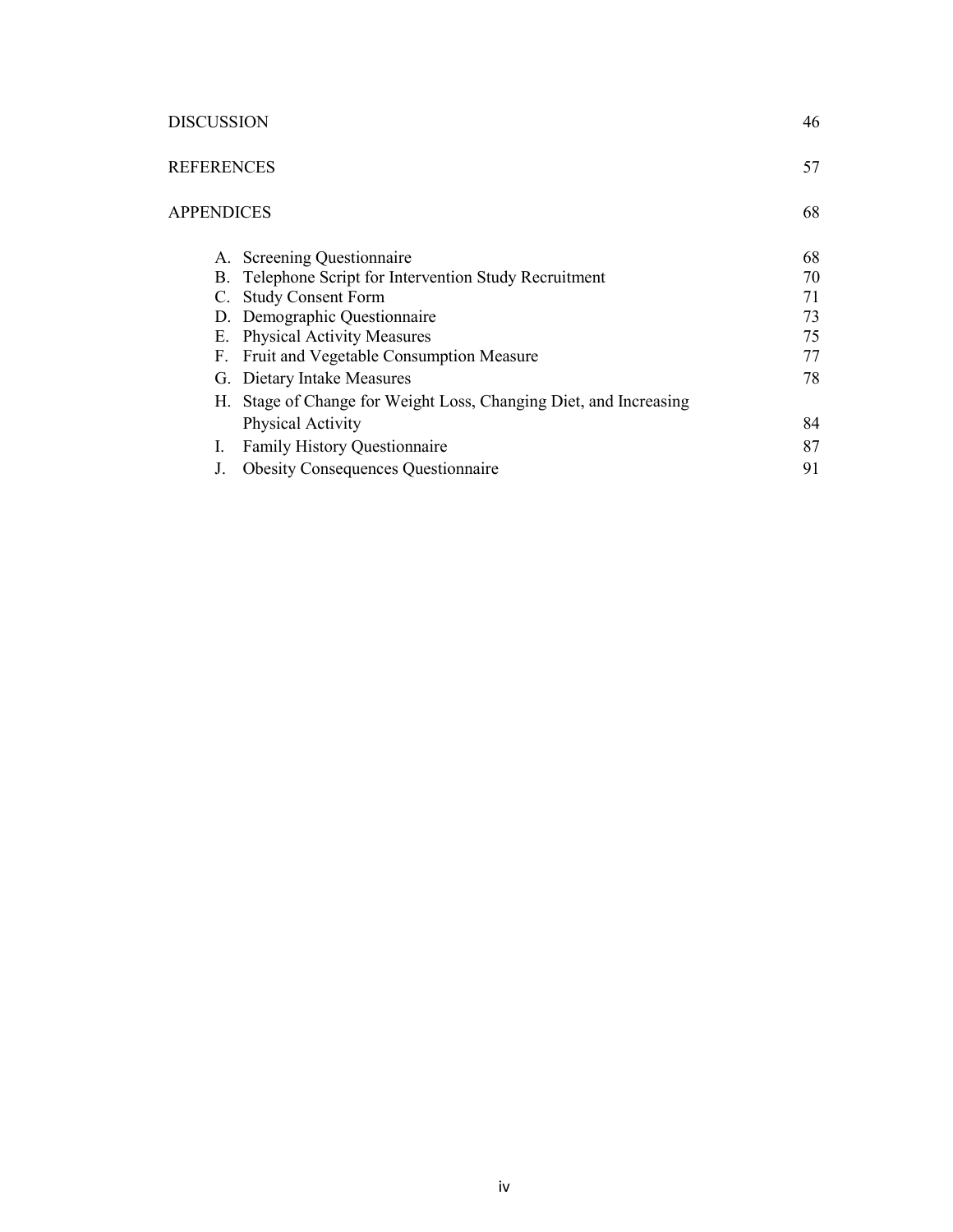# A Randomized Clinical Trial of a Brief Motivational Intervention (BMI) for Obesity in College Students

As young adults transition from high school to college they are more likely to engage in health-compromising behaviors such as drug, alcohol, and tobacco use, risky sexual behaviors, and irregular sleep patterns (National College Health Assessment, 2009). Behavior changes associated with weight gain are of particular importance due to their implications for adult health status. Weight-gain during young adulthood increases risk for the development of chronic diseases such as diabetes, heart disease, hypertension and some cancers (National Heart, Lung, and Blood Institute, 1998). Research has also found that there are psychological consequences of obesity associated with social stigma. Obese individuals are viewed less favorably and face more discrimination and prejudice than their normal weight peers (Friedman & Brownell, 2005).

Epidemiological studies have suggested that unwanted weight gain is especially prevalent during the young adult years (ages 18 - 34). According to data from the 2001 National College Health Risk Behavior Survey, about 35% of college students may be overweight or obese (Huang et al., 2003; Lowry, 2003) and the transition to college appears to be an especially risky period (Matvienko, Lewis, & Shafer, 2001). More recent data from the National College Health Assessment (2009) suggests that over 37% of male college students and almost 29% of female college students are overweight or obese. The "Freshman Fifteen" is a term used in the United States to describe weight gained by students during their freshman year of college. Holm-Denoma, Joiner, Vohs, and Heatherton (2008) found the average freshman year weight gain to be actually around 5 pounds, a one-year weight gain rate that is nevertheless significantly higher rate than average non-student American adults.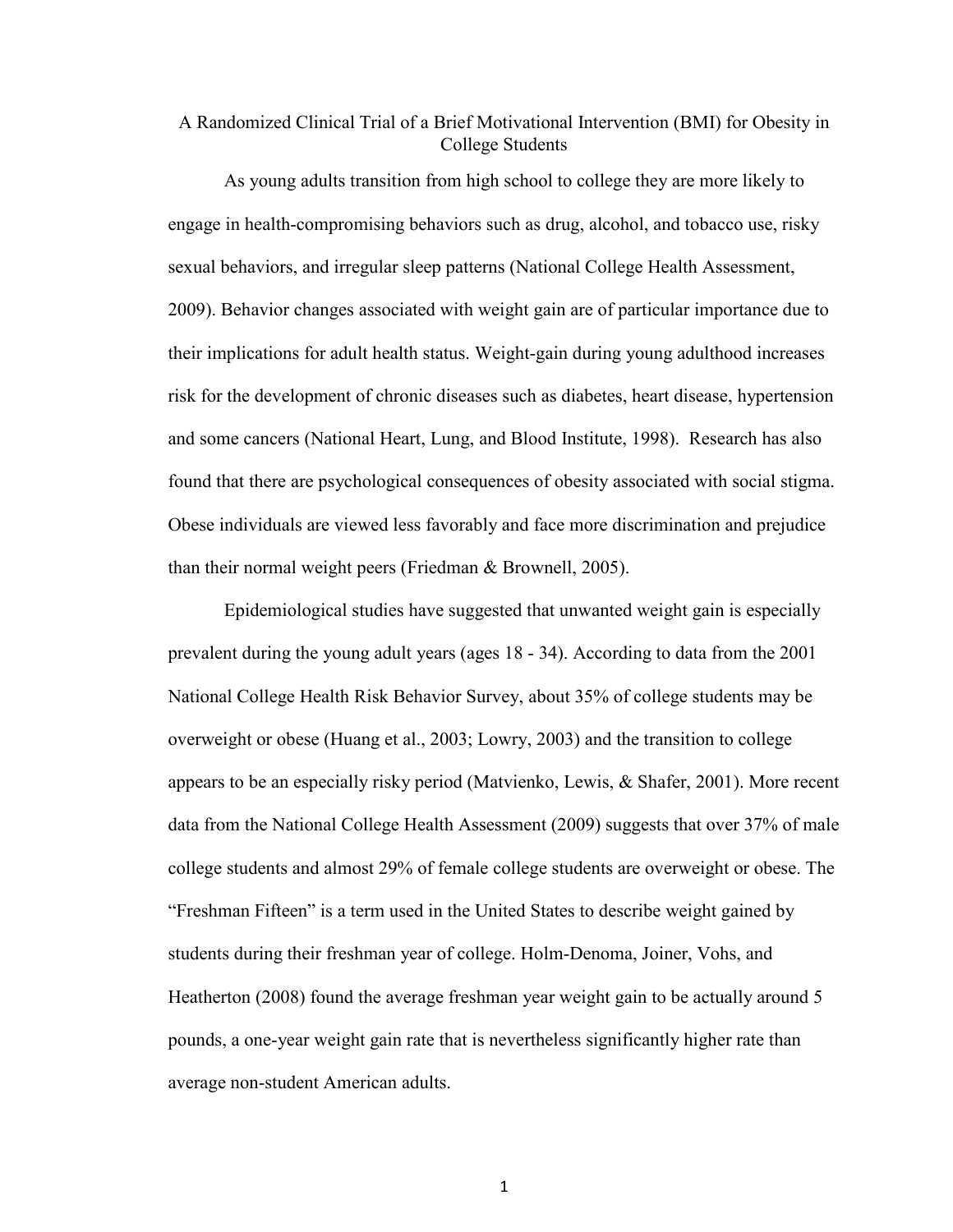In light of the importance of weight gain during college, several studies have identified weight-related health behaviors (WRHB) to be the key contributors to weight gain during the college years. These include low levels of physical activity and unhealthy diets (Huang et al., 2003). Regarding physical activity, Grubbs and Carter (2002) suggest that decline in exercise during the college years may be associated with the extinction of mandatory physical education classes in high school and college. Less than half of college students receive the recommended levels of physical activity (NCHA, 2009). About 20% of college students report that they engage in moderate physical activity 0 times per week, and 41% report 0 days of weekly vigorous physical activity (NCHA, 2009). Regarding diet, only 4.8% of male and 5.2% of female college students consume the recommended minimum of 5 total fruits and vegetables per day (NCHA, 2009). West, Bursac, Quibmy, and collegues (2006) found that about 65% of college students engaged in daily consumption of sugar sweetened beverages such as soda, fruit drinks, energy drinks, sports drinks, and sweet iced tea.

Despite the documented prevalence and public health- related implications of obesity and WRHB in college students, there is little empirical research evaluating interventions tailored to prevent or reduce excess weight gain within this population. Brief motivational interventions (BMIs) aim to increase motivation for behavior change within the context of one to two short sessions. Although BMIs have been developed and tested in other populations (such as adults and adolescents) for the treatment of WRHB, no studies have examined the efficacy of BMIs primarily focusing on the treatment of obesity in college students. Most of the available literature on BMIs with college students focuses on the treatment of alcohol abuse (Carey, Carey, Maisto, & Henson, 2006; Miller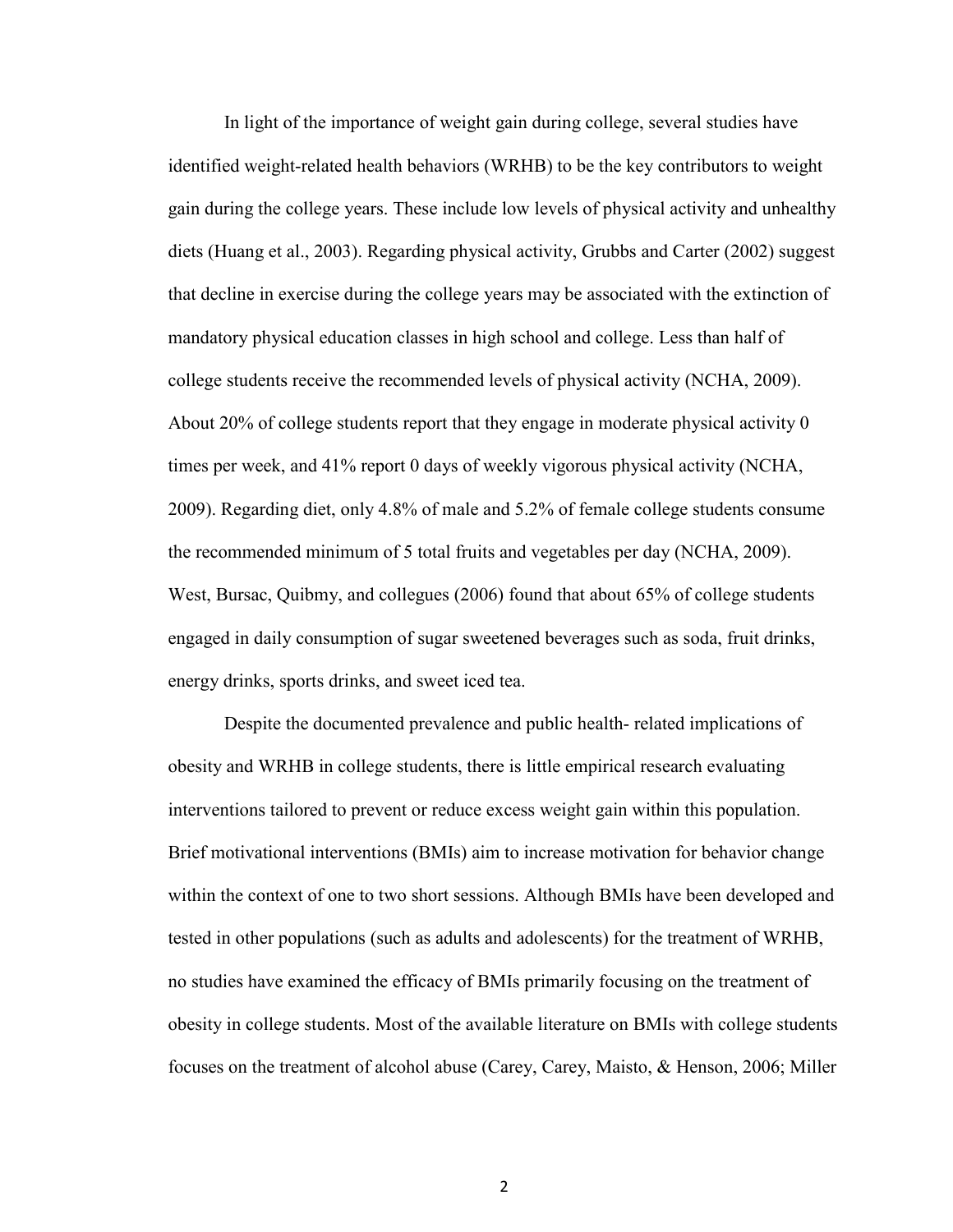& Sanchez, 1994; Murphy et al., 2001). It is possible that these alcohol focused BMIs, which have been found to be efficacious for reducing alcohol use in college students, could be modified to target obesity and WRHB. The following introduction will review the literature on the main BMI components in general, and those used to treat obesity and WRHB in adult populations and their utility for college obesity treatment will be discussed. Next, components from behavioral weight loss programs and the alcohol BMIs implemented in college students will be discussed to determine whether any could be used in BMIs focused on obesity treatment. Finally, the current study, a BMI for obesity treatment tailored for use in college students, will be described.

Brief Overview of BMI: Definitions and Approach

BMIs often combine personalized risk feedback along with motivational interviewing (MI) to help students resolve ambivalence to change within the context of one to two sessions. MI (Miller & Rollnick, 2002) has been defined as "a directive, client-centered counseling style for eliciting behavior change by helping clients explore and resolve ambivalence" (Rollnick & Miller, 1995, p. 326). Key components of the MI approach include empathetic and reflective listening, instilling a sense of self-efficacy, using open-ended questions to explore current behaviors, being open-minded to the client's beliefs and presentation, prompting the client to achieve greater self-awareness, and collaborating with the client to promote motivation to change.

Throughout the course of the MI session, the clinician helps the client to explore and resolve ambivalence about his or her health behaviors and to create an atmosphere of collaboration during the session, adopting the role of a consultant who listens to and gently directs the client towards a greater understanding of his or her problems and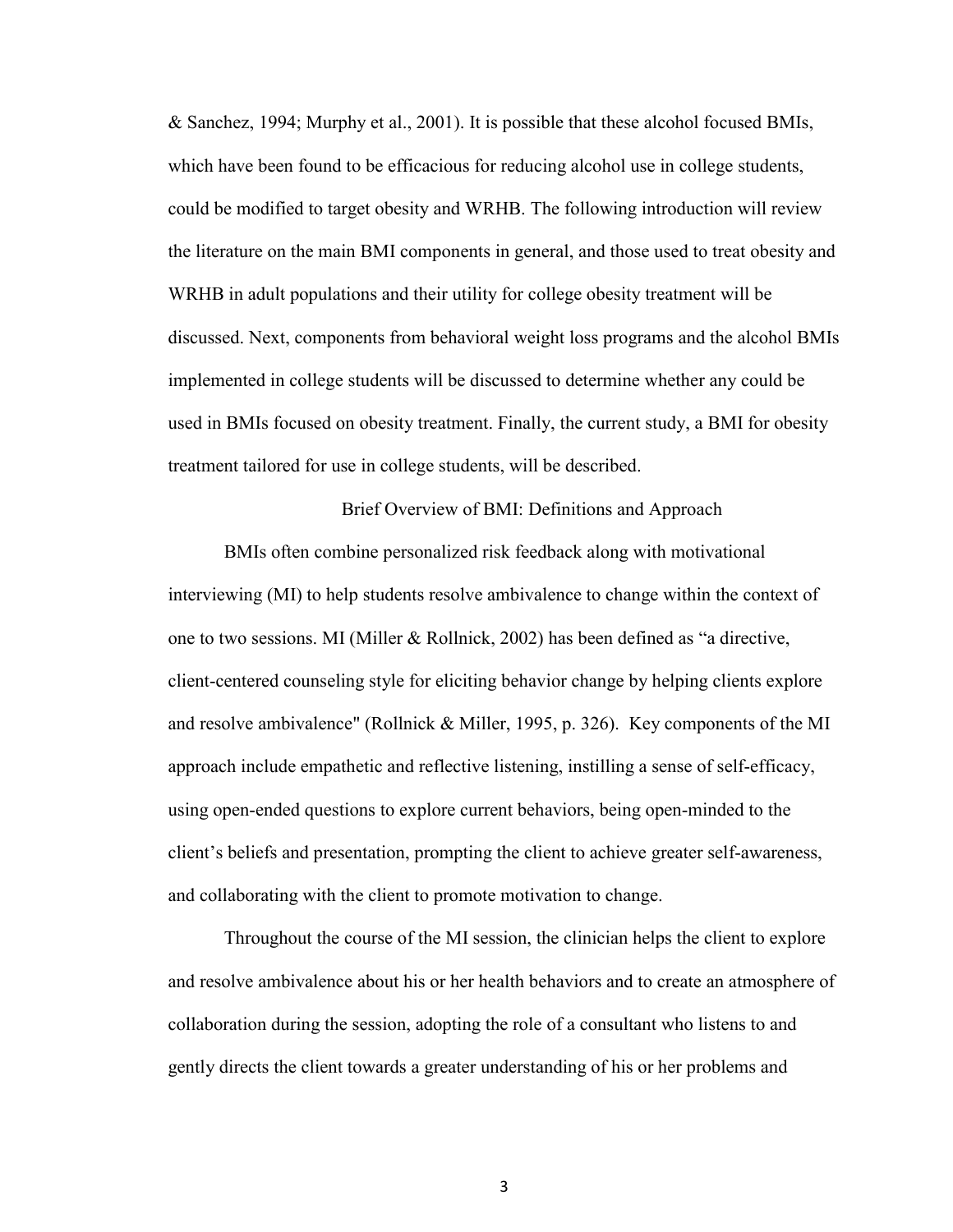options for change. The interviewer explores risks and consequences of current behaviors, but remains open-minded about the need for change. Additionally, the interviewer "rolls with resistance," rather than opposing it, using reflective listening skills. The interviewer selectively summarizes and highlights the client's words to develop discrepancy between real (current) and ideal (value-driven) behaviors. An explicit assumption of MI is that the client alone is responsible for any behavior changes. In many cases, however, the clinician will be able to enhance problem recognition and motivation to consider or pursue behavior change. Options for change often emerge over the course of the session with the participant's active involvement and input and are summarized through a goal setting exercise at the conclusion of the session.

 In addition to MI, BMIs typically include personalized feedback highlighting the risks and costs associated with the target behavior (Miller & Sanchez, 1994). The client's assessment data is used to create personalized feedback that is delivered during the BMI to provide information about how his or her current behaviors compare to those of their age-mates (normative feedback) and how his or her behaviors may place them at increased risk for negative consequences. BMIs also frequently include a decisional balance exercise. A decisional balance exercise encourages clients to identify and discuss the benefits and costs of the target behavior(s). The theory behind the decisional balance exercise is that motivation requires a recognition that the benefits of change outweigh the benefits of the status quo, and the costs associated with change (Janis & Mann, 1977). Other common brief intervention components include goal setting, the distribution of self-help materials (e.g., diaries, behavior logs, etc.) and follow-up contact (Fleming, 2003).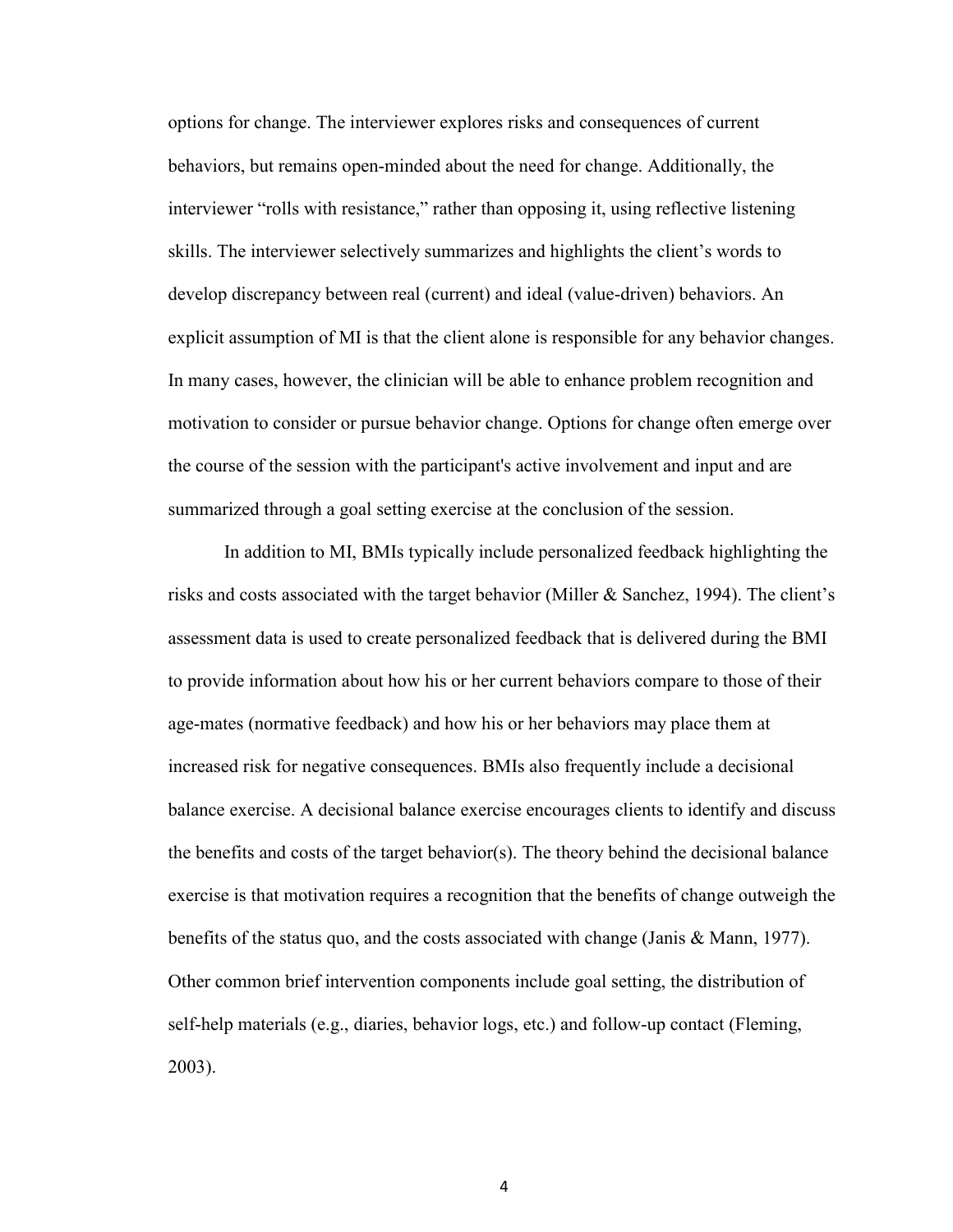Brief interventions are appealing as a low cost yet efficacious intervention option. Numerous studies across a variety of health and addictive behaviors have shown that brief interventions are more efficacious relative to a variety of control conditions and in some cases as efficacious as longer more intensive treatments (Bien, Miller, & Tonigan, 1993; Wilk, Jensen, & Havighurst, 1997). Wilk, Jensen, and Havighurst (1997) conducted a meta-analysis and found that heavy drinkers receiving a BMI were twice as likely to moderate their drinking 6 to 12 months after the intervention as participants who received no intervention. Thus, BMIs are cost effective and have the potential to reach a large segment of the population, including those who are not interested in completing extended behavioral treatment programs.

#### Transtheoretical Model for Stages of Change

 The style and theory behind MI was originally based on a framework provided by Prochaska and DiClemente's Transtheoretical Model for stages of behavior change (Prochaska & DiClemente, 1982). The transtheoretical model posits that an individual's level of motivation to change is a predictor of actual change, and that lasting change generally entails movement through a series of stages. As described by Prochaska and DiClemente, there are five primary stages of change: precontemplation (individual is not thinking about changing behaviors), contemplation (individual is not sure whether or not he or she desires behavior change), preparation (individual is ready to change), action (individual is actively making behavior changes), and maintenance (individual is sustaining behavior change). Within the MI framework, stage of change influences the presentation of intervention components. For example, a MI clinician would refrain from formal goal setting with an individual who is in the precontemplation stage of change;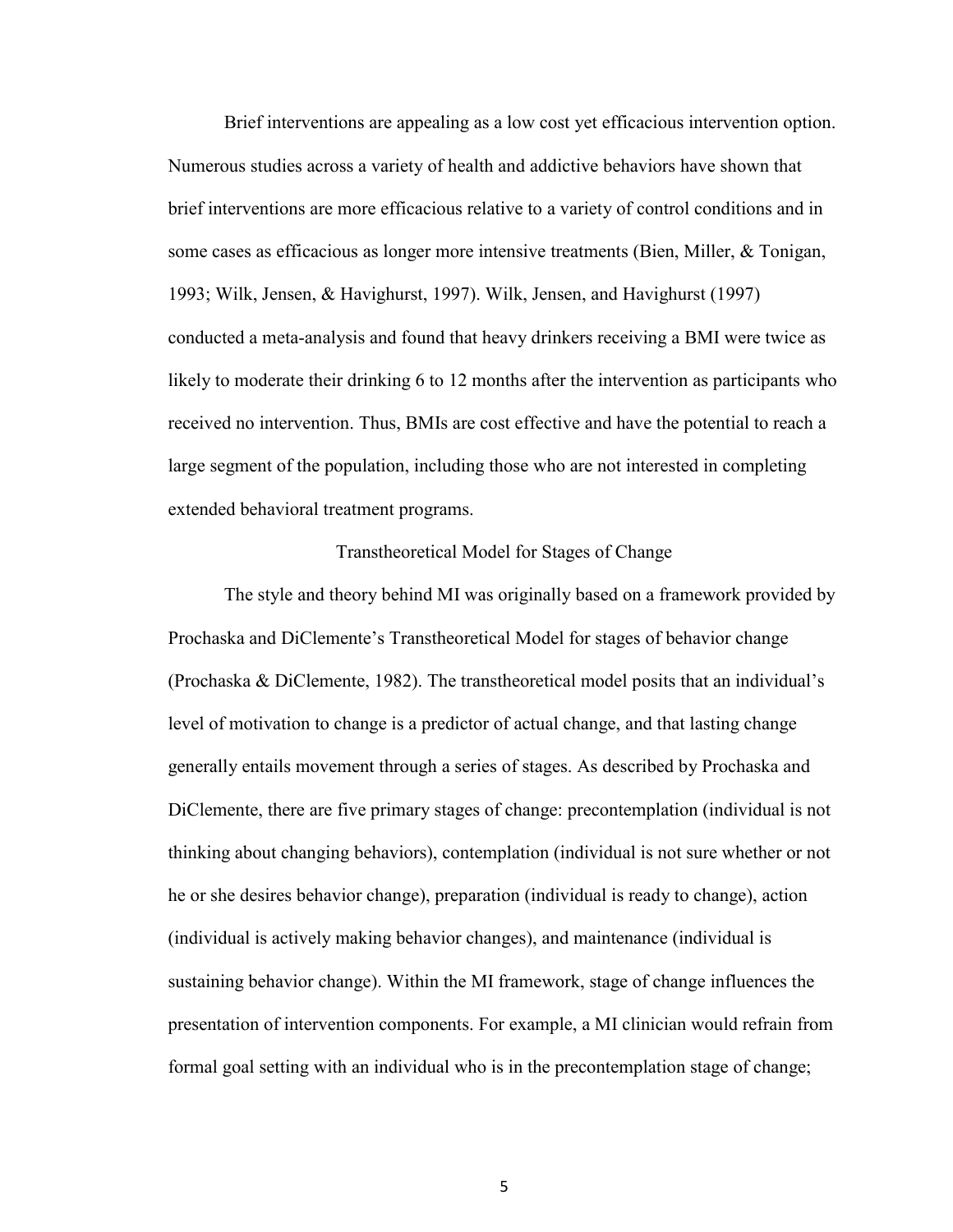rather, the intended outcome of a session with a "precomtemplator" would be to promote awareness of current behaviors in a non-judgmental way and to have discussions that *may* encourage the individual to start developing discrepancy or cognitive dissonance between actual and ideal behaviors. With an individual who is in the preparation stage, conversely, the clinician might spend less time trying to develop discrepancy and more time goal setting for future behavior change. Several studies have been done matching participants to treatments aimed to increase physical activity based on stage of change and have had promising results, suggesting that meeting a participant where they are in terms of motivation may increase the efficacy of health behavior change interventions (Dunn, Marcus, Kampert et al., 1999; Marcus, Bock, Pinto et al., 1998; Marcus, Lewis, Williams et al., 2007; Marcus, Napolitano, King et al., 2007).

Review of BMI Studies and Their Application in Obesity Prevention and Treatment *Research in Adult and Adolescent Populations* 

As mentioned previously, several studies have tested the efficacy of BMIs for treatment of WRHB and obesity in adult/adolescent populations, but very few have been implemented with *any* BMI components in college populations.

Because there are only two published studies using any BMI components for weight loss within college students (Fischer & Bryant, 2008; Werch et al., 2007), research done in other populations will first be examined to explore the possible feasibility, translation, and salience for future research within college populations.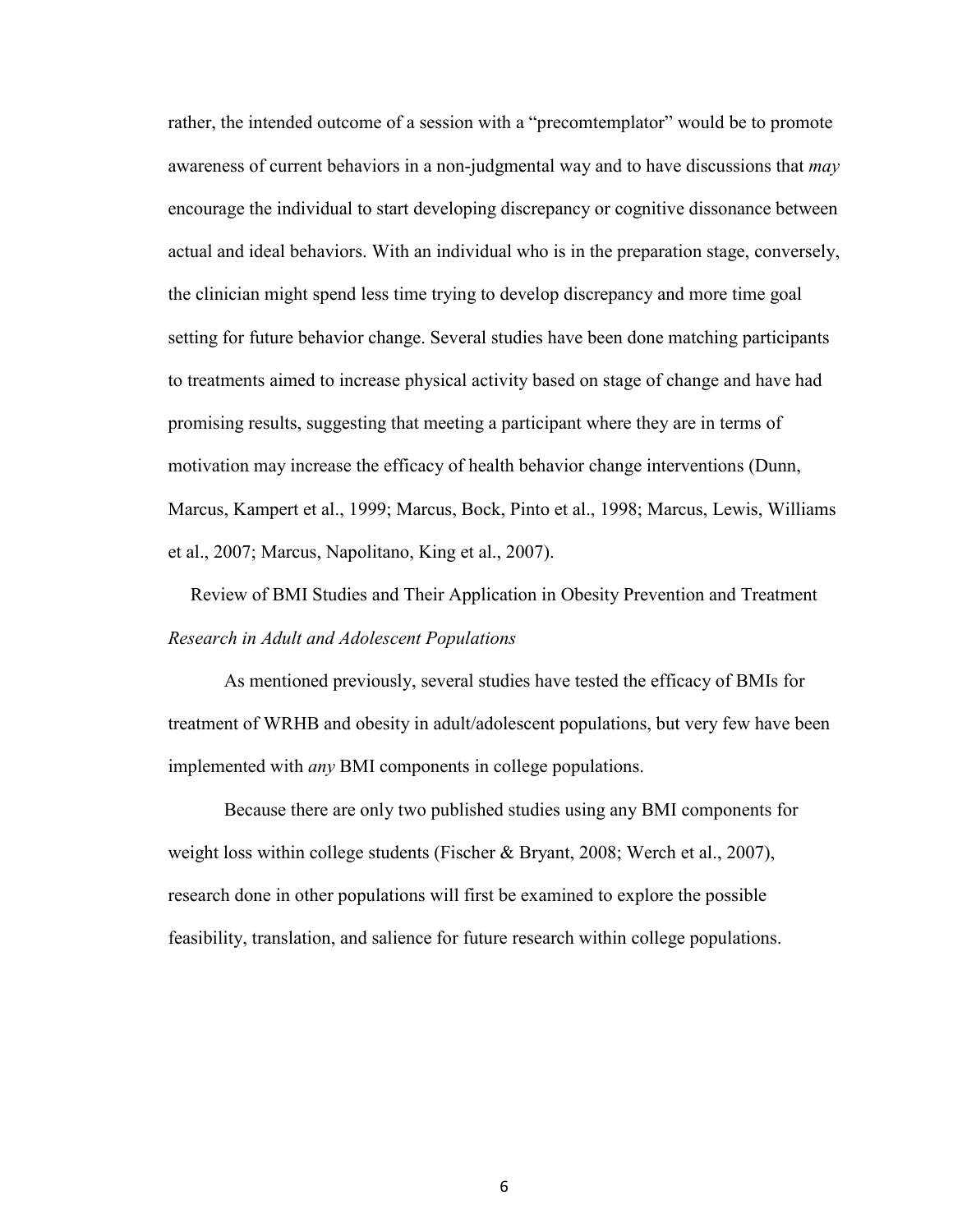Currently, BMIs for encouraging change in WRHB have been used within the following adult and adolescent populations: African Americans in a church setting (Resnicow et al., 2005), African American women (Befort et al., 2008), British adults in a primary care setting (Harland, White, Drinkwater, Chinn, Farr, & Howel, 1999; Hillsdon et al. 2002), police officers (Anshel & Kang, 2008), patients at risk for coronary heart disease (Hardcastle, Taylor, Bailey, & Castle, 2008), patients being treated with antipsychotics (Ohlsen, Treasure, & Pilowsky, 2004), patients with hyperlipideamia (Mhurchu, Margetts, & Speller, 1998), patients with cardiovascular disease (Scales, 1998), patients with fibromyalgia (Ang, Kesavalu, Lydon, Lane, & Bigatti, 2007), overweight women with type II diabetes (West, DiLillo, Bursac, Gore, & Greene, 2007), adolescents (Berg-Smith et al., 1999; Werch et al., 2005), postmenopausal females (Bowen et al., 2002), and in obese adults as a supplement to a primarily behavioral intervention (Carels et al, 2007). In general, BMIs within these populations have been found to be more efficacious than various control conditions for changing WRHB in a positive direction and suggest potential promise for the efficacy of such interventions in college students. These studies are reviewed below, with particular attention paid to identifying the specific treatment components used to target obesity and WRHB.

Carels and colleagues (2007) designed and tested a behavioral weight loss program for obese and sedentary adults and added an MI component to supplement treatment in participants who were unable to meet their personal weight loss goal within an allotted time period. Eligible participants met with a doctoral student in clinical psychology for 45-60 minute sessions. The purpose of the MI session was to resolve ambivalence toward behavior change. The authors did not describe the specific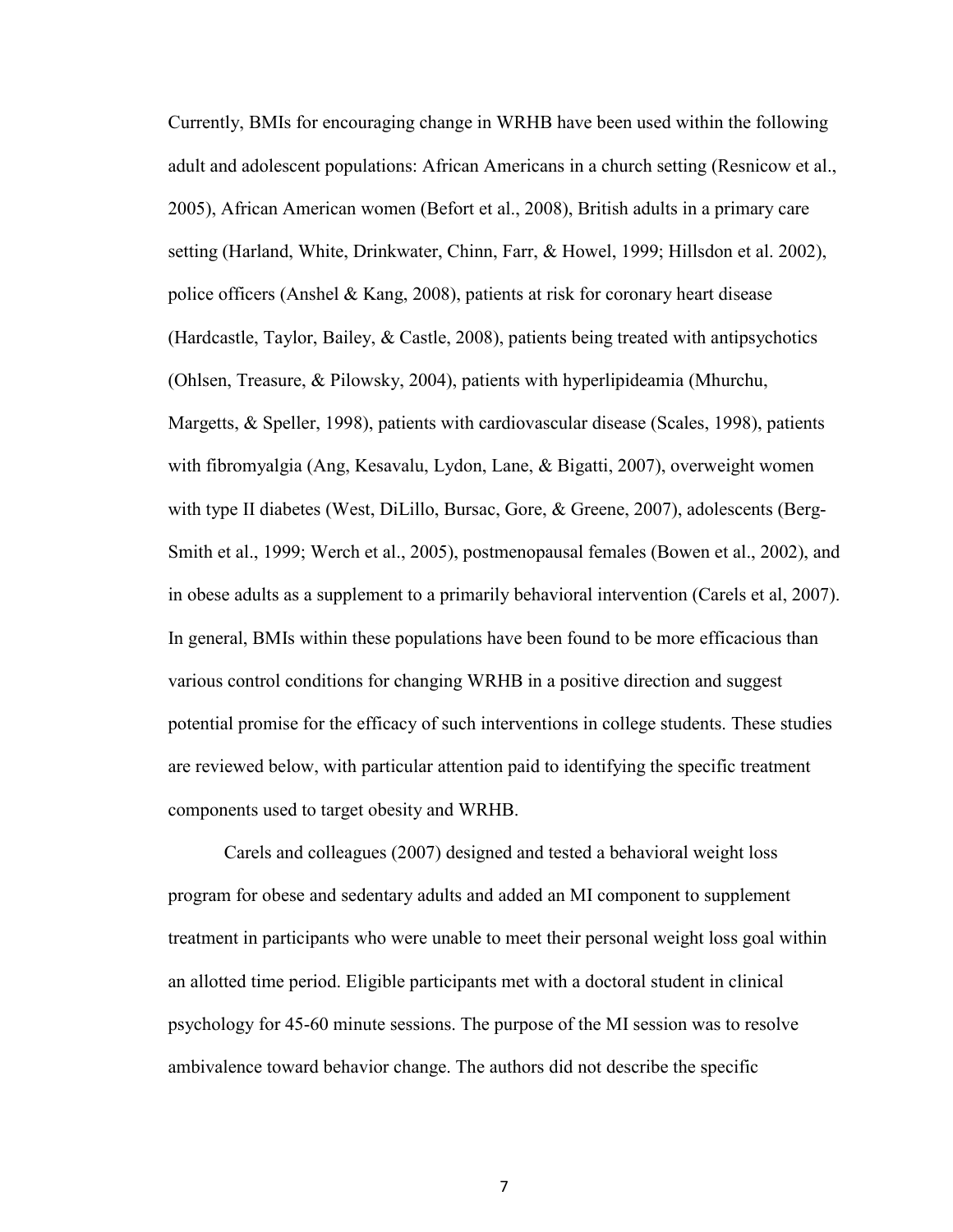components included in the MI. Participants who received the MI lost significantly more weight and engaged in significantly more physical activity than participants who only received the behavioral weight loss program. It is important to note that this study was not a randomized trial; instead, any participants who were not responding to the treatment were assigned to receive MI sessions. Nevertheless, results from this study suggest that MI can be efficacious as a supplement to behavioral weight loss programs among participants who are having difficulty adhering to a treatment plan.

BMIs have been used with patients who have medical illnesses that may be associated with or worsened by obesity or low levels of physical activity (Ang et al., 2007; Mhurchu et al., 1998; West et al., 2007). Ang and colleagues (2007) developed a phone intervention, utilizing MI techniques, to encourage home-based physical activity in patients with fibromyalgia. The interventionist delivered six 25-minute sessions that included the following BMI components: a) enhancing motivation to exercise by eliciting self-motivational statements about the patient's recognition, concern, and intention to change the problem behavior, b) strengthening commitment to exercise by helping the client to develop a plan for change, and c) preventing relapse by praising and reinforcing progress. At 12 and 30-week follow-ups, patients reported experiencing significantly less pain than at baseline and also reported being significantly more physically active. This study not only provides evidence for the use of MI to encourage positive health behavior changes associated with weight status, but also suggests that MIs delivered via telephone conversations may also be efficacious in promoting change. Because this study was not randomized and the treatment group was not compared to a control, these results should be interpreted with caution.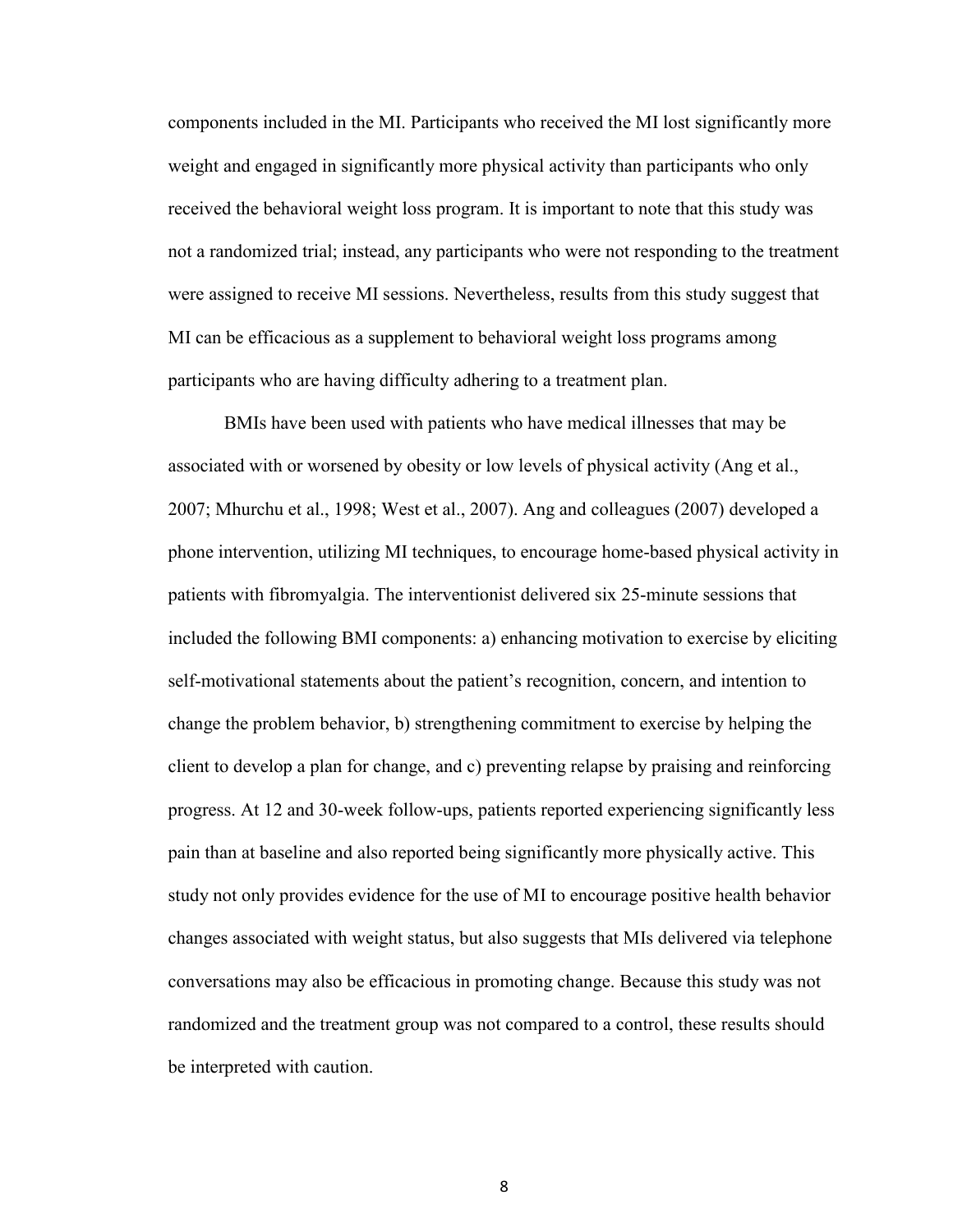Mhurchu and colleagues (1998) delivered MI style sessions to patients with hyperlipidaemia to motivate weight loss and found that patients who received MIs did not differ in overall weight loss 12-weeks post-intervention as compared to a standard care group. Sessions were described as "motivational interviews," but specific intervention components were not discussed. West and colleagues (2007) delivered a similar intervention to obese women with type II diabetes and found that patients who received an MI session lost significantly more weight than a control group. Some of the main components of the intervention were eliciting change talk and commitment language and resolving ambivalence about eating behaviors. Follow-up measures were collected up to 18 months after completion of the intervention. These findings might highlight the need for longer follow-up sessions when measuring weight loss as a primary outcome variable due to the amount of time required to achieve weight loss following changes in WRHBs.

In a UK study conducted by Hillsdon and colleagues (2002), many components used in BMIs for the treatment of alcohol use were utilized to test whether a BMI would be more efficacious in increasing physical activity than advice giving in a primary care setting. The purpose of the intervention was to examine and resolve ambivalence in the context of a brief session. Six strategies were employed for the 30 minute session: a) feedback about physical activity levels versus the recommended guidelines, b) assessment of motivation and confidence in increasing physical activity, c) a decisional balance exercise regarding the pros and cons of increasing physical activity, d) information about the importance of physical activity, e) discussion of concerns about changing their current level of physical activity, and f) interventionist-facilitated decision making for future behavior change. Participants in the MI group exercised 10% more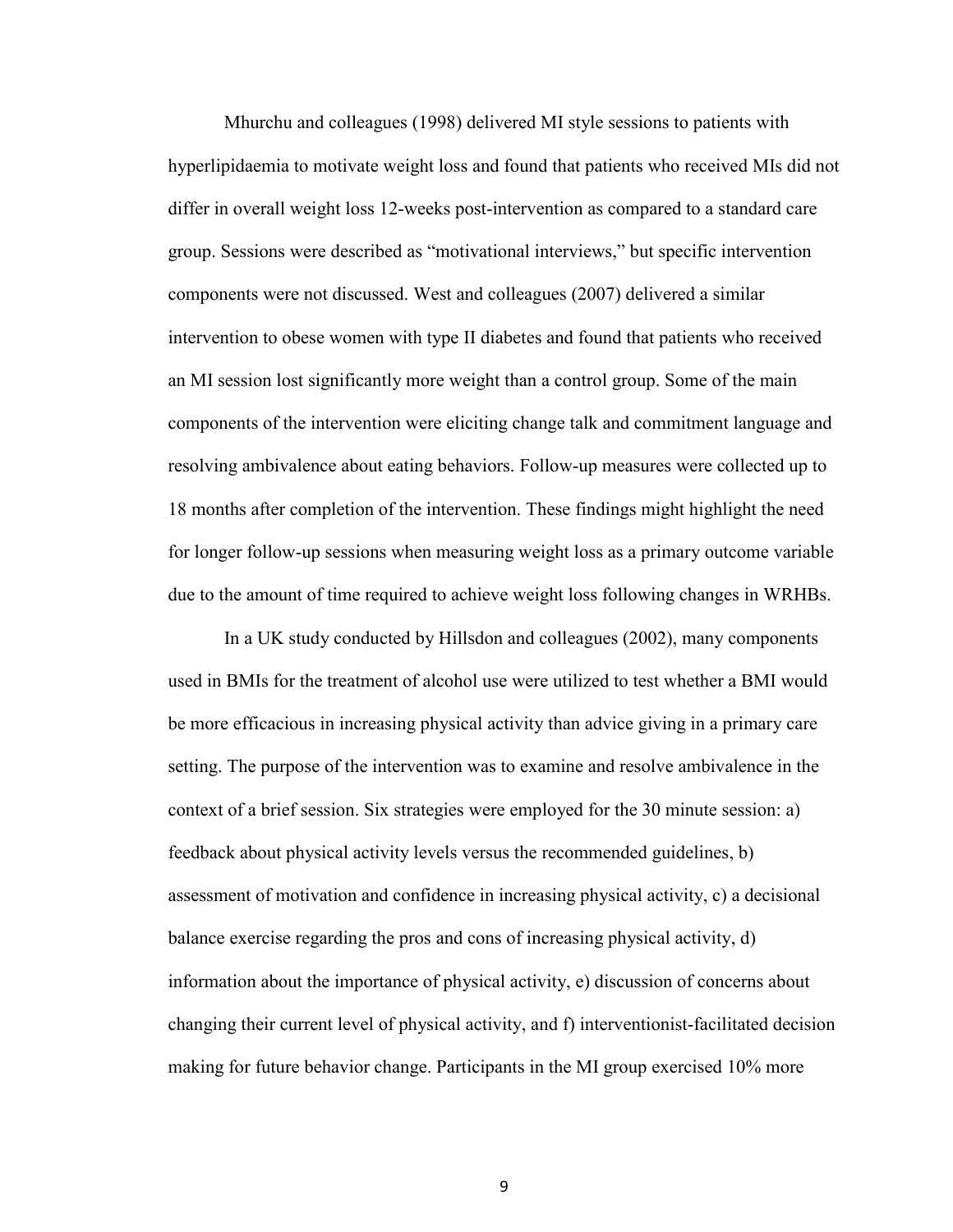than those in the direct advice group post-intervention. However, as the authors discuss, this finding was not statistically significant, possibly due to the loss of power associated with high dropout rates at follow up.

Seven additional studies have been published in the adult literature and will be described briefly because they share many of the same components as the previously reviewed studies. Three of the studies (Anshel & Kang, 2008; Bowen et al., 2002; Hardcastle et al., 2008; Resnicow et al., 2001) yielded significant findings, while three did not (Befort et al., 2008; Harland et al., 1999; Ohlsen, Treasure, & Pilowsky, 2004). Anshel and Kang (2008) tested the efficacy of 10 MI sessions including a decisional balance and self-monitoring exercise, education on diet and exercise, goal setting, and building self-efficacy in order to increase fitness levels and lower lipid profiles in police officers. Follow up data at 10 weeks revealed a significant within-group difference on both of these measures. Bowen and colleagues (2002) found that assessment of stage of change, self-monitored food intake, and a decisional balance exercise were efficacious in lowering fat intake levels as compared to a non-treatment control at one year postintervention. The sample included 175 women recruited from three clinical centers. Resnicow and colleagues (2001) delivered MI style interventions to African Americans in the church setting in order to increase fruit and vegetable consumption. Participants who received the MIs consumed significantly more fruits and vegetables 1 year postintervention than both a control and education group. Harland and colleagues (1999) were interested in testing the efficacy of MI style sessions for promotion of physical activity; although results were not statistically significant, at one year follow up, participants who received 6 MI sessions participated in more vigorous physical activity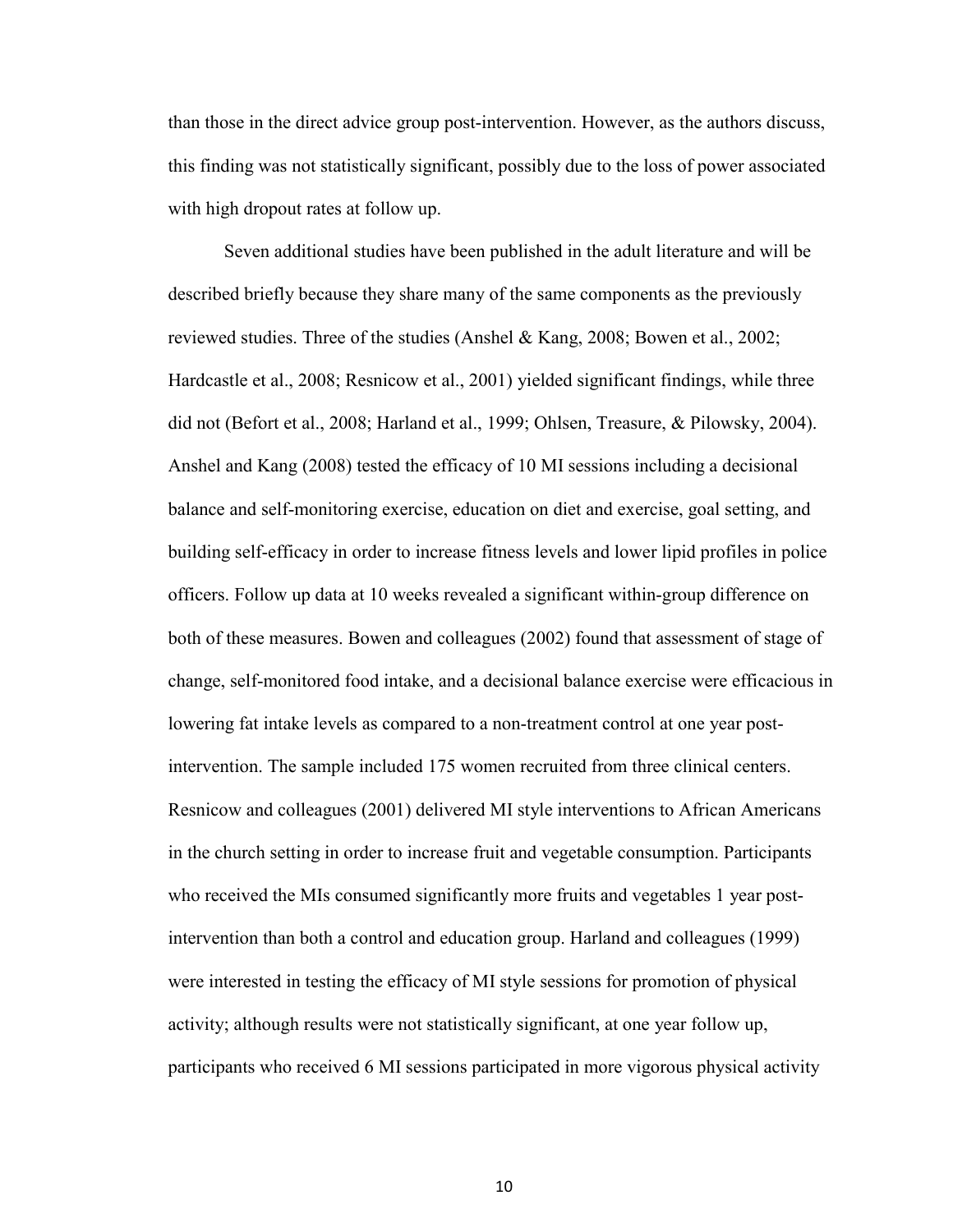than those who received one MI and control. Ohlsen and colleagues (2004) also did not find significant differences in weight loss between participants who received 3 MI style sessions and a control group. However, interpretation of these findings is complicated by the fact that all participants were patients who have experienced weight gain due to the pharmacological effects of antipsychotics. Hardcastle and colleagues (2008) found that patients at risk for coronary heart disease were more likely to significantly increase their levels of physical activity as compared to a control group at a 6-month follow up. Befort and colleagues (2008) implemented a behavioral weight loss treatment for African American women. Participants were randomized to either motivational interviewing or education during the last four weeks of treatment. No significant differences were found in terms of either adherence to the behavioral weight loss treatment or changes in WRHBs between groups.

In addition to the adult studies, there have been two studies of BMIs for WRHBs in adolescents (Berg-Smith et al., 1999; Werch et al., 2005). An adolescent multihealth behavior study, implemented by Werch and colleagues (2005), utilized brief intervention for physical activity promotion. A single 12-minute one-on-one intervention integrating alcohol avoidance messages with fitness promotion messages and other positive health behaviors decreased the likelihood of engagement of other risky health behaviors one year later. Additionally, participants who received the brief interventions reported participating in significantly more vigorous and moderate exercise 3 months posttreatment as compared to an assessment only control group. Berg-Smith and colleagues (1999) also utilized BMI components in an intervention for adolescents with elevated cholesterol levels. As part of their intervention, participants received feedback on how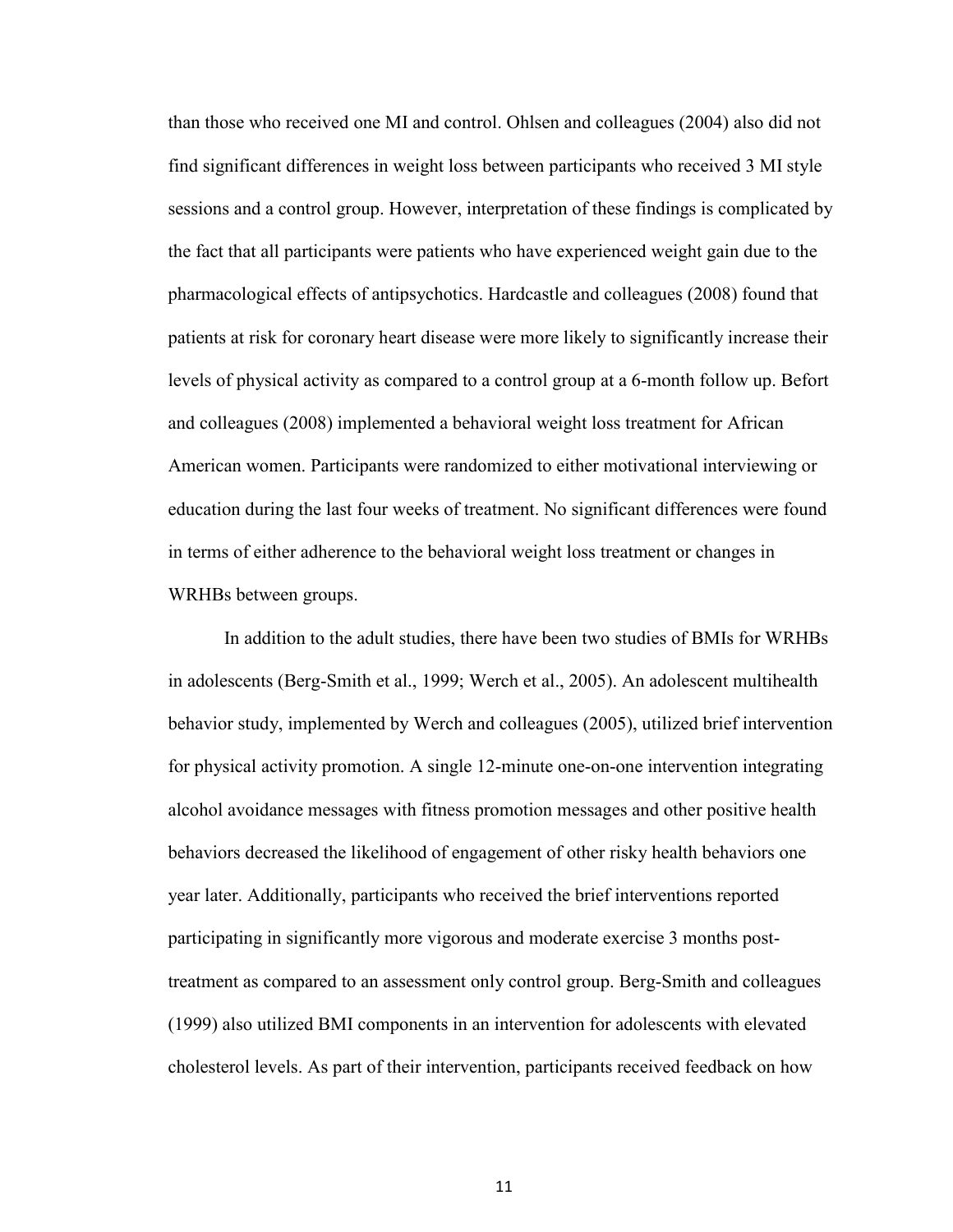their cholesterol levels compared to that of their peers. Within group comparisons revealed that adolescents who received the BMI had significantly lower levels of cholesterol and calories from fat 4-8 weeks post-intervention. In sum, many of the interventions for treatment of WRHB in adult/adolescent populations utilized MI style sessions; some of them incorporated behavioral strategies such as self-monitoring, and others included personalized feedback, decisional balance exercise, and education in order to motivate behavior change. Eight of the 14 studies reviewed in this section reported significant findings in positive changes in WRHB (6/10 total studies) or weight loss (2/4 total studies). Of the 4 weight loss studies, effect sizes ranged from negative and very small (cohen's *d* = -.27 for between group weight loss baseline to 16 week follow up; Befort et al., 2008) to large (cohen's  $d = 0.86$  for between group weight loss baseline to 6-month follow up; West et al., 2007).

#### *Research in the College Student Population*

 Only two studies have investigated the efficacy of interventions utilizing any features of BMIs with a focus on increasing positive WRHB in college students. No brief intervention studies have directly targeted weight loss in college students. Werch and colleagues (2007) piloted a brief multiple behavior intervention in the college student health care setting investigating a myriad of health behaviors (e.g., physical activity, exercise, diet, sleep, stress management, alcohol, cigarette, and marijuana use). Students in one group the received a brief, tailored consultation addressing each of the health-risk behaviors he or she reported in the screening. The comparison group signed a contract committing to "improve" one of four health behaviors (physical activity, alcohol use, other substance use, and "other" health behavior). Results of the study indicated that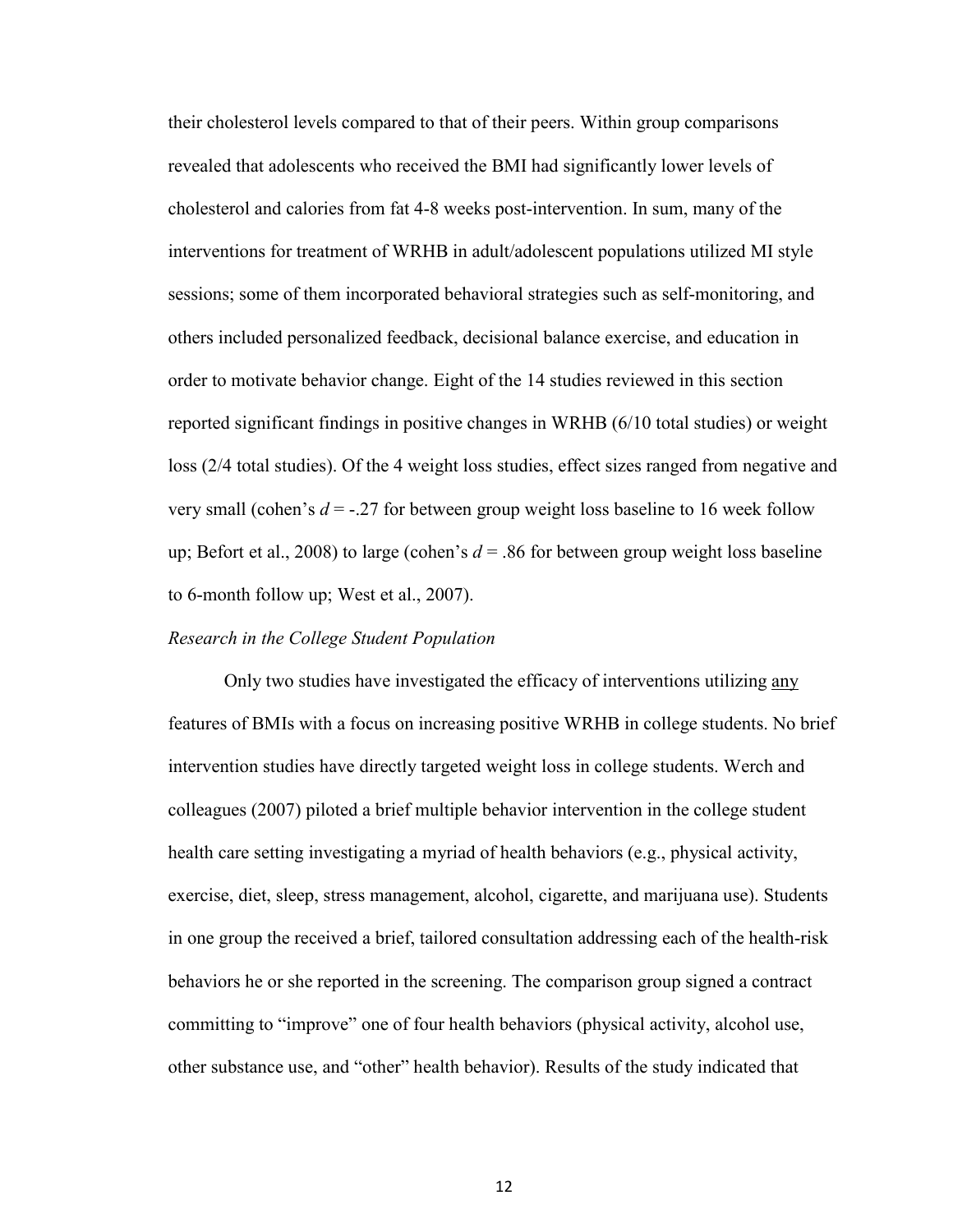students in the brief intervention group engaged in significantly more physical activity over time, but the exact time between delivery of the intervention and follow up was not reported. It is important to note that this study did not assess weight status or include an explicit weight loss component. Although motivational interviewing techniques were not utilized in this intervention, these results support the efficacy of brief sessions for encouraging behavior change in college students.

Another study investigated the efficacy of a decisional balance questionnaire to increase physical activity in college females. The decisional balance questionnaire measured perceived benefits of and barriers to participating in physical activity. All participants completed the decisional balance measure, and half of these participants were randomly assigned to a one-on-one consultation with a personal trainer. Students who completed the decisional balance measure in addition to the personal training session participated in significantly more physical activity than students who only completed the decisional balance assessment measure over the course of a semester (Fischer & Bryant, 2008). Participants also did not receive a formal MI intervention session, but findings from this study might suggest possible utility of referral to see a personal trainer in the context of a BMI session. Again, weight loss was not a component of treatment and physical measure data was not collected pre or post intervention.

# *Summary of Major BMI Components Utilized in WRHB Studies*

Taken together, it appears that most of the available studies for treatment of WRHB combine MI/BMI techniques with some behavioral and/or educational ones (Golay, 2006). The primary assessment domains included in the BMI studies were a) stage of change and confidence in ability to change (Bowen et al., 2002; Hillsdon et al.,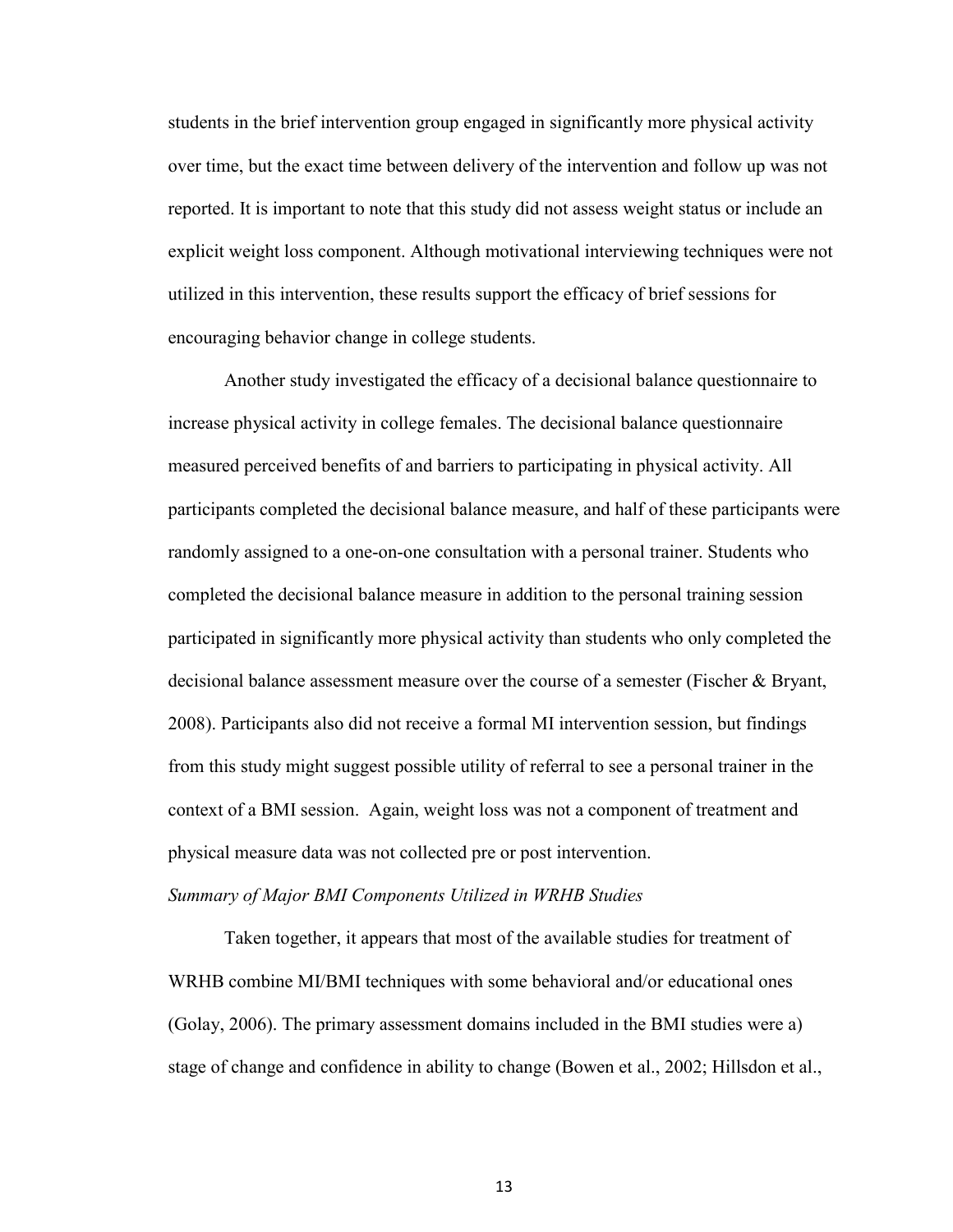2002; Mhurchu et al., 1998), b) current level of physical activity and dietary consumption (Bowen et al., 2002; Carels et al., 2007; Mhurchu et al., 1998), and c) barriers to change (Resnicow et al., 2001). Some of the main intervention components found in the BMIs for WRHB include: a) a decisional balance exercise (Anshel & Kang, 2008; Bowen et al., 2002; Hillsdon et al., 2002), b) personalized feedback on how the participant compares to the national recommendations (Berg-Smith et al., 1999, feedback on cholesterol levels); Hillsdon et al., 2002, feedback on physical activity levels), c) discussion of barriers that contribute to maintaining a problem behavior (Ang et al., 2007; Bowen et al., 2002, Resnicow et al., 2001), and d) goal setting. The purpose of the decisional balance exercise in this case is to explore the costs and benefits associate with changing diet or physical activity. The personalized feedback that compares the participant's current behaviors to national recommendations for exercise or dietary intake may aid in increasing self-awareness and discrepancy. Discussing barriers to change can also enhance discrepancy, particularly if one of the barriers directly conflicts with information given in the decisional balance section (i.e., the clinician may use a double-sided reflection such as, "So, on one hand you feel as though being tired keeps you from engaging in physical activity, but on the other hand, you mentioned earlier that you like exercising because it seems to make you feel more energetic"). Goal setting was a common component of the interventions; clinicians encouraged motivated students to set specific, attainable goals for behavior changes in the immediate and distant future. Behavioral approaches utilized within the context of the BMIs included self-monitoring of WRHB behaviors (Bowen et al., 2002; Carels et al., 2007; Mhurchu et al., 1998), behavioral prescriptions, and education on diet and exercise (Ang et al., 2007). Specific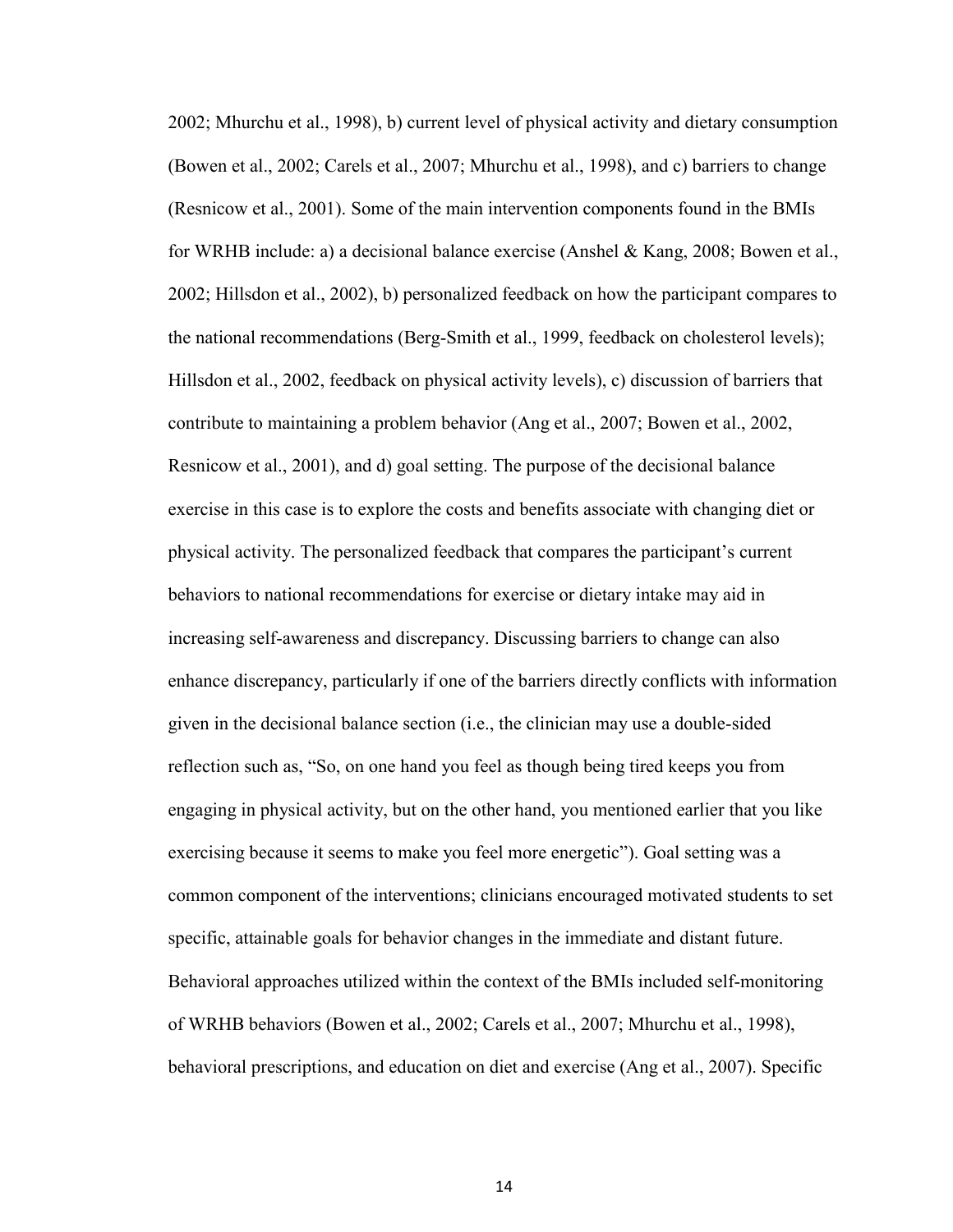behaviors that were self-monitored across studies varied depending upon the study's main outcome measures. For example, Bowen and colleagues (2002) were interested in decreasing daily fat intake and asked participants to record their dietary intake in the form of daily fat scores throughout the course of the treatment phase. In a study conducted by Carels and colleagues (2007), participants were asked to record physical activity and included type and duration of daily activity to determine a weekly total. Another study required participants to complete a 7-day food record (Mhurchu et al., 1998). Ang and colleagues (2007) incorporated a behavioral prescription for exercise (handwritten prescribed plan for exercise for 30 weeks) and two educational sessions about the importance of exercise into their methods in addition to a MI session.

In the studies reviewed, 11 of the 16 studies reported significant positive changes in WRHB or weight loss. Of the 11 studies, 8 found significant differences on WRHB/weight loss as compared to a control group and 3 studies found within group differences between pre- and post-test. Only 4 of the studies targeted weight loss (Befort et al., 2008; Carels et al., 2007; Ohlsen et al., 2004; West et al., 2007), while the rest targeted specific WRHB or measures such as physical activity, cholesterol levels, fat intake, and fruit and vegetable intake. Two out of four studies targeting weight loss yielded significant weight decreases at 6-18 months post intervention. The most common element in BMIs for WRHB was using MI style counseling sessions to motivate change. However, regarding specific BMI components, studies were variable. Because of this, it is difficult to identify main BMI components that appear to be efficacious across studies. There is no visible pattern between studies that yielded significant results favoring BMI over control and those with non-significant results. Additionally, primary outcomes vary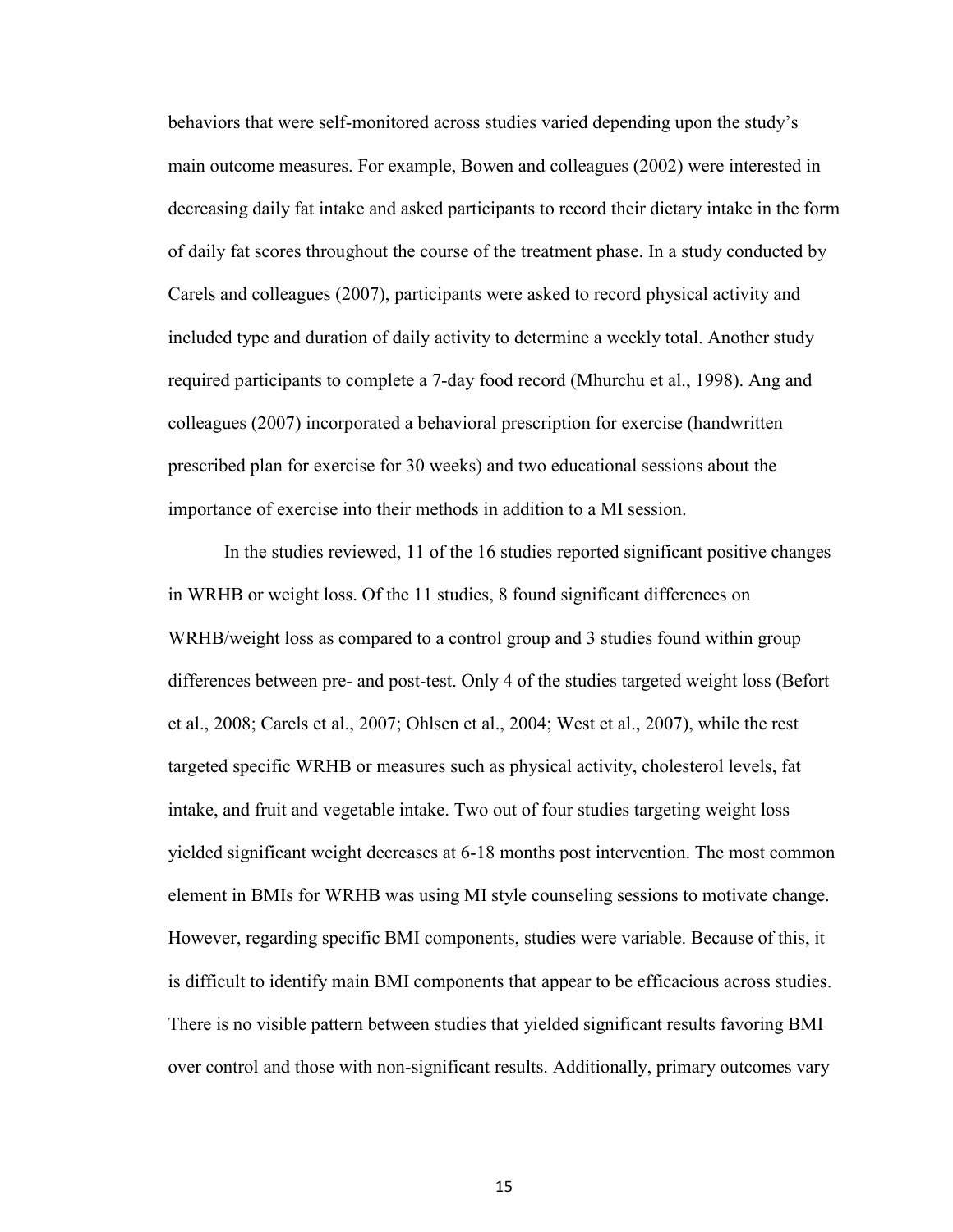depending on the population of interest, which makes it difficult to find commonalities between studies. Furthermore, many of the studies reviewed did not provide sufficient detail with regard to specific BMI components utilized. This might suggest that there is a need for more standardized procedures for BMIs for WRHB and also a need to determine the intervention elements most associated with behavior change. Despite these limitations, it may be concluded that many of the interventions reviewed for treatment of WRHB/weight loss in adult/adolescent populations utilized MI style counseling sessions. Some of them incorporated behavioral strategies such as self-monitoring, and others included personalized feedback, decisional balance exercise, and education in order to motivate behavior change.

#### Application of Behavioral Weight Loss Strategies

 Behavioral weight loss strategies aim to manipulate and control behaviors and environmental cues around exercise and eating behaviors. Such strategies have proven successful in moderate weight loss (about 14.55 lbs on average) within the context of about 18 weeks of treatment. Across studies, about 66% of participants maintain this weight loss at 52 weeks follow up (Foreyt & Goodrick, 1993). Although behavioral treatments have historically been the gold standard for weight loss interventions, they have also been criticized for high relapse rates and length of treatment. Because the typical college lifestyle leaves little time to commit to such an intense, long-term treatment plan, behavioral treatments might not be ideal for this population. However, empirically supported behavioral interventions for obesity treatment contain some active ingredients that could be utilized in the context of a brief session. Additionally, some behavioral strategies have already been included in the BMI studies for treatment of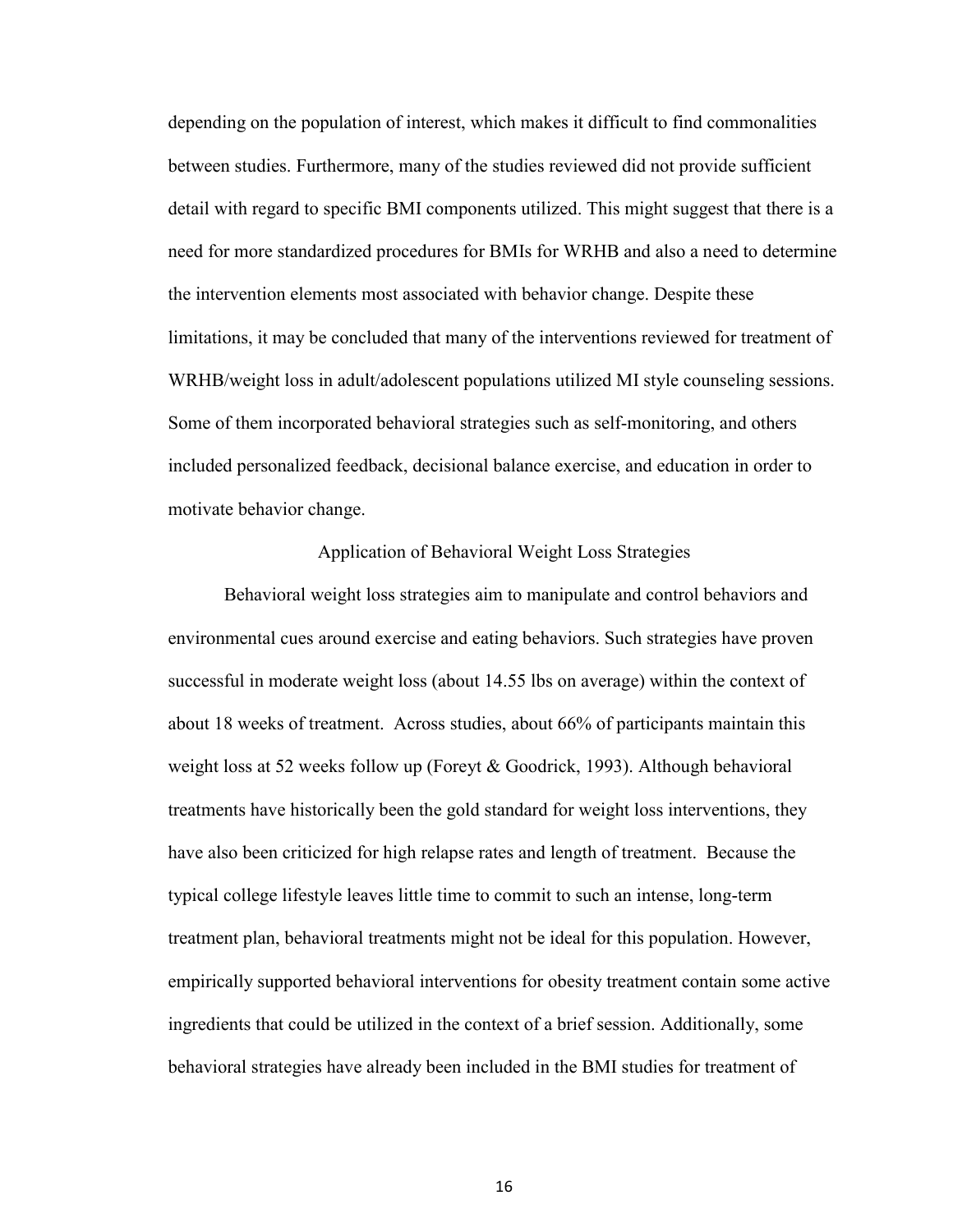WRHB described previously (Bowen et al., 2002; Carels et al., 2007; Mhurchu et al., 1998). Self-monitoring of WRHB (dietary intake and physical activity levels) and stimulus control are two of the primary behavioral weight loss strategies that have gained empirical support (Cooper & Fairburn, 2002). Self-monitoring of WRHB through the use of food and/or exercise logs increases awareness of health behaviors and is associated with behavior changes. Additionally, it might give the participant useful information towards conducting a "functional analysis," such as identifying times of the day when he or she is at highest risk for overeating. Stimulus control can be defined as setting up ones environment in a way that might result in either increasing or decreasing behaviors. For example, to increase exercise, it might benefit participants to set an alarm so that he or she is given a cue to remind them that it is time to go to the gym. Another example would be to place workout clothes in a location where they will serve as a reminder to exercise. In this same way, avoiding fast food restaurants or unhealthy aisles of the grocery store might help to decrease the likelihood of one making poor food selections, and controlling portion size might decrease the likelihood of overeating.

#### BMIs for Alcohol Use in College Students

#### *Efficacy of BMIs for Alcohol Use in College Students*

Because BMIs have not yet been developed for the treatment of obesity in college students, but have been used for the treatment of alcohol use, this literature will be briefly reviewed to provide a model for interventions that could be applied to obesity treatment. In a 2006 meta-analysis of 15 studies investigating the efficacy of MI for reduced alcohol consumption, Vasilaki, Hosier, and Cox (2006) concluded that MI was an effective treatment for alcohol use across populations and that the effectiveness was strengthened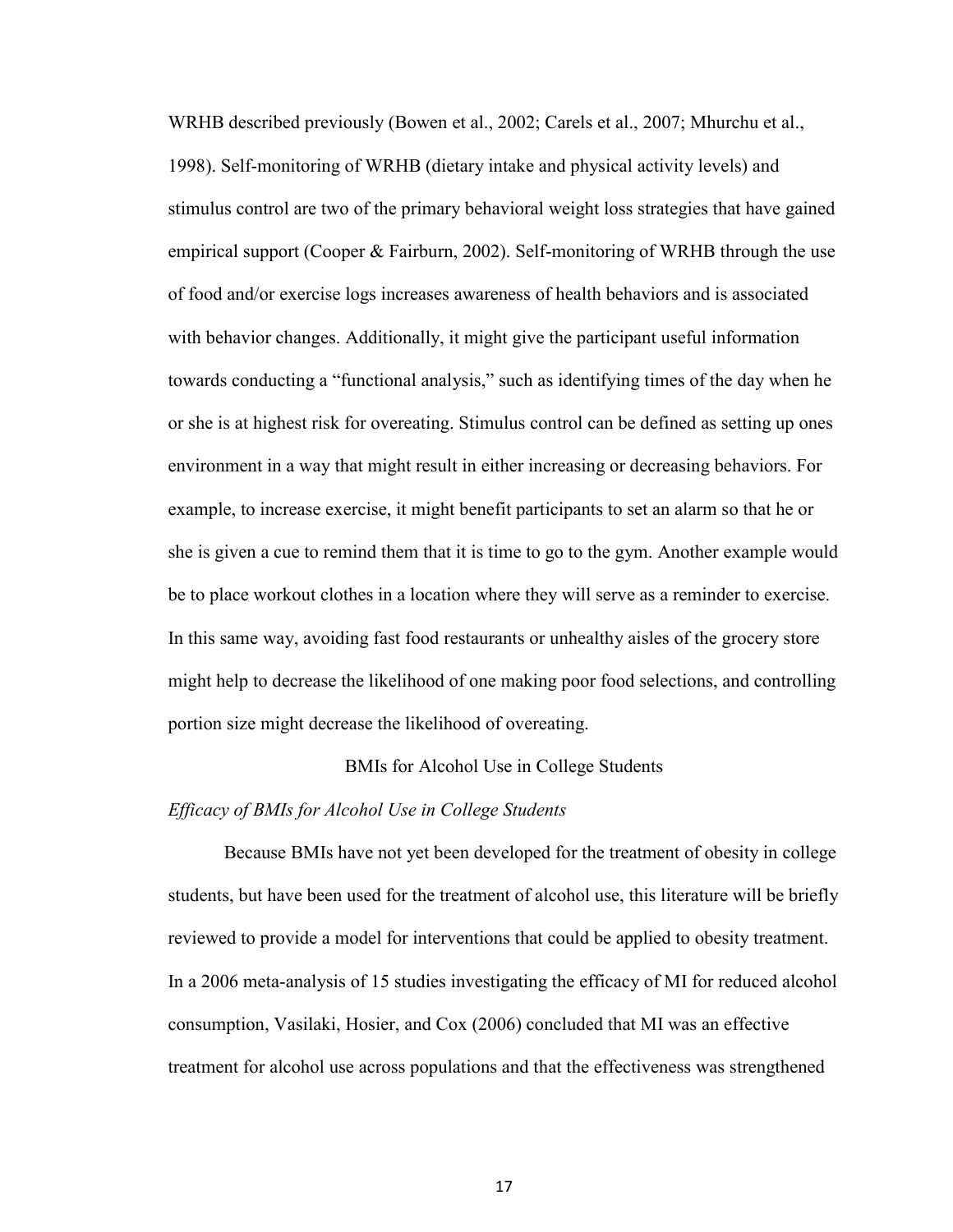in younger, college-aged adults who were heavy and low-dependent drinkers. Three of the studies reviewed (Baer, Kivlahan, Blume, McKnight, & Marlatt, 2001; Marlatt et al., 1998; Murphy et al., 2001) focused specifically on the effectiveness of BMIs in the college population and found that BMIs were more effective than an assessment-only control group for alcohol consumption reduction. Murphy and colleagues (2001) found that for heavier drinkers, the BMI showed greater reductions in weekly alcohol consumption and binge drinking episodes as compared to controls and to an educationonly group. A number of other studies have also found that BMIs are associated with decreased alcohol consumption and risk reduction within the college student population (Carey et al., 2006; Carey et al., 2007; Miller & Sanchez, 1994). These findings suggest that students are able to make substantial lifestyle changes after a brief encounter that includes MI components and that BMIs might translate well for use in treatment obesity and other WRHB.

#### *Intervention Components in Alcohol-Focused BMIs*

As described in the BMI studies reviewed focused on WRHB, the primary BMI intervention components for alcohol treatment include normative feedback on drinking levels, a decisional balance exercise, discussion of a range of change options, encouraging goal setting (when appropriate), and providing self-help and educational materials. In addition to these components, alcohol-focused BMIs often include feedback on risk related to family history, and a review of self-reported consequences of alcohol consumption. Discussion of these measures may aid in promoting self-awareness of the potential risk associated with drinking, thereby contributing to discrepancy or dissonance between drinking and other priorities such as health or educational attainment.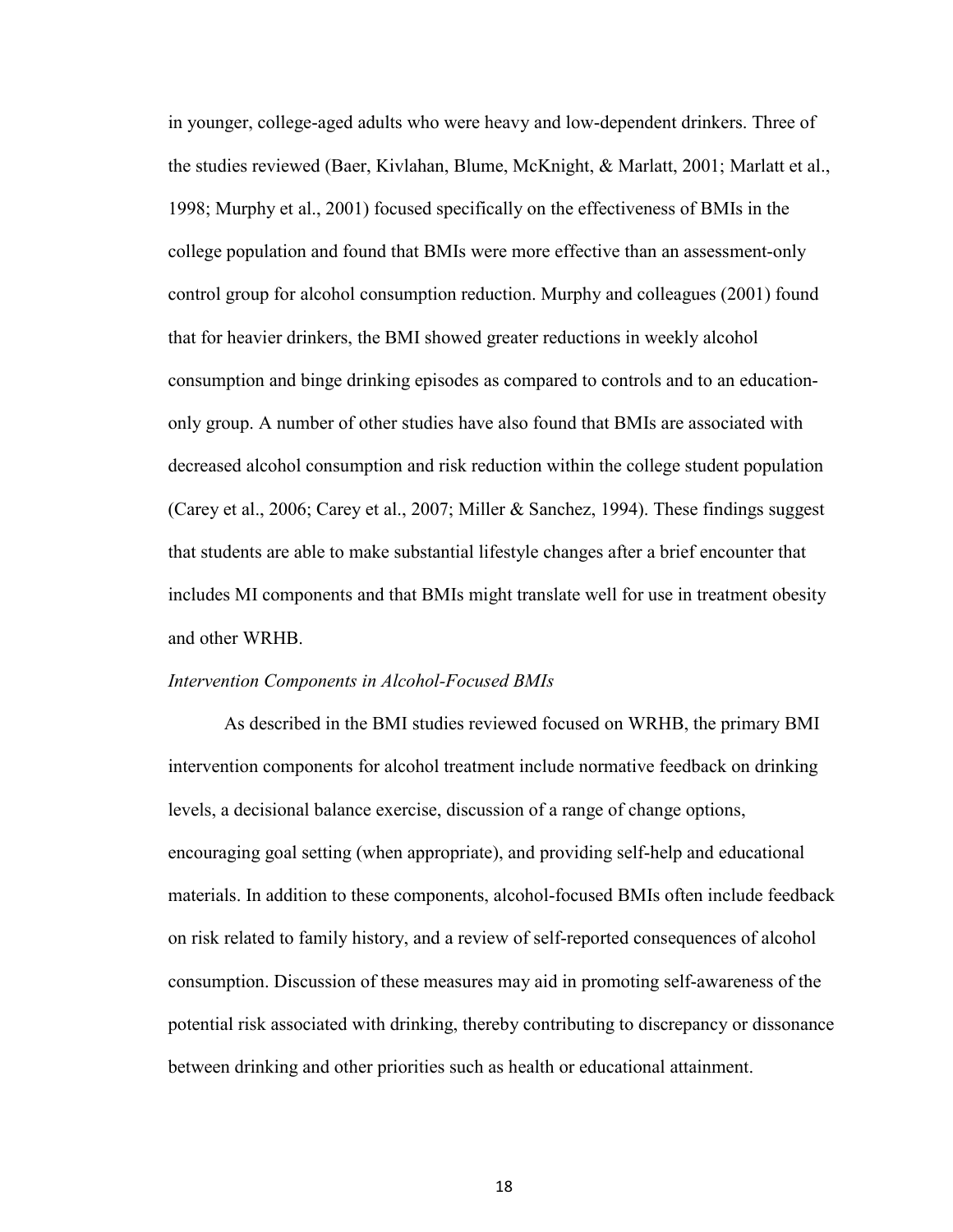#### Conclusions

 College students engage in numerous behaviors that are associated with excess weight gain. Weight gain that occurs during college has strong implications for adult weight status and the possible future development of chronic diseases such as heart disease, diabetes, hypertension, some cancers. To date, however, there are no published studies investigating BMIs with the primary goal of obesity treatment among college students. This gap is a significant one in the literature and suggests an important area to explore given that overweight and obese students are at the highest risk for negative consequences.

As reviewed previously, only three published BMI studies reported weight loss outcomes in the adult literature. Two of the studies reported significant weight loss in the MI group as compared to a control group (Carels et al., 2007; West et al., 2007). Unfortunately, specific brief intervention components included in these interventions were not described in detail, beyond the fact that both included individual motivational interviewing counseling sessions. Ohlsen and collegues (2004) also targeted weight loss, but participants did not experience significant weight loss. This study was limited, however, by the fact that it was a within subjects design and all participants were on antipsychotics which cause substantial weight gain (Gabriele, Dubbert, & Reeves, 2009).

Although there are many questions unresolved by the literature about key obesity treatment components that are efficacious, some specific WRHB are culprits of weight gain in college students and therefore should be targeted in an intervention tailored for college students. For example, relying on fast food for cheap, quick meals, consumption of sugary sweetened beverages and energy drinks, and restrictions on healthy food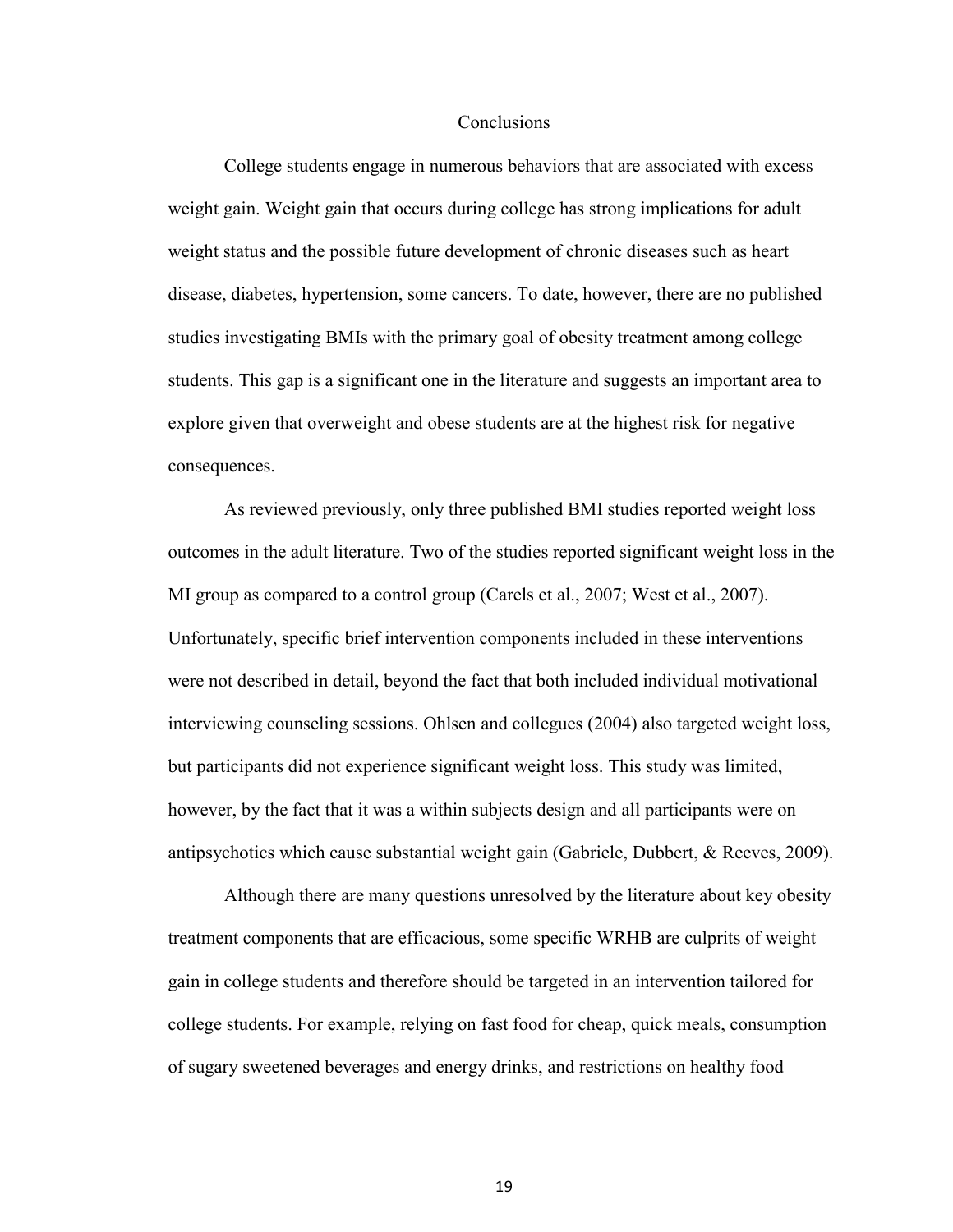options are common practices for many college students and are associated with risk for obesity (Fischer, Anderson, & Smith, 2004; Huang et al., 2003; Mattes, 1996; Vickers et al., 2004). Additionally, irregular sleep patterns and mealtimes in conjunction with high levels of stress might also be contributing to the obesity problem in college students. Therefore, it might be important for students to receive feedback on these behaviors and education on how they might be affecting their health (e.g., calories in fast food items, sugar sweetened beverages). Students might also benefit from problem solving to develop strategies to improve their diet and physical activity patterns. Furthermore, drawing from the main components utilized in the treatment of WRHB in adult BMIs and more behavioral weight loss programs, and from the methodology of the college alcohol studies, it can be concluded that self-monitoring, personalized feedback, decisional balance exercise, and education are promising intervention elements to motivate weight loss in college students.

Over 35% of college students are overweight or obese according to national data (Huang et al., 2003; Lowry, 2003). Habits formed in young adulthood have a high likelihood of continuing through adulthood, and obesity in adulthood has serious implications for chronic disease. Furthermore, the studies reviewed above indicate that single session alcohol-focused BMIs can result in lasting behavior change among college students (Larimer & Cronce, 2007), with outcomes perhaps more successful than in general adult or adolescent populations. Thus, BMI for weight loss in college students are potentially efficacious intervention for an important public health problem.

The purpose of this study was to develop a BMI for overweight and obese college students focused on decreasing body mass index and to determine whether this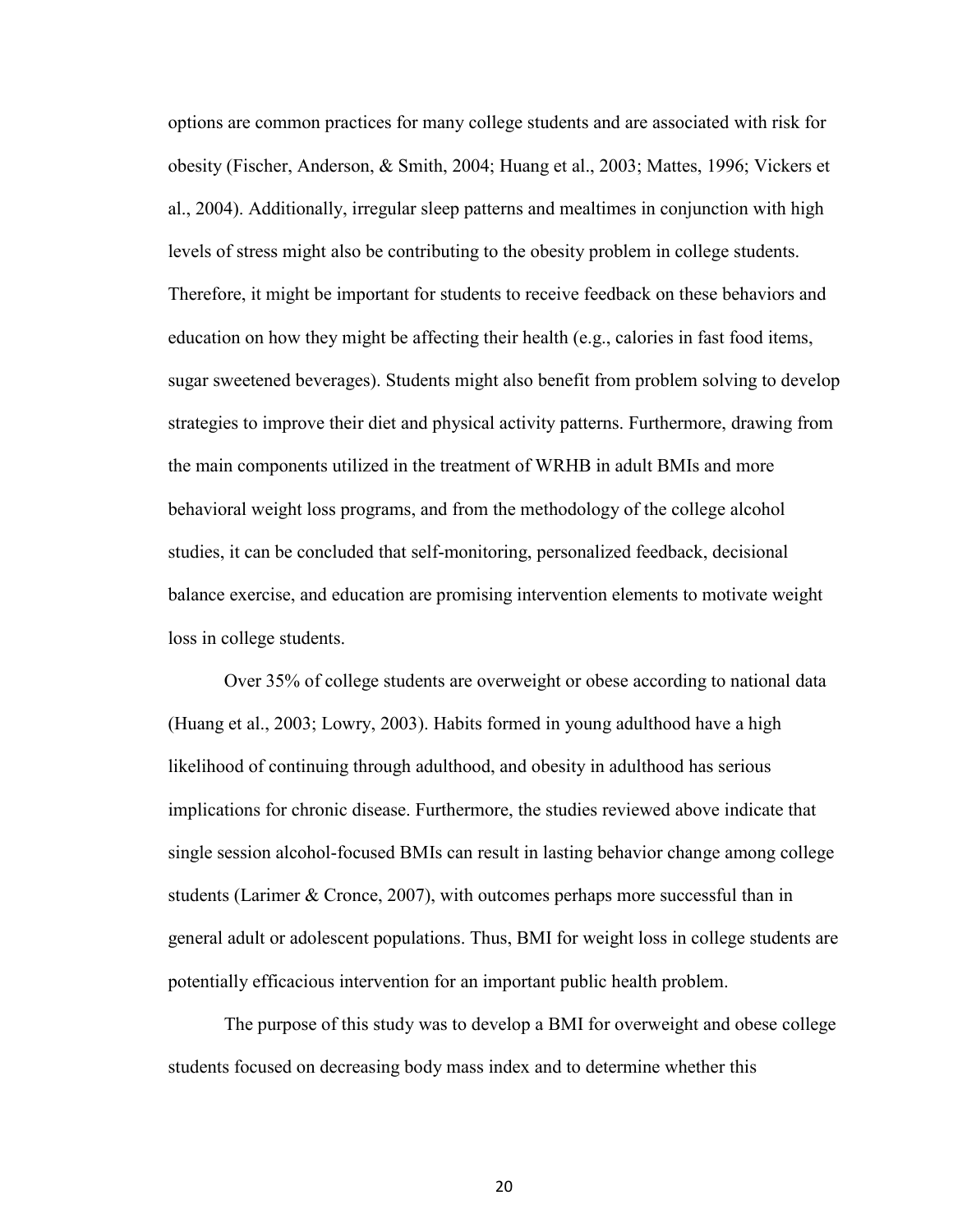intervention is efficacious as compared to an assessment-only control condition. The proposed study aims to promote weight loss by providing personalized feedback on specific WRHB relative to national recommendations (i.e., giving students feedback on diet and current levels of physical activity as compared to the CDC recommendations for physical activity), and facilitating problem solving to increase physical activity, fruit and vegetable intake, increasing self-efficacy to make healthier food choices, and to decrease the consumption of calorie-dense beverages.

Specifically, the objectives and corresponding hypotheses of the study were as follows:

**1.** To examine whether overweight and obese college students who receive a BMI with a goal of weight loss have *significantly lower body mass indices* than a control group three-months post-intervention.

**H1:** Participants who receive the BMI will significantly decrease their body mass indices as compared to their non-treatment peers.

**2.** To determine whether students who receive a BMI with a goal of weight loss show significant changes on variables that contribute to weight loss as compared to a control group at three months post-intervention.

**H2:** Overweight and obese students who receive the BMI will report significant improvements in WRHBs relative to control participants. Specifically, they will report greater levels of physical activity, greater fruit and vegetable consumption, less frequency of consumption of fast food, fried food, and sweets, and lower consumption of calorie-dense beverages.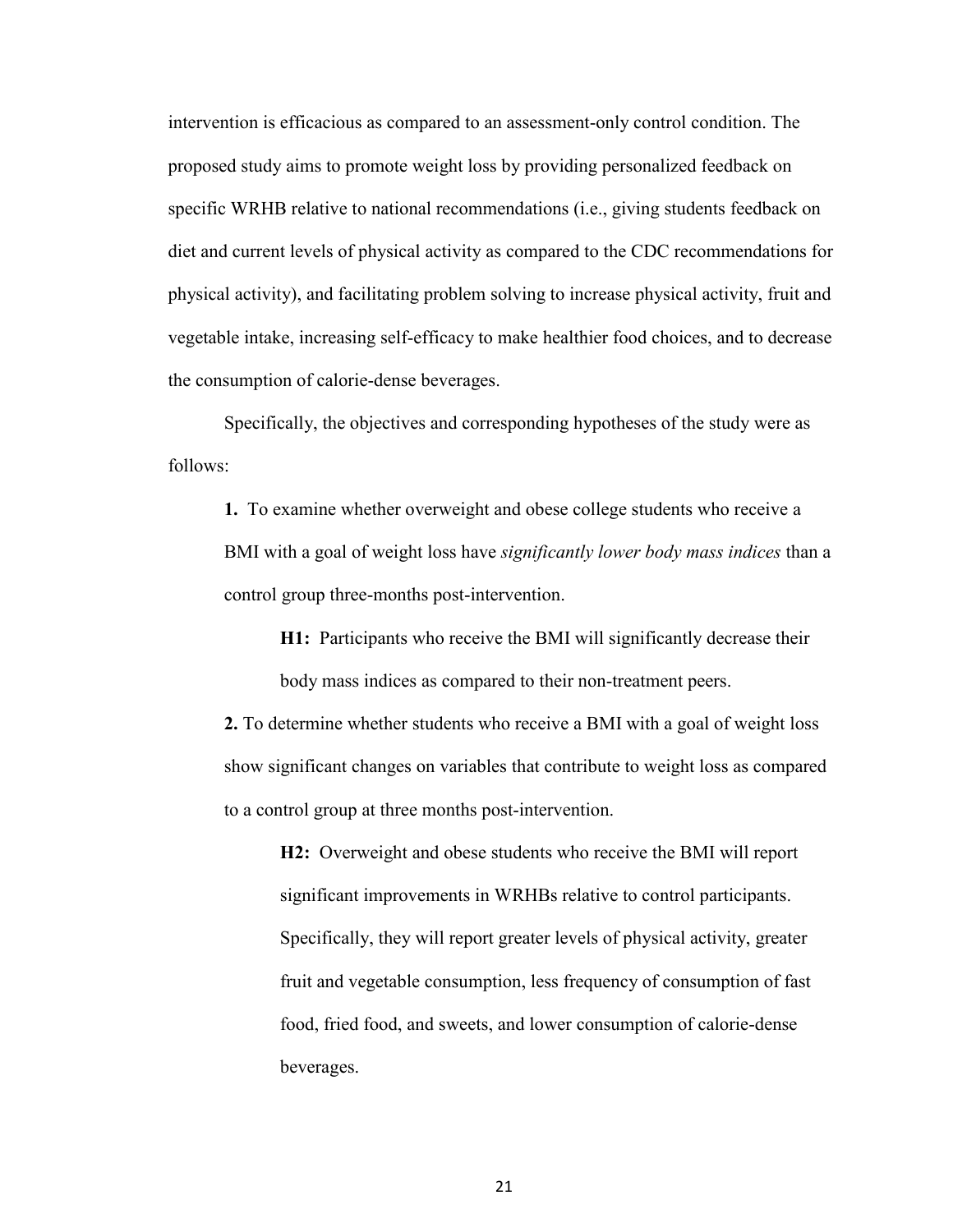**H3:** These changes in WRHB will mediate the relationship between treatment and changes in body mass index from baseline to follow-up. Participants assigned to BMI will report improvements in WRHB and these improvements will lead to lower follow-up body mass indices.

#### Methods

#### *Participants*

 $\overline{a}$ 

Participants were University of Memphis undergraduate students  $(n = 70)$ .<sup>1</sup> One thousand three hundred twenty-five students completed a screening questionnaire. The data was first screened to recruit participants for another study, and therefore 134 participants were eliminated from the screening pool, leaving 1,191 students to screen for eligibility for the current study. Three-hundred seventeen students were eligible, and 70 enrolled in the study (see Figure 1). Eighty-five percent of the participants were female  $(n = 60)$ . The reported ethnicity of the sample was 57.1% African American, 32.9% Caucasian, 2.9% Hispanic/Latino, 2.9% Asian, 1.4% Hawaiian/Pacific Islander and 2.9% Other. The mean age of the sample was 19.69. Fifty percent of the sample were college Freshmen, 28.6% were Sophomores, 14.3% were Juniors, 4.3% Seniors, and 2.9% Other.

<sup>1</sup> A power analysis (Cohen, 1992) was conducted based upon a desired power of .80, an estimated medium effect size (.53), and a one-tailed alpha level of .05. The effect size estimate was based on effect sizes from 4 previous studies utilizing MI for targeting WRHB in adult populations (Burke, Arkowitz,  $\&$ Menchola, 2003). It was estimated that a sample size of 66 ( $n = 33$  MI,  $n = 33$  assessment only control) would be necessary to detect a significant treatment group differences in body mass index and change in weight-related behaviors.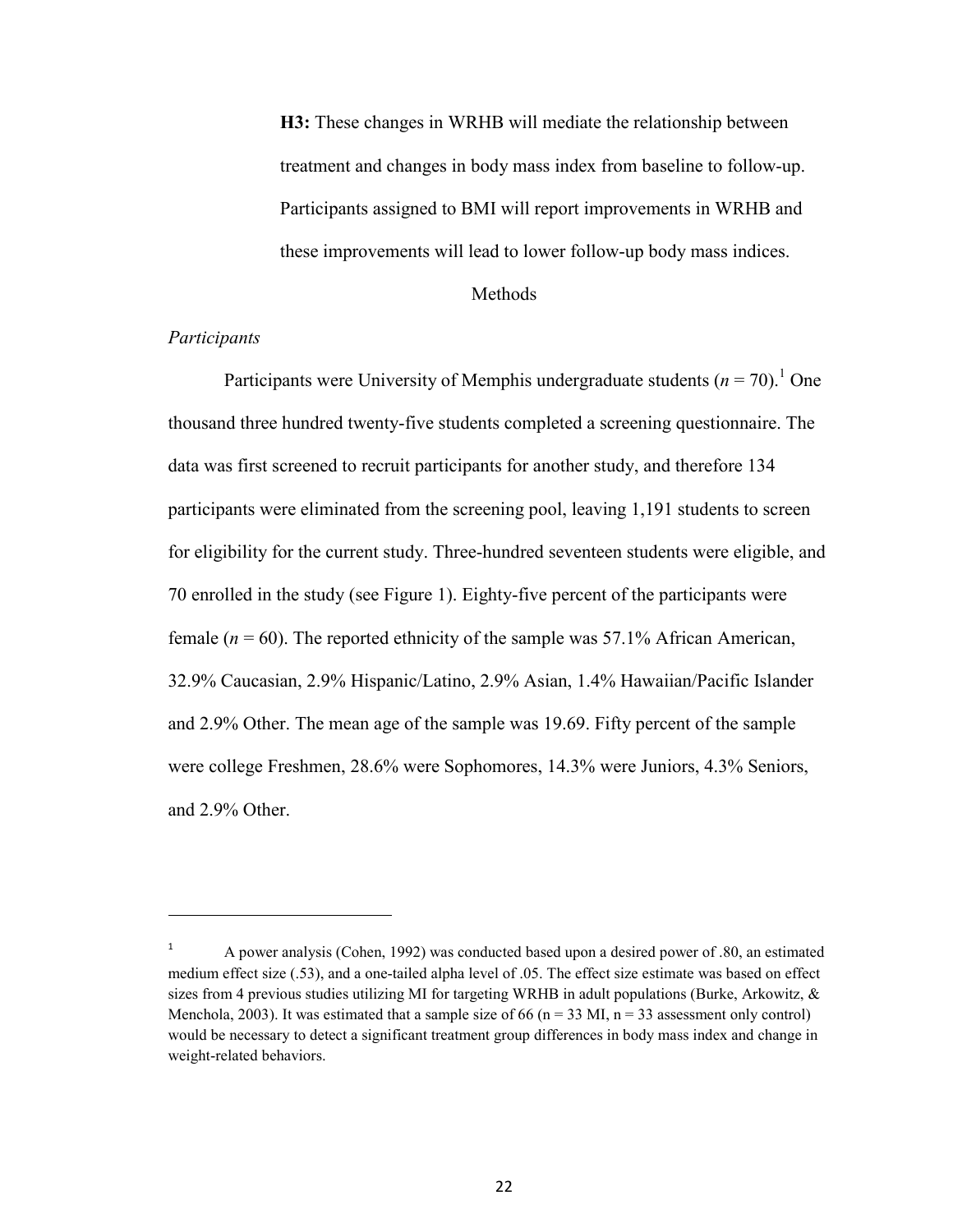

*Figure* 1. Flow of Participants through Each Stage of Study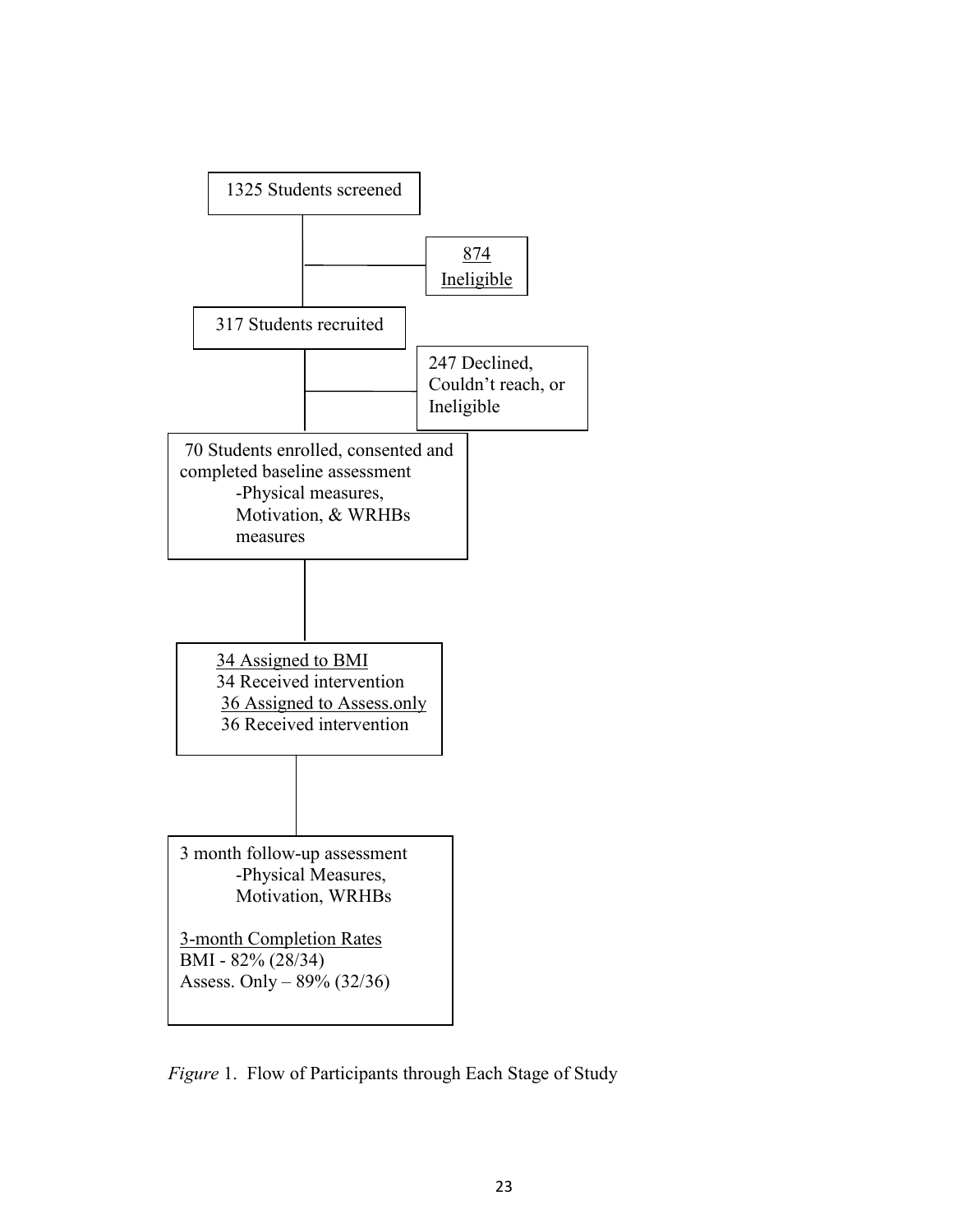Mean weight in pounds was 196.15 and mean body mass index was 32.83. Seventy percent of participants fell in the obese range for body mass index, while 30% were overweight.

#### *Screening*

 Participants were college students recruited from a larger screening that occurred in undergraduate courses. Students were told that they were invited to participate in a study about college student health behaviors. Students were informed that if they completed the brief screening questionnaire, they might be eligible to participate in a second part of the study that would be compensated through research credit. They were assured that their responses were confidential, participation was not mandatory, and they could withdrawal from the study at any time. Students were consented and then instructed to complete the 5-minute survey. The screening questionnaire assessed height and weight and demographic information.

Students who volunteered to complete the screening assessment were asked to report their current height and weight. Eligibility was determined by current weight status. Body mass index was calculated for all screening participants by using the following formula: (weight in pounds \* 703)/ height in inches squared. According to CDC weight classifications, body mass indices of 25-29.9 indicate overweight and 30 and over, obese. Students with a body mass index of 25-39 by self-report were eligible for the study. Students were excluded from the study at screening if his or her body mass index was 40+ (classifying them as Obese-Class III), he or she had been previously diagnosed with a metabolic disorder or had physical limitations that precluded him or her from engaging in moderate physical activity, and any female participants were pregnant at the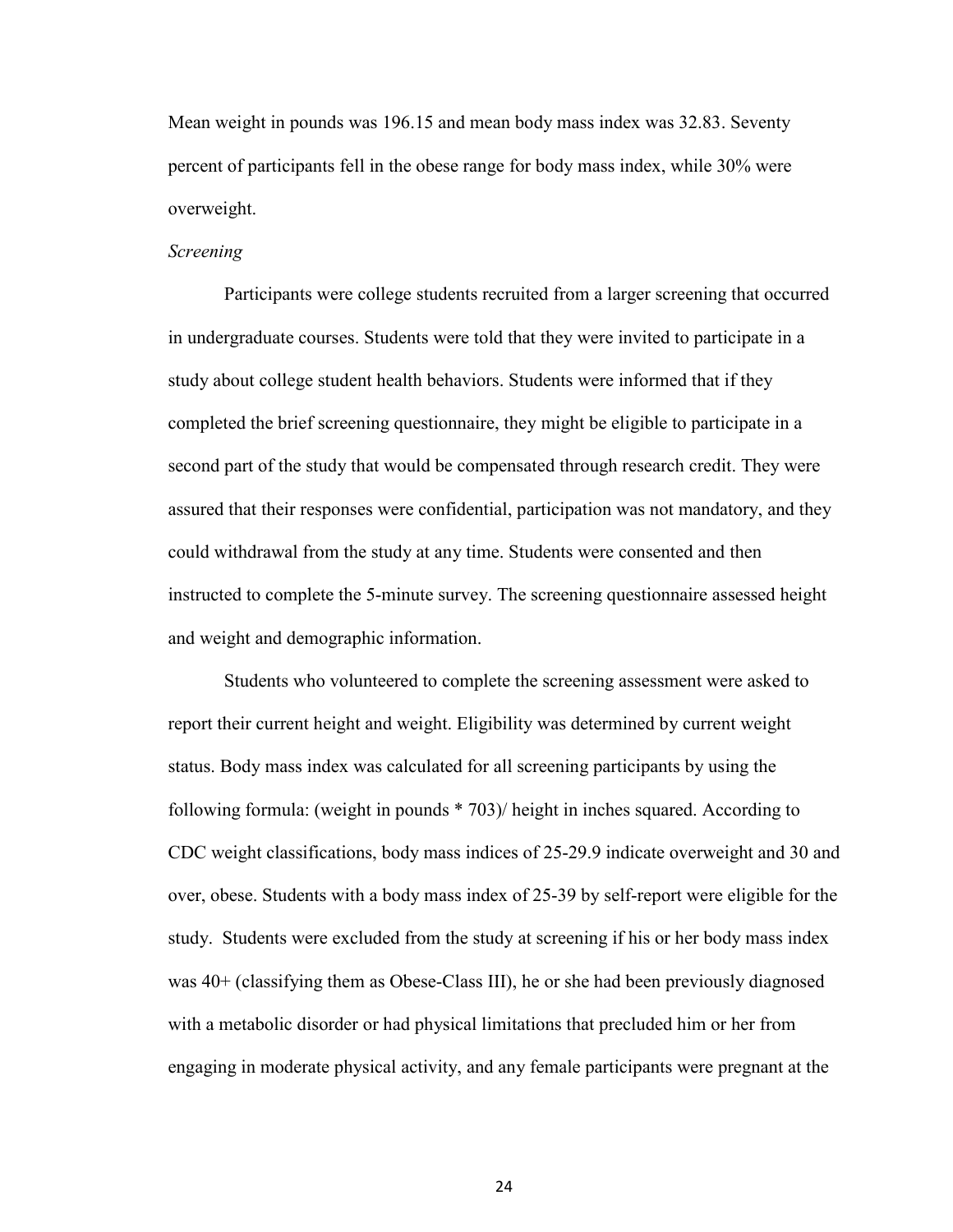time of study enrollment (or were planning to become pregnant in the 3 months following screening). Refer to Appendices A-C for screening questionnaire, telephone script, and study consent, respectively.

#### *Measures*

 Eligible participants completed a battery of measures at baseline and three month follow-up. Measures assessed demographic information (Appendix D) (i.e., age, gender, ethnicity, year in school, socioeconomic status, residency information) and self-reported physical activity, fruit and vegetable consumption, and dietary intake, as these variables have been found to be key predictors of weight gain during the college years (Huang et al., 2003). Additionally, family history of obesity, obesity consequences, stage of change, and barriers to engaging in physical activity were also assessed. Participants' height and body weight were taken at baseline and follow up sessions in order to calculate their body mass index at each meeting. Completion time for these measures was approximately 20-30 minutes.

*Physical Activity.* Physical activity was measured in three different ways. First, weekly Moderate PA was assessed by asking participants, "In the past month, how many days per week did you engage in moderate physical activity for at least 30 minutes? Moderate physical activity includes brisk walking, bicycling with moderate effort, using a stairmaster or elliptical machine with moderate effort, yoga, recreational swimming, and dancing." Weekly vigorous PA was assessed by asking participants, "In the past month, how many days per week did you engage in vigorous physical activity for at least 20 minutes? Vigorous physical activity includes running/jogging, bicycling with vigorous effort, using a stairmaster or elliptical machine with vigorous effort, aerobics, martial arts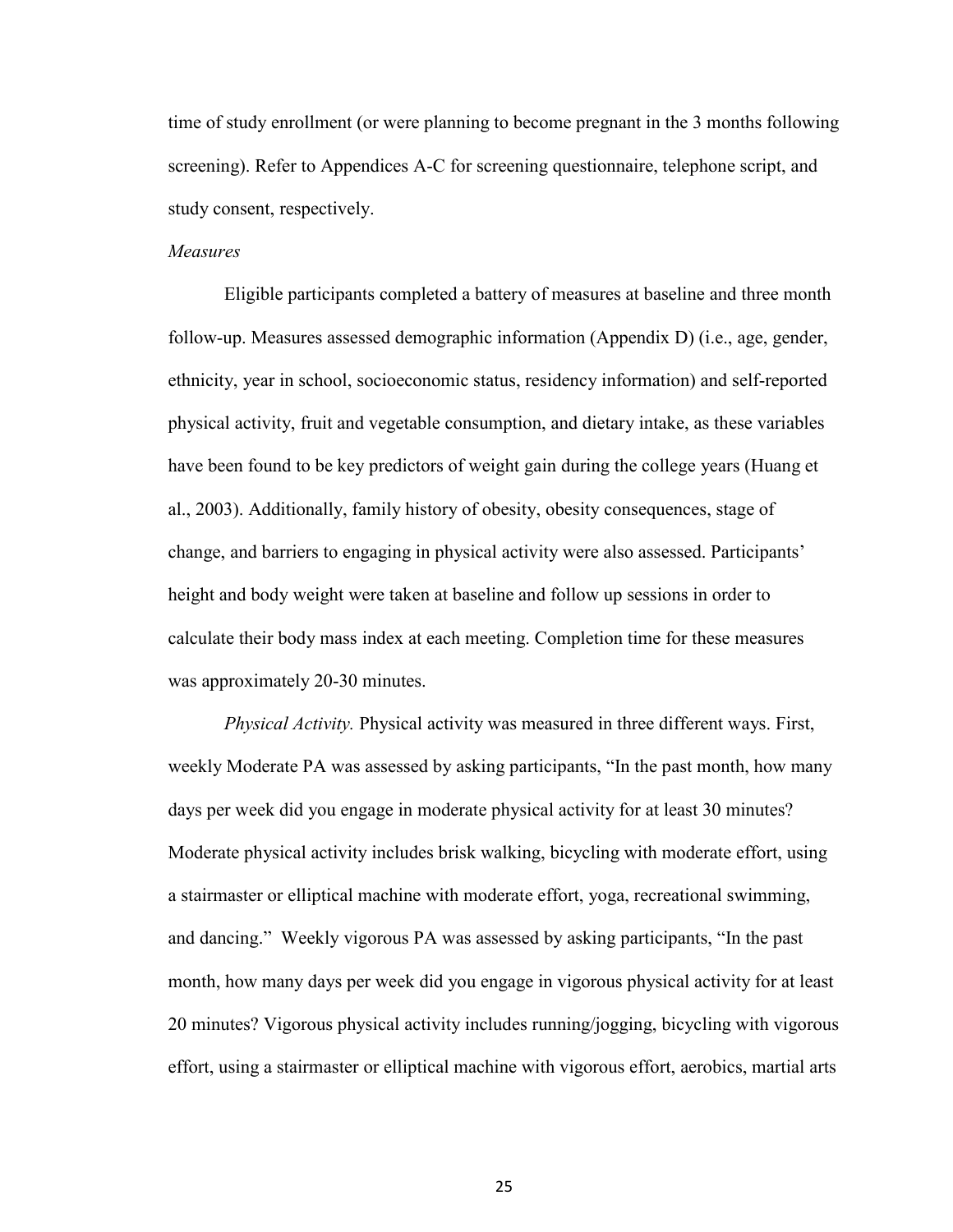training, competitive games such as basketball and volleyball, vigorous swimming, and tennis/racquetball/handball." Response options were "0 days per week," "1-2 days per week," "3-4 days per week," "5+ days per week" for both questions. These self-report measures of physical activity are similar to other measures used in national research studies examining physical activity among college students (e.g., American College Health Association, 2009; Nelson, Gortmaker, Subramanian, Cheung, & Wechsler, 2007) and self-report of physical activity is positively correlated with more objective measurement (Leenders, 2000). Additionally, to increase the sensitivity of the measure, we asked participants to answer two separate questions to describe how many minutes per week they engaged in moderate/vigorous PA. "In the past month in a typical WEEK, how many MINUTES have you engaged in vigorous (or moderate) physical activity for at least ten minutes (United States Department of Health and Human Services, 2008)?" Finally, we asked participants to recall a typical week in the past month and to complete a one-week exercise recall for each day of the week. For each day of the week, participants were asked what type of exercise they did, how many minutes, and whether or not they were sweating and breathing hard. See Appendix E.

 *Fruit and Vegetable Consumption.* The CDC recommends that adults consume 5- 9 servings of fruits and/or vegetables per day. To assess for fruit and vegetable intake, students were asked how many servings of fruit and how many servings of vegetables they had consumed each day during a typical week over the past month. A detailed description of the amount of one serving per fruit/vegetable was included in order to facilitate in determining how many servings are consumed per day (i.e. one serving of vegetables equals 10 baby carrots, 5 broccoli florets, one green pepper, etc.). These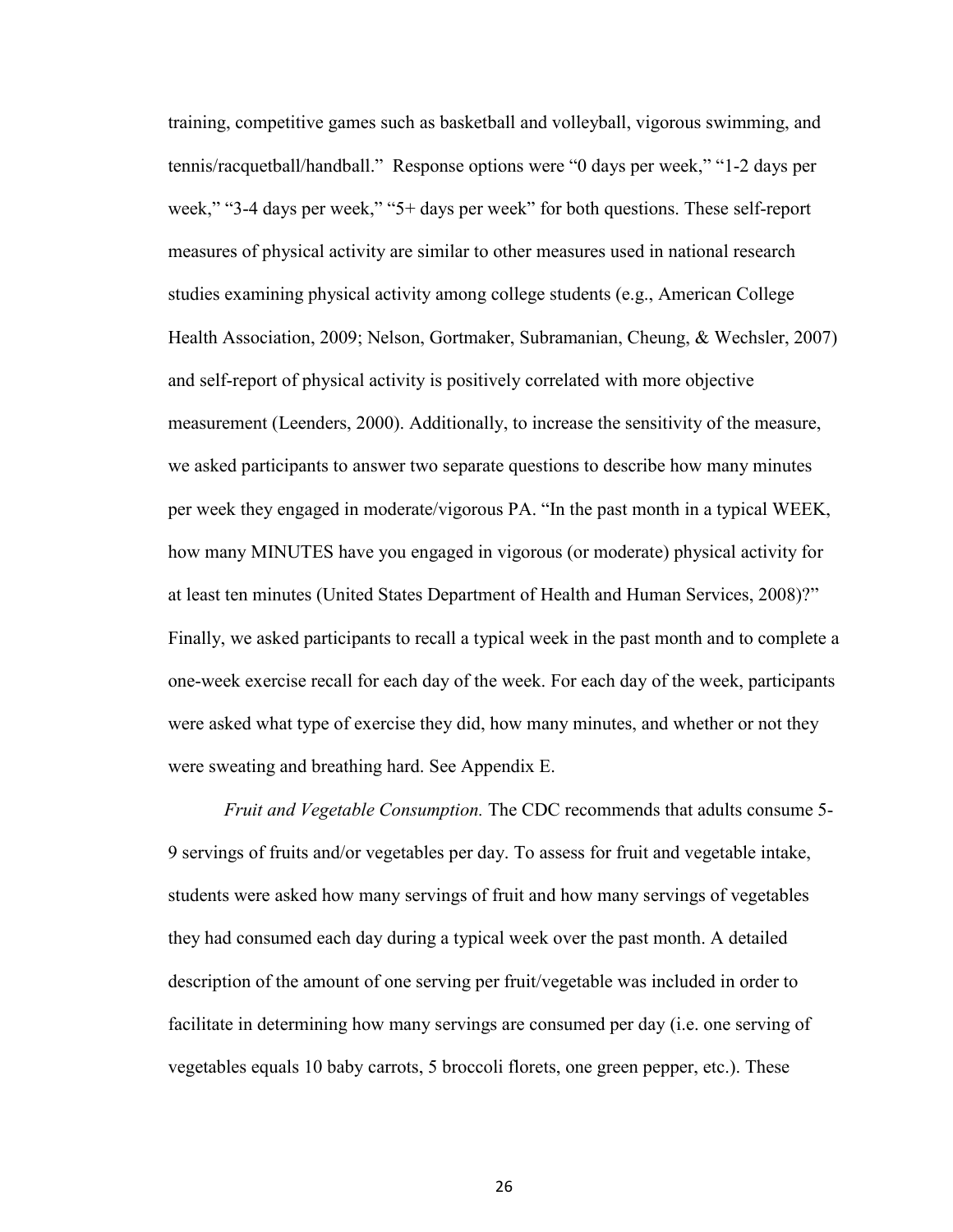assessments were similar to other measures of fruit and vegetable intake among college students (e.g., American College Health Association, 2009). Please see Appendix F.

*Dietary Intake.* Dietary intake was assessed by an adapted version of the Food Frequency Questionnaire (FFQ; Bowen et al., 2002; Resnicow et al., 2001). The FFQ consists of 122 food items and food groups and the respondents are asked to report how frequently they consume the given items. The adapted version used in this study was a 19-item version divided into 3 subscales: frequency of fruit and vegetable intake (5 items), frequency of beverage consumption (9 items), and frequency of snack consumption (5 items). Response items include "never," "1-3 times per month," "1-6 times per week," "1-2 times per day," "3 or more times per day." Participants also complete a food intake recall where they were asked to describe the time, location, food and beverage consumed, and amount consumed for each meal/snack during a typical weekday and a typical weekend day. Finally, participants were asked to complete a fast food frequency questionnaire where they were asked how frequently they consume specific fast food items (e.g. pizza, hamburger, fried chicken) and whether or not they were consumed on or off campus. Response options include "less that once a month," "once or twice a month," "once a week," and "more than once a week." See Appendix G.

*Stage of Change.* Stage of change for weight loss and WRHB were also assessed. Motivation for weight loss was evaluated by asking the participant to respond on a 0 (not motivated at all)-10 (very motivated) scale, "How motivated are you, at the moment, to reduce your weight?" (Rollnick, 1996). Stage of change for physical activity was assessed by asking the participant "How motivated are you, at the moment, to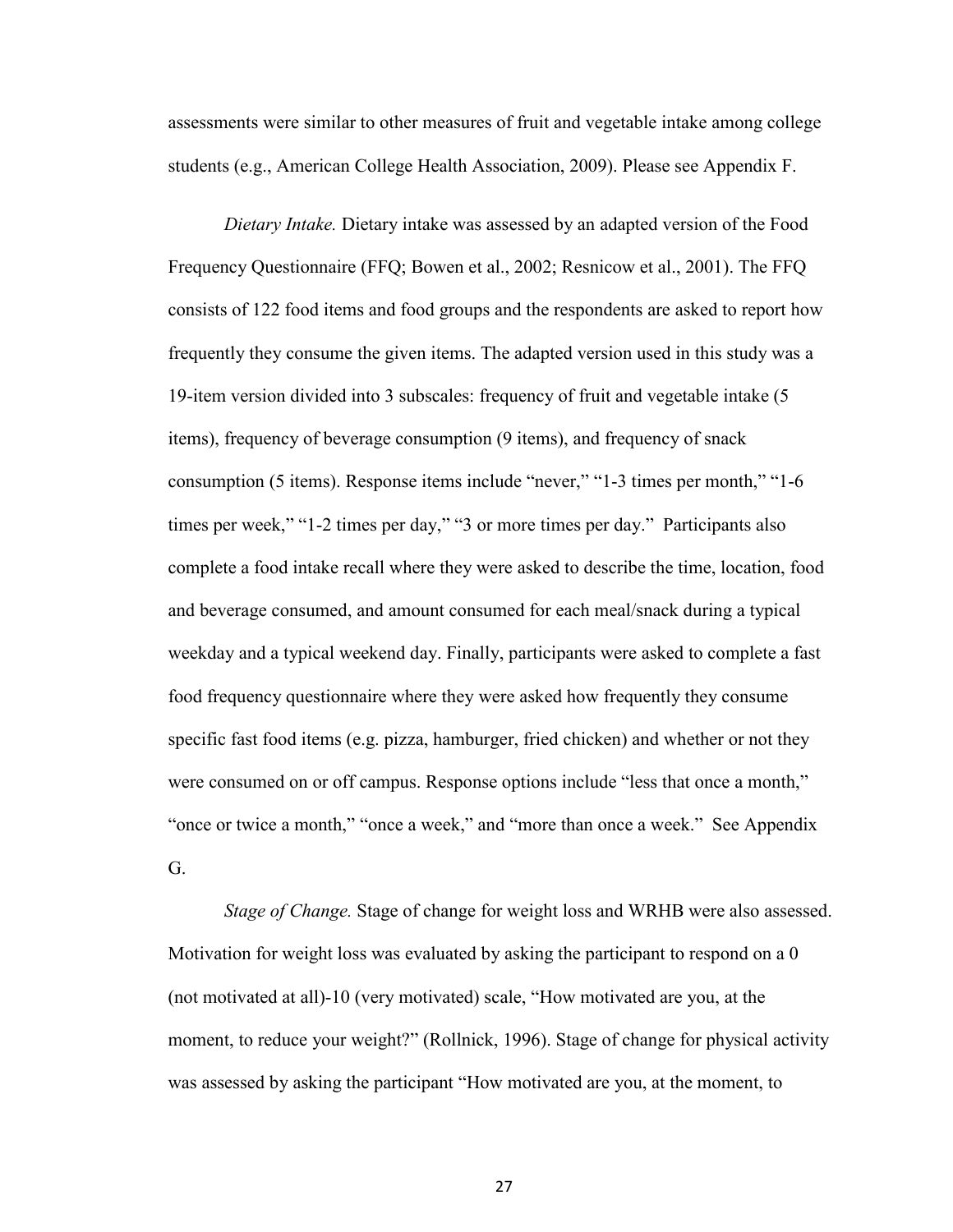increase your current level of physical activity?" Stage of change for diet was assessed by asking the participant "How motivated are you, at the moment, to change your diet?" These items were derived from The Contemplation Ladder (Biener & Abrams, 1991), a continuous measure that asks participants to rate what thoughts they have on changing their drinking. Motivation was assessed so that the interventionist was aware of the stage of change before entering the session and also to measure how the student varied on stage of change over time. See Appendix H.

*Family History.* Family history of medical illnesses associated with obesity was assessed (Appendix I). This measure has been adapted from similar measures used to assess family history for alcohol problems in the BMI for alcohol treatment studies. Participants were asked to provide this information for biological parents, grandparents, and siblings. Information about family history of obesity related disorders was discussed during the intervention session. This feedback was given to highlight increased risk for the development of obesity related medical consequences in students with a positive family history.

*Obesity Consequences.* The Obesity Consequences Scale was developed for use in this study in order to highlight self-reported consequences of being overweight within the context of the intervention session (Appendix J). The students were asked to indicate whether or not they have experienced any of the following consequences as a result of their weight. Examples of items are as follows: "My weight has kept me from doing something I enjoy." "I have felt overly tired." "I have felt badly about myself." Internal consistency of the consequences measure in this sample was excellent (Cronbach's Alpha  $= .89$ ).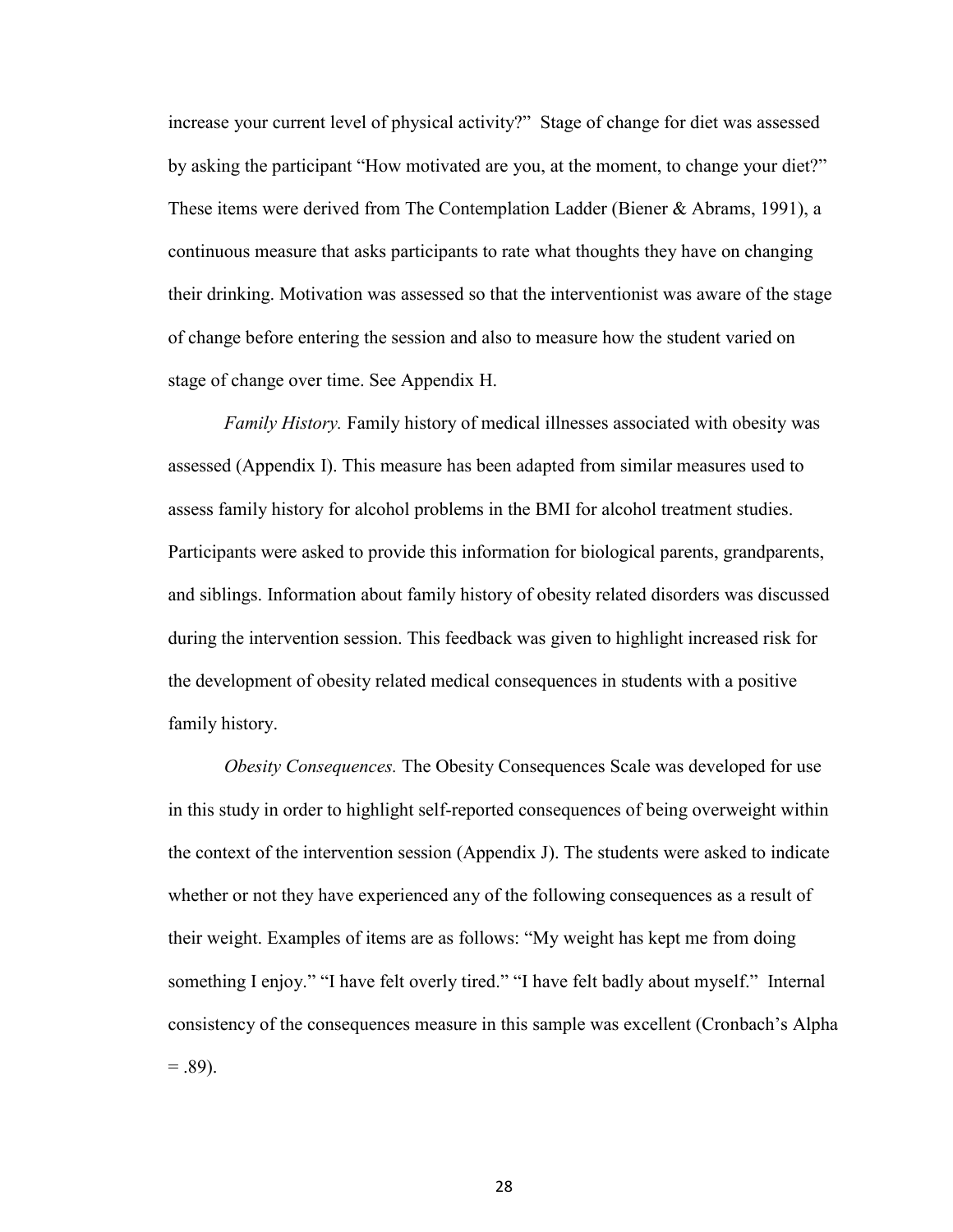#### *Procedures*

 *Assessment and Intervention.* Students who met study criteria were contacted by phone and told that they were eligible to participate in a study about health and fitness among college students (see Appendix E for telephone script). At this point, an additional phone screening took place to ensure that participants met all eligibility criteria. Students verbally consented to answer three additional screening questions (i.e., pregnancy, metabolic disorder, physical problems interfering with exercise). If students answered no to each question, they were informed of study procedures (e.g., they will be weighed, complete questionnaires, and complete an hour long conversation with a research assistant). They were then invited to set up a time to come to the laboratory to enroll in the study. Students who chose to enroll in the study met with a research assistant in the research lab where they read and signed the consent form (Appendix F) and completed the baseline assessments.

 Next, anthropometric measures were taken. Student height and weight were taken in their regular clothing, with shoes removed. Height was measured to the nearest  $1/8^{th}$  inch using a vertical tape measure board. Weight was measured to the nearest 0.1 pound using a standard digital scale. Both height and weight measurements were taken twice, with a third reading taken if the difference between the first two was greater than 0.3 pounds for weight and  $\frac{1}{4}$  inch for height. An average of the two/three readings was used for the final measure of height and weight.

 Students were randomized by use of a random numbers generator. Randomization was stratified by gender and weight status (obese vs. overweight). Students randomized to the control condition completed the assessment, received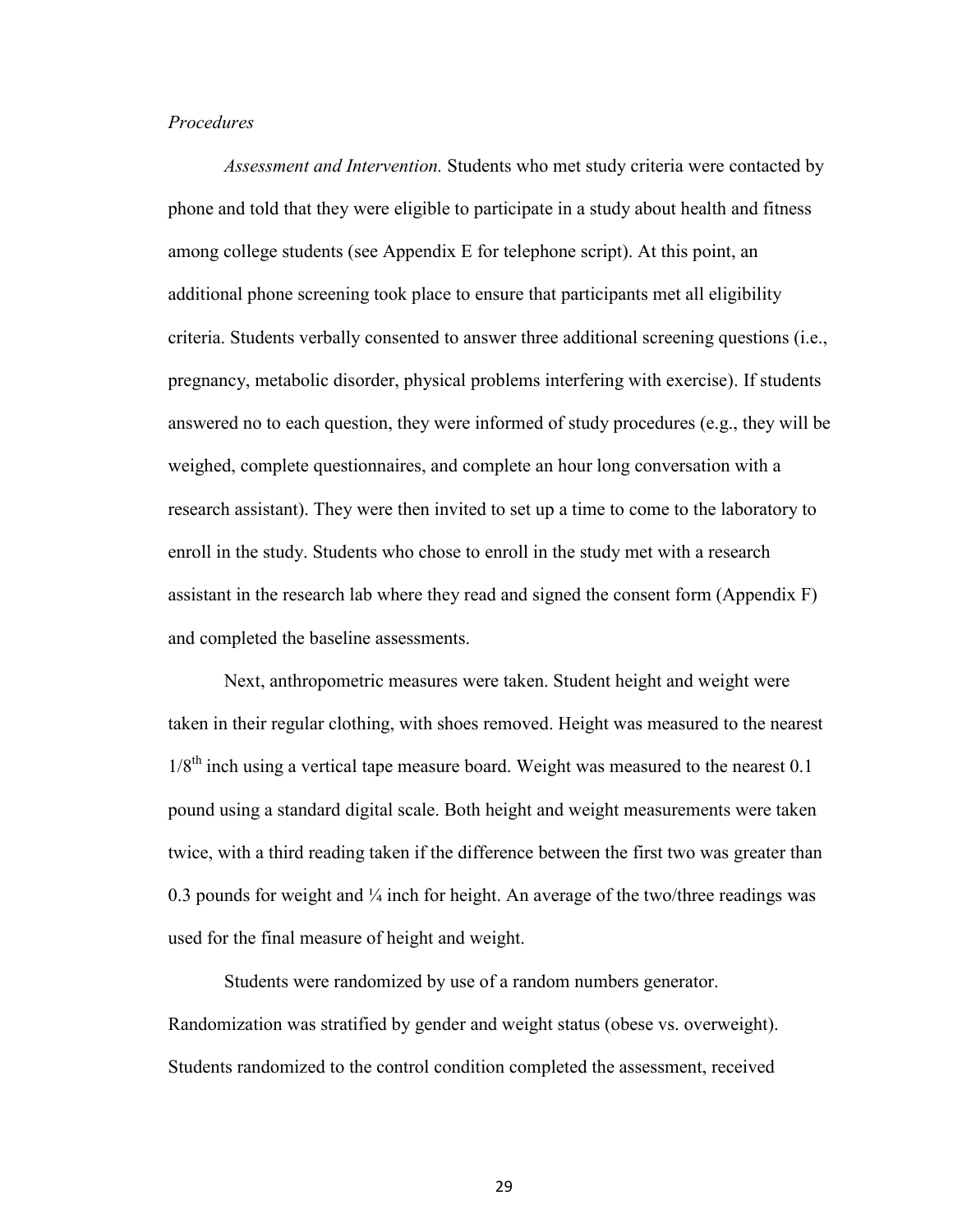handouts related to weight loss and fitness (described below), and were then told that they would be contacted in three months to complete follow-up questionnaires. After completing the assessment session, students randomized to the MI condition completed a 50-60 minute session administered by a trained graduate student (described below). Following the session they were given a folder of materials related to making changes in nutrition and exercise and were told that they would be contacted in two weeks for a booster phone call, and again in three months to complete follow-up questionnaires. The same materials were distributed to control participants. The distributed materials included information about the on-campus recreation center, websites that might be helpful for those interested in making changes in diet/exercise (e.g., The Daily Plate, Weight Watchers, etc.), self-monitoring sheets for both diet and exercise, contact information for a free, online dietitian, portion control information, nutrition facts for common fast food and sugar sweetened beverage items, and contact information for the recreation center personal trainer. Participants were compensated with research credit for the initial baseline session and \$10 at three months when they completed the study questionnaires at follow up. Identical questionnaires and physical measures were completed in the same research lab at follow up.

 *BMI Intervention.* Following the baseline assessment, participants assigned to the MI intervention completed a 50-60 minute intervention that included information intended to encourage students to increase their physical activity, monitor portion size, increase intake of fruits and vegetables, and decrease consumption of fast food and calorie dense beverages in order to decrease body mass index. BMIs were conducted by three graduate students in clinical psychology, all of whom had completed 20 hours of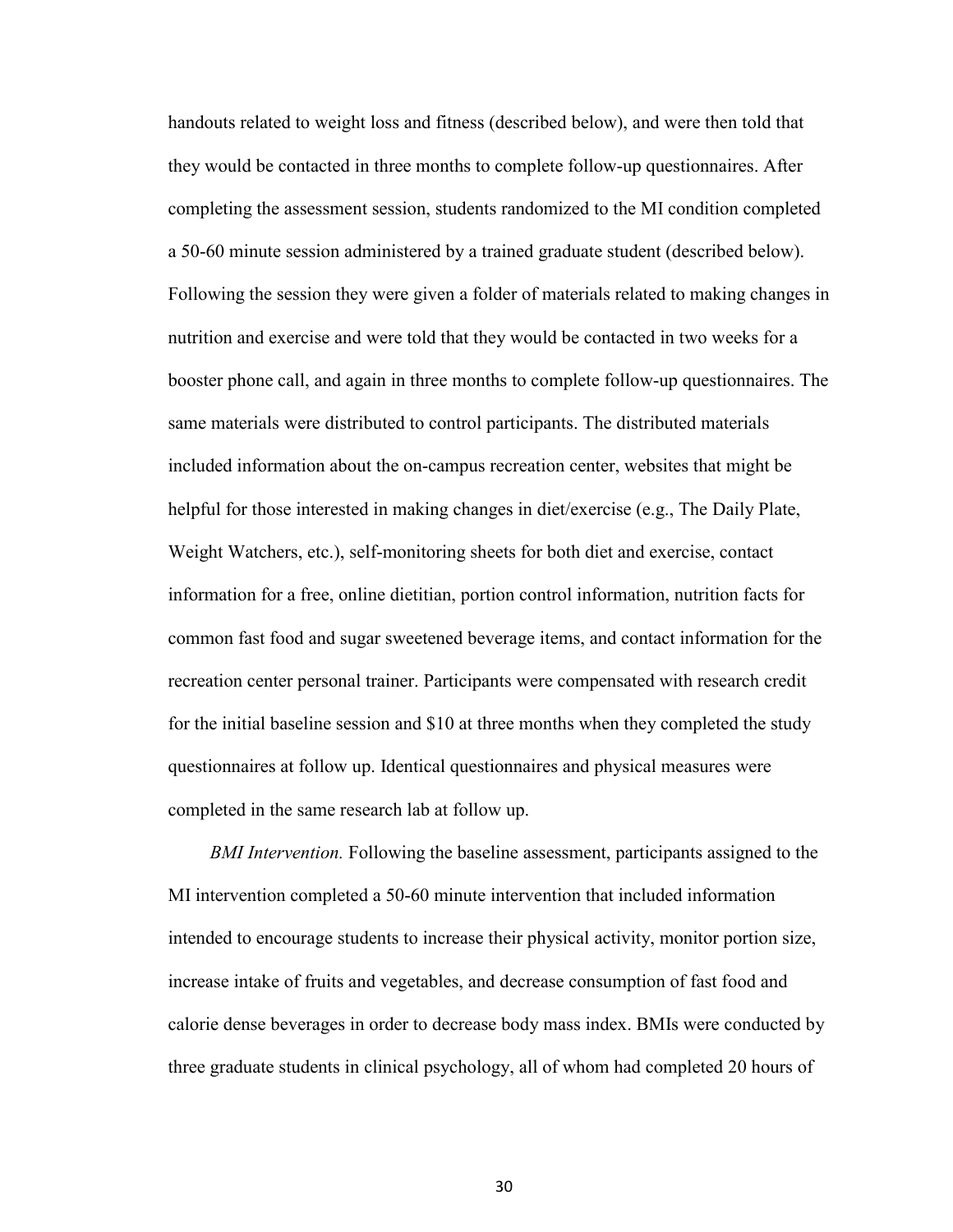training in motivational interviewing and had previous experience conducting motivational interviews related to weight loss/fitness with college students. Graduate student clinicians received a manual to follow for the sessions and received regular supervision from a doctoral-level psychologist with extensive experience in conducting and supervising BMIs.

 The session began by encouraging the student to talk about his or her thoughts about health and fitness and to talk about what 'being healthy' means to them (5-10 minutes). The student then received personalized feedback on how his or her physical activity and fruit and vegetable intake and body mass index compare to the CDC recommended guidelines, how many calories they consume in calorie-dense beverages, fast food items, fried food, and sweet food. Additionally, they received feedback on the % of their daily caloric intake they consumed with each of these items and how long it would take to burn off the calories consumed with these items by walking at a moderate pace (10 minutes). Psychoeducation on portion control was discussed, followed by personalized feedback developed from the mypyramid.gov website on recommended daily caloric intake and serving size of each food group based on participant age, gender, weight, and current activity level. The feedback section concluded with a discussion on family history of obesity-related illness and self-reported consequences of obesity (<10 minutes). The feedback section was introduced as a way of finding out more specific information about their diet and exercise practices, which might help them to decide what changes they might want to make, if any. The clinician discussed the feedback with the students and, if the student was interested, provided individually tailored advice on increasing physical activity and fruit and vegetable intake, adapting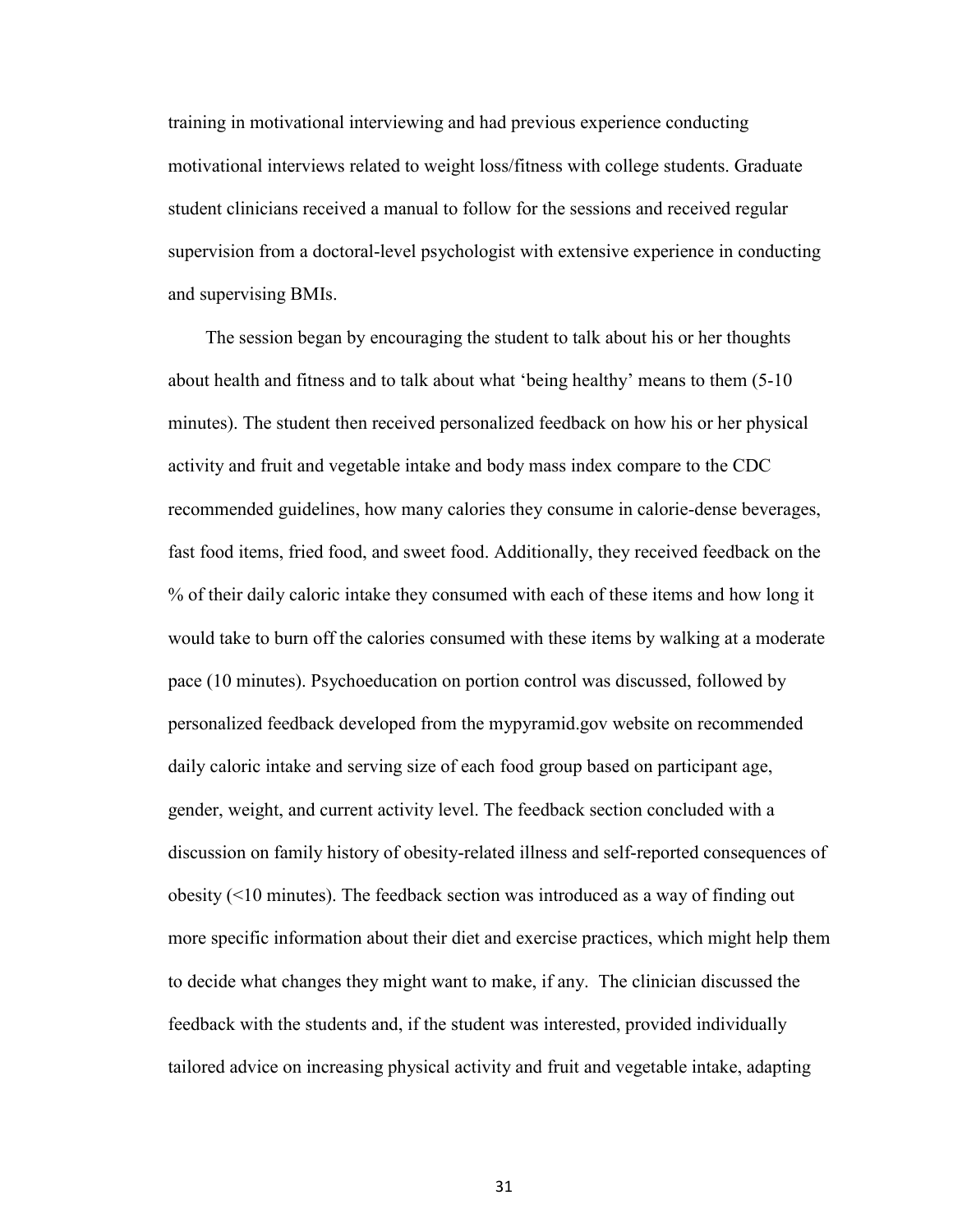healthy eating habits (focusing particularly on attending to portion size, recording all food/beverage consumption, and avoiding especially calorie dense foods such as fast food, fried foods and desserts), and reducing consumption of calorie-dense beverages such as sodas, juices, and other sweetened beverages (10 minutes). Next, goal setting regarding these issues in hopes to increase self-efficacy for change was discussed (15 minutes). Here, if the stage of change was appropriate, the interventionist suggested stimulus control techniques or other strategies that seem relevant to the barriers presented by the student. A goal setting sheet was provided so that the clinician and the participant could work on generating specific and attainable goals for behavior change. Students were also encouraged to share their goals with others in order to bolster social support (Wing & Jeffery, 1999). Specifically, they were encouraged to identify 1-2 support people and to record their names on their goal sheet. After goals were set, a decisional balance exercise helped the student to identify the pros and cons of making their desired changes. Problem-solving around cons or barriers to making the changes was then facilitated. The session was concluded with an educational portion centered around self-help materials, distribution, description and explanation on how to keep a food/exercise log, and recommendations for other supportive services available on campus (e.g., PSC, counseling center, personal training at recreation center) and online (e.g., CDC page, the "daily plate", weight watchers).

 *BMI Session Clinician Style.* Throughout the course of the session, the clinician aimed to help the student to explore and resolve ambivalence about his or her health behaviors and to create a collaborative atmosphere, adopting the role of a consultant who listens to and gently directs the participant towards a greater understanding of his or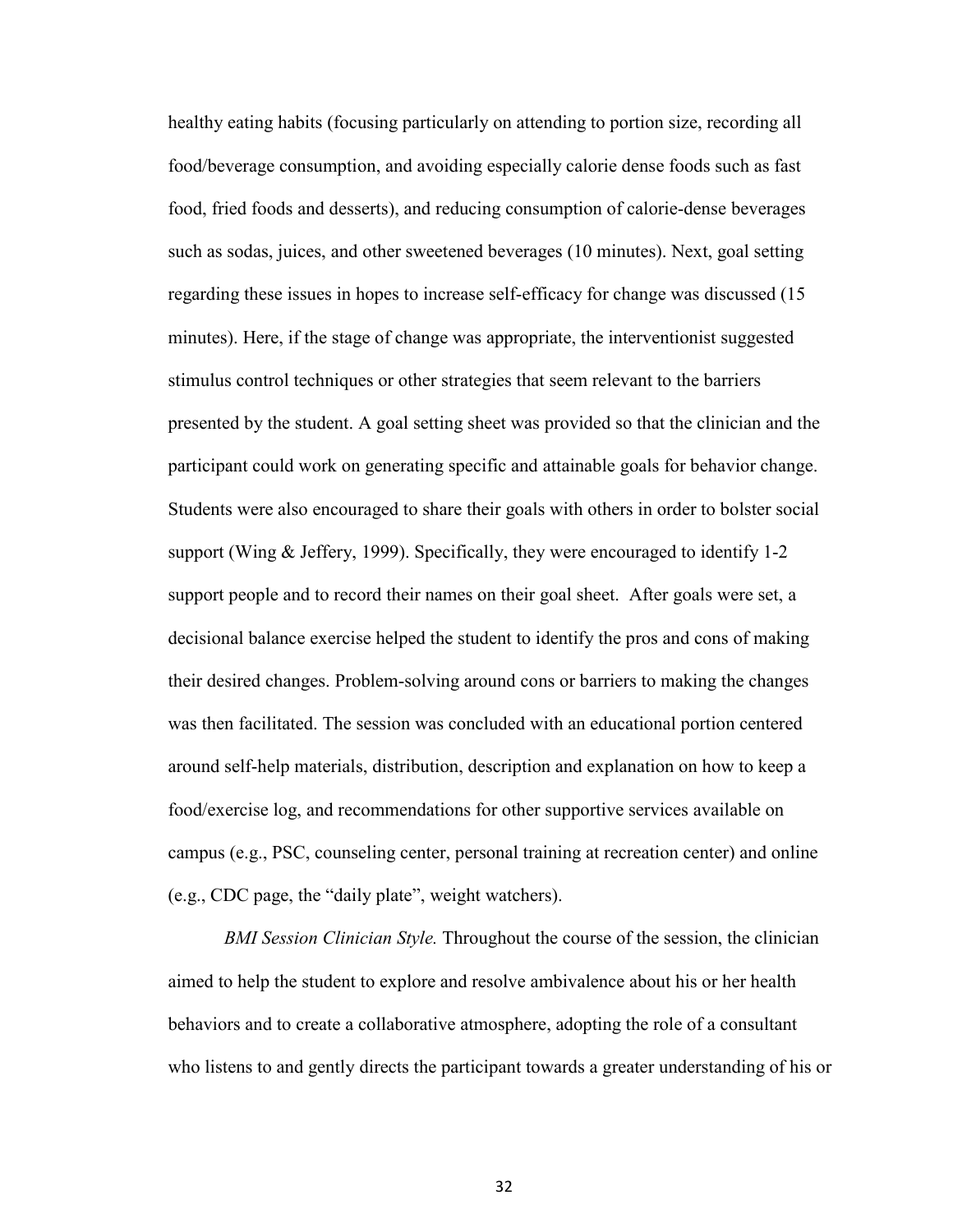her problems and options for change. The clinician was instructed to explore risks and consequences of current behaviors, but to remain open-minded about the need for change and the variety of ways in which one can improve health or achieve weight loss. If appropriate, the clinician was trained to foster problem recognition and the desirability of engaging in behavior change through reflections. One goal of the session was that options for change would emerge over the course of the discussion with the participant's active involvement and input, but consistent with motivational interviewing principles, this was not a necessary outcome of the interview. Importantly, the clinician was instructed to avoid a judgmental tone and was to maintain a supportive tone, while facilitating an interactive session.

*Post-Session Measurement and MI Integrity Assessment.* Immediately following the BMI session, feedback on the intervention and interventionist, as well as reassessment of stages of change for exercise, dietary changes, and weight loss was collected. Participants were asked thirteen questions to assess how they felt about their clinician and whether or not the clinician was MI consistent throughout session (e.g., "The person I met with was concerned about me/was easy to talk to/helped me to believe I could change my current behaviors if I wanted to"). Responses were on a 4 point Likert scale from "strongly agree" to "strongly disagree." Additionally, participants rated on a scale from 1 (*not at all effective*) to 10 (*very effective*) how effective they believed the session would be at modifying his/her eating/exercise patterns.

*Booster Phone Call.* Students receiving the BMI were called 2 weeks following the intervention to follow-up on goals set in session, provide support/encouragement,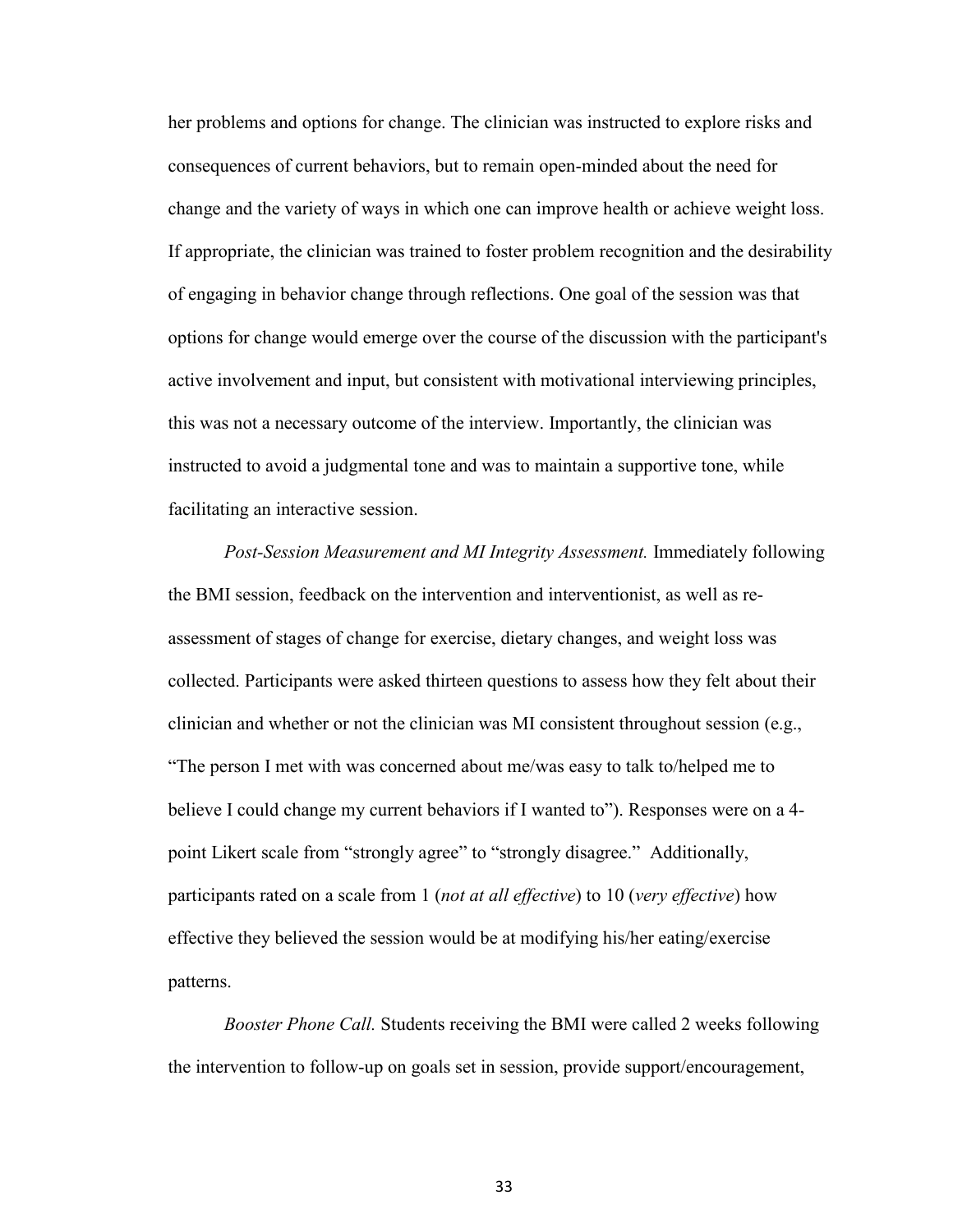answer any questions, and to problem solve around potential barriers they have discovered since intervention. Interventionists did not introduce new information, but discussed goals as set by the participant, problem solved around any barriers that came up over the two-week period, and responded to questions if necessary. Clinicians were able to reach 31 or the 34 participants who completed the BMI session. Average booster session length was 5-10 minutes.

### Data Analytic Plan

 The analysis focused on determining whether there were statistically significant differences between students who receive the BMI and those who do not on post-treatment body mass index and WRHB (exercise, frequency of dietary consumption of fast food, and sweets, and consumption of high calorie beverages). Variables were checked for outliers and deviations from normality prior to analysis. Outliers greater than 3.29 *SD*s above the mean were re-coded following the Tabachnick and Fidell (2006) guidelines. Minutes of weekly moderate and vigorous physical activity, fruit and vegetable consumption, and weight in pounds were the variables in which outliers were found and re-coded. Square root transformations were used to correct for significant skewness to weight and WRHB variables, and this resulted in normal distribution. An intent-to-treat approach was used to compare the two conditions on weight, meaning that non-completers were assumed to have remained at their baseline weight at follow up. Separate regression analyses were used in addressing hypotheses 1 and 2 (outlined in Introduction), with body mass index and weightrelated health behavior variables (physical activity, frequency of consumption of fast food, sweets, and consumption of calorie dense beverages, fruit and vegetable consumption) serving as the dependent variables, respectively. The hierarchical approach to regression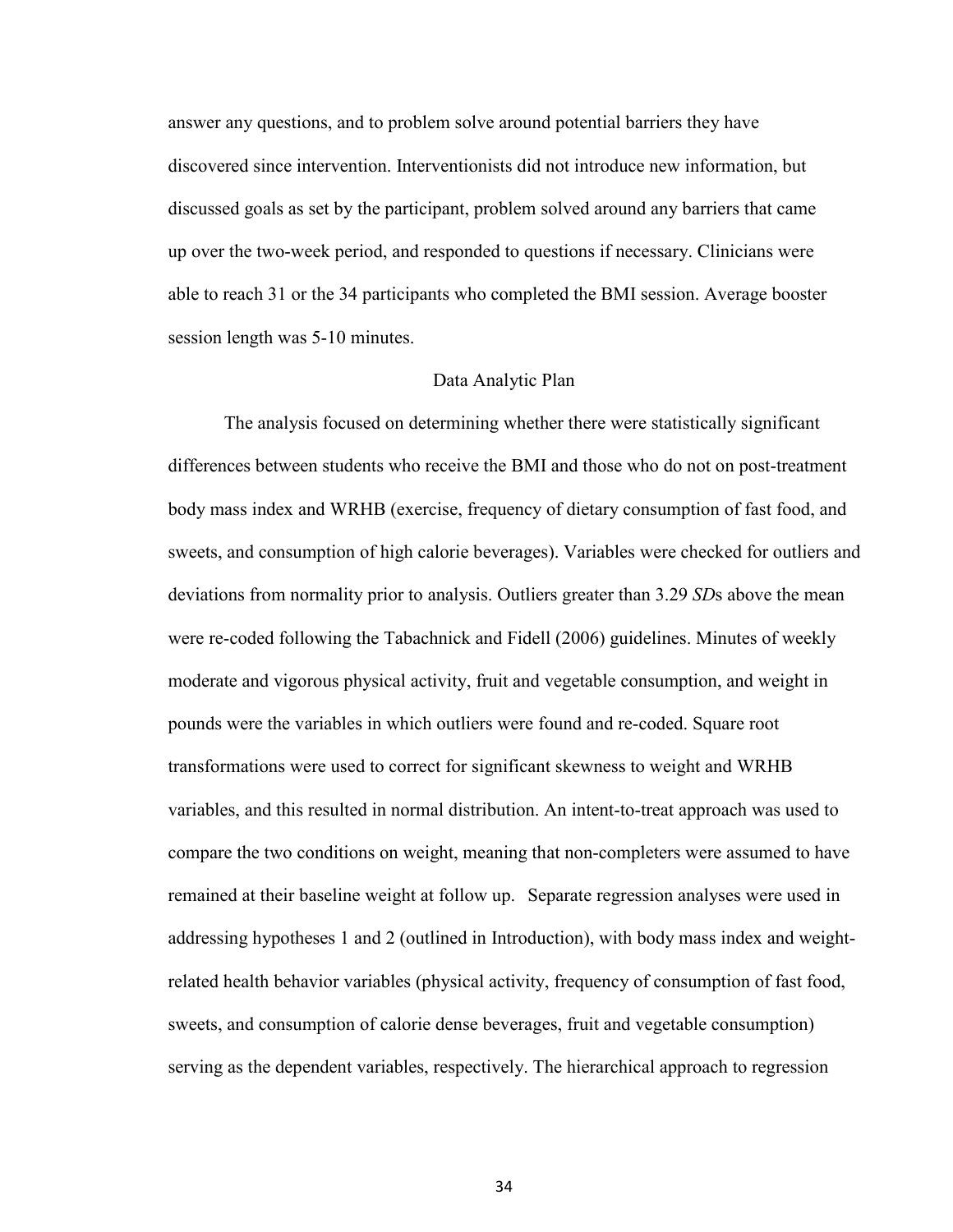model building (Pedhazur, 1997) was used to test for the significance of treatment effects after controlling for baseline values and relevant covariates. Covariates (gender and baseline scores on the dependent variable) were entered in step one. Then group (BMI or assessment only) was entered as a second step to see if the group variable was significant. The change in variance (R-square) associated with the group variable was used to provide a measure of intervention effect size. Tests of significance and increase in model R-square was preformed to assess significance of effects of group in predicting body mass index and change in WRHBs. We also conducted repeated measures ANOVAs to determine if there were changes in outcome variables over time (across conditions). All statistical tests were performed at the .05 level of significance. Because our hypotheses are directional we used one tailed tests. Additionally, exploratory analyses were conducted to test for potential moderating effects of gender, ethnicity, high vs. low motivation to change, and higher vs. lower body mass index at baseline on baseline to follow-up weight changes. These tests were performed using two tailed tests.

### Results

# *Treatment Integrity and Session Evaluations*

Participants in the treatment group completed post-session measures of MI treatment integrity and evaluated the session. One-hundred percent of participants reported that they 'strongly agreed' or 'somewhat agreed' that their clinician was easy to talk to, was concerned about the participant, understood the participant, seemed competent and well-trained, seemed well organized, gave the participant an opportunity to express his/her thoughts about health and fitness, helped the participant to believe that he/she could change his/her behaviors if he/she was interested, made the participant feel as though it was up to him/her to make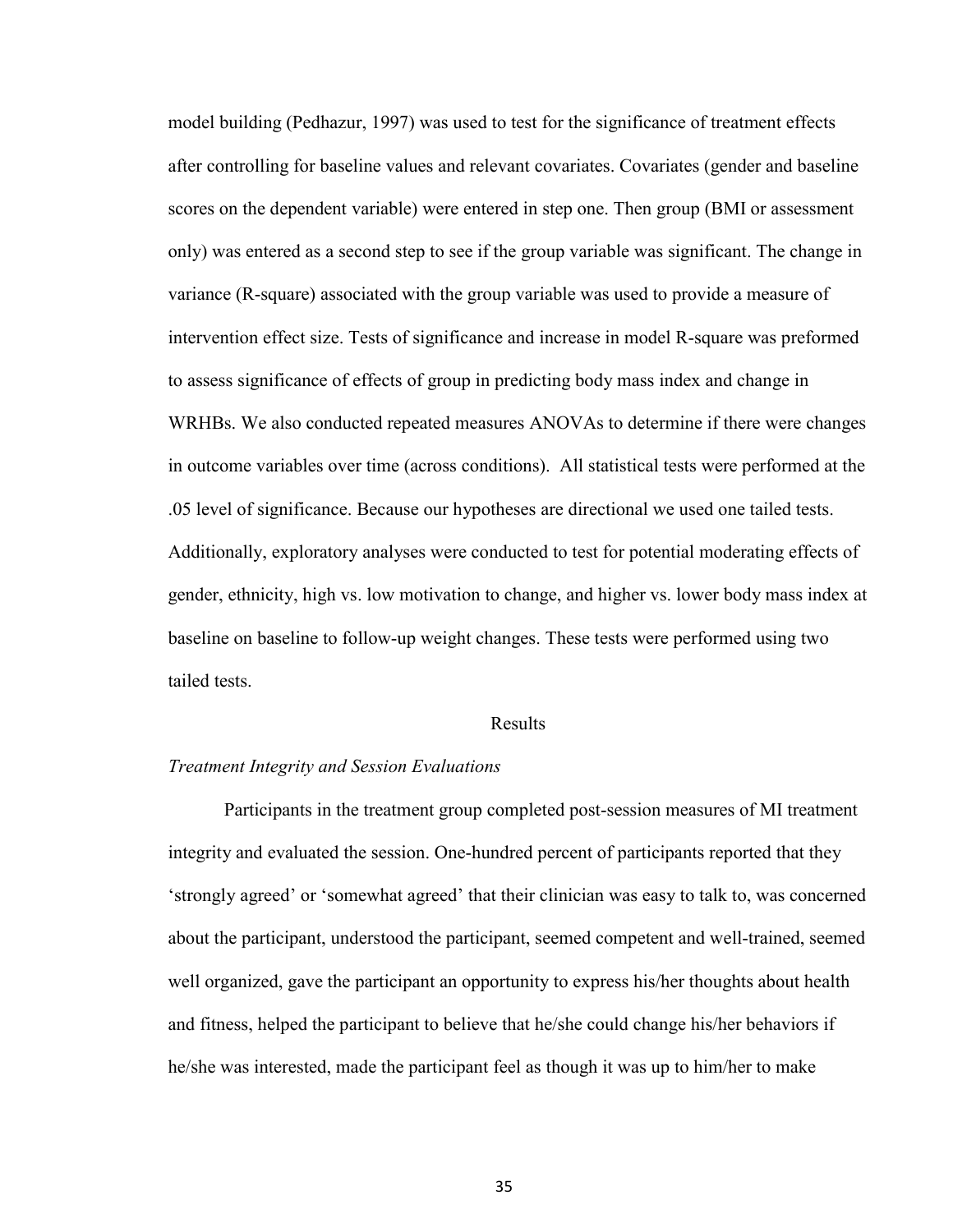decisions about changing health behaviors, and the clinician gave the participant an opportunity to ask questions, as well as offering helpful suggestions about making changes in health behaviors. When asked to rate on a scale from 1-10 (with 1 being not interesting and 10 being very interesting) how interesting the participant found the session, 72.7% rated the session a 9 or a 10 ( $M = 8.85$ ,  $SD = 1.33$ ). When asked how personally relevant the participant found the session, 81.8% rated the session a 9 or a 10 ( $M = 9.27$ ,  $SD = 1.04$ . Ninety-four percent of participants reported that they believed that the session would be effective in modifying college students' weight related health behaviors and 78% said they thought it would be effective in modifying their health behaviors (these participants rated the effectiveness an 8 or above). All participants rated the overall session as an 8, 9, or 10 ( $M =$ 9.36,  $SD = .74$ ). Participants were also asked whether or not they thought the session benefited them in some way or if they would recommend it to friends. Response options ranged from 0 (no, definitely not) to 3 (yes, definitely), with a score of 1 and 2 assigned to "no, I don't think so" and "yes, I think so", respectively. One-hundred percent of participants responded either "yes, definitely" or "yes, I think so", indicating that the session benefited them in some way and that they would recommend it to friends and other students.

### *Baseline Characteristics*

Baseline mean height was 64.74 inches (*SD* = 2.91) and mean weight was 196.15 (*SD* = 33.96). Mean body mass index was 32.83 (*SD* = 4.68). At baseline, 27.1% of the participants reported 0 days of moderate physical activity in a typical week and 44.3% reported 0 days per week of vigorous physical activity. Thirty percent of participants reported engaging in 1-2 days of moderate exercise, while 37.1 reported 1-2 days of vigorous physical activity. Less than half of participants (42.8%) reported 3 or more days of moderate physical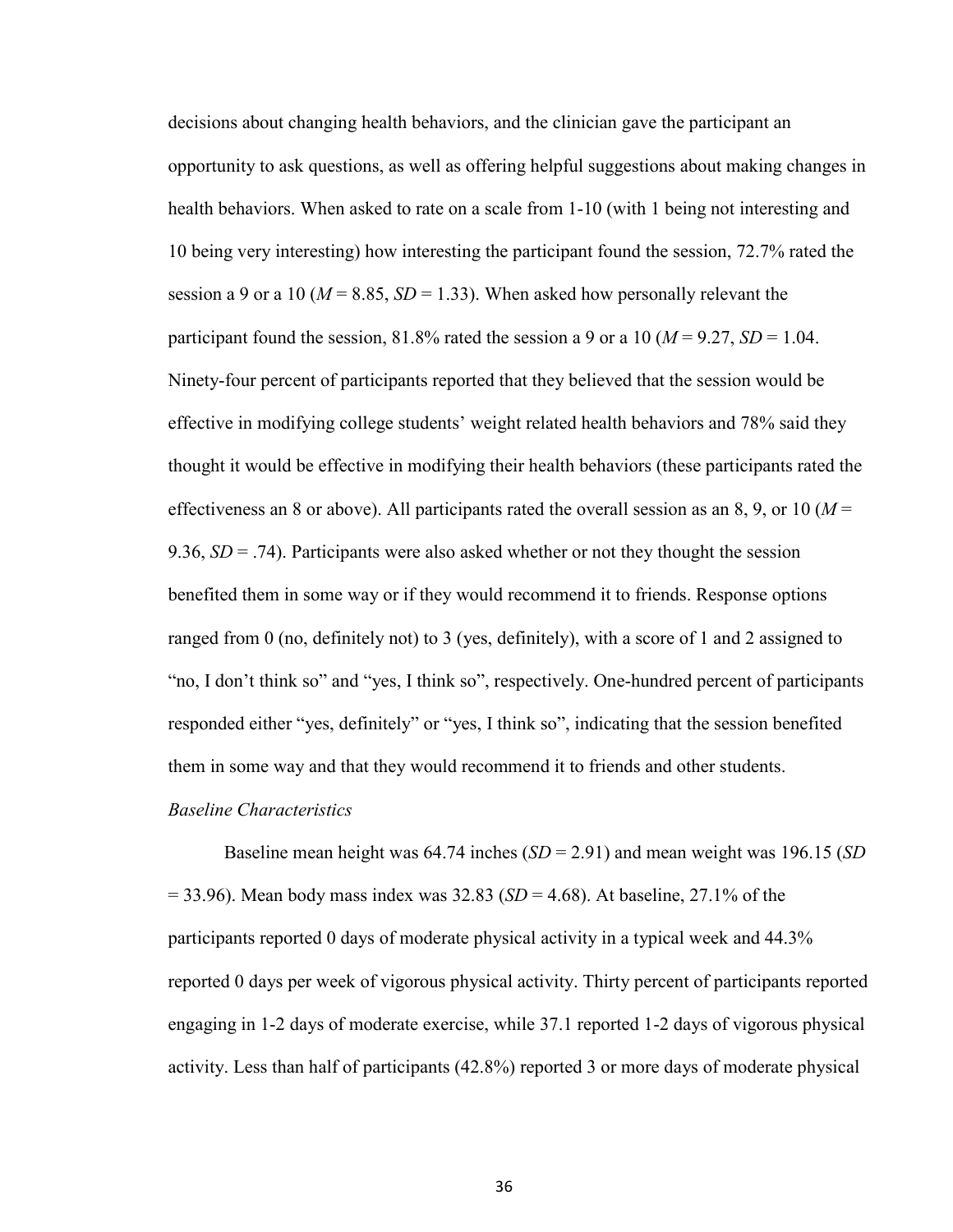activity per week, and 18.6% reported 3 or more days of vigorous physical activity per week (13/70 participants total). On average, participants reported engaging in 73.38 minutes of vigorous physical activity per week  $(SD = 122.36)$  and 102.35 minutes of moderate exercise  $(SD = 152.92)$ . Both of these means fall beneath the recommendations for weekly physical activity released by the United States Department of Health and Human Services in 2008, which recommend at least 75 minutes of vigorous aerobic activity per week or at least 150 minutes of moderate physical activity per week (United States Department of Health and Human Services, 2008).

Mean daily servings of fruit and vegetable consumed was low  $(M = 1.88, SD = 2.19$ and  $M = 1.99$ ,  $SD = 2.18$ , respectively). Less than half of the participants reported weekly consumption of salad (44.3%). Over 60% of participants reported consumption of French fries (62.8%) on a weekly (1-6 times/week) or daily basis. Regarding calorie-dense beverages, 48.6% of participants reported regular consumption of fortified fruit drinks, 64.3% reported regular consumption of regular sodas or sweet tea, 24.3% reported regular consumption of milkshakes/sweet coffee drinks, and 24.3% reported regular consumption of Kool Aid or lemonade. Over one-third of participants reported weekly or daily consumption of sweet foods such as cookies, cakes, pies, or snack cakes, 30% reported regular ice cream consumption, 35.7% reported regular consumption of chocolate candy bars, and 40% reported other sugary-candy consumption.

 Regarding fast food, 25.7% of participants reported weekly consumption of Mexican fast food (e.g., Taco Bell), 15.7% reported weekly consumption of food from a fast food pizza restaurant (e.g., Pizza Hut), 52.9% reported weekly consumption of food from a fast food burger restaurant (e.g., McDonald's), and 61.5% reported eating at a sandwich fast food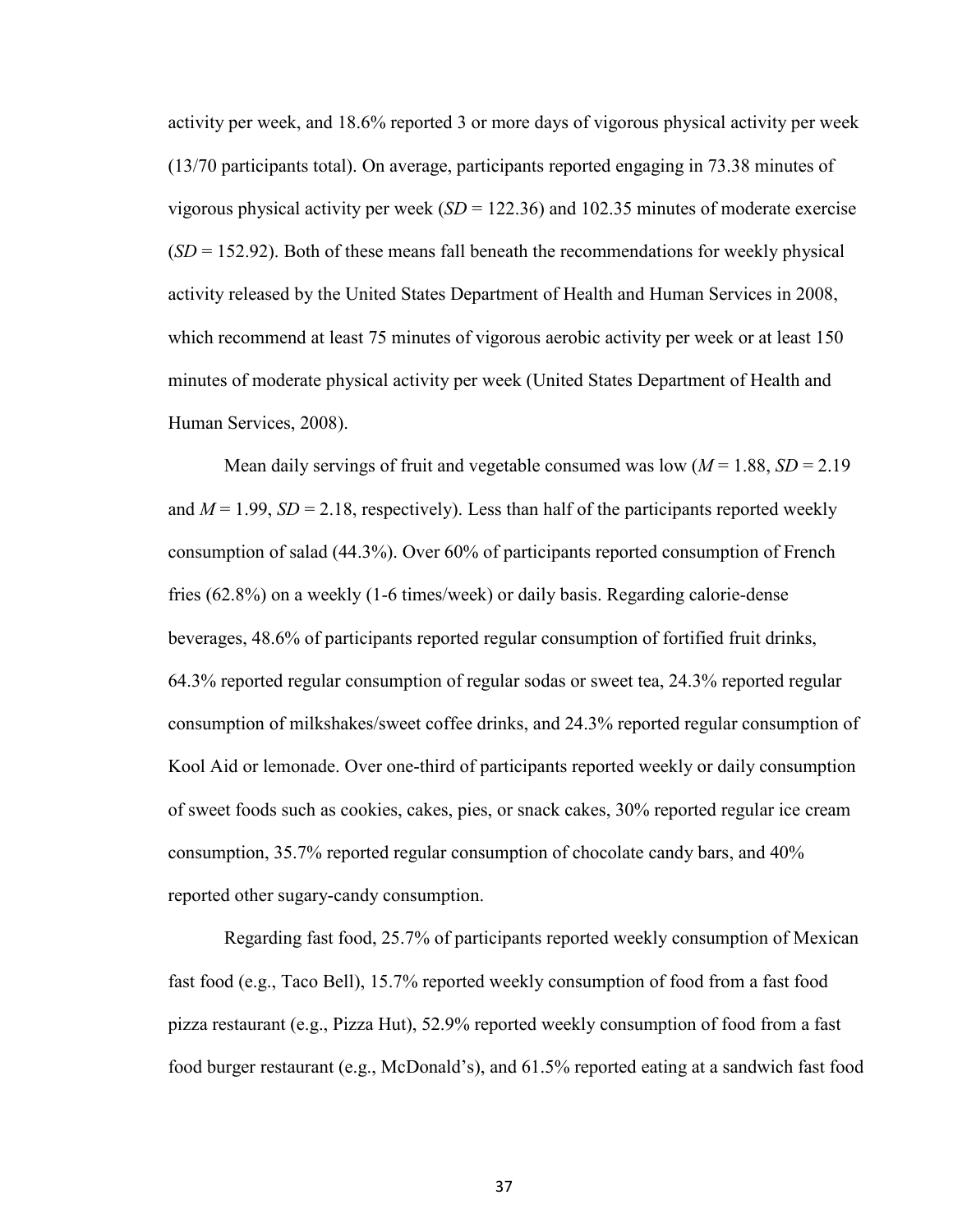restaurant one or more times in a week (e.g., Subway). Frequency of weekly food consumption from a fried chicken restaurant (e.g., KFC) was 48.6%, from a Chinese food restaurant was 11.4%, from a fried fish restaurant (e.g., Captain D's) was 11.4%, and from a fast food breakfast restaurant was 32.8%. On average, at baseline participants fell between the contemplation and preparation stages of change for reducing weight, changing diet, and increasing physical activity.

# *Baseline Between-Group Differences*

 There were no significant between group differences in weight, body mass index, physical activity, fruit and vegetable consumption, food/drink consumption frequency, or demographic variables at baseline. All randomized participants completed the intervention. Three-month follow-up rates were  $86\%$  ( $n = 60$ ), with no between-group differences in rates of study completion  $(\chi^2(1) = 2.15, p = .143)$ ; see Figure 1). There were no demographic or baseline differences between completers and non-completers. Table 1 includes baseline total sample characteristics as well as baseline characteristics by group.

### *Primary Outcomes and Regression Results*

Overall, at 3 months, 23 participants lost weight (13 in the BMI group), 32 gained (14 in the BMI group), and 15 stayed the same (7 in the BMI group). After controlling for baseline body mass index and gender, regression results revealed that there were no between group differences for body mass index at 3-month follow up ( $\beta$  = .11, *p* = .64). Separate hierarchical models were analyzed to test for between-group differences on weight ( $\beta = .01$ , *p* = .78), minutes of weekly moderate (β = -.88, *p* = .56) and vigorous (β = -.431, *p* = .80) physical activity, frequency of fast food (β = .22, *p* = .07), sweetened beverage (β = .20, *p* = .12), fruit (β = -.14, *p* = .40) and vegetable (β = -.27, *p* = .17) and sweet food (β = .19, *p* =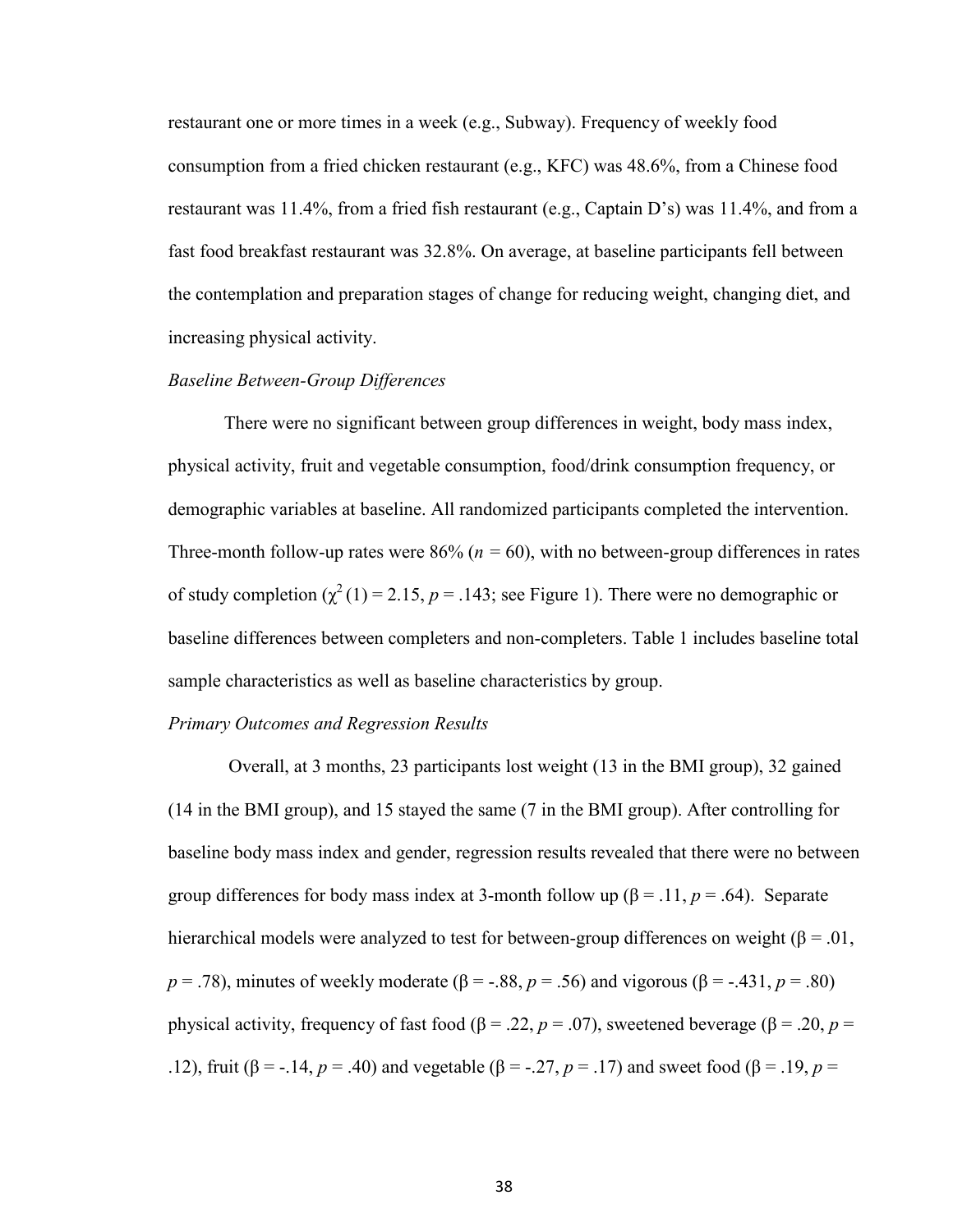# Table 1

|                     | <b>Total Sample</b> | <b>BMI</b> Group | Assessment Only |
|---------------------|---------------------|------------------|-----------------|
| $\mathcal N$        | 70                  | 34               | 36              |
| Age                 | 19.69(2.01)         | 19.47(1.20)      | 19.89(2.04)     |
| Gender $(\% )$      |                     |                  |                 |
| Female              | 85.7                | 85.3             | 86.1            |
| Male                | 14.3                | 14.7             | 13.9            |
| Ethnicity $(\% )$   |                     |                  |                 |
| White               | 32.9                | 32.4             | 33.3            |
| African-American    | 57.1                | 55.9             | 58.3            |
| Weight in pounds    | 196.15 (33.96)      | 202.86 (36.10)   | 189.81 (30.98)  |
| Body Mass Index     | 32.83 (4.68)        | 33.43 (4.88)     | 32.26 (4.49)    |
| Minutes/Week Vig PA | 70.32 (110.12)      | 73.41 (109.40)   | 67.23 (112.40)  |

# *Baseline Sample Characteristics (% or M (SD))*

| Minutes/Week Vig PA                                   | 70.32 (110.12) | 73.41 (109.40) | 67.23 (112.40)  |
|-------------------------------------------------------|----------------|----------------|-----------------|
| Minutes/Week Mod PA                                   | 97.43 (132.21) | 85.95 (128.55) | 108.58 (136.60) |
| Stage of Change PA                                    | 7.84(2.06)     | 8.15(1.73)     | 7.56(2.31)      |
| Stage of Change Diet                                  | 7.36(2.36)     | 7.26(2.48)     | 7.44(2.27)      |
| Stage of Change Weight                                | 7.51(2.70)     | 7.26(2.72)     | 7.75(2.69)      |
| <b>Vegetable Consumption</b>                          | 1.90(1.74)     | 1.62(1.81)     | 2.17(1.65)      |
| <b>Fruit Consumption</b>                              | 1.82(1.96)     | 1.83(2.18)     | 1.81(1.75)      |
| <b>Fast Food Consumption</b>                          | 2.12(.45)      | 2.13(47)       | 2.10(0.43)      |
| Sweet Food Consumption 2.38 (.46)                     |                | 2.38(.43)      | 2.39(.50)       |
| <b>Sugar Sweetened</b><br><b>Beverage Consumption</b> | 2.27(0.48)     | 2.29(.53)      | 2.25(.42)       |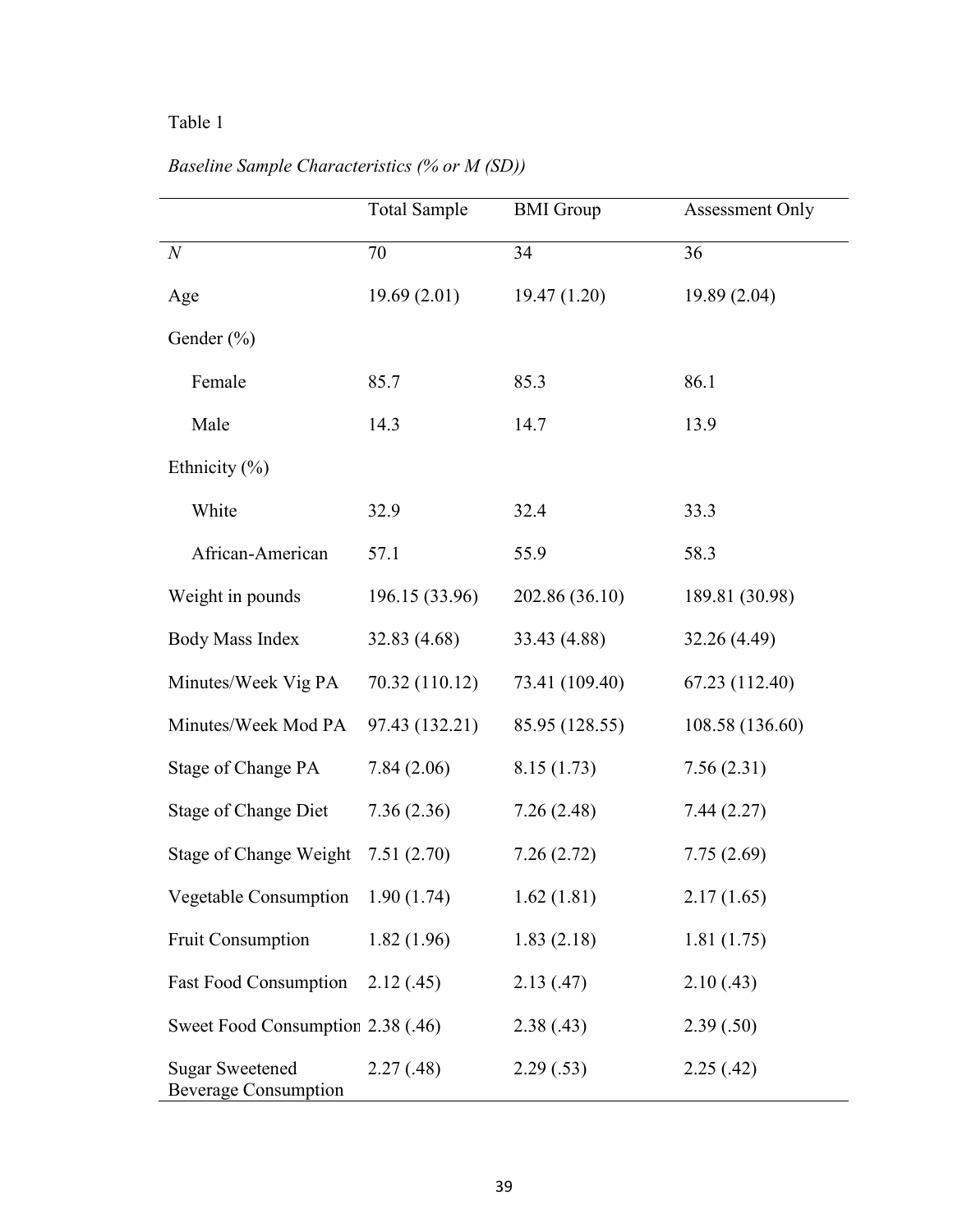*Note*: Higher scores on the sweet food and sugar sweetened beverage consumption frequency measures indicated more consumption of these items. The responses were on a 5-point scale: 1 = "never,"  $2 =$  "1-3 times per month,"  $3 =$  "1-6 times per week,"  $4 =$  "1-2 times per day," and  $5 = 3$  or more times per day." Higher scores on the fast food consumption measure also indicated higher consumption of fast food, but response options were on a 4-point scale: 1  $=$ "less that once a month," 2 = "once or twice a month," 3 = "once a week," and 4 = "more" than once a week."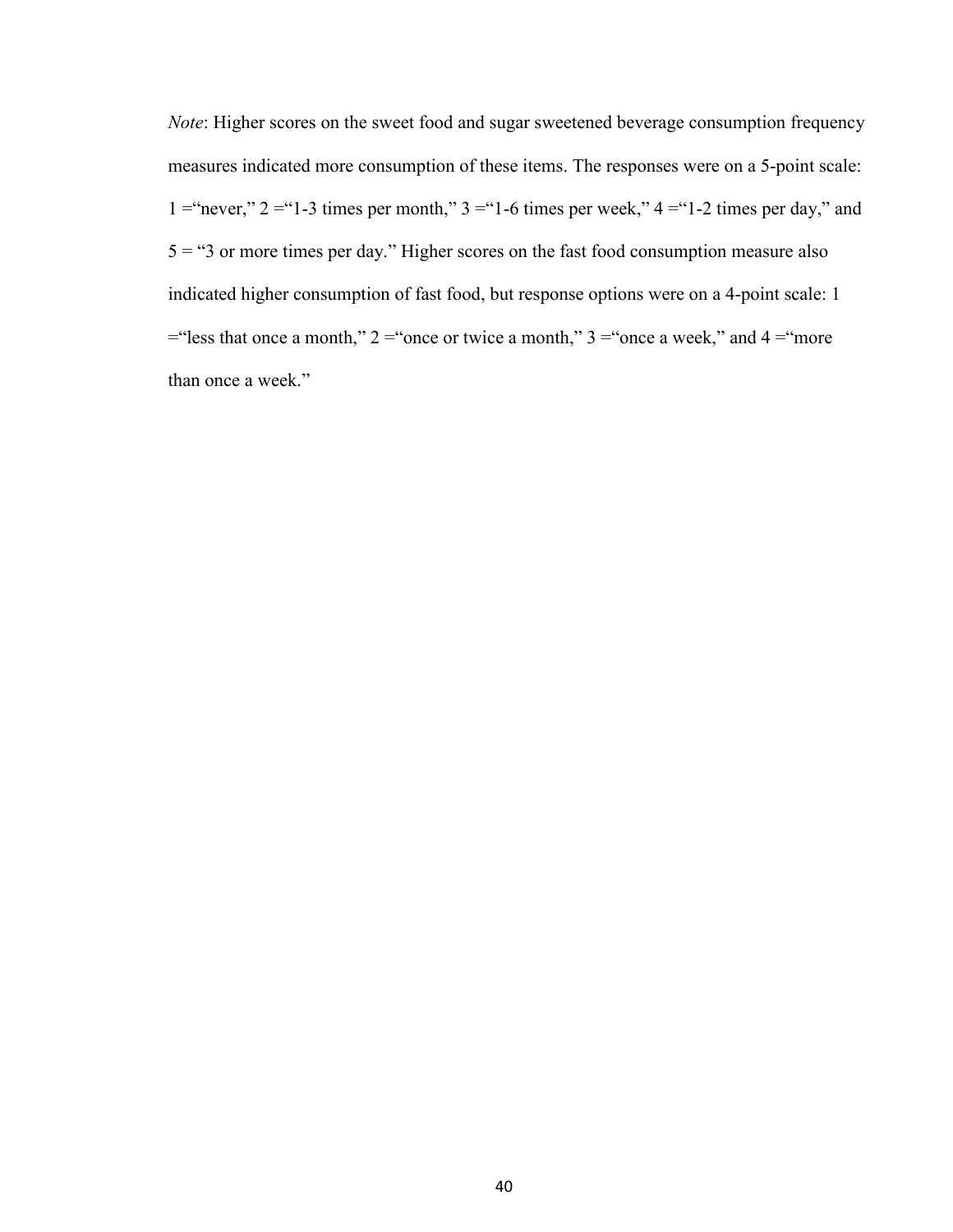.20) consumption at 3-months, but no significant differences were found. Frequency of fast food consumption trended toward significance, with more reductions in frequency of fast food consumption made in the BMI group as opposed to the assessment only group.<sup>2</sup> Regression results are presented in Table 2. Pre to post means, standard deviations, and within-subjects effect sizes are presented in Table 3.

# *Overall Changes in Weight Variables*

 Repeated measures ANOVAs revealed a significant main effect for time for body mass index  $(F(1, 68) = 4.03, p = .049)$ , vegetable consumption  $(F(1, 58) = 4.31, p = .04)$ , frequency of sweet food consumption  $(F(1,56) = 8.14, p = .01)$ , and frequency of fast food consumption  $(F(1, 51) = 7.63, p = .01)$ . Body mass index and vegetable consumption increased significantly over time, while frequency of sweet food and fast food consumption decreased. There were no main effects for time for weight  $(F(1, 68) = .63, p = .43)$ , vigorous physical activity (F(1,54) = .05,  $p = .82$ ), moderate physical activity (F(1,54) = 3.85,  $p = .06$ ), fruit consumption  $(F(1,58) = 2.0, p = .16)$ , or frequency of sweet beverage consumption  $(F(1,56) = 1.60, p = 212).$ 

### *Motivation to Change Results*

 $\overline{\phantom{0}}$ 

A paired-samples t-test revealed within-group differences between baseline and postsession motivation to lose weight (*t* (33) = -4.36, *p* < .001), change diet (*t* (32) = -4.18, *p* < .001), and increase physical activity  $(t(33) = -2.64, p = .01)$  in the BMI group.

<sup>2</sup> Analyses were rerun without imputed values (*n* = 60) and results were identical. Additionally, due to the low number of males in the sample  $(n = 10)$ , analyses were rerun with females only, with no differences in overall findings as compared to results with the entire sample.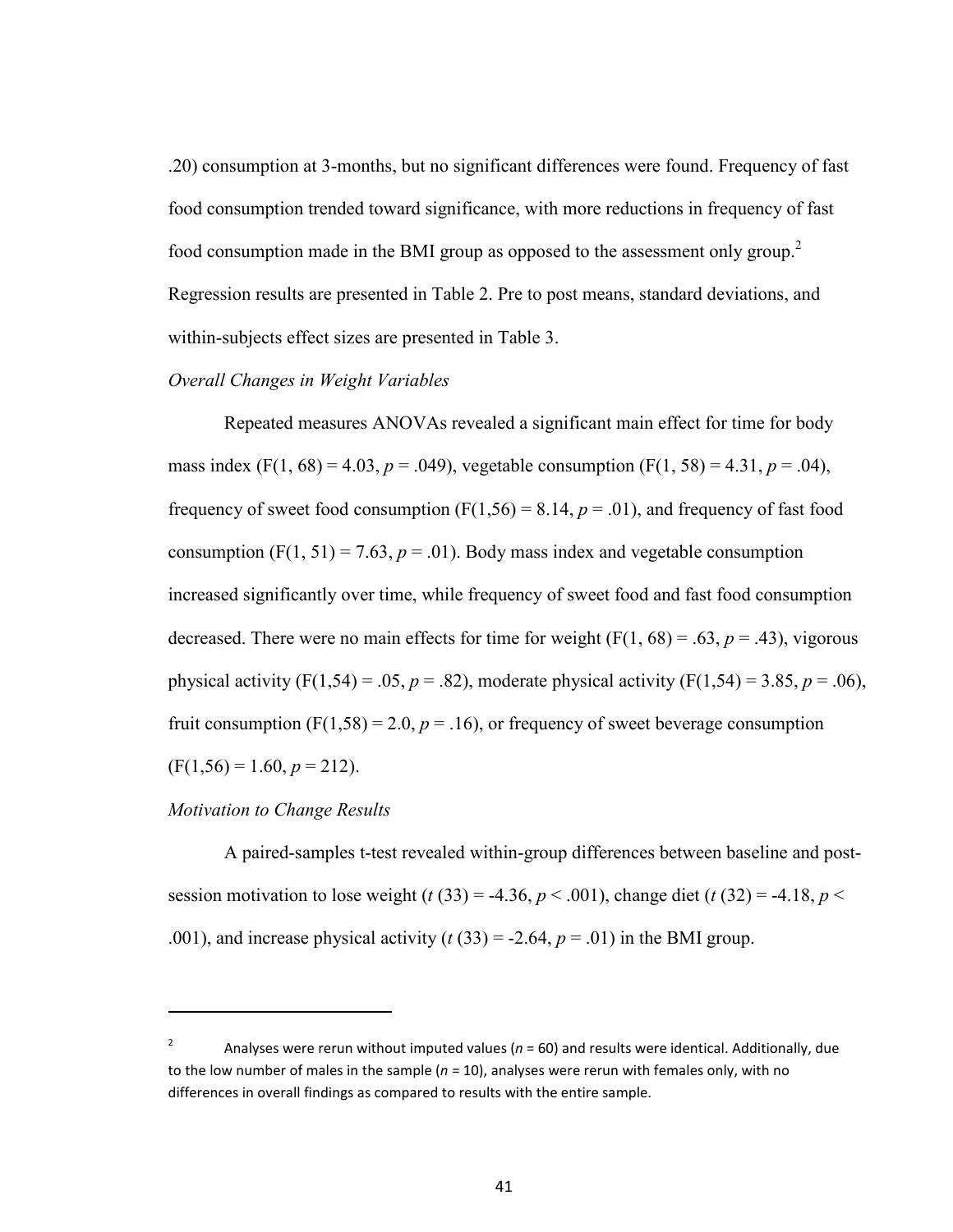| J           |  |
|-------------|--|
| ¢           |  |
| l,<br>٣     |  |
| $\bar{\pi}$ |  |
|             |  |

Main Outcome Regression Results *Main Outcome Regression Results* 

| Model                        | $\mathbf{B}$ | S.E. B | $\mathbf{\Omega}$ | $\vdash$ | $\Delta R^2$ | p-value    |
|------------------------------|--------------|--------|-------------------|----------|--------------|------------|
| Gender<br>Body Mass<br>Index | $-0.48$      | 0.35   | $-0.04$           | $-1.37$  |              | 0.18       |
| Baseline                     | 0.98         | 0.03   | 0.99              | 36.87    |              | < 001      |
| Condition                    | 0.11         | 0.24   | 0.01              | 0.47     | $\infty$     | $\ddot{q}$ |
| Weight<br>Gender             | $-0.14$      | 0.07   | $-0.04$           | $-2.07$  |              | 0.04       |
| Baseline                     | 0.98         | 0.02   | 0.98              | 47.70    |              | < 001      |
| Condition<br>Fruit           | 0.01         | 0.05   | 0.01              | 0.28     | $\odot$      | 0.78       |
| Consumption<br>Gender        | 0.06         | 0.21   | 0.03              | 0.27     |              | .792       |
| Baseline                     | 0.03         | 0.10   | 0.35              | 2.79     |              | $0.01\,$   |
| Condition                    | $-0.14$      | 0.16   | $-0.11$           | $-0.85$  | 0.01         | 0.40       |
|                              |              |        |                   |          |              |            |

(Table continues) (Table continues)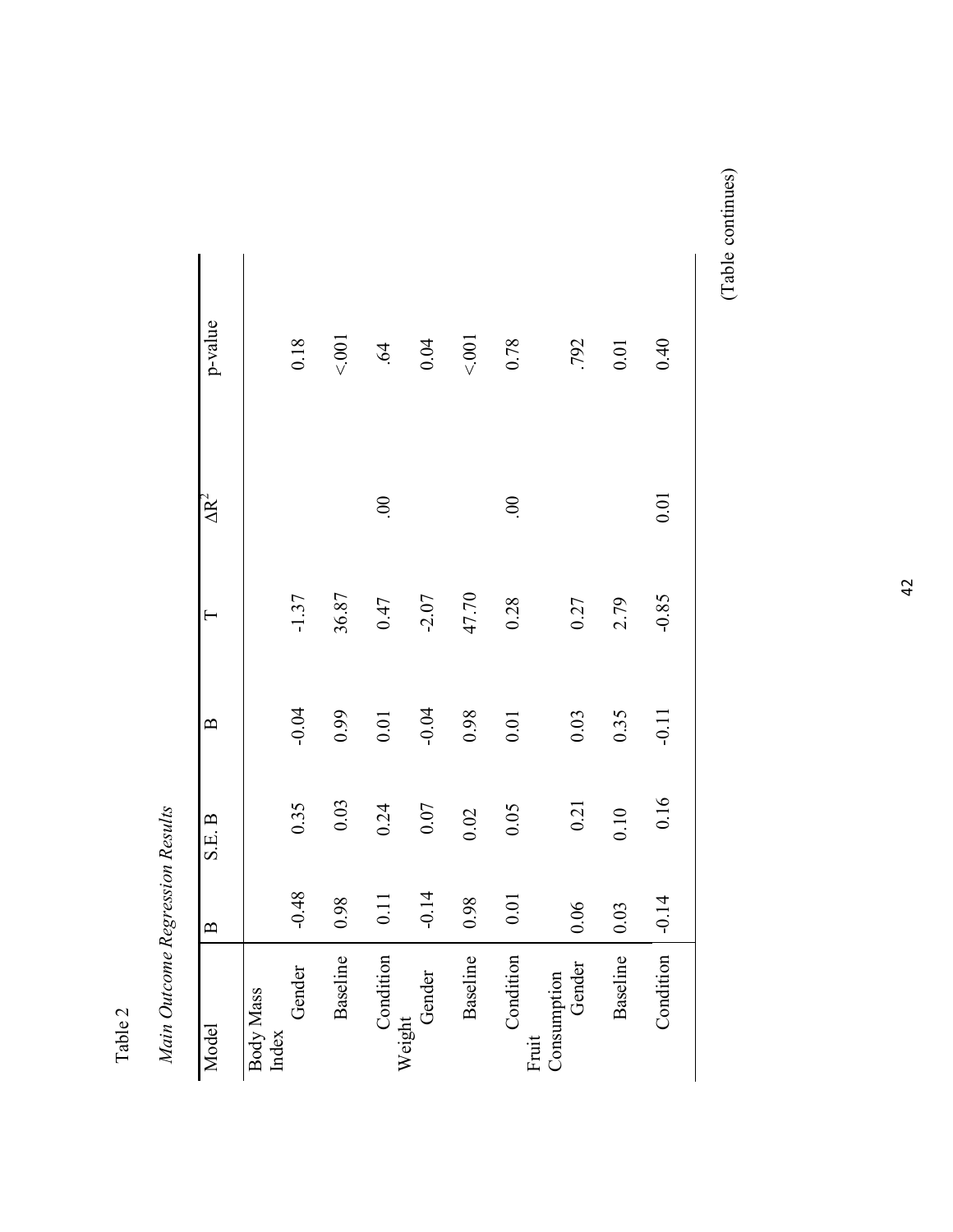Table 2

Main Outcome Regression Results *Main Outcome Regression Results* 

| p-value           | 0.69                               | 0.08     | 0.17      | 0.27                  | 0.04     | 0.80      | $\overline{C}$        | 0.37     | 0.56      |
|-------------------|------------------------------------|----------|-----------|-----------------------|----------|-----------|-----------------------|----------|-----------|
| $\Delta R^2$      |                                    |          | 0.03      |                       |          | .001      |                       |          | 0.01      |
| $\vdash$          | 0.39                               | 1.76     | $-1.39$   | $-1.11$               | 2.12     | $-0.26$   | 1.88                  | 0.13     | $-0.60$   |
| $\mathbf{\Omega}$ | 0.05                               | 0.23     | $-0.18$   | $-0.15$               | 0.28     | $-0.03$   | 0.26                  | 0.13     | $-0.08$   |
| S.E. B            | 0.25                               | 0.13     | 0.19      | 2.15                  | 0.13     | 1.65      | 2.02                  | 0.11     | 1.49      |
| $\mathbf{B}$      | 0.10                               | 0.23     | $-0.27$   | $-2.39$               | 0.28     | $-0.43$   | 3.79                  | 0.10     | $-0.88$   |
| Model             | Gender<br>Consumption<br>Vegetable | Baseline | Condition | Gender<br>Vigorous PA | Baseline | Condition | Gender<br>Moderate PA | Baseline | Condition |

(Table continues) (Table continues)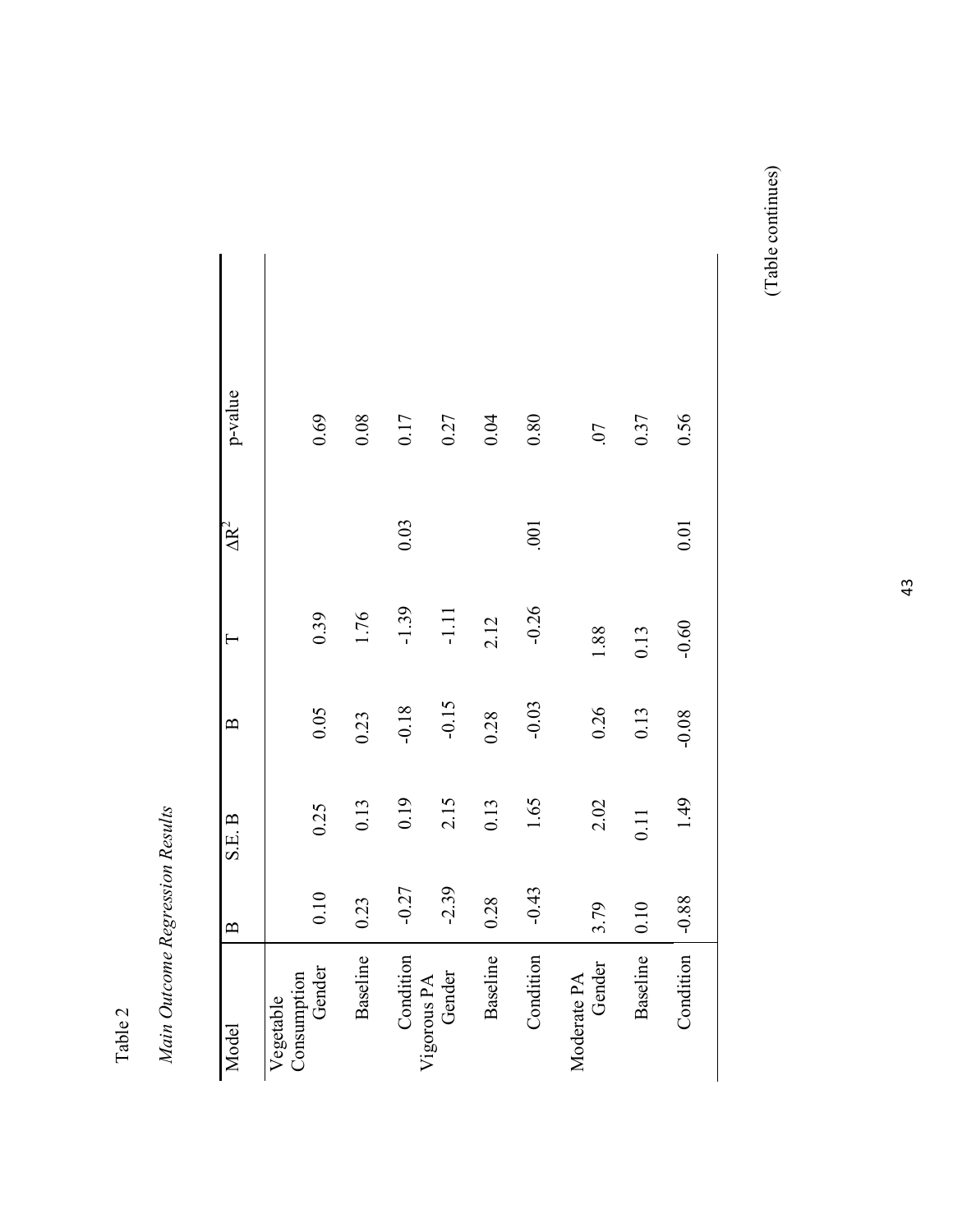| {}     |  |
|--------|--|
| C      |  |
| ⋍<br>ŧ |  |
| c      |  |

*Main Outcome Regression Results*  Main Outcome Regression Results

| Model                                 | $\mathbf{B}$ | $\mathbf{B}$<br>S.E. | $\mathbf{\Omega}$ |         | $\overline{\Delta R}^2$ | p-value                                                                                                                                                                                                                                                                                                                                                 |
|---------------------------------------|--------------|----------------------|-------------------|---------|-------------------------|---------------------------------------------------------------------------------------------------------------------------------------------------------------------------------------------------------------------------------------------------------------------------------------------------------------------------------------------------------|
| Gender<br>Sweet Food                  | 0.69         | 0.21                 | 0.04              | 0.33    |                         | 0.74                                                                                                                                                                                                                                                                                                                                                    |
| Baseline                              | 0.42         | 0.16                 | 0.34              | 2.55    |                         | 0.01                                                                                                                                                                                                                                                                                                                                                    |
| Condition                             | 0.19         | 0.15                 | 0.16              | 1.29    | 0.03                    | 0.20                                                                                                                                                                                                                                                                                                                                                    |
| Gender<br>Fast Food                   | $-0.08$      | 0.17                 | $-0.06$           | $-0.46$ |                         | 0.65                                                                                                                                                                                                                                                                                                                                                    |
| Baseline                              | 0.53         | 0.15                 | 0.45              | 3.64    |                         | 0.001                                                                                                                                                                                                                                                                                                                                                   |
| Condition                             | 0.22         | 0.12                 | 0.23              | 1.81    | 0.05                    | 0.07                                                                                                                                                                                                                                                                                                                                                    |
| Gender<br>Beverage                    | $-0.22$      | 0.17                 | $-0.16$           | $-1.30$ |                         | 0.20                                                                                                                                                                                                                                                                                                                                                    |
| Baseline                              | 0.59         | 0.15                 | 0.48              | 4.01    |                         | < 0.001                                                                                                                                                                                                                                                                                                                                                 |
| Condition                             | 0.20         | 0.12                 | 0.19              | 1.59    | 0.04                    | 0.12                                                                                                                                                                                                                                                                                                                                                    |
| week," $4 \equiv 1-2$ times per day," |              |                      |                   |         |                         | consumption of these items. The responses were on a 5-point scale: $1 =$ "never," $2 =$ "1-3 times per month," $3 =$ "1-6 times per<br>and $5 =$ "3 or more times per day." Higher scores on the fast food consumption measure also<br>Note: Higher scores on the sweet food and sugar sweetened beverage consumption frequency measures indicated more |

44

week,"  $4 = 1$ -2 times per day," and  $5 = 3$  or more times per day." Higher scores on the fast food consumption measure also indicated higher consumption of fast food, but response options were on a 4-point scale:  $1 =$ "less that once a month,"  $2 =$ "once

indicated higher consumption of fast food, but response options were on a 4-point scale:  $1 =$ "less that once a month,"  $2 =$ "once or twice a month,"  $3 =$ "once a week," and  $4 =$ "more than once a week."

or twice a month,"  $3 = 3$  once a week," and  $4 = 3$  more than once a week."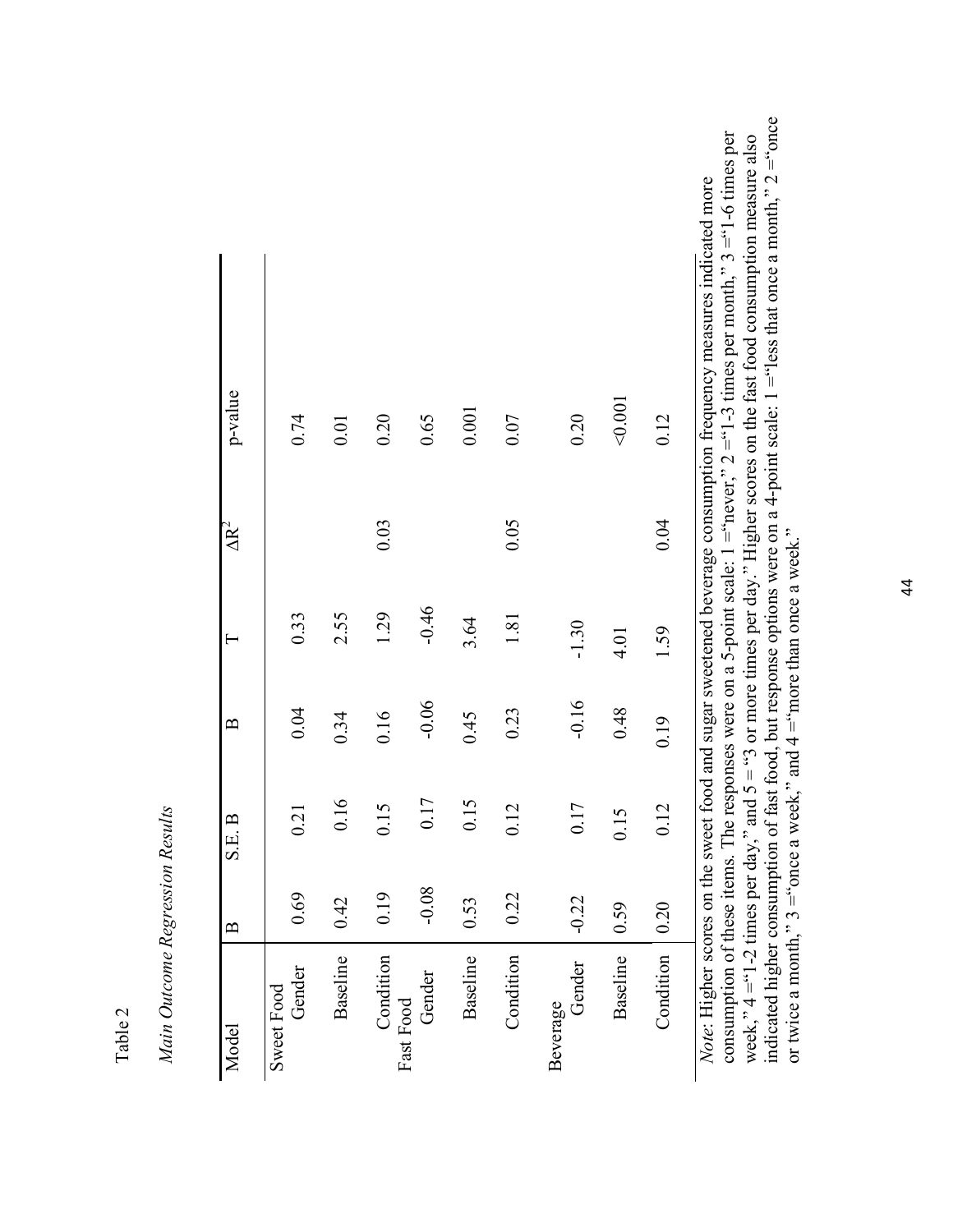| Variable                                                                                                                                                                                                           | Baseline<br>BMI                                                                                                          | Follow-up<br>BMI                                                                                                                       |                                                                                | Assessment only<br>Baseline                                          | Assessment only<br>Follow-up                                                                                                                                                                                                                   |                                                                            |
|--------------------------------------------------------------------------------------------------------------------------------------------------------------------------------------------------------------------|--------------------------------------------------------------------------------------------------------------------------|----------------------------------------------------------------------------------------------------------------------------------------|--------------------------------------------------------------------------------|----------------------------------------------------------------------|------------------------------------------------------------------------------------------------------------------------------------------------------------------------------------------------------------------------------------------------|----------------------------------------------------------------------------|
| 33.<br>75.<br>S.<br>Sugar-Sweetened Beverage<br>Moderate Physical Activity<br>Vigorous Physical Activity<br>Sweet Food Intake<br>Body Mass Index<br>Vegetable Intake<br>Fast Food Intake<br>Fruit Intake<br>Veight | 5.88 (119.28)<br>0.21 (147.27)<br>202.86 (36.10)<br>(4.88)<br>.79(2.63)<br>96 (2.60)<br>2.38(.43)<br>(13(47))<br>23(.53) | 203.59 (35.97)<br>68.67 (97.71)<br>69.62 (79.11)<br>2.39 (1.91)<br>2.93 (2.45)<br>2.06 (.51)<br>1.88 (.44)<br>33.61 (4.70)<br>2.07(54) | $0.010$<br>$0.0000$<br>$0.0000$<br>$0.0000$<br>$0.0000$<br>$0.0000$<br>$0.000$ | 1.81 (1.75)<br>2.18 (1.65)<br>2.40 (.50)<br>2.10 (.43)<br>2.25 (.42) | 32.26 (4.49) 32.56 (4.60)<br>189.81 (30.98) 191.13 (31.30)<br>70.88 (127.12) 74.87 (194.50)<br>114.14 (159.46) 66.0 (93.67)<br>1.81 (1.75) 1.93 (1.46)<br>2.18 (1.65) 2.27 (2.13)<br>2.40 (.50) 2.27 (.667)<br>2.10 (.43) 2.02 (.53)<br>2.25 ( | $-0.017$<br>$-0.077$<br>$-0.05$<br>$-0.05$<br>$-0.017$<br>$-0.017$<br>0.07 |

*Pre-Post Means (SD) and Within Group Effect Sizes*  Pre-Post Means (SD) and Within Group Effect Sizes

Table 3

weight, consumption of sweet food, fast food, and sugar-sweetened beverages), but not for others (i.e., increase in physical activity weight, consumption of sweet food, fast food, and sugar-sweetened beverages), but not for others (i.e., increase in physical activity once a month,"  $2 =$ "once or twice a month,"  $3 =$ "once a week," and  $4 =$ "more than once a week." Means in table were calculated once a month,"  $2 =$ "once or twice a month,"  $3 =$ "once a week," and  $4 =$ "more than once a week." Means in table were calculated consumption measure also indicated higher consumption of fast food, but response options were on a 4-point scale:  $1 =$ "less that consumption measure also indicated higher consumption of fast food, but response options were on a 4-point scale:  $1 =$ "less that *Note:* Negative effect sizes indicate a counter-therapeutic pre-post change for some variables (i.e., increase in body mass index, Note: Negative effect sizes indicate a counter-therapeutic pre-post change for some variables (i.e., increase in body mass index, and fruit and vegetable consumption. Higher scores on the sweet food and sugar sweetened beverage consumption frequency and fruit and vegetable consumption. Higher scores on the sweet food and sugar sweetened beverage consumption frequency month,"  $3 = 1-6$  times per week,"  $4 = 1-2$  times per day," and  $5 = 1/3$  or more times per day." Higher scores on the fast food month,"  $3 = 1-6$  times per week,"  $4 = 1-2$  times per day," and  $5 = 1-3$  or more times per day." Higher scores on the fast food measures indicated more consumption of these items. The responses were on a 5-point scale:  $1 = "never," 2 = "1-3$  times per measures indicated more consumption of these items. The responses were on a 5-point scale:  $1 =$ "never,"  $2 =$ "1-3 times per without the outliers removed; regression analyses were conducted with the values adjusted for outliers. without the outliers removed; regression analyses were conducted with the values adjusted for outliers.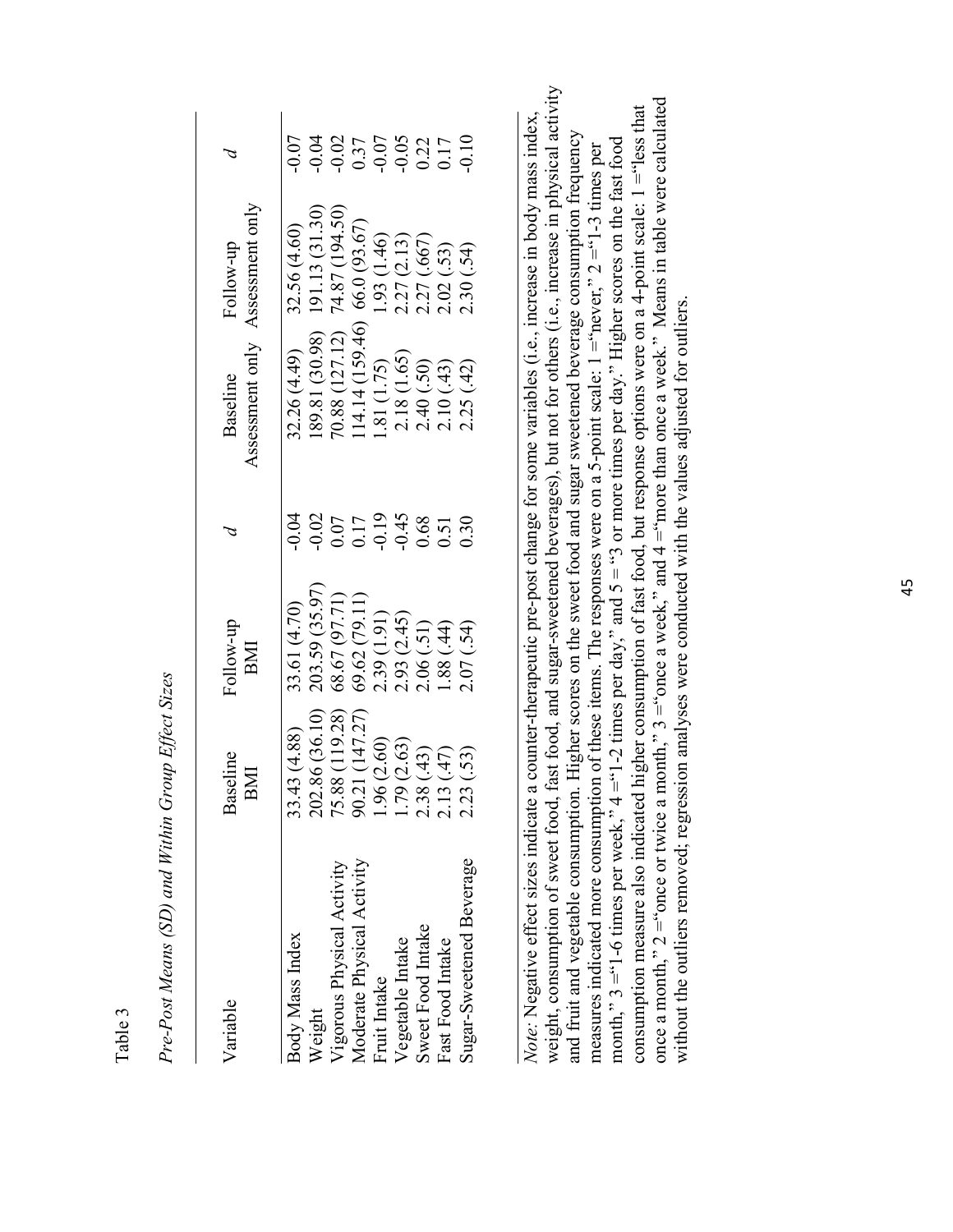Within-subject effect sizes from baseline to post-session were moderate (*d* = .56 and .50 for motivation to change weight and physical activity, respectively) to large (*d* = .75 for motivation to change diet). However, this increase in motivation did not predict actual change at 3 months. Additionally, across both groups, baseline motivation to lose weight, change diet, and increase physical activity was not predictive of actual weight loss or behavior change at 3 months (β = .14, *p* = .29; β = -.12, *p* = .44; β = .12, *p* = .35, respectively).

## *Exploratory Analyses: Moderation Results*

Potential moderating effects for baseline variables on baseline to follow-up weight changes were explored. No moderating effects were found for gender ( $\beta$  = .56, *p* = .68), ethnicity ( $\beta$  = -.29, *p* = .43), high vs. low motivation to change weight ( $\beta$  = .37, *p* = .22), diet ( $\beta$  = -.34, *p* = .61), and physical activity ( $\beta$  = -.29, *p* = .34) and higher vs. lower body mass index ( $\beta$  = .01,  $p$  = .98).

# Discussion

 The purpose of this study was to determine whether or not overweight and obese college students who received a single 60-minute BMI would lose weight and make health behavior changes associated with weight loss over a 3-month period. Findings from the current study indicated that the intervention was not associated with statistically significant improvements in weight, diet, or exercise. Both the intervention and the assessment only group gained small amounts of weight over time (less than 2 pounds on average in the assessment only group and less than 1 pound on average in the BMI group). More participants in the BMI group lost weight (and fewer gained) than did participants in the assessment only group; however, this difference was not significant.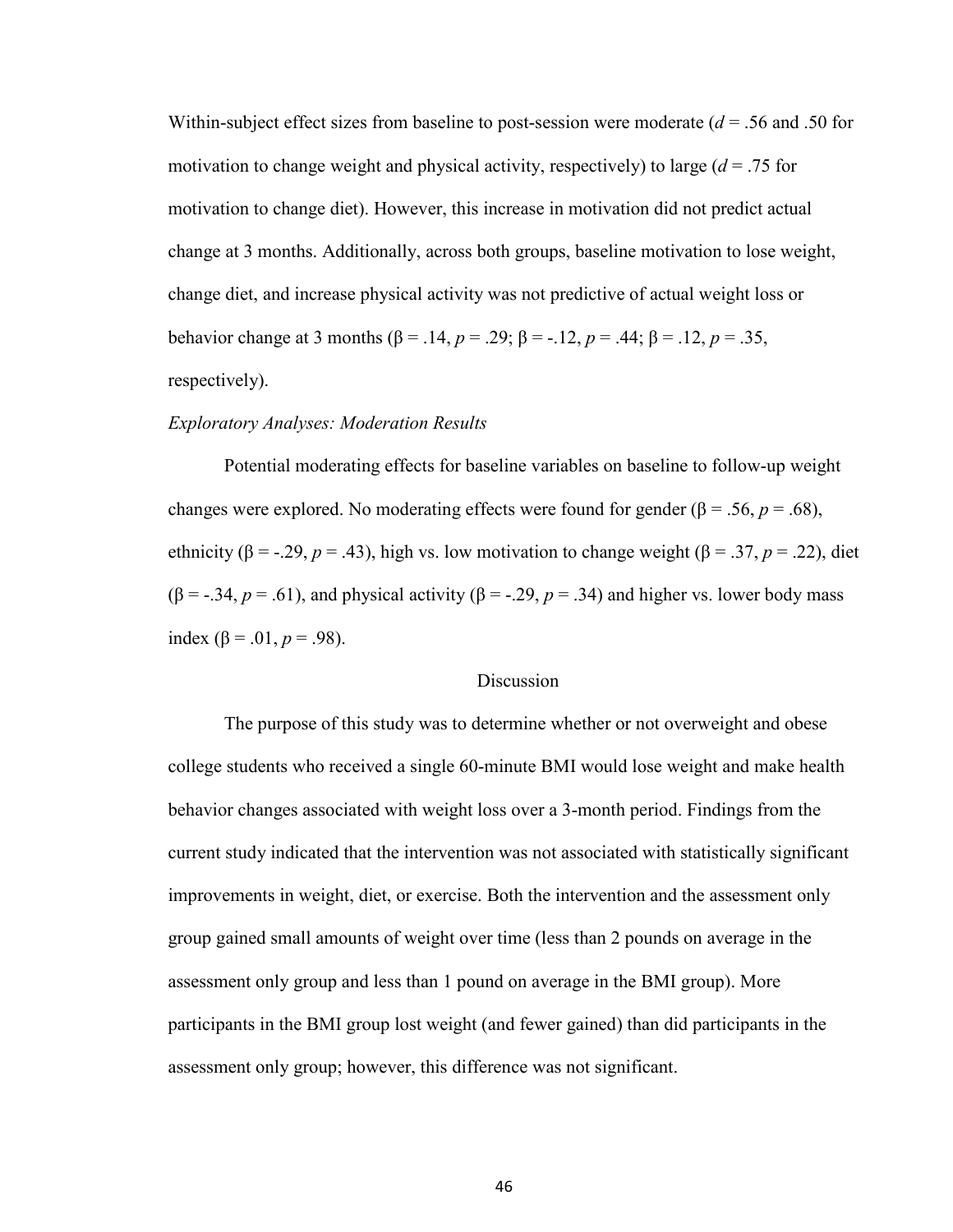There were also no between-group differences on moderate and vigorous physical activity. Within the BMI group, both types of exercise actually decreased. In the assessment only group, moderate physical activity decreased while vigorous increased over the 3 month period. However, this increase was only 4 minutes per week and not statistically significant. It is surprising that despite the fact that the BMI group received tailored information about how their levels of physical activity compared to the national recommended guidelines and, overall, reported an increase in motivation to change their current level of physical activity, this did not translate into behavior change. It is possible that the timing of the assessments contributed to these outcomes. Over a quarter of the 3-month data were collected during the winter season, which, for many students, may tend to be a less active time of year (Riddoch, Mattocks, Deere, Saunders, Kirkby, Tilling et al., 2007). It is also possible that feedback about how current physical activity compares to the recommendations is not enough to encourage behavior change. Hillsdon and colleagues (2002) provided this type of feedback to participants and found that on average, participants in the intervention group increased their exercise by 10% more than the control group. However, this difference was not significant. Incorporating supervised exercise or personal training into the intervention might be more effective in producing behavior change (Fischer  $\&$  Bryant, 2008). Participants were given information about the on campus recreation center and were encouraged to consider personal training sessions, but these sessions are relatively costly, and providing these services to students free of charge might increase motivation to commit to an exercise plan.

 Although there were no statistically significant differences on any of the dietary intake measures between groups, the BMI group showed moderate effect size increases in vegetable intake and reductions in sugar-sweetened beverages, fast food, and sweet food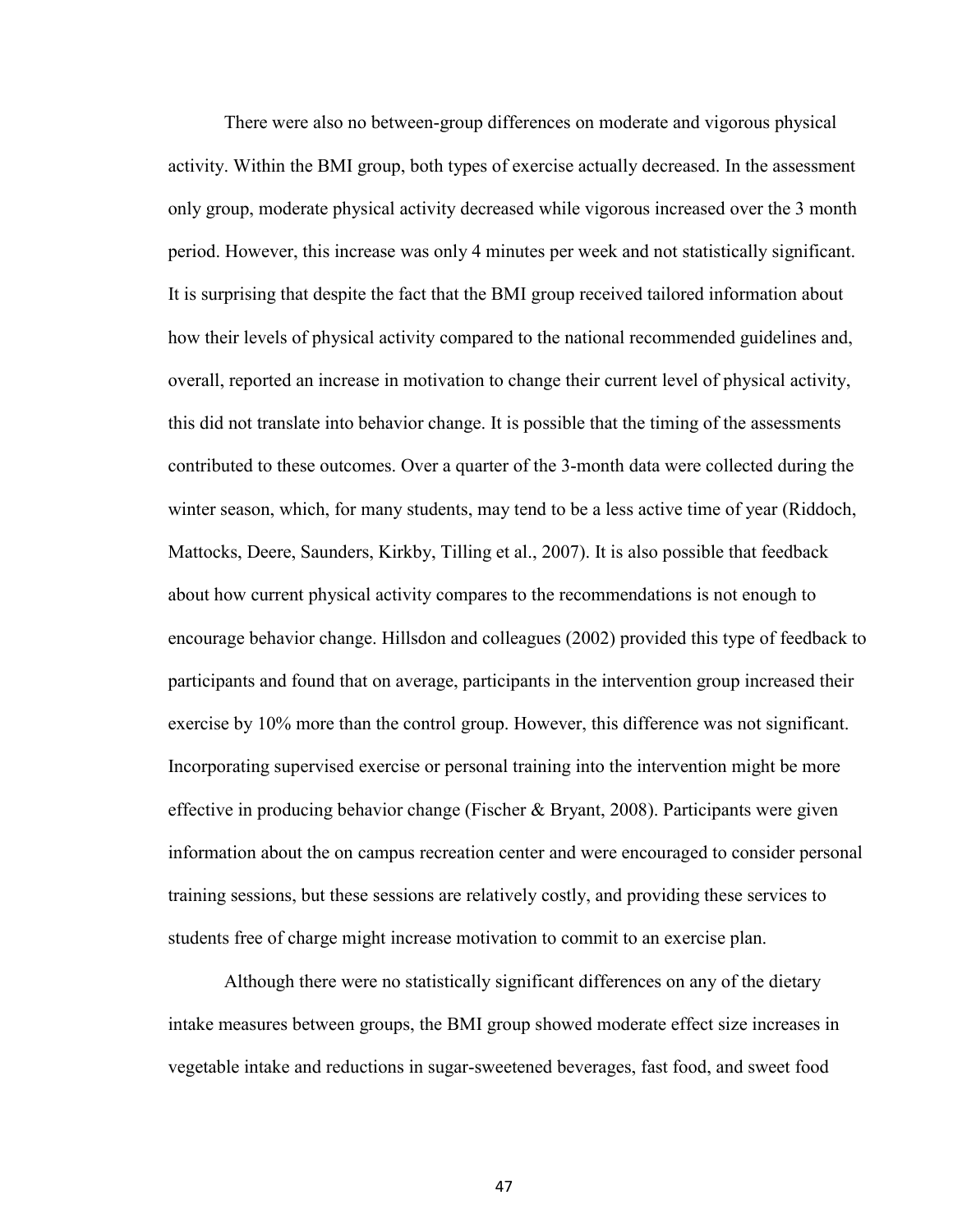intake. The control group effect sizes for all of these dietary changes were small or negative. The largest difference between groups was on change in fast food consumption; there was a nonsignificant trend on this outcome in favor of the BMI group ( $p = .07$ ,  $\Delta R^2 = .05$ ; mean change from 2.13 at baseline to 1.88 at follow up;  $2 =$  consumption of fast food once or twice/month and  $1 =$  less than once/month). The session included giving participants feedback about the frequency of fast food items consumed, and the calories associated with these food items. It is possible that this feedback was particularly salient for college students, and that this portion of the session may have resulted in the development of discrepancy between real and ideal behaviors regarding fast food consumption. Although it appears that participants in the BMI group did reduce some high risk foods as a result of the intervention, these changes were not associated with overall changes in weight. It might be the case that participants were reducing consumption of some of the high risk foods, but were compensating by eating other foods, or that changes in weight would require larger and more enduring reductions in these foods. Future studies would benefit from measuring caloric intake at baseline and follow up to determine whether these reductions in some high-risk foods were associated with a net calorie reduction.

 Within the BMI group, motivation to lose weight, change diet, and increase physical activity increased slightly from baseline to post-session. On average, participants increased over 1 unit on the 10-point scale, increasing the mean stage of change from contemplation to preparation. Despite this within-group difference, however, participants in the intervention group did not change any more than the assessment only group in terms of weight lost or changes in WRHB. This is counter to what some studies have found in terms of motivation to change predicting actual behavior change (e.g., Velicer, Redding, Xiaowu, & Prochaska,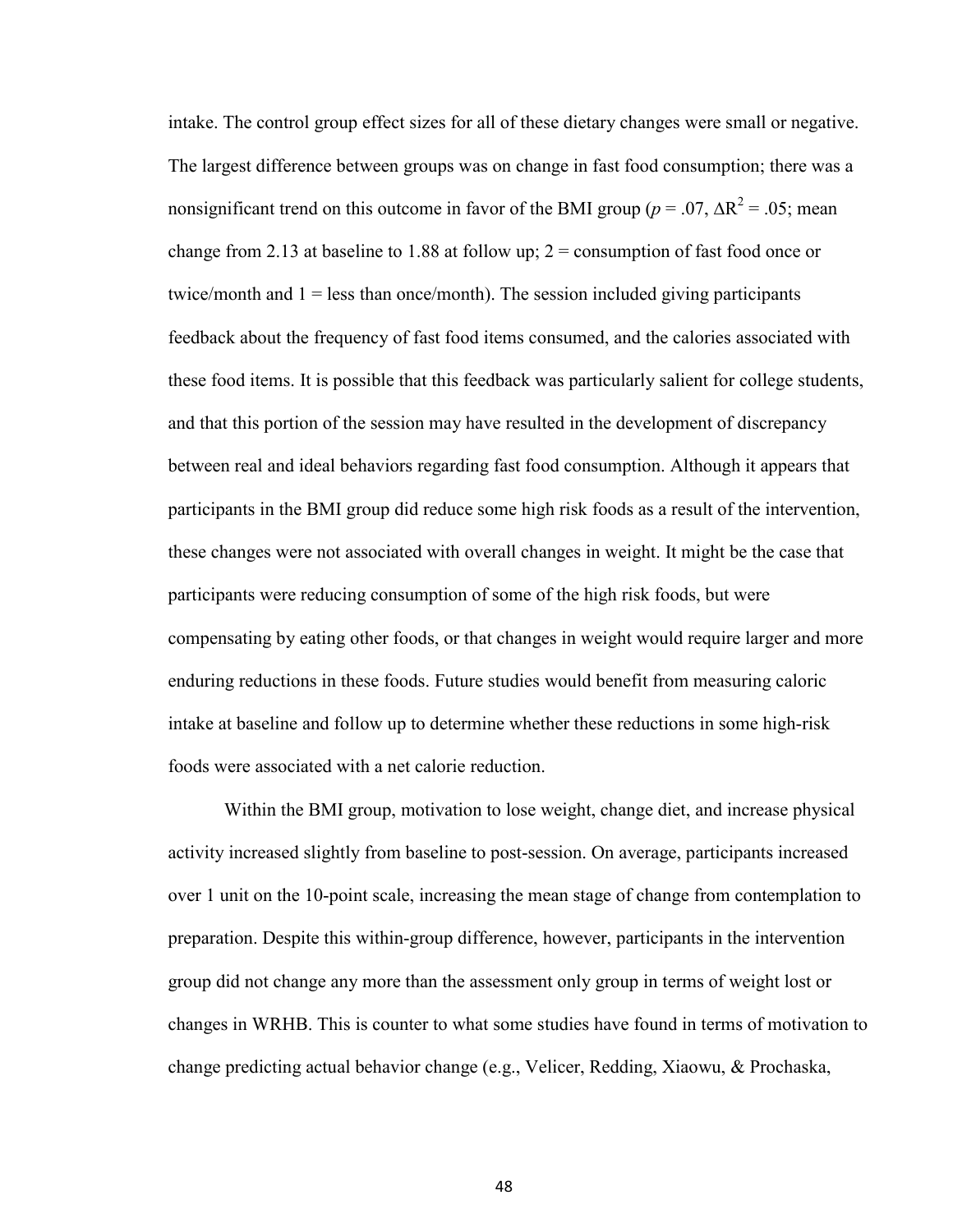2007). There have been other studies, however, that have not found evidence for motivation as a mechanism of change (e.g., Apodaca & Longabaugh, 2009; Borsari, Murphy, & Carey, 2009). Further, across both groups, baseline motivation to change did not predict actual change at follow up. Thus, students who reported a higher level of motivation to make changes were no more likely to make the changes than students who reported lower motivation to change. One possible explanation for this might be that the relatively small increase in motivation was inadequate to generate behavior change. It might be possible that there was not as much of an increase in motivation because most students came into the session already relatively motivated (mean motivation to change diet, weight, and physical activity ranged from 7.36-7.84 for the total sample), resulting in a ceiling effect, or that the intervention was not potent enough to result increase motivation to the extent necessary to generate behavior change. Another possible explanation might be the limited variability on changes in body mass index. Participants on average did not change their weight and this might have made it difficult for motivation changes to predict any outcome changes. Future research would benefit from exploring other potential mechanisms of change such as selfefficacy (Roach, Yadrick, Johnson, Bourdreaux, Forsythe et al., 2003), or normative or selfideal discrepancy (Anton, Perri, & Riley, 2001) to determine what variables might have predict weight loss for students who did lose weight.

 Exploratory moderation analyses were performed to determine whether gender, ethnicity, motivation to change, or baseline weight category predicted 3-month outcomes. No moderating effects were found for any of these variables. The relatively small sample size may have made it difficult to detect moderating effects. Additionally, in the case of gender, it is possible that moderating effects were not detected due to the small number of male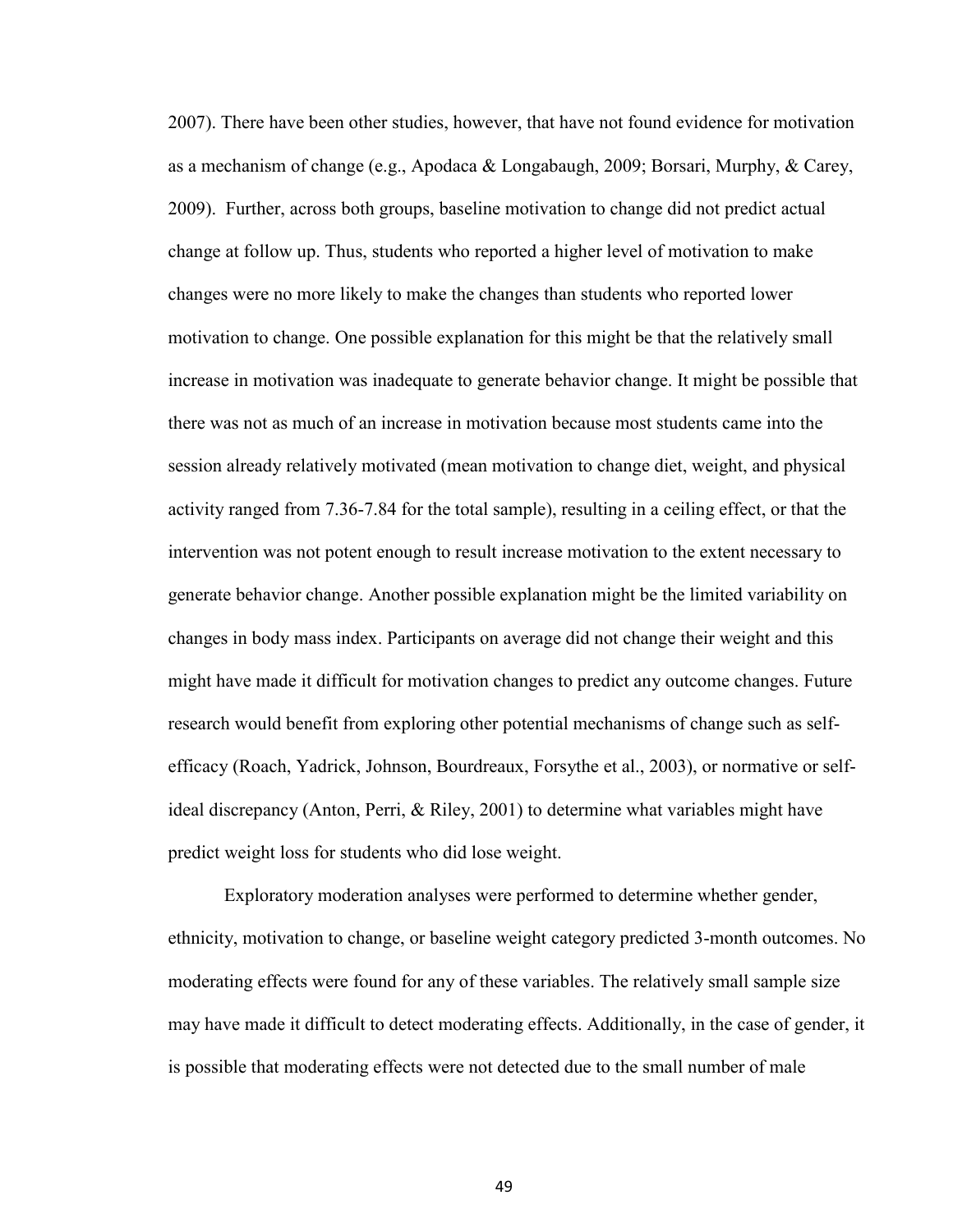participants as compared to female participants in the sample.

 Session ratings were positive and indicated that participants found the session to be relevant, interesting, effective, and beneficial. They also reported that they would recommend the session to friends. Interestingly, they reported high levels of self-reported likelihood that they would change behaviors associated with weight loss as a result of the session. This finding suggests that students left the session interested in making changes, but this did not result in actual behavior change. It is possible that although they had interest and even intention to change, the one-session plus booster phone call format was not enough to ensure a full commitment to a specific dietary and exercise plan.

 The brief intervention in this study was developed by drawing from two bodies of literature: a) studies on the efficacy of a BMI for treatment of risky drinking among college students (e.g., Baer et al., 2001; Marlatt et al., 1998; Murphy et al., 2001) and b) studies on the efficacy of a BMI for treatment of obesity and WRHB in adults/adolescent populations (e.g., Carels et al., 2007; Ohlsen et al., 2004; West et al., 2007). Both literatures have shown promising results in most cases, with at least small to moderate between-group effect sizes in favor of the intervention group (Rubak, Sandbæk, Lauritzen, & Christensen, 2005).

 Given the complexity of weight loss, it might be the case that targeting multiple health behaviors might have overwhelmed the participants, and may have resulted in "ego depletion", or an inability to maintain self-regulatory behaviors as a result of task complexity or overall fatigue from repeated attempts to maintain self-control in multiple areas (Hagger, Wood, Stiff, Chatzisarantis, 2010). For example, a participant might have had a goal to eat fewer desserts, increase physical activity, and drink less soda, but in trying to make these initial changes might have lacked the self-regulatory capacity to make all of these changes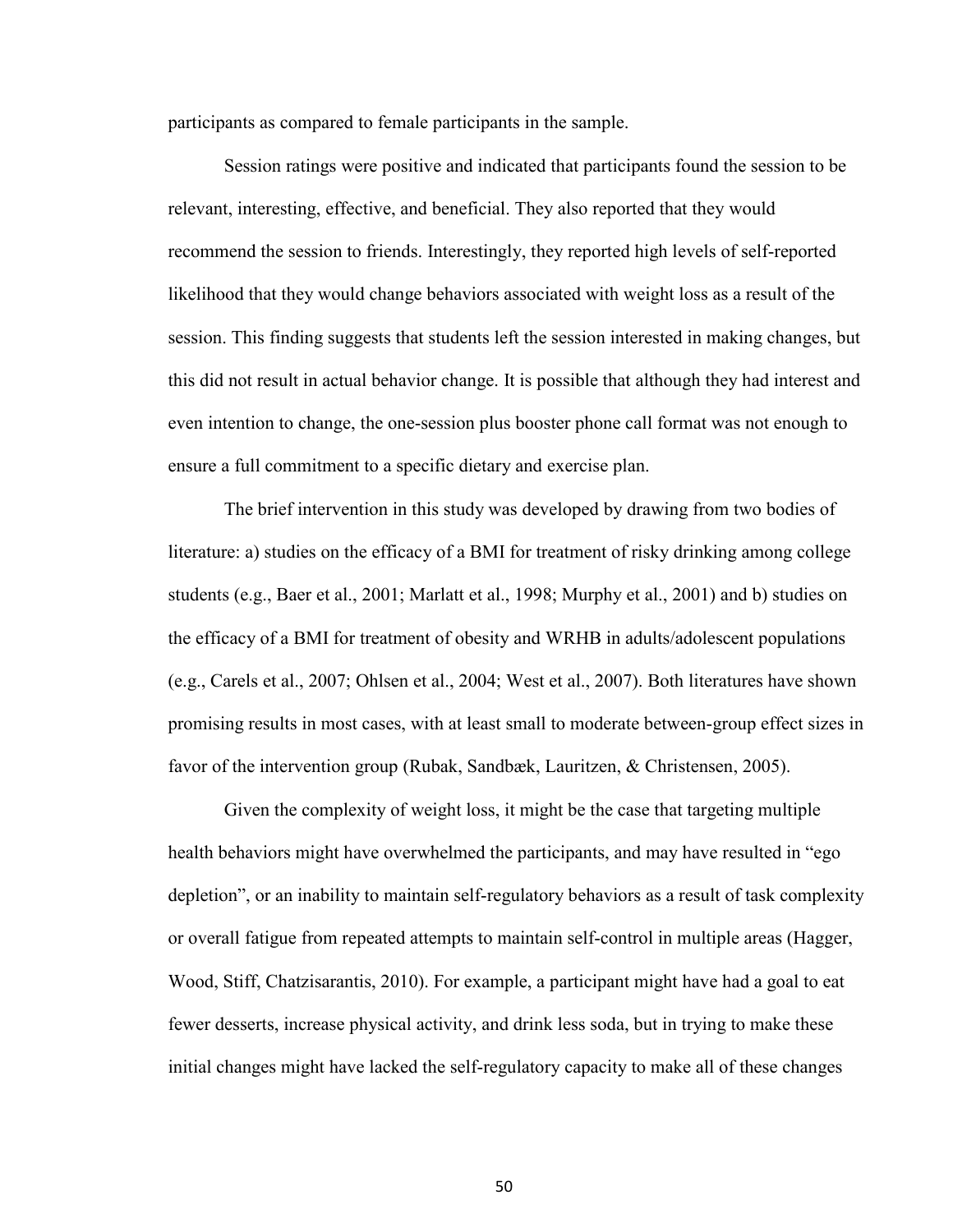simultaneously. According to Hagger and colleagues (2010), this attempt to make multiple changes may lead to frustration, "ego depletion", and failed attempts to make change behavior. Indeed, many experts recommend that overweight individuals who are sedentary focus on making dietary changes first, and only attempt to begin an exercise program after those are in place (Paharia & Case, 2008). However, on the other hand, given that long term weight loss is unlikely without regular exercise (Hill  $\&$  Wyatt, 2005), it might have been better to have 2-3 spaced sessions, each focusing on targeting a single behavior.

 Results of this study were also inconsistent with more general reviews of the effectiveness of motivational interviewing across a wide variety of health behaviors (Rubak et al., 2005). A few hypotheses associated with study design might partially explain this discrepancy. The most likely explanation is that a single session was inadequate. In the BMI studies reviewed for obesity and WRHBs in adults, the number of sessions varied from 1-24 sessions, and the time of each session ranged from 25-60 minutes. Only one study in adults was a single-session intervention and the results did not reveal any statistically significant between-group differences (Hillsdon et al., 2002). The next fewest number of sessions was 3, and findings were mixed in these interventions; two studies found statistically significant differences (Bowen et al., 2002; Resnicow et al., 2001) and two did not (Mhurchu et al., 1998; Ohlsen et al., 2004). The stepped care approach is used in medical settings and posits that the least intensive, most cost-effective intervention should first be attempted, and if this is not effective, then a higher dose intervention should be administered next (Van Korff  $\&$ Tiemens, 2000). Results from the current study may suggest that one 60-minute BMI (plus a 5-10 minute booster phone call) may not be enough to affect significant behavior change and weight loss within overweight and obese college students. A meta-analysis completed by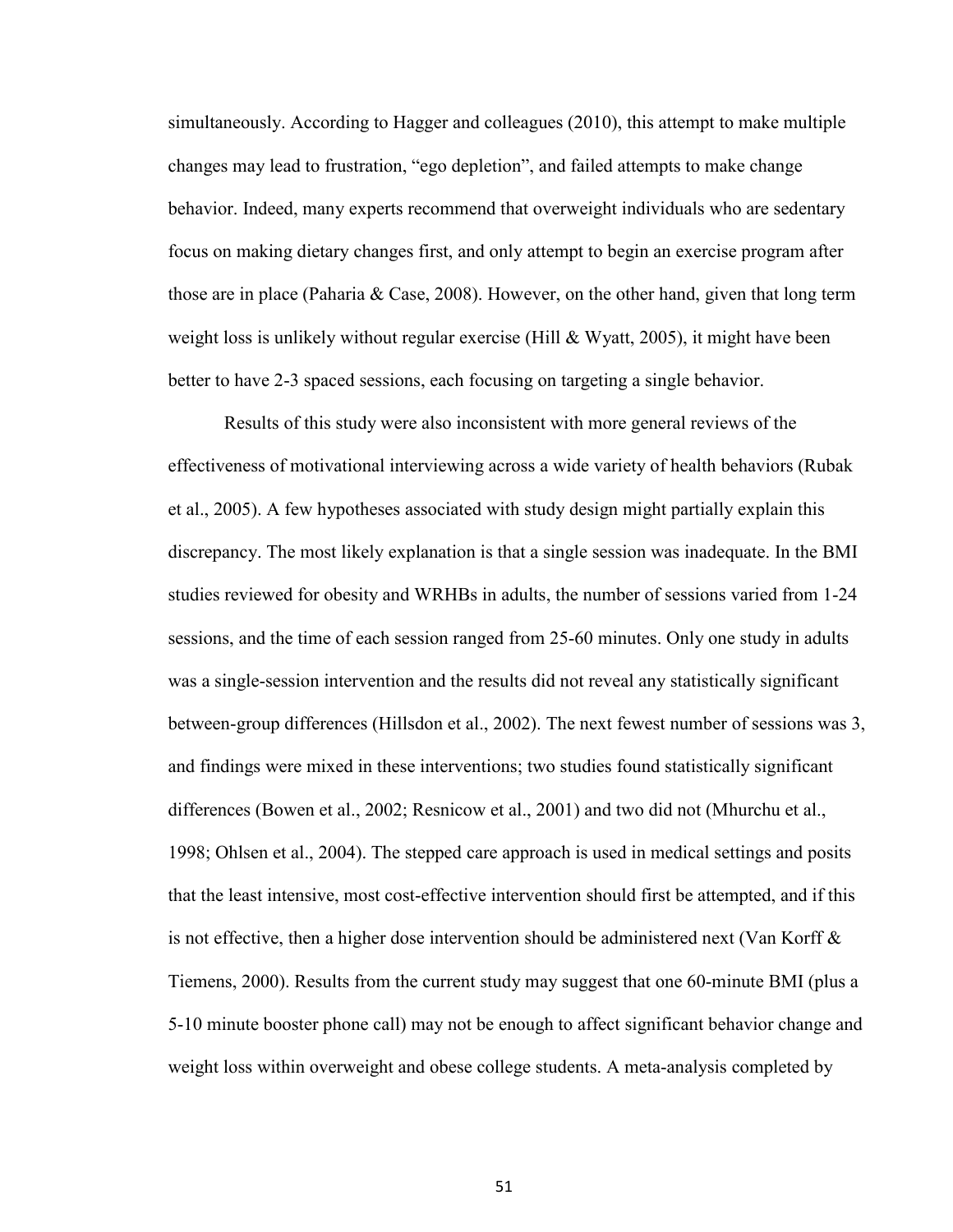Rubak and colleagues (2005) yielded similar findings and revealed that although some 1 session interventions were efficacious, studies that included multiple sessions were more likely to find treatment effects for MI. Future research should consider increasing the number of sessions to at least 3 to see whether or not a more extensive (but still relatively brief) intervention would result in weight loss. This might also allow for targeting individual health behaviors each session to avoid trying to cover a broad range of health behaviors in one session as mentioned previously. The current study included one additional phone booster session 2 weeks after the intervention. Future studies could also consider increasing either the duration or the number or phone calls made to see if additional contact and problem solving might help students to better adhere to the goals they set in session. Rubak and colleagues also suggest that effect sizes are positively correlated with follow-up length. The follow up period in the current study was relatively brief, and future studies may consider extending this follow up period to detect possible delayed intervention effects.

 There might be some noteworthy differences between participant characteristics in this college sample as compared to other adult samples that may have had an effect on outcomes. First, as previously mentioned, the college student population is generally relatively young and healthy. Although being overweight and obese in the college years increases future risk for the development of chronic disease, only a small portion of participants reported current health consequences due to their weight (1 participant reported a diagnosis of Type II Diabetes, 9 participants reported a diagnosis of Asthma). Although the participants generally found the sessions interesting and motivating, in the absence of chronic health conditions, motivation to lose weight may have been fleeting. It appears that additional intervention techniques may be required to generate weight related behavior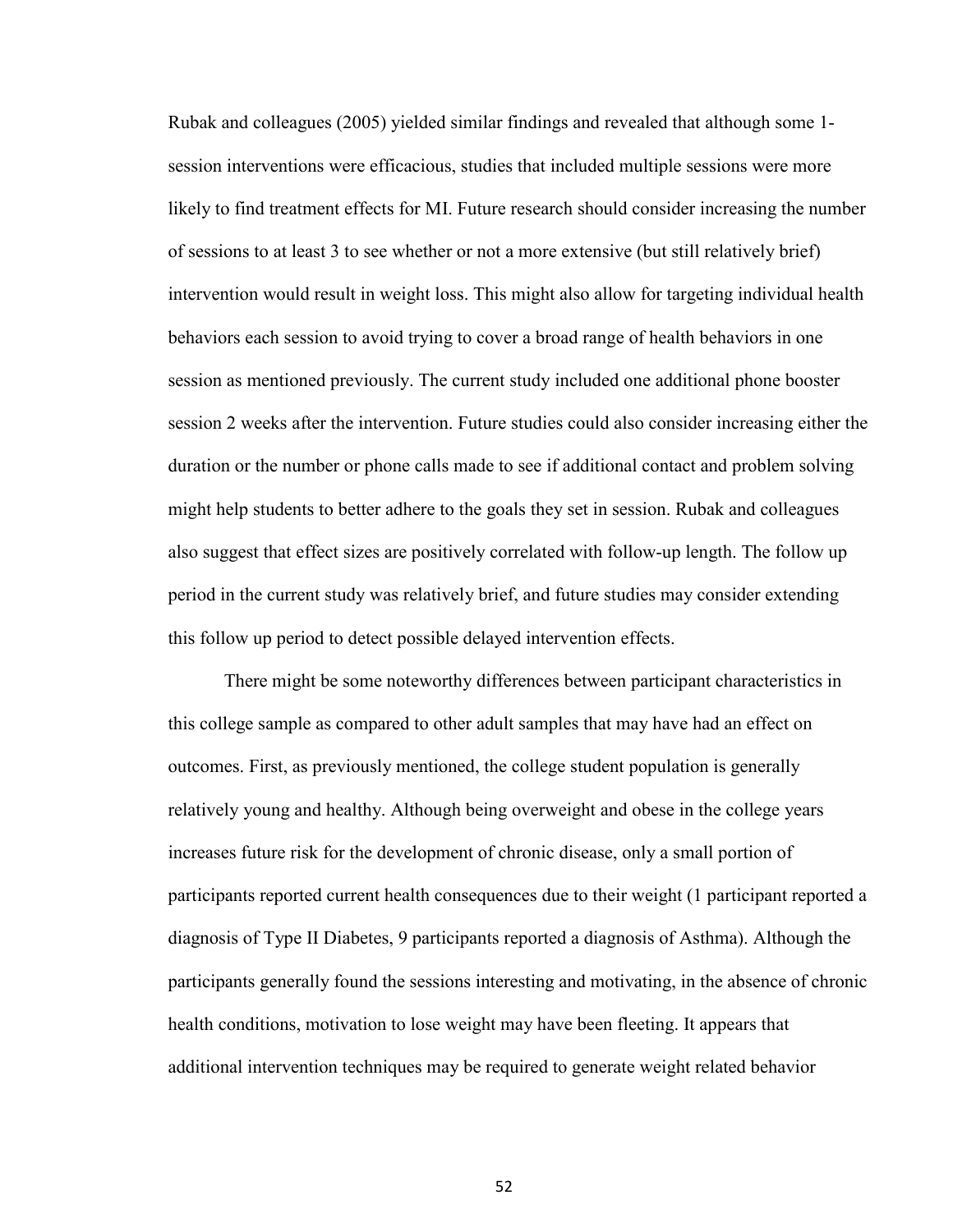change in this high risk, but not yet medically compromised population.

 There are several possible explanations for why college students might respond to a BMI for risking drinking, but not for obesity. First, weight loss involves simultaneously changing several health behaviors; eating less, eliminating specific calorie dense foods, exercising more, and in some cases reducing alcohol consumption. . Successful weight loss typically requires a daily sizable reduction in calories and an increase in physical activity. In contrast, treatment goals for brief alcohol interventions often entail relatively minor changes in consumption amounts that occur during 2-3 weekly drinking episodes. Decisions about weight and exercise occur multiple times every day, potentially making this a more difficult behavior to change after only a single session. Furthermore, weight loss is a longer term commitment, and making changes in WRHBs is not usually associated with immediate reinforcement. In obese individuals, it takes time and significant weight loss for individuals to experience noticeable changes. Making reductions in alcohol consumption presents its own challenges, and there are sometimes social consequences for making changes (e.g., not 'fitting in' at parties; Collins, Parks, & Marlatt, 1985; Park, 2004). However, the consequences of consuming too much alcohol, or the benefits associated with reductions of drinking, are more immediately reinforced (e.g., the absence of a hangover) and therefore this behavior might be more easily modified in a brief intervention.

 This study has several notable limitations. First, the small sample size may have decreased the likelihood of finding significant differences between groups at follow up. Although a power analysis suggested that the sample was adequately powered to detect medium effect size differences, the sample was not powered to detect the small effect size differences observed for fast food and sweet beverage consumption. As mentioned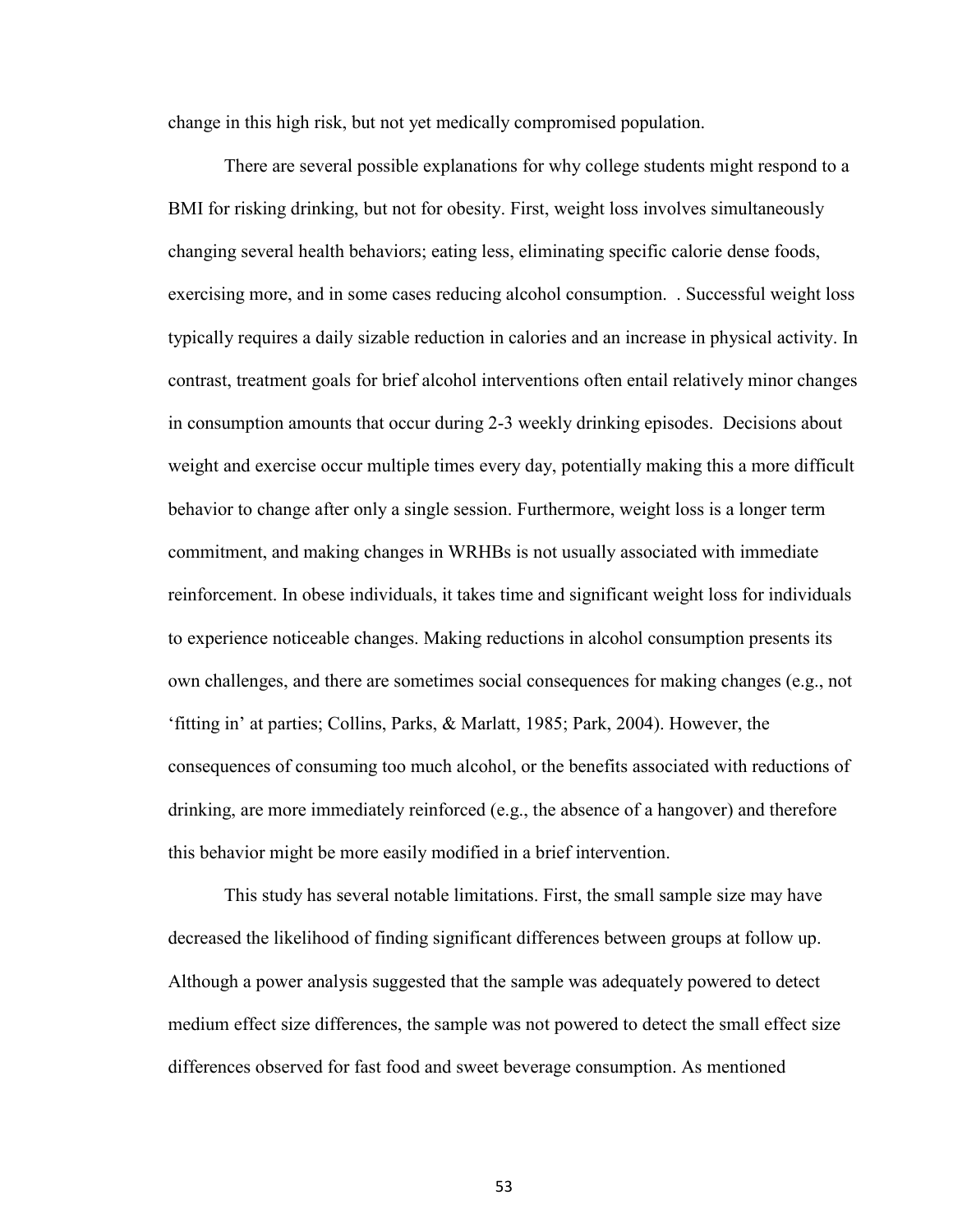previously, it is hypothesized that the intervention might have been too short, and that future researchers should consider increasing the number of sessions to at least 3. Because weight loss involves multifaceted behavior change, it might be beneficial to have one session focus on weight loss, one on nutrition, and the third on physical activity, or to have a flexible approach that proceeds to a new goal only after the previous goal is met. Additionally, a longer follow up period may have resulted in greater MI effects over time (Rubak et al., 2005). Another noteworthy limitation was the self-report nature of our WRHB measures. The gold standard for obtaining subjective daily food consumption data is the 24-hour dietary recall (Guenther, DeMaio, Ingwersen, & Berlin, 2007) which would have provided a more detailed measurement of daily caloric intake both at baseline and follow up that might have been more sensitive to potential intervention effects. Unfortunately, conducting dietary recalls is time-intensive for both participants and researchers and was not logistically possible in this study. In terms of physical activity, future studies would benefit from more objective measurements such as weekly pedometer recordings at baseline and follow up (Tudor-Lock, Williams, Reis, & Pluto, 2002). It is possible that the retrospective, self-report measurements used in this study may not have been able to detect subtle changes in activity levels. Although objective measurement of weight and body mass indices were available, future studies may consider including additional objective measurements of obesity such as % body fat or waist measurements. The use of a single interventionist for most participants (27/34 of the sessions were conducted by one interventionist) is a notable limitation. Although there were no interventionist effects, the study was not powered to detect possible

effects and results largely reflect the outcomes associated with a single therapist. Finally, the fact that only a small percentage of eligible participants were enrolled in the study limits the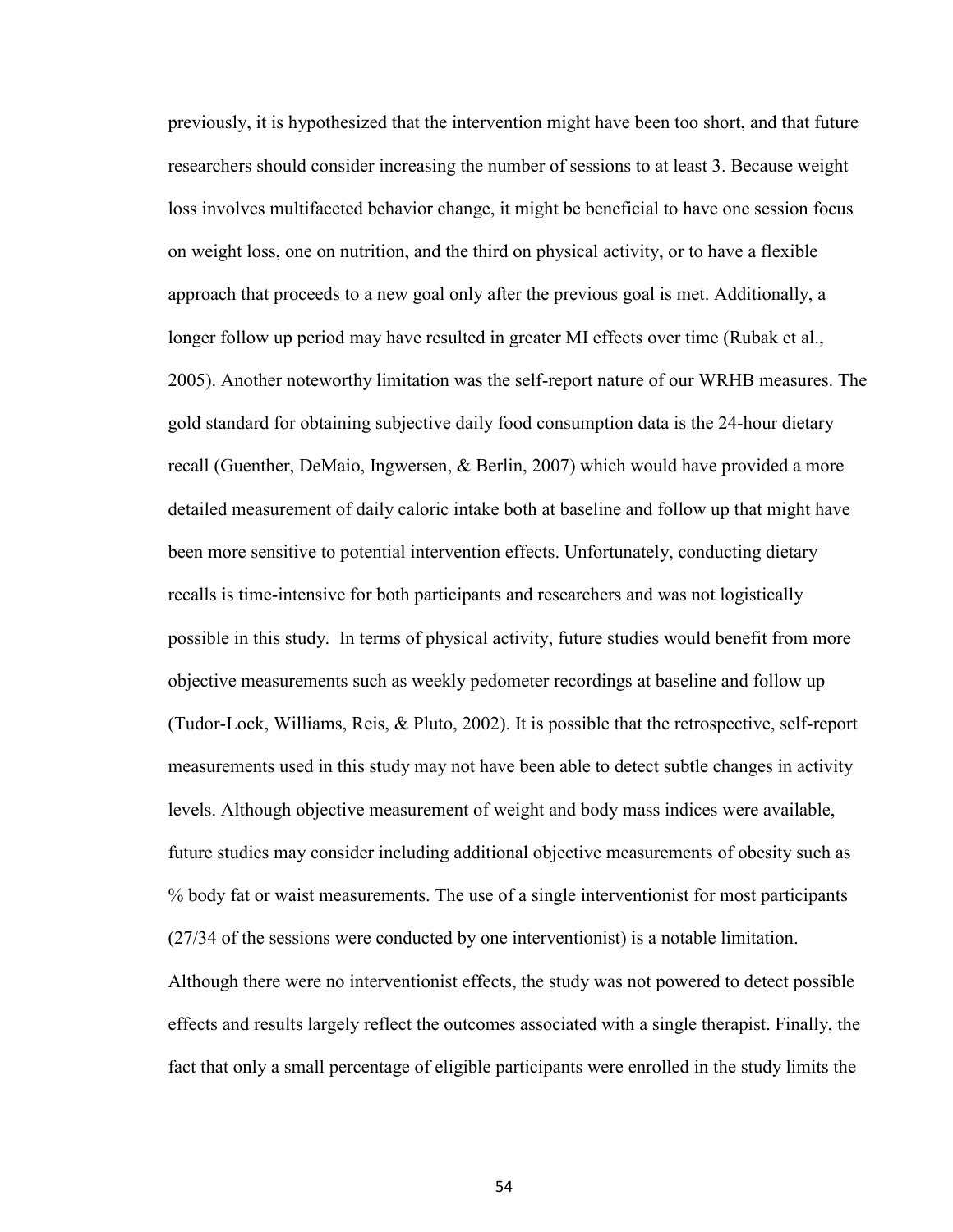generalizability of the results.

Despite these limitations, the current study was the first to implement a BMI for obesity among college students and suggests several directions for future research. These include: a) incorporating supervised exercise or personal training into interventions to increase exercise self-efficacy and to ensure an increase in physical activity (Fischer  $\&$ Bryant, 2008), b) collecting baseline and follow up daily caloric intake to increase the specificity of the food consumption measurement via 24 hour diet recall or a daily food diary, c) increasing the number of either in person or phone sessions and divide up physical activity and dietary information into distinct sessions, d) using more objective measurements for physical activity (e.g., pedometer readings), e) collecting additional physical measures at baseline and follow up (e.g., waist measurement, % body fat), and f) extending the follow up period to determine whether or not the effect of MI increases over time. Additionally, given the lack of effects, future studies of similar relatively brief interventions should consider powering for small effect size reductions.

 Treatment of obesity has become an important public health priority. The college years could be an ideal time to intervene to prevent continued weight gain throughout the adult years. Despite the overall null findings in the current study, post-session measurement within the intervention group suggests that the intervention was associated with significant increases in motivation to change, at least initially. Within-subject effect sizes from baseline to post-session were moderate  $(d = 0.56)$  and 0.50 for motivation to change weight and physical activity, respectively) to large  $(d = .75$  for motivation to change diet). These findings suggest a disconnect between self-reported motivation to change and actual behavior change (Apodaca & Longabaugh, 2009; Borsari, Murphy, & Carey, 2009). However, increasing the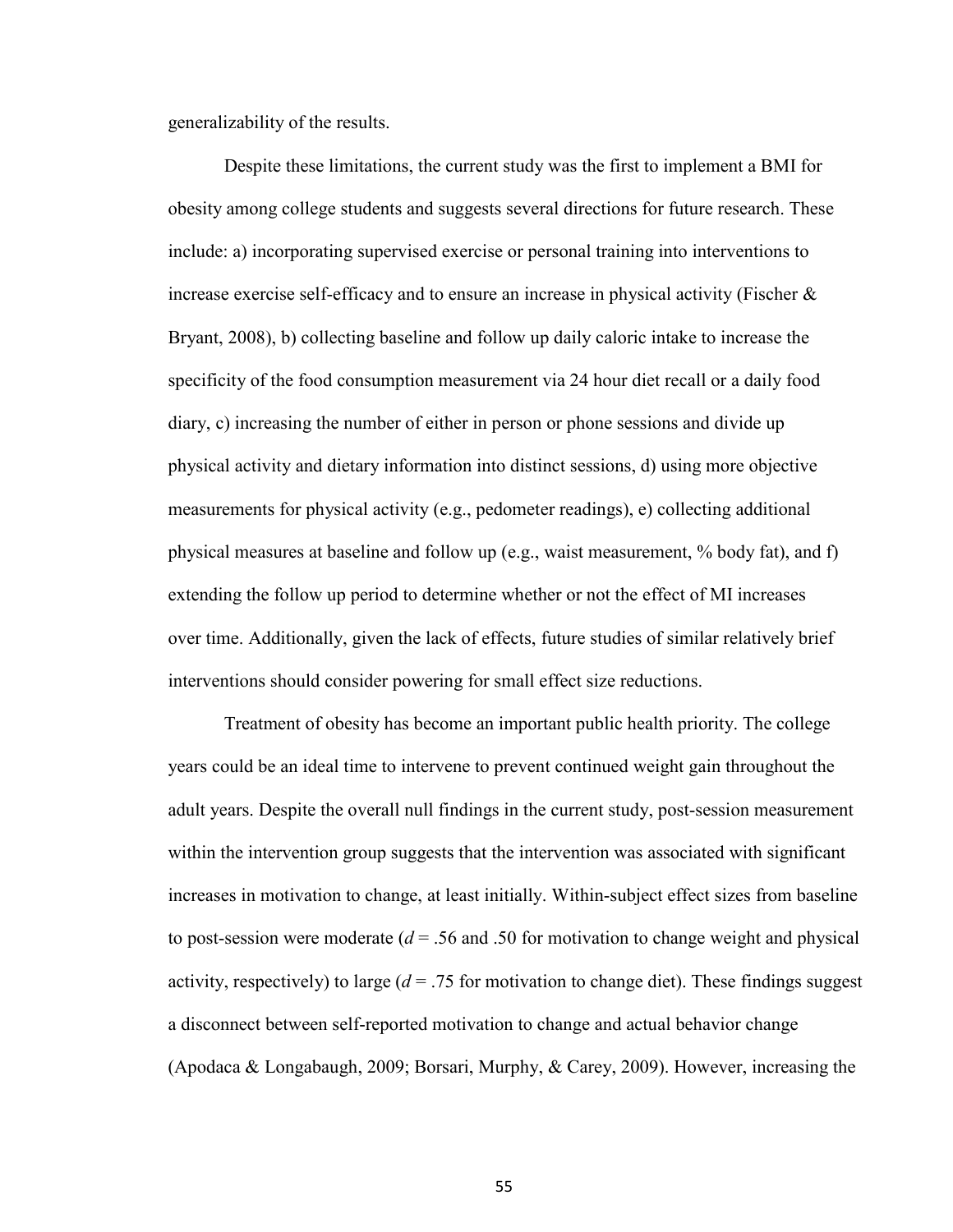number of sessions, consistent with other obesity treatment studies, may help to translate the treatment related motivation into sustained behavior change and weight loss.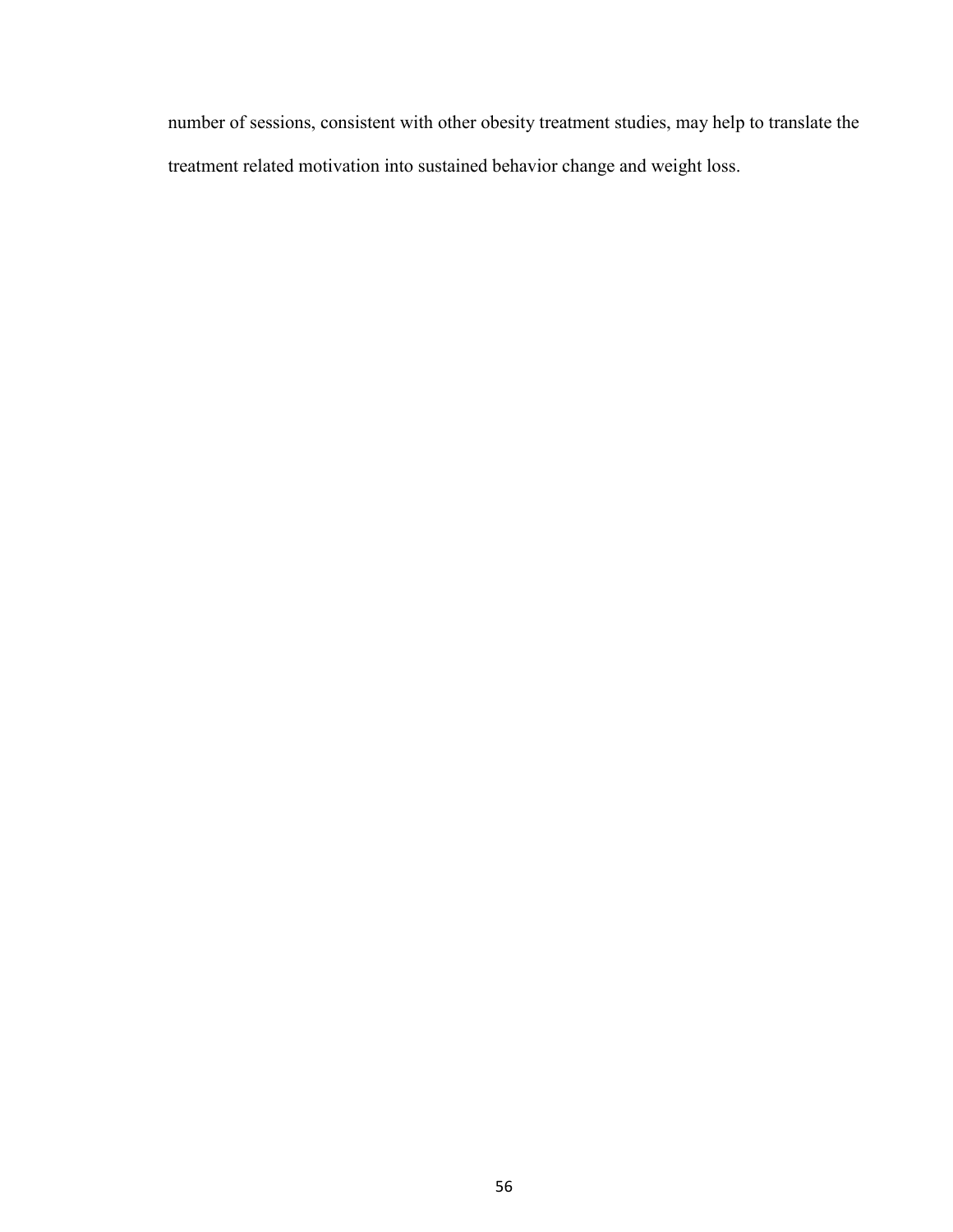### References

- American College Health Association (2009). American College Health Association-National College Health Assessment Spring 2008 reference group data report (abridged). *Journal of American College Health, 57,* 477-488.
- American College Health Association. American College Health Association- National College Health Assessment II: Reference group executive summary Fall 2008. Baltimore: American College Health Association; 2009.
- Ang, D., Kesavalu, R., Lydon, J. R., Lane, K. A., & Bigatti, S. (2007). Exercise-based motivational interviewing for female patients with fibromyalgia: A case series. *Clinical Rheumatology*, 26, 1843-9.
- Anshel, M. H., & Kang, M. (2008). Effectiveness of motivational interviewing on changes in fitness, blood lipids, and exercise adherence of police officers: An outcome-based action study. *Journal of Correctional Health Care, 14,* 48-62.
- Anton, S.D., Perri, M., & Riley, J.R. (2001). Discrepancy between actual and ideal body images: Impact on eating and exercise behaviors. *Eating behaviors, 1*, 153-160.
- Apodaca, T.T., & Longabaugh, R. (2009). Mechanisms of change in motivational interviewing: a review and preliminary evaluation of the evidence. *Addiction, 104*, 705-715.
- Baer, J.S., Kivlahan, D.R., Blume, A.W, McKnight, P., & Marlatt, G.A. (2001). Brief intervention for heavy drinking college students: 4-year follow-up and natural history. *American Journal of Public Health, 91,* 1310-1306.
- Befort, C.A., Nollen, N., Ellerbeck, E.F., Sullivan, D.K., Thomas, J.L., & Ahluwalia, J.S.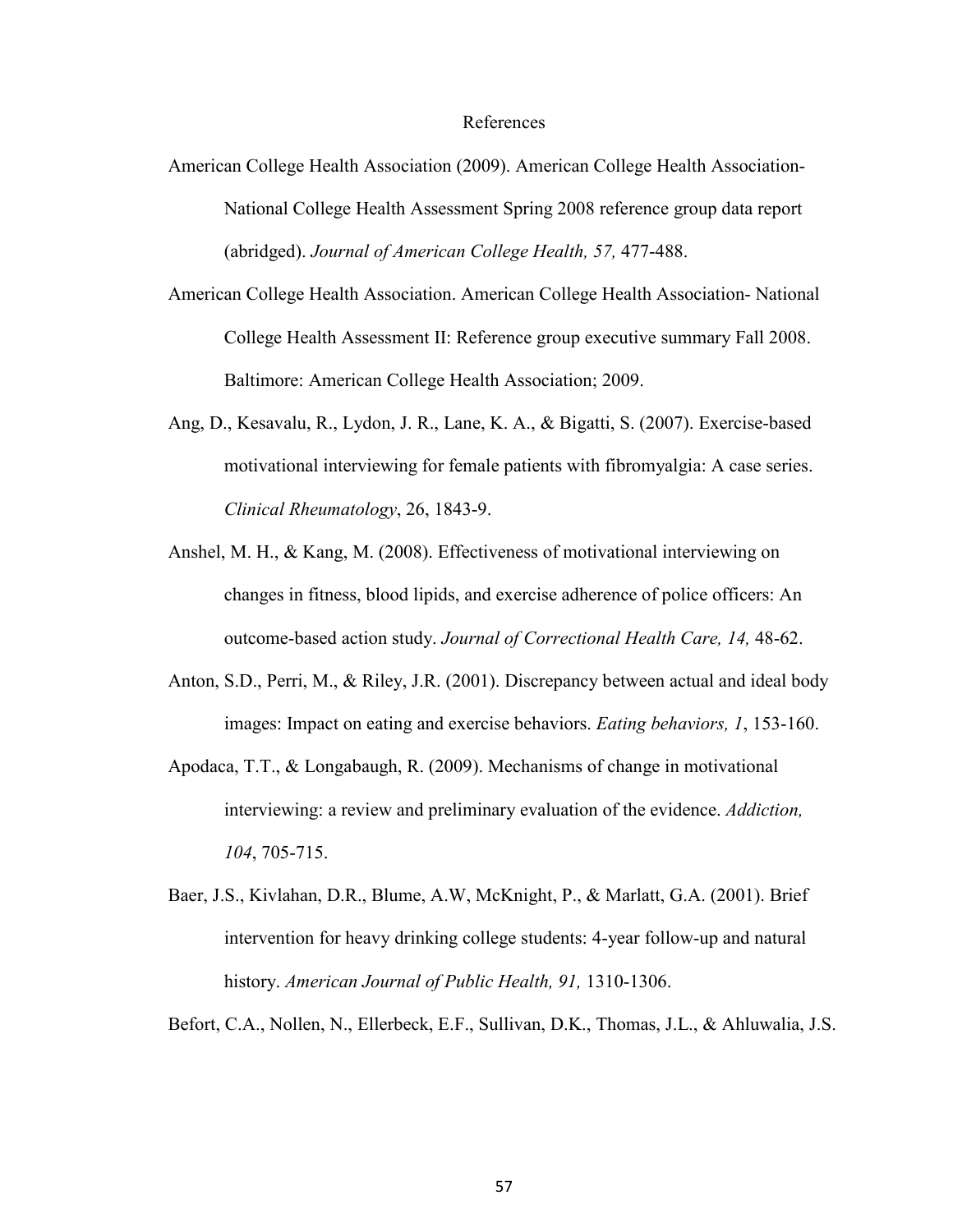(2008). Motivational interviewing fails to improve outcomes of a behavioral weight loss program for obese African American women: a pilot randomized trial. *Journal of Behavioral Medicine, 31*, 367-377.

- Berg-Smith, S. M., Stevens, V. J., Brown, K. M., Van Horn, L., Gernhofer, N., Peters, E. et al. (1999). A brief motivational intervention to improve dietary adherence in adolescents. *Health Education Research*, 14(3), 399-410.
- Bien, T. H., Miller, W. R., & Tonigan, J. M. (1993b). Brief interventions for alcohol problems: review. *Addiction, 88*, 315-316.
- Biener, L., & Abrams, D. B. (1991). The Contemplation Ladder: Validation of a measure of readiness to consider smoking cessation. *Health Psychology, 10*, 360-365.
- Borsari, B., Murphy, J. G., & Carey, K. B. (2009). Readiness to change in brief motivational interventions: a requisite condition for drinking reductions*? Addictive Behaviors, 34,* 232-235*.*
- Bowen, D., Ehret, C., Pedersen, M., Snetselaar, L., Johnson, M., Tinker, L. et al. (2002). Results of an Adjunct Dietary Intervention Program in the Women's Health Initiative. *Journal of the American Dietetic Association, 102*, 1631-1637.
- Carels, R. A., Darby, L., Cacciapaglia, H. M., Konrad, K., Coit, C., Harper, J., et al. (2007). Using motivational interviewing as a supplement to obesity treatment: a stepped-care approach. *Health Psychology, 26(3),* 369-374.
- Carey, K. B., Carey, M. P., Maisto, S. A., & Henson, J. M. (2006). Brief motivational interventions for heavy college drinkers: a randomized controlled trial. *Journal of Consulting and Clinical Psychology, 74(5),* 943-954.

Carey, K. B., Henson, J. M., Carey, M. P., & Maisto, S. A. (2007) Which heavy college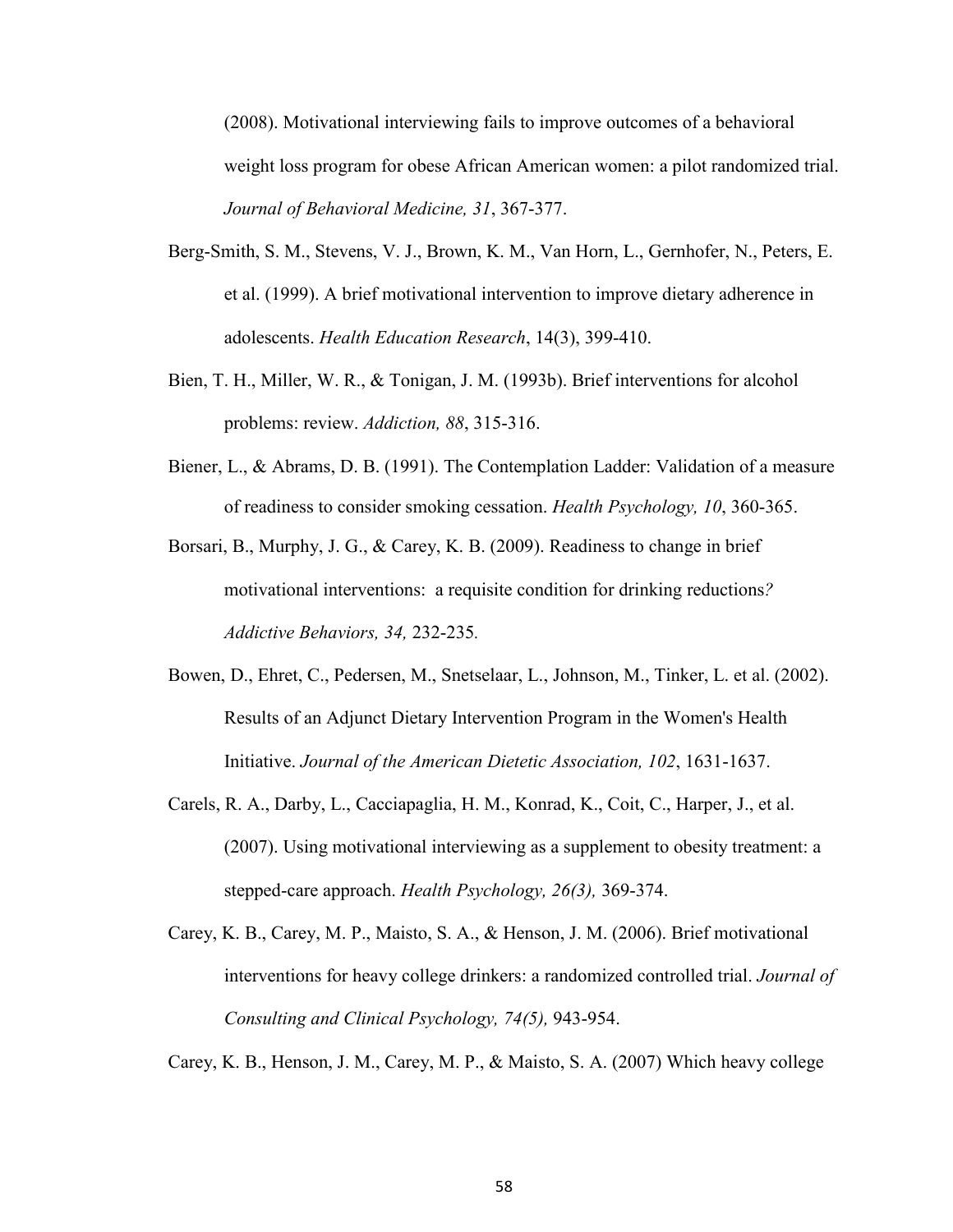drinkers benefit from a brief motivational intervention? Journal of Consulting and *Clinical Psychology, 75,* 663-669.

- Centers for Disease Control and Prevention. (2005). Surveillance for certain health behaviors among states and selected local areas – Behavioral risk factor surveillance system, United States, 2003. *Morbidity and Mortality Weekly Report, 54*, SS-8.
- Collins R.L., Parks G.A., & Marlatt, G.A. (1985). Social determinants of alcohol consumption: the effects of social interaction and model status on the selfadministration of alcohol. *Journal of Consulting and Clinical Psychology, 53,* 189–200.
- Cooper, Z., & Fairburn, C.G. (2002). Cognitive-behavioral treatment of obesity. In T. Wadden (Ed.), Handbook of Obesity Treatment (pp. 465-479). New York: The Guilford Press.
- Dunn, A. L., Marcus, B. H., Kampert, J. B., Garcia, M. E., Kohl, H. W., III, & Blair, S. N. (1999). Comparison of lifestyle and structured interventions to increase physical activity and cardiorespiratory fitness. *Journal of the American Medical Association, 281,* 327-334.
- Fischer, D. V., & Bryant, J. (2008). Effect of certified personal trainer services on stage of exercise behavior and exercise mediators in female college students. *Journal of American College Health, 56,* 369-376.
- Fischer, S., Anderson, K. G., & Smith, G. T. (2004). Coping with distress by eating or drinking: role of trait urgency and expectancies. *Psychology of Addictive Behaviors, 18(3),* 269-274.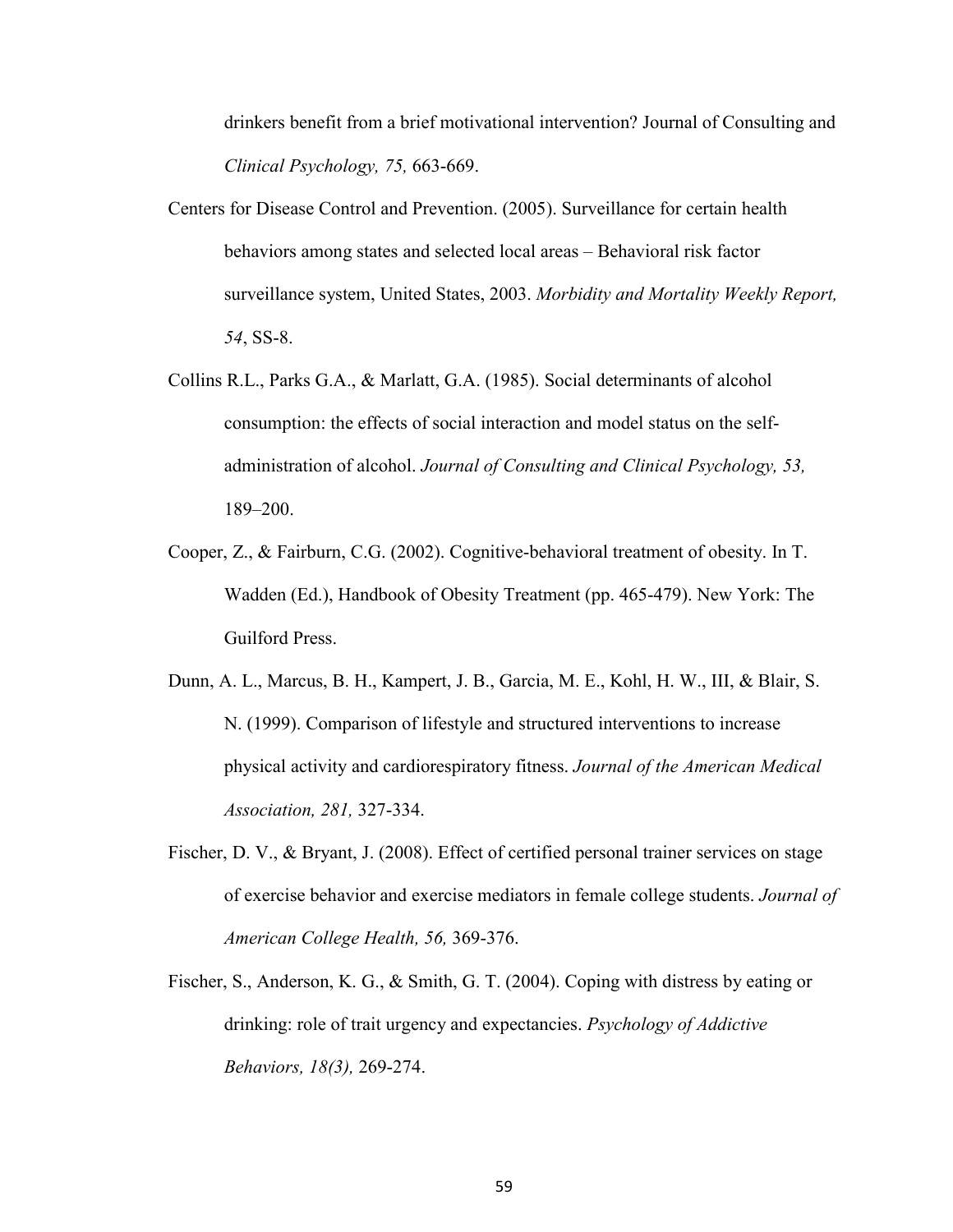- Fleming, M. F. (2003). Brief interventions and the treatment of alcohol use disorders: current evidence. *Recent Developments in Alcoholism, 16,* 375-90.
- Foreyt, J.P. & Goodrick, G.K. Evidence for success of behavior modification in weight loss and control. *Annals of Internal Medicine, 119(7),* 698-701.
- Friedman, M.A. & Brownell, K.D. (2005). Psychological consequences of obesity. In C.G. Fairburn & K.D. Brownell (Eds.), *Eating Disorders and Obesity: A Comprehensive Handbook* (2<sup>nd</sup> ed. pp. 393-398). New York, New York: The Guilford Press.
- Gabriele, J.M., Dubbert, P.M., & Reeves, R.R. Efficacy of behavioural interventions in managing atypical antipsychotic weight gain. *Obesity Reviews*, 10(4), 442-455.
- Golay A. (2006). Dietary and body weight control: therapeutic education, motivational interviewing and cognitive-behavioral approaches for long-term weight loss maintenance. *Nestle Nutr Workshop Ser Clin Perform Programme*, *11*, 127-137.
- Grubbs, L., & Carter, J. (2002). The relationship between perceived benefits and barriers to reported exercise behaviors in college undergraduates. *Family & Community Health, 25(2)*, 76-84.
- Guenther, P.M., DeMaio, T.J., Ingwersen, L.A., & Berlin, M. (2007). The multiple-pass approach for the 24-hour recall in the Continuing Survey of Food Intakes by Individuals (CSFII) 1994-1996. *American Journal of Clinical Nutrition, 65* suppl, 1316S.
- Hagger, M.S., Wood, C., Stiff, C., & Chatzisarantis, N.L.D. (2010). Ego depletion and the strength model of self-control: a meta-analysis. *Psychological Bulletin, 136*, 495-525.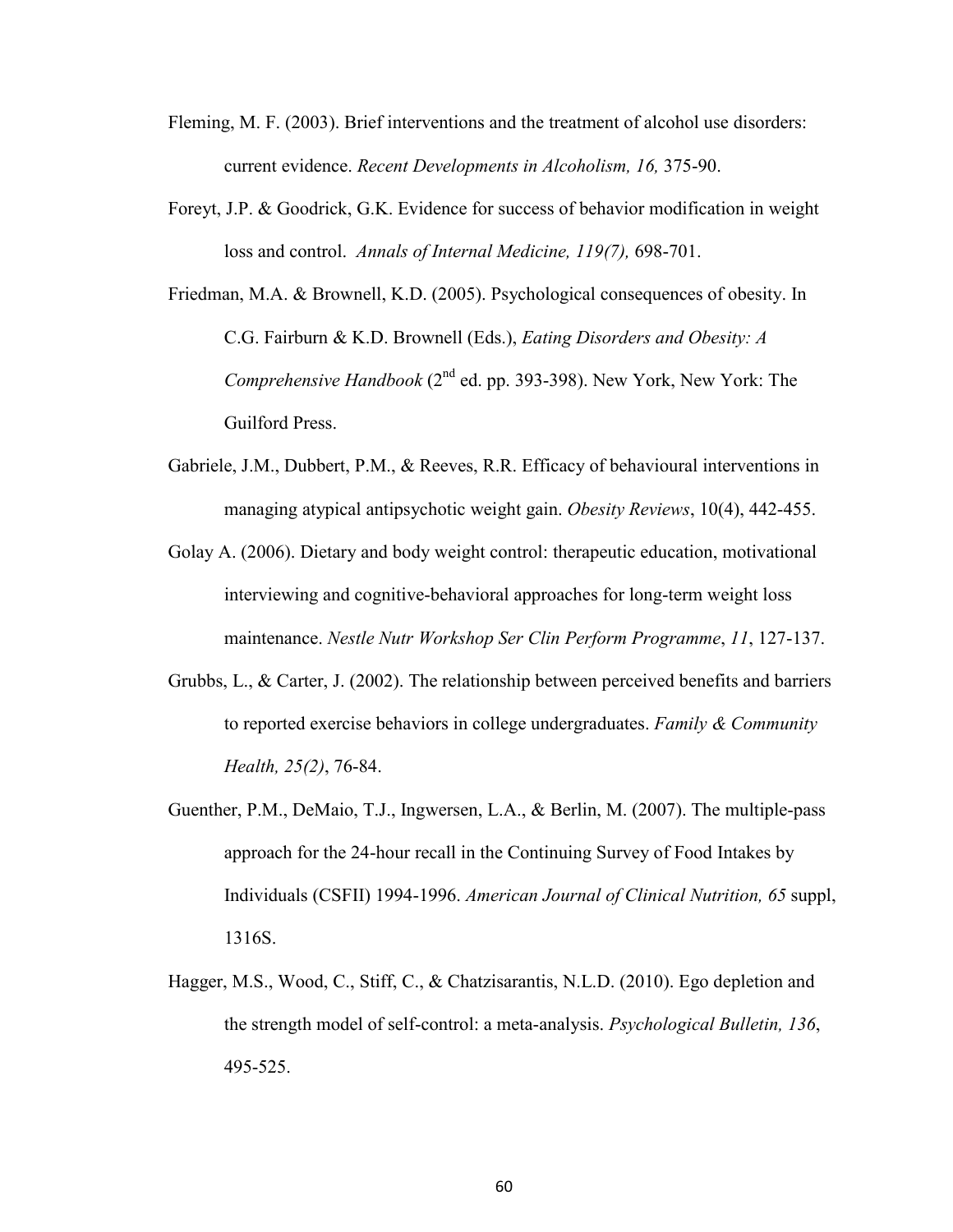- Hardcastle, S., Taylor, A., Bailey, M., & Castle, R. (2008). A randomised controlled trial on the effectiveness of a primary health care based counseling intervention on physical activity, diet and CHD risk factors. *Patient Education and Counseling, 70,* 31-39.
- Harland, J., White, M., Drinkwater, C., Chinn, D., Farr, L., & Howel, D. (1999). The Newcastle exercise project: A randomised controlled trial of methods to promote physical activity in primary care. *British Medical Journal, 319,* 628-632.
- Hill, J.O., & Wyatt, H.R. (2005). Role of physical activity in preventing and treating obesity. *Journal of Applied Physiology, 99*, 765-770.
- Hillsdon, M., Thorogood, M., White, I., & Foster, C. (2002) Advising people to take more exercise is ineffective: A randomised controlled trial of physical activity promotion in primary care. International Journal of Epidemiology, 31(4), 808- 815.
- Holm-Denoma, J. M., Joiner, T. E., Vohs, K. D., & Heatherton, T. F. (2008). The "freshman fifteen" (the "freshman five" actually): predictors and possible explanations. *Health Psychology, 27(1),* S3-S8.
- Huang, T. T., Harris, K. J., Lee, R. E., Nazir, N., Born, W., & Kaur, H. (2003). Assessing overweight, obesity, diet, and physical activity in college students. *Journal of American College Health, 52(2)*, 83-86.
- Janis, I.L., & Mann, L. (1977). Decision making: a psychological analysis of conflict, choice and commitment. New York: Free Press.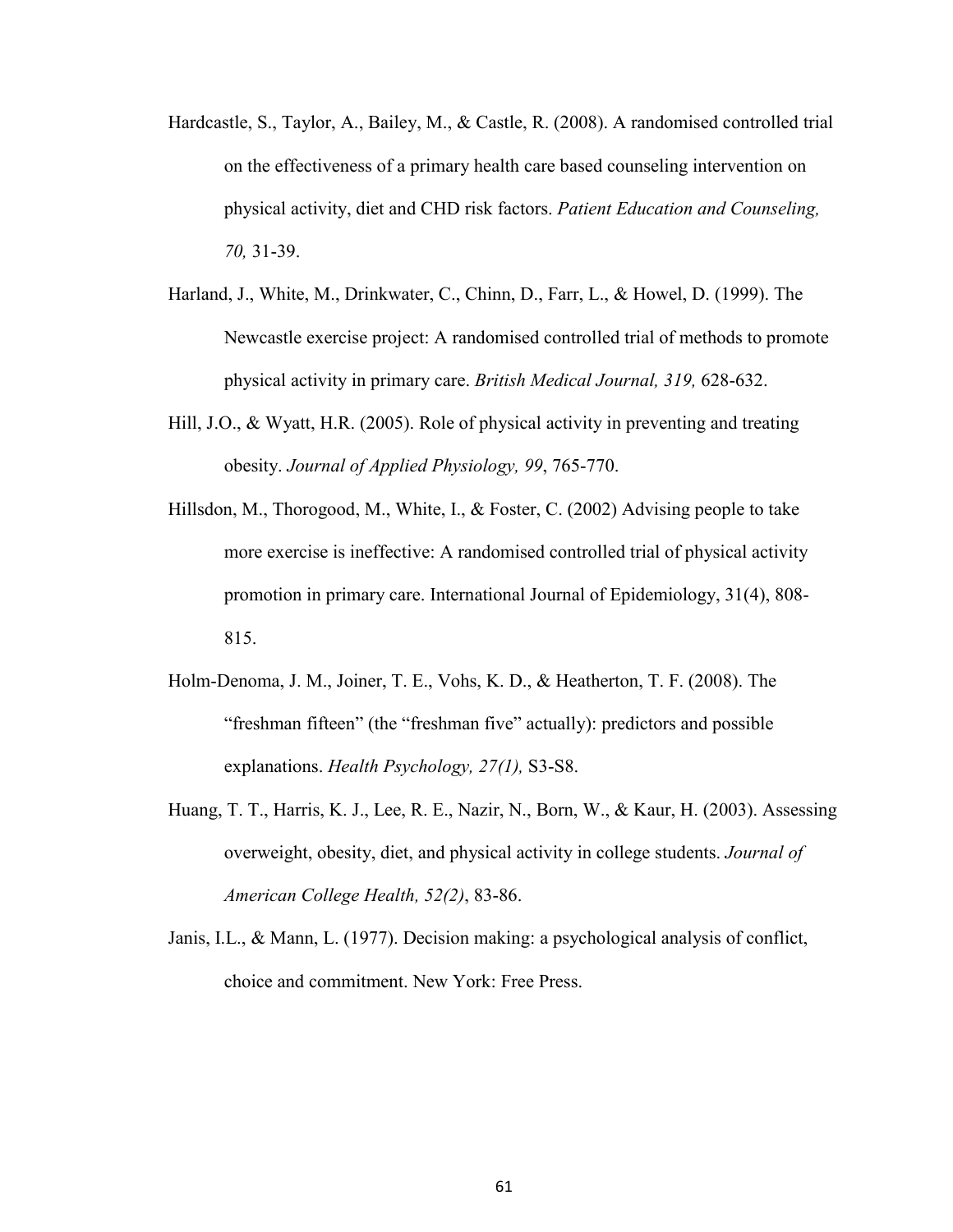- Larimer, M.E., & Cronce, J.M. (2007). Identification, prevention, and treatment revisited: Individual-focused college drinking prevention strategies 1999-2006. *Addictive Behaviors, 32*, 2439–2468.
- Leenders, N. Y. J. M., Sherman, W. M., & Nagaraja, H. N. (2000). Comparisons of four methods of estimating physical activity in adult women. *Medicine and Science in Sports and Exercise, 32(7)*, 1320-1326.
- Lowry, R. (2003). Physical activity, food choice, and weight management goals and practices among U.S. college students. *American Journal of Preventive Medicine, 18(1),* 18-27.
- Marcus, B. H., Bock, B. C., Pinto, B. M., Forsyth, L. H., Roberts, M. B., & Traficante, R. M. (1998). Efficacy of an individualized, motivationally-tailored physical activity intervention. *Annals of Behavior Medicine, 20,* 174-180.
- Marcus, B. H., Lewis, B. A., Williams, D. M., Dunsiger, S., Jakicic, J. M., Whiteley, J. A., et al. (2007). A comparison of internet and print-based physical activity interventions. *Archives of Internal Medicine, 167,* 944-949.
- Marcus, B. H., Napolitano, M. A., King, A. C., Lewis, B. A., Whiteley, J. A., Albrecht, A., et al. (2007). Telephone versus print delivery of an individualized motivationally tailored physical activity intervention: Project STRIDE. *Health Psychology, 26,* 401-409.
- Marlatt, G.A., Baer, J.S., Kivlahan, D.R., Dimeff, L.A., Larimer, M.E., Quigley, L.A. et al. (1998). Screening and brief intervention for high risk college student drinkers: results from a 2-year follow-up assessment. *Journal of Consulting Clinical Psychology, 66*, 604-615.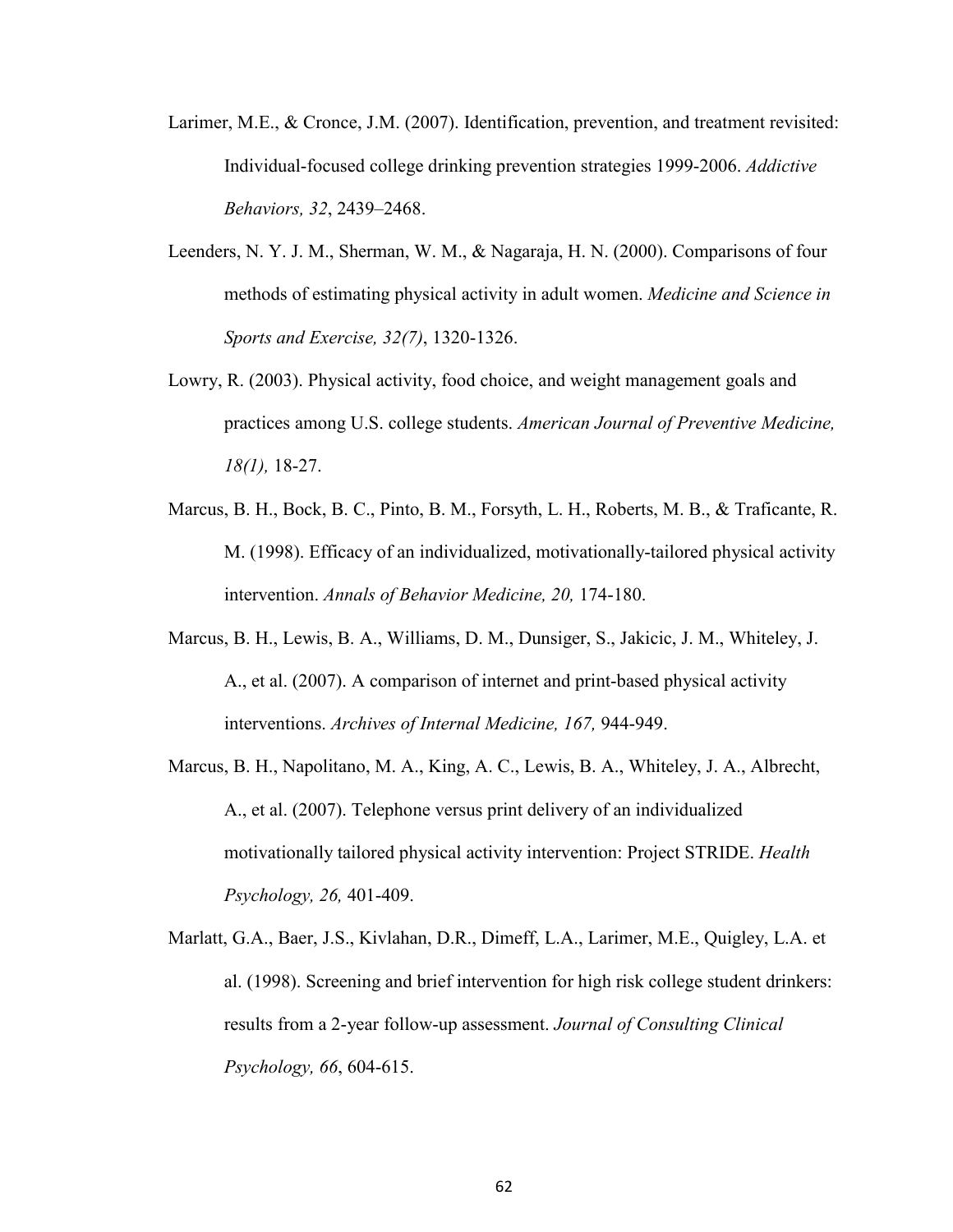- Mattes, R. D. (1996). Dietary compensation by humans for supplemental energy provided as ethanol or carbohydrate in fluids. *Physiology & Behavior, 59(1),* 179-187.
- Matvienko, O., Lewis, D.S., & Shafer, E. (2001) A college nutrition course as an intervention to prevent weight gain in female college freshmen. *Journal of Nutrition Education, 32 (2)*:95-101.
- Mhurchu, C.N., Margetts, B. M., & Speller, V. (1998). Randomized clinical trial comparing the effectiveness of two dietary interventions for patients with hyperlipideamia. *Clinical Science, 95*, 479-487.
- Miller, W.R., & Rollnick, S. (2002). Motivational Interviewing: Preparing People for Change  $(2^{nd}$  ed.). New York: The Guilford Press.
- Miller, W. R., & Sanchez, V. C. (1994). Motivating young adults for treatment and lifestyle change. In G. Howard (Ed.). Issues in alcohol use and misuse by young adults (pp. 55-82). Notre Dame, IN: University of Notre Dame Press.
- Murphy, J. G., Duchnick, J. J., Vuchinich, R. E, Davison, J. W., Karg, R., Olson, A. M., et al. (2001). Relative efficacy of a brief motivational intervention for college student drinkers. *Psychology of Addictive Behaviors, 15*, 373-379.
- National Heart, Lung, and Blood Institute Expert Panel on the Identification Evaluation and Treatment of Overweight and Obesity in Adults. (1998). Clinical guidelines on the identification, evaluation, and treatment of overweight and obesity in adults-The evidence report. *National Institutes of Health Obesity Research, 6(Suppl 2),* 51S-209S.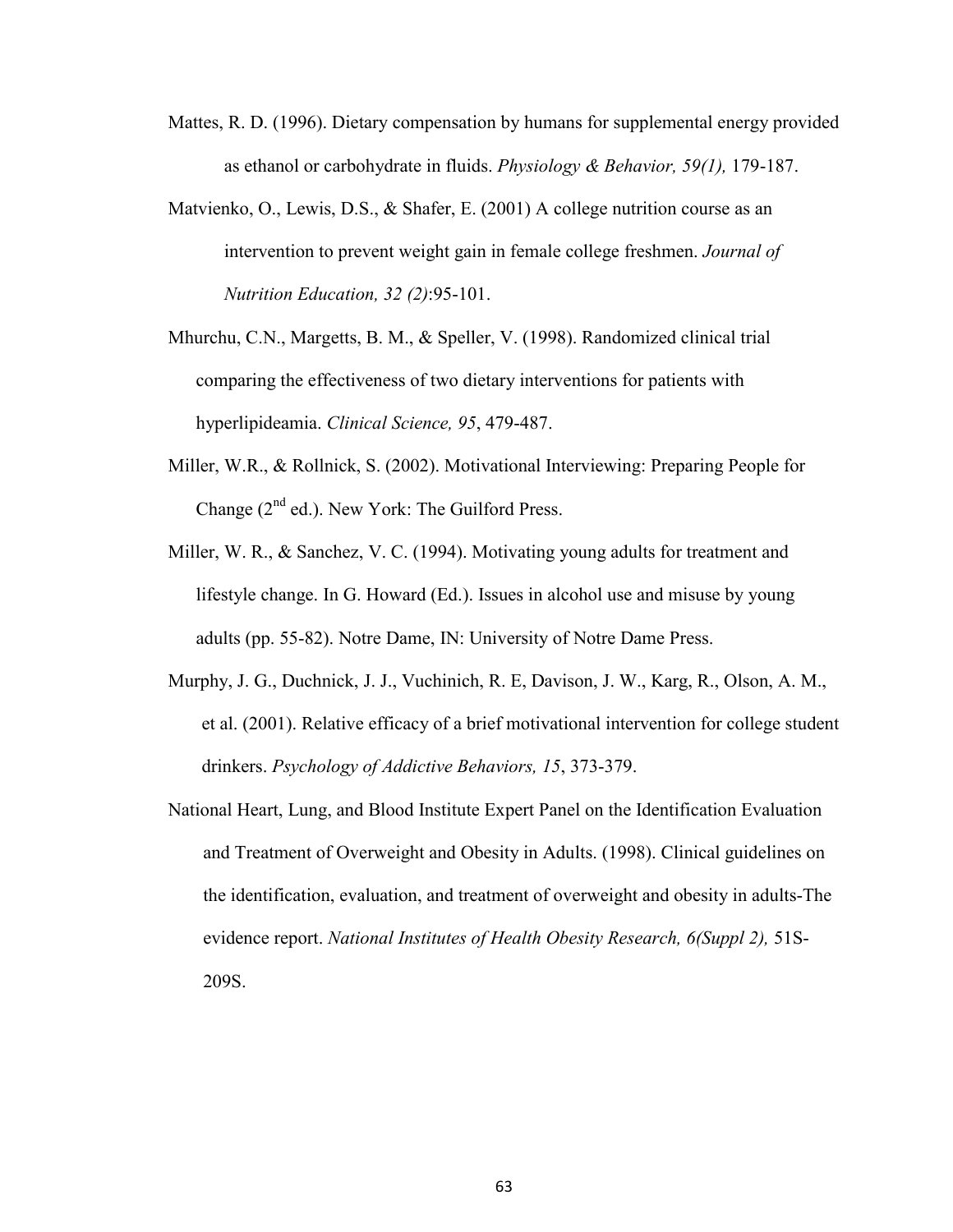- Nelson, T. F., Gortmaker, S. L., Subramanian, S. V., Cheung, L., & Wechsler, H. (2007). Disparities in overweight and obesity among US college students. *American Journal of Health Behavior, 31,* 363-373.
- Ohlsen, R. I., Treasure, J., & Pilowsky, L. S. (2004). A dedicated nurse-led service for antipsychotic-induced weight gain. *Psychiatric Bulletin, 28,* 164-166.
- Paharia, M., & Kase, L. (2008). Obesity. *Comprehensive handbook of clinical health psychology* (pp. 81-103). Hoboken, NJ: John Wiley & Sons Inc.
- Park, C. L. (2004). Positive and negative consequences of alcohol in college students. *Addictive Behaviors, 29*, 311-321.
- Pedhazur, E. J. (1997). *Multiple regression in behavioral research.* Harcourt Brace: Orlando, FL.
- Prochaska, J.O., & DiClemente, C.C. (1982). Transtheoretical therapy: toward a more integrative model of change. *Psychotherapy Research, 20,* 161-173.
- Resnicow, K., Jackson, A., Blissett, D., Wang, T., McCarty, F., Rahotep, S., et al. (2005). Results of the Healthy Body Healthy Spirit trial. *Health Psychology, 24,* 339-348.
- Resnicow, K., Jackson, A., Wang, T., De, A.K., McCarthy, F., Dudley, W.N., & Baranowski, T. (2001). A motivational interviewing intervention to increase fruit and vegetable intake through black churches: results of the eat for life trial. *American Journal of Public Health, 91*, 1683-1693.
- Riddoch, C.J., Mattocks, C., Deere, K., Saunders, J., Kirkby, J., Tilling, K., et al. (2007). Objective measurement of levels and patterns of physical activity. *Archives of Disease in Childhood,* 92, 963-969.

Roach, J.B., Yadrick, M.K., Johnson, J.T., Boudreaux, L.J., Forsythe, W.A., & Billon, W.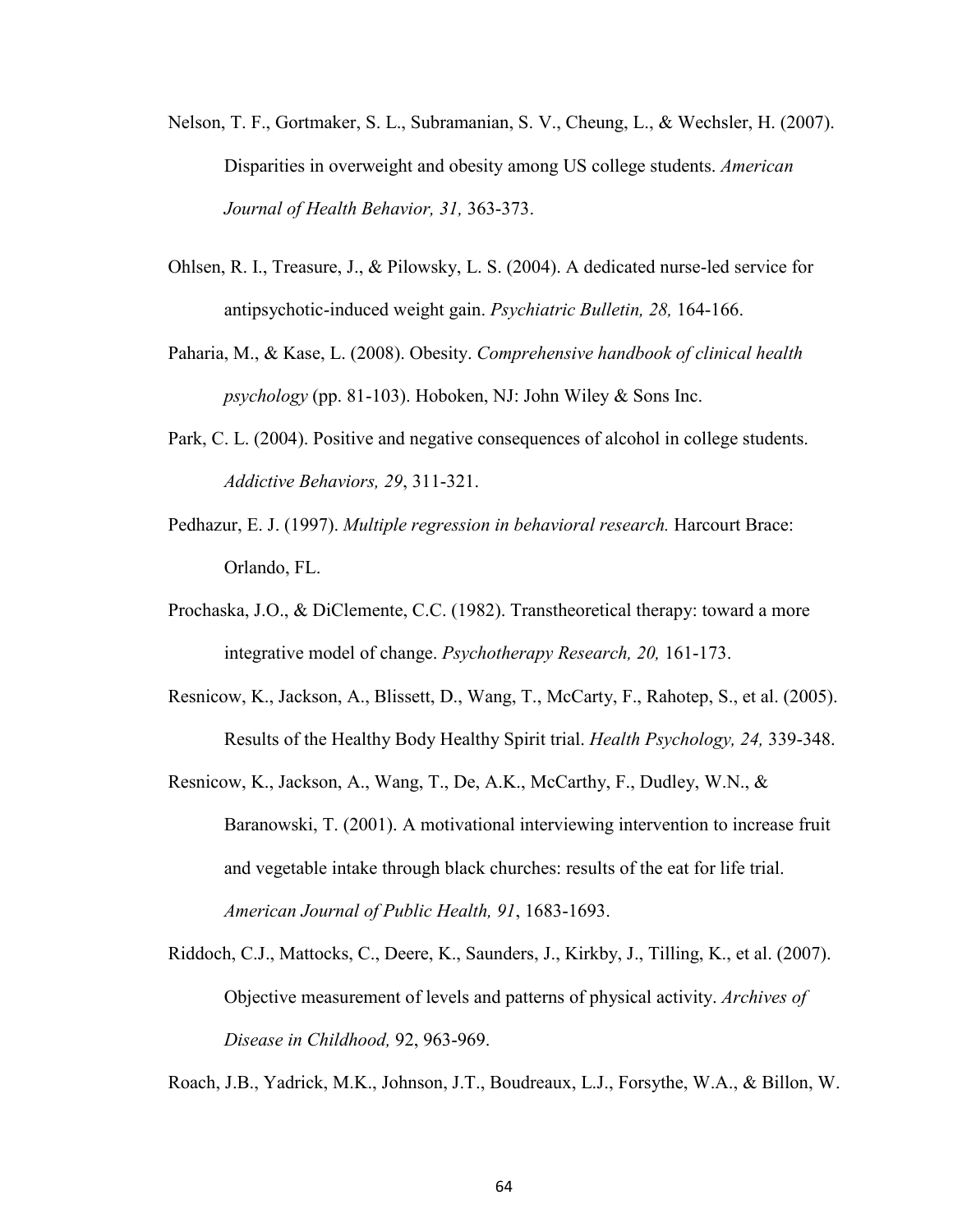(2003). Using self-efficacy to predict weight loss among young adults. *Journal of the American Dietetic Association, 103*, 1357-9.

- Rollnick, S. (1996). Behavior change in practice: Targeting the individual. *International Journal of Obesity, 20* (Supplement 1), S22-26.
- Rollnick, S., & Miller, W.R. (1995). What is motivational interviewing? *Behavioral and Cognitive Psychotherapy, 23*, 325-334.
- Rubak, S., Sandbæk, A., Lauritzen, T., & Christensen, B. (2005). Motivational interviewing: a systematic review and meta-analysis. *British Journal of General Practice, 55*, 305-312.
- Scales, R. (1998). Motivational interviewing and skills-based counseling in cardiac rehabilitation: the Cardiovascular Health Initiative and Lifestyle Education (CHILE) Study, doctoral dissertation, University of New Mexico, Dissertation Abstracts International, 59-O3A, p. 741.
- Tabachnick, B.G., & Fidell, L. S. (2006). *Using Multivariate Statistics (5th ed.).* Boston, MA: Allyn and Bacon.
- Tudor-Locke, C., Williams, J.E., Reis, J.P., & Pluto, D. (2002). Utility of pedometers for assessing physical activity: convergent validity. *Sports Medicine, 32*, 795-808.
- United States Department of Health and Human Services (2008). *2008 physical activity guidelines for Americans*. Retrieved from

http://www.health.gov/PAguidelines/pdf/pagui de.pdf.

Vasilaki, E.I., Hosier, S.G., & Cox, W.M. The efficacy of motivational interviewing as a brief intervention for excessive drinking: a meta-analytic review. *Alcohol & Alcoholism, 41(3),* 328-335.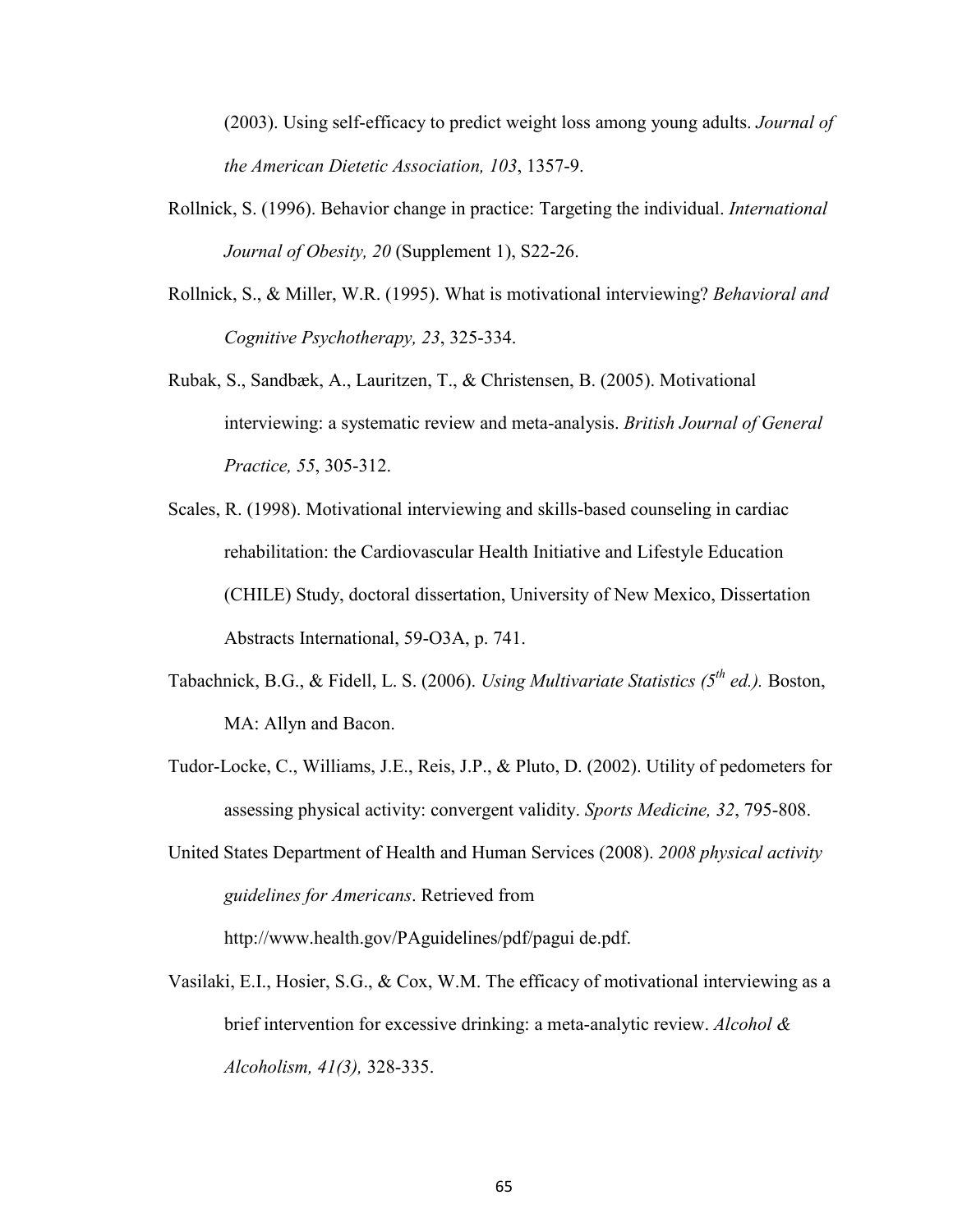- Velicer, W., Redding, C., Xiaowu, S., & Prochaska, J. (2007). Demographic variables, smoking variables, and outcome across five studies. *Health Psychology, 26,* 278– 287.
- Vickers, K. S., Patten, C. A., Bronars, C., Lane, K., Stevens, S. R., Croghan, I.T., et al. (2004). Binge drinking in female college students: the association of physical activity, weight concern, and depressive symptoms. *Journal of American College Health*, 53(3), 133-40.
- Von Korff, M., & Tiemens, B. (2000). Individualized stepped care of chronic illness.*Western Journal of Medicine*, 172(2), 133-137.
- Werch, C. E., Bian, H., Moore, M. J., Ames, S., DiClemente, C. C., & Weiler, R.M. (2007). Brief multiple behavior interventions in college student health care clinic. *Journal of Adolescent Health, 41,* 577-585.
- Werch, C. E., Moore, M. J., DiClemente, C. C., Bledsoe, R., & Jobli, E. (2005). A multihealth behavior intervention integrating physical activity and substance use prevention for adolescents. *Prevention Science, 6*(3)*,* 213-226.
- West, D.S., Bursac, Z., Quimby, D., Prewitt, E., Spatz, T., Nash, C., Mays, G., & Eddings, K. (2006). Self-reported sugar-sweetened beverage intake among college students. *Obesity, 12*, 1825-1831.
- West, D. S., DiLillo, V., Bursac, Z., Gore, S. A., & Greene, P. G. (2007). Motivational interviewing improves weight loss in women with type 2 diabetes. *Diabetes Care, 30*(5), 1081-1087.
- Wilk, A. I., Jensen, N. M., & Havighurst, T. C. (1997) Meta-analysis of randomized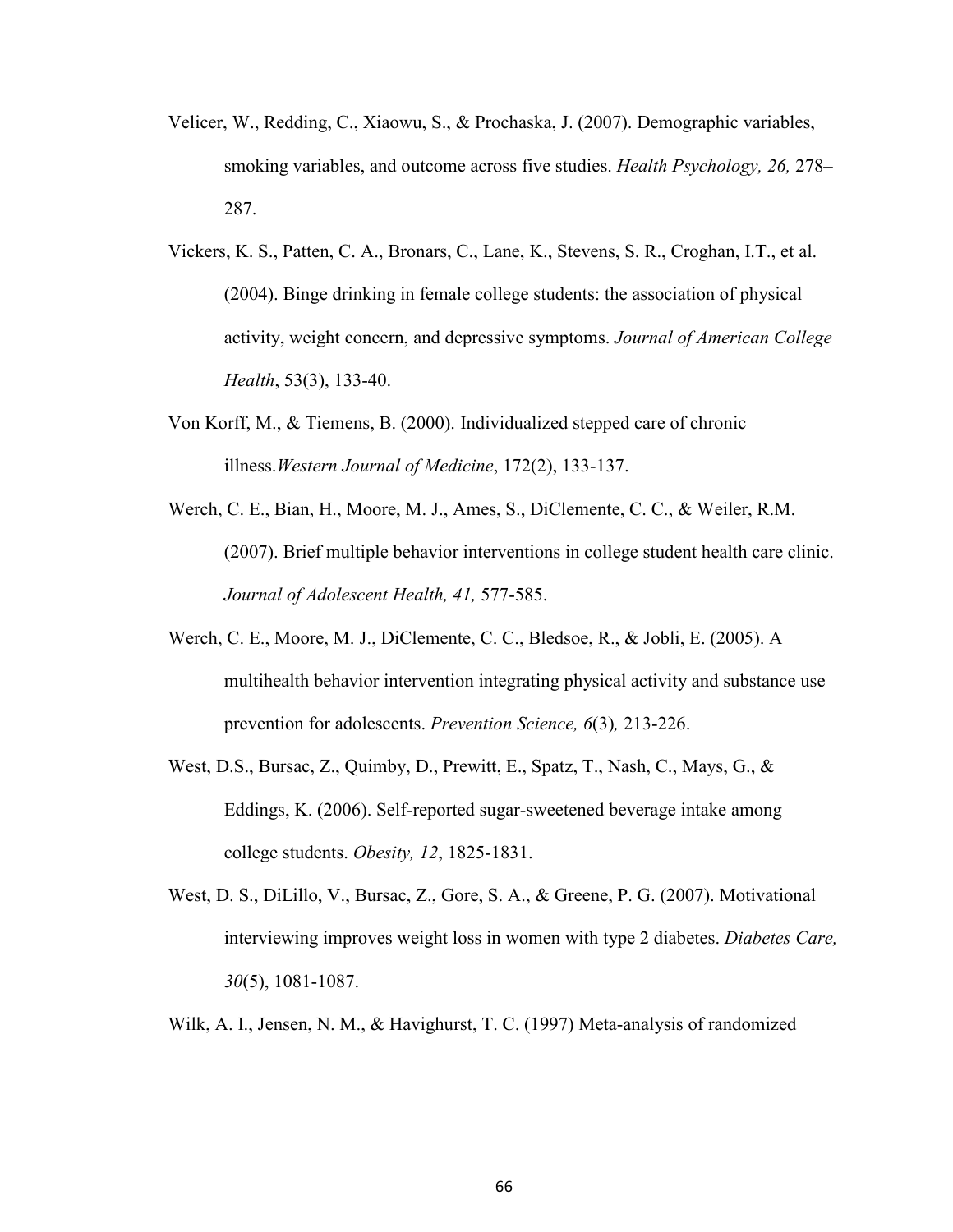control trials addressing brief interventions in heavy alcohol drinkers, *Journal of General Internal Medicine*, *12*, 274–283.

Wing, R.R., & Jeffery, R.W. (1999). Benefits of recruiting participants with friends and increasing social support for weight loss and maintenance. *Journal of Consulting and Clinical Psychology, 67*, 132-138.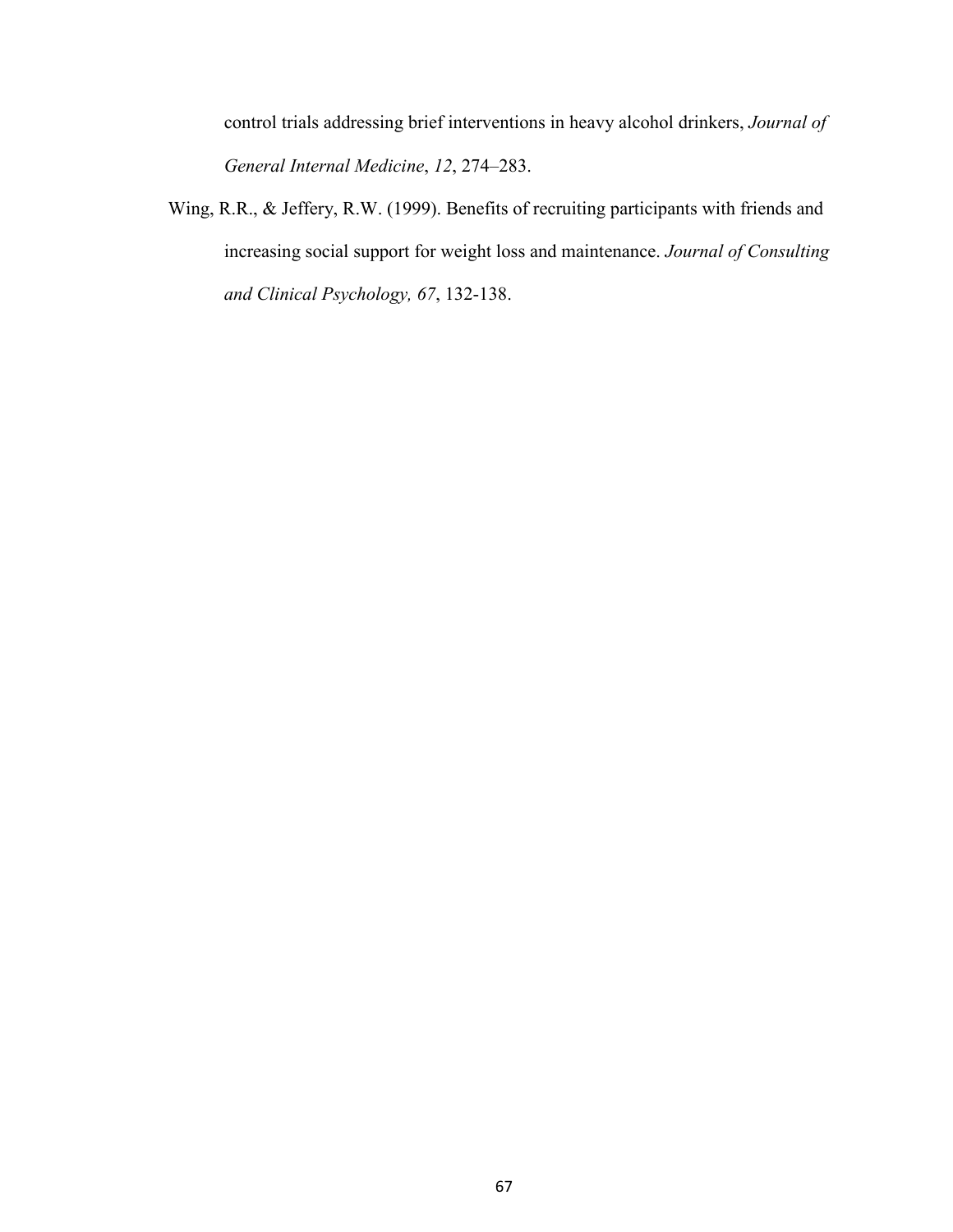### Appendix A

### Screening Questionnaire

### **SCREENING SURVEY FORM**

### Health Related Behavior Questionnaire

- 1. Gender: 1) Male 2) Female
- 2. Age:  $\_\_\_\_\_\_\_\$  years

3. What is your current weight in pounds? lbs

4. What is your current height? \_\_\_\_\_\_ft \_\_\_\_\_\_\_\_\_inches

5. What term(s) below best describes your race/ethnicity? {Choose all that apply}

- ( ) White or Caucasian
- ( ) Hispanic or Latino
- ( ) Asian
- ( ) Black or African American
- ( ) American Indian or Alaska Native
- ( ) Other: \_\_\_\_\_\_\_\_\_\_\_\_\_\_\_\_\_\_\_\_\_\_\_

6. Year in school as of the Fall 2008 semester:

- 1) Freshman 3) Junior
- 2) Sophomore 4) Senior 5) Graduate Student

7. In the past month, how many days did per week did you engage in **Moderate** physical activity for at least 30 minutes? Moderate physical activity includes brisk walking, bicycling with moderate effort, using a stairmaster or elliptical machine with moderate effort, yoga, recreational swimming, and dancing.

 a. 0 days b.  $1 - 2$  days c. 3-4 days d.  $5+$  days

8. In the past month, how many days did per week did you engage in **Vigorous** physical activity for at least 20 minutes? Vigorous physical activity includes running/jogging, bicycling with vigorous effort, using a stairmaster or elliptical machine with vigorous effort, aerobics, martial arts training, competitive games such as basketball and volleyball, vigorous swimming, and tennis/racquetball/handball.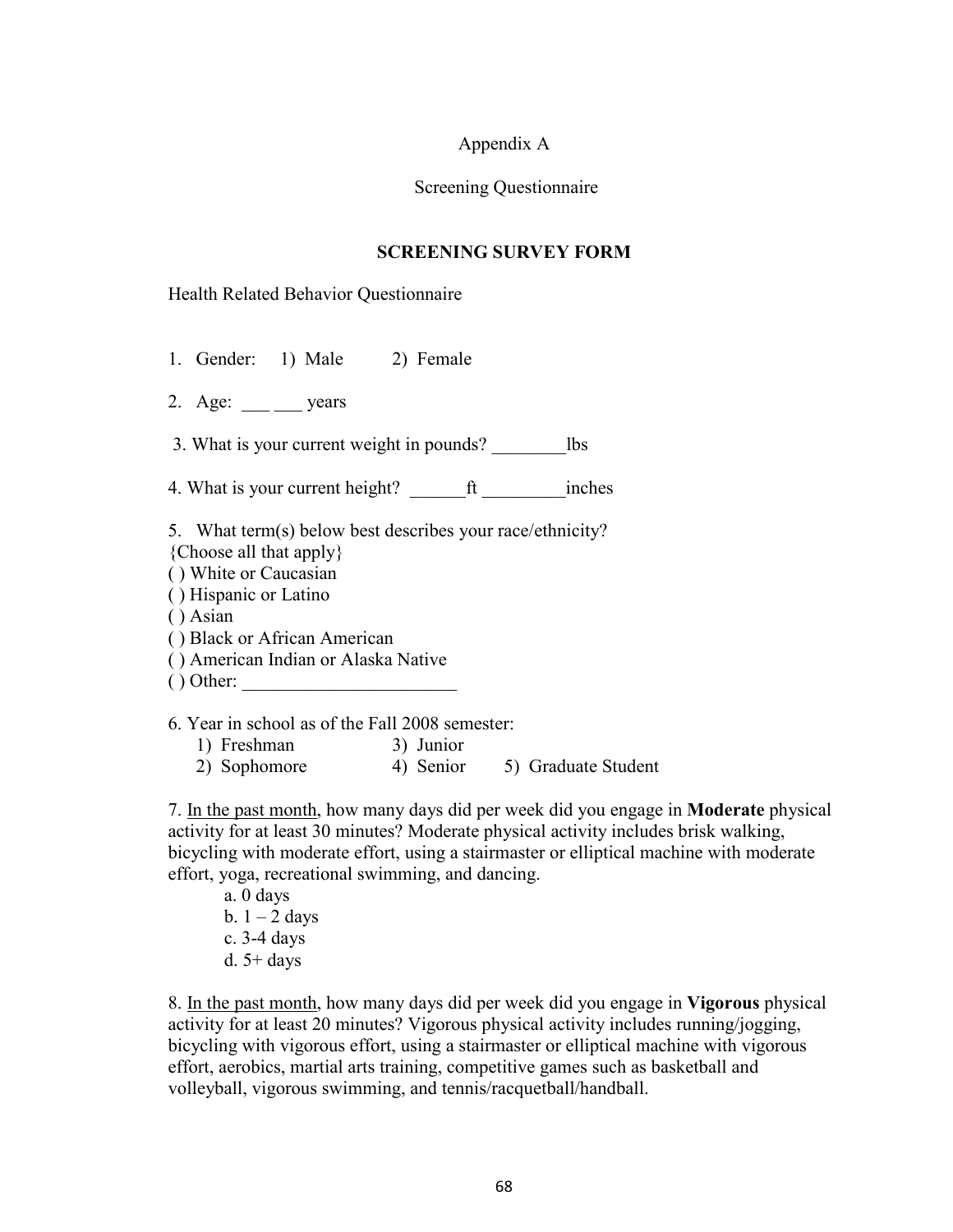a. 0 days b.  $1 - 2$  days c. 3-4 days d. 5+ days

9. In the past month, how many servings of fruits and vegetables did you have on a typical day. One serving of a fruit/vegetable includes one medium sized fruit (e.g., an apple or orange), one-half cup of canned fruit or vegetables (e.g., canned green beans), one-half cup of beans, one cup of raw/leafy vegetables (e.g., spinach, lettuce)

 a. 0  $b. 1 - 2$ c.  $3 - 4$ d. 5+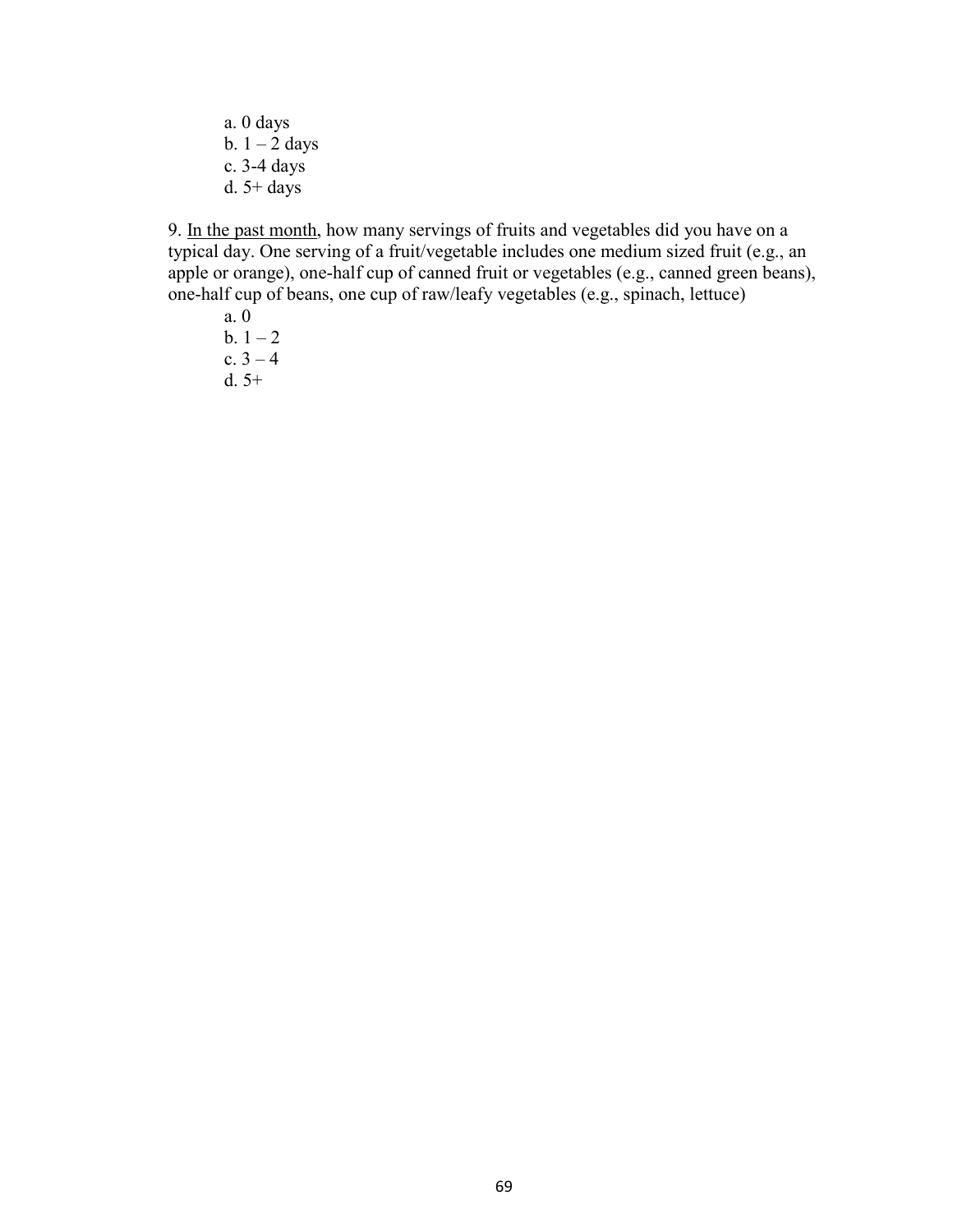### Appendix B

### Telephone Script for Intervention Study Recruitment

### **Telephone Script for Intervention Study Recruitment**

Hello, this is (name) from the University of Memphis. I am calling to invite you to participate in an additional component of the research project on college health. This is the study that you participated in last week where you completed a brief survey on physical activity and eating habits. Do you have a minute so that I can tell you a bit about the study? The next phase of this study will entail measuring your current height and weight, completing a more comprehensive series of questionnaires, and then possibly meeting with someone for approximately 1 hour to discuss physical activity and eating habits. Each session will take about 2 hours. Two weeks after you meet with us, a research assistant will call you to check up on you and remind you about the three month follow up meeting. All information collected about you will remain confidential. If you choose to participate in this phase, you will receive research credit after the first meeting, and then \$10.00 after completing follow-up questionnaires in approximately three months. You are not obligated to participate, and you may choose to withdraw participation at any time. If you decide to participate in this part the research project, we will schedule a convenient time for you to come to room 353 in the Psychology Building. Are you interested in participating?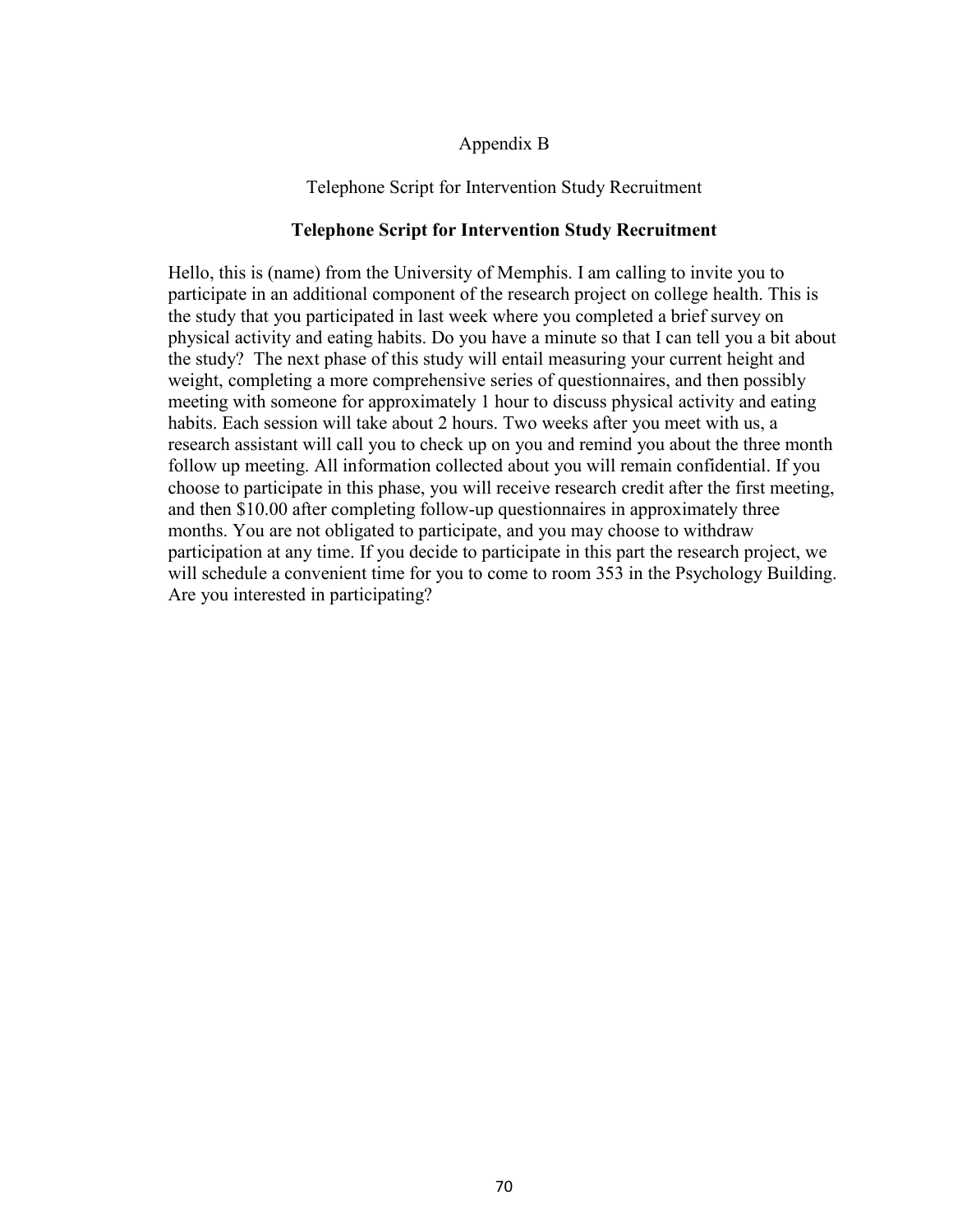### Appendix C

### Study Consent Form

### **Consent Form: Intervention Study**

### College Student Health Behaviors Study

### 1. Purpose of the Project

 You are being asked to take part in a University of Memphis research project. The purpose of this study is to evaluate the effects of two approaches for improving college students' overall health.

### 2. Explanation of Procedures

 You will be asked to complete several questionnaires related to your overall physical health. You may then complete a one-on-one conversation about your health behaviors including receiving individualized feedback about your physical activity, eating habits, and other associated health behaviors. Or, you may receive printed educational materials about physical activity and healthy eating. We do not know whether one of these approaches is more helpful than the other. The group you are assigned to is a matter of chance. A procedure similar to a flip of a coin (called randomization) will be used to figure out which approach you receive. You will receive extra credit after completing the first session. If you complete the one-on-one conversation, a research assistant will call you two weeks following to check in with you and to remind you about the three month follow up.

 Weight and height. Your weight will be measured using a standard medical scale and height will be measured using a stadiometer (measuring stick attached to a vertical board with a moveable headboard). You will only be asked to remove their shoes for these measurements. In-person follow-up assessments will be held 3 months from now. During these sessions you will complete the additional questionnaires related to your physical activity and eating habits. You will receive \$10 for completing this follow-up assessment.

In order for this project to have scientific value, we need to know whether our intervention was helpful. Therefore, we will make every effort to contact you for these follow-up interviews. As part of your participation in this project, we will ask your permission to contact another person who knows you well enough to know how to contact you over the next 3 months. We will not inform any individual about the nature of research study or speak with them about any of the confidential material you have given us as part of this study.

 Audiotapes may be made of the sessions so that we can check to make sure the project procedures are being implemented as planned. Audiotapes will be identified only by an identification number and will be stored separately from all other information. Audiotapes will be destroyed at the end of the study.

### 3. Risks or Discomforts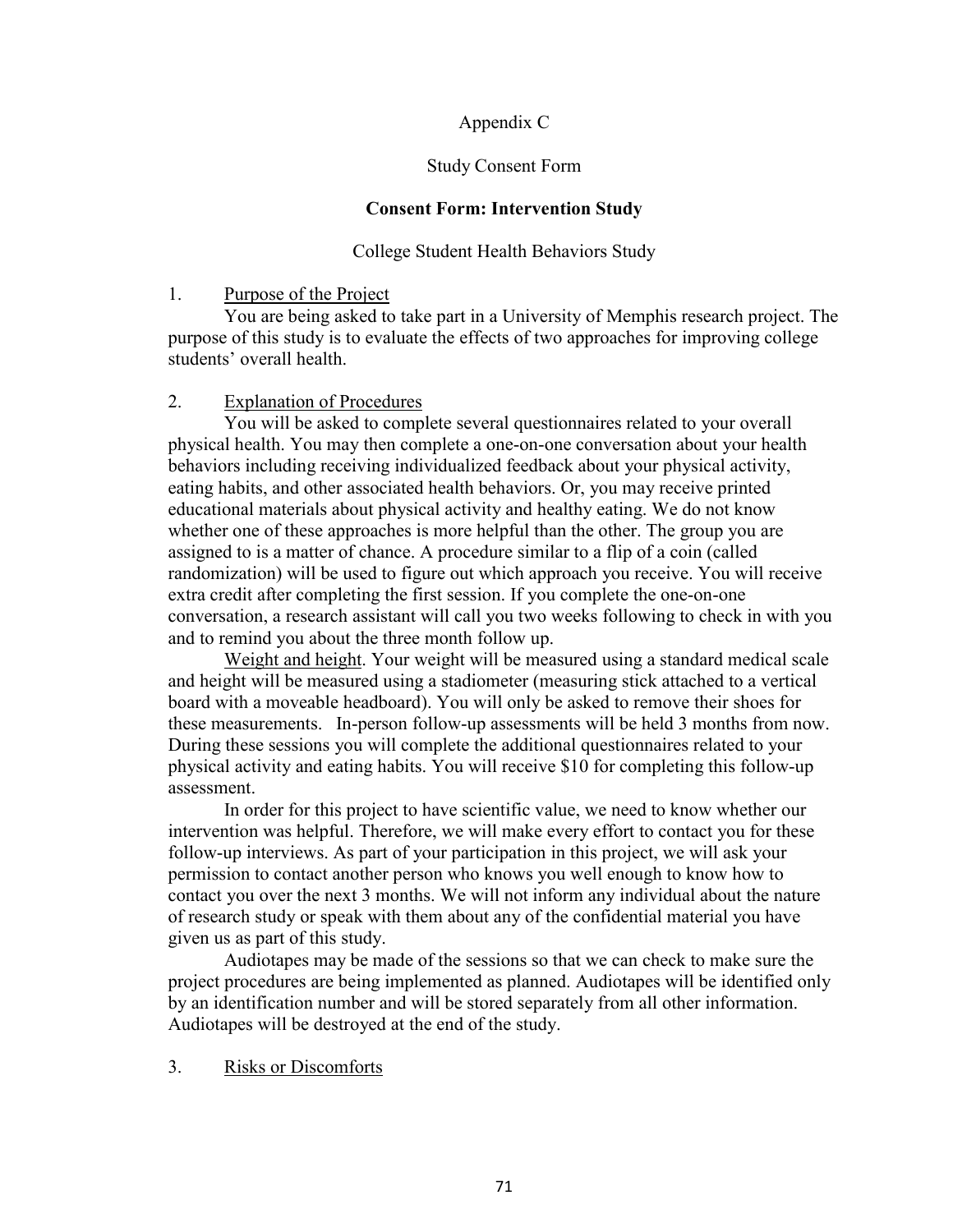The risks in this study are considered minimal. These questionnaires are commonly used in research. You may experience some emotional discomfort in discussing your experiences physical activity and eating.

### 4. Benefits

 We cannot guarantee that you will receive any benefits from this study. A possible benefit is that you may learn more about your behaviors associated with physical activity and healthy eating.

### 5. Alternative Sources of Health-Related Information.

 If you choose not to participate in this study, we can provide you with information on other resources for obtaining information on physical activity and healthy eating.

### 6. Confidentiality

 Participation in this study and information gathered from this study will be kept confidential to the extent of the law. The findings of the study may be published and individual students will not be identified. By law, there are a few limits to confidentiality. These limits were developed in part to insure the safety of research participants. The researchers are required by law to take some action if there is suspicion that you may harm yourself or somebody else or there is suspicion that a child may be in danger. If any of these situations should occur, we would attempt to contact you prior to taking any action.

### 6. Decision to participate and right to quit at any time

 Participation is voluntary and you may quit at any time. A decision to quit the study will not affect your relationship with the University of Memphis. You also may skip or not answer any question(s) you do not want to answer.

 Questions about the study should be directed to Joanna Buscemi or Faculty Advisor, Dr. Jim Murphy at 6787-2630. For questions regarding your rights as a research participant contact the Chair of the Institutional Review Board for the Protection of Human Subjects at 678-2533. The University of Memphis does not have any funds budgeted for compensation for injury, damages, or other expenses.

### **CONSENT TO PARTICIPATE**

I HAVE READ THE CONSENT FORM AND FULLY UNDERSTAND IT. ALL MY QUESTIONS HAVE BEEN ANSWERED. I AGREE TO TAKE PART IN THE STUDY, AND I WILL RECEIVE A COPY OF THIS COMPLETED FORM.

Signature of student Date

 $\overline{a}$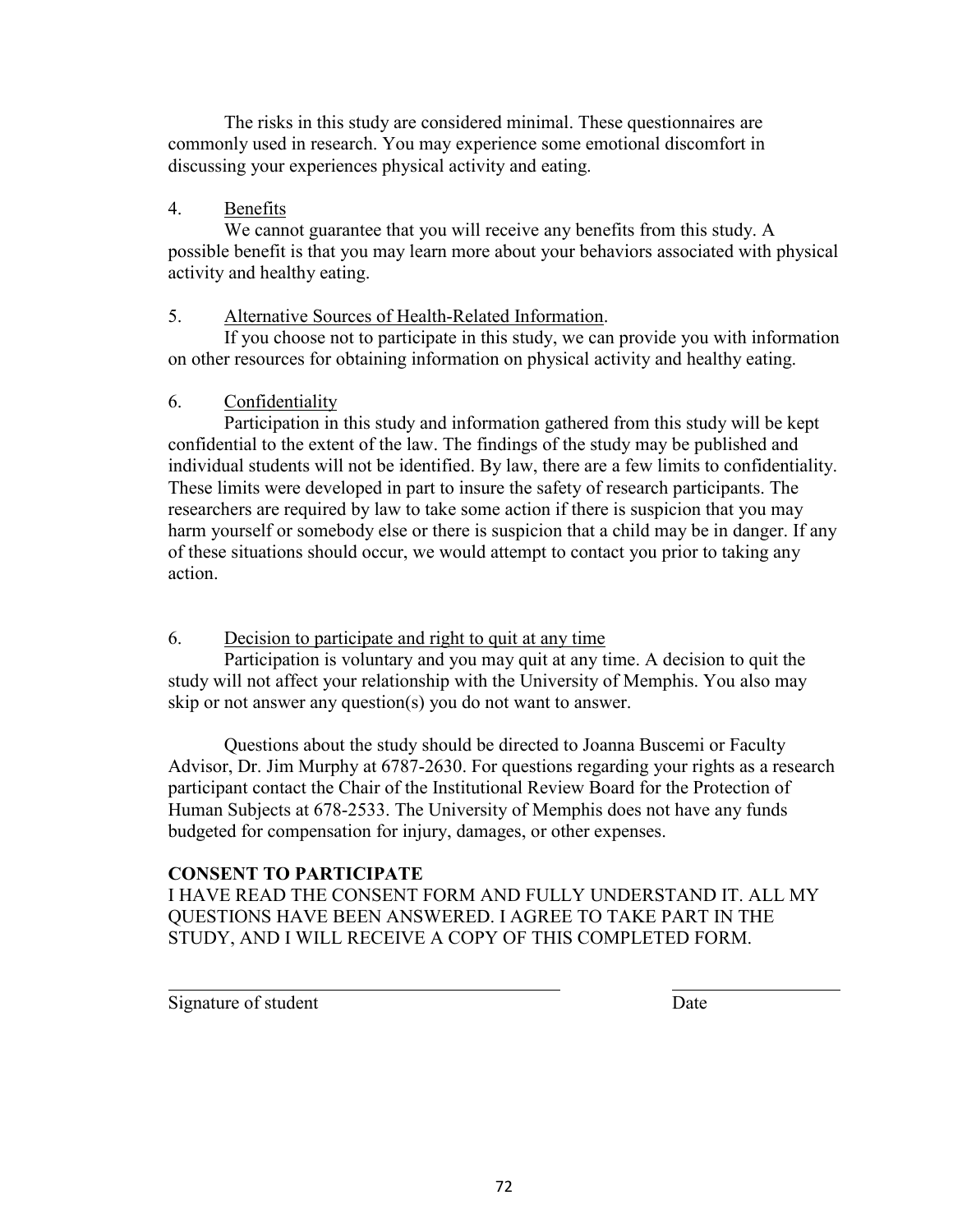### Appendix D

### Demographic Questionnaire

### **DEMOGRAPHICS** Participant #

 $\frac{1}{2}$ 

1. Gender: 1) Male 2) Female

2. Age: years

3. What term(s) below best describes your race/ethnicity?

{Choose all that apply}

( ) White or Caucasian

( ) Hispanic or Latino

( ) Asian

( ) Black or African American

( ) Native Hawaiian or Other Pacific Islander

( ) American Indian or Alaska Native

 $( )$  Other:  $\_$ 

*( please specify )*

- 4. Year in school:
	- 1) Freshman 3) Junior

2) Sophomore 4) Senior

- 
- 5) Other
- 5. Where are you living? (Circle all that apply)
	- 1) Residence hall or other university housing
	- 2) Fraternity or sorority
	- 3) House or apartment
- 6. With whom are you living?

With roommates Alone With one or both parents, or other adult relatives **Other** 

- 7. Do you belong to a fraternity or sorority?
	- 0) No
	- 1) Yes
- 8. How many course credits are you registered for the current semester?
- 9. Do you participate in intercollegiate sports? 0) No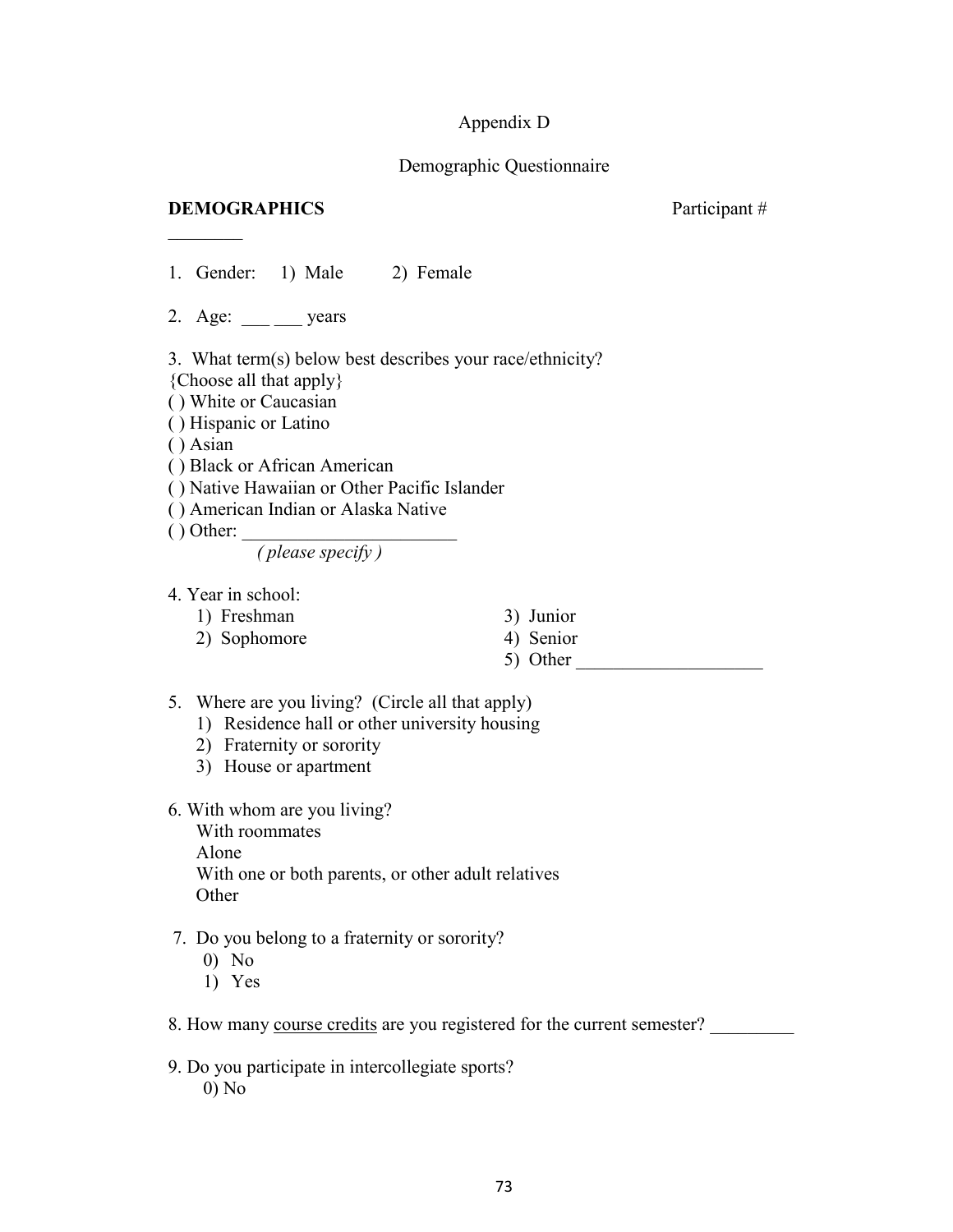1)Yes: If yes, what do you play?

- 10. Do you participate in intramural sports? 0) No  $1)$ Yes
- 11. What is your current weight in pounds? \_\_\_\_\_\_\_\_lbs
- 12. What is your current height? \_\_\_\_\_\_\_\_ft \_\_\_\_\_\_\_\_\_\_inches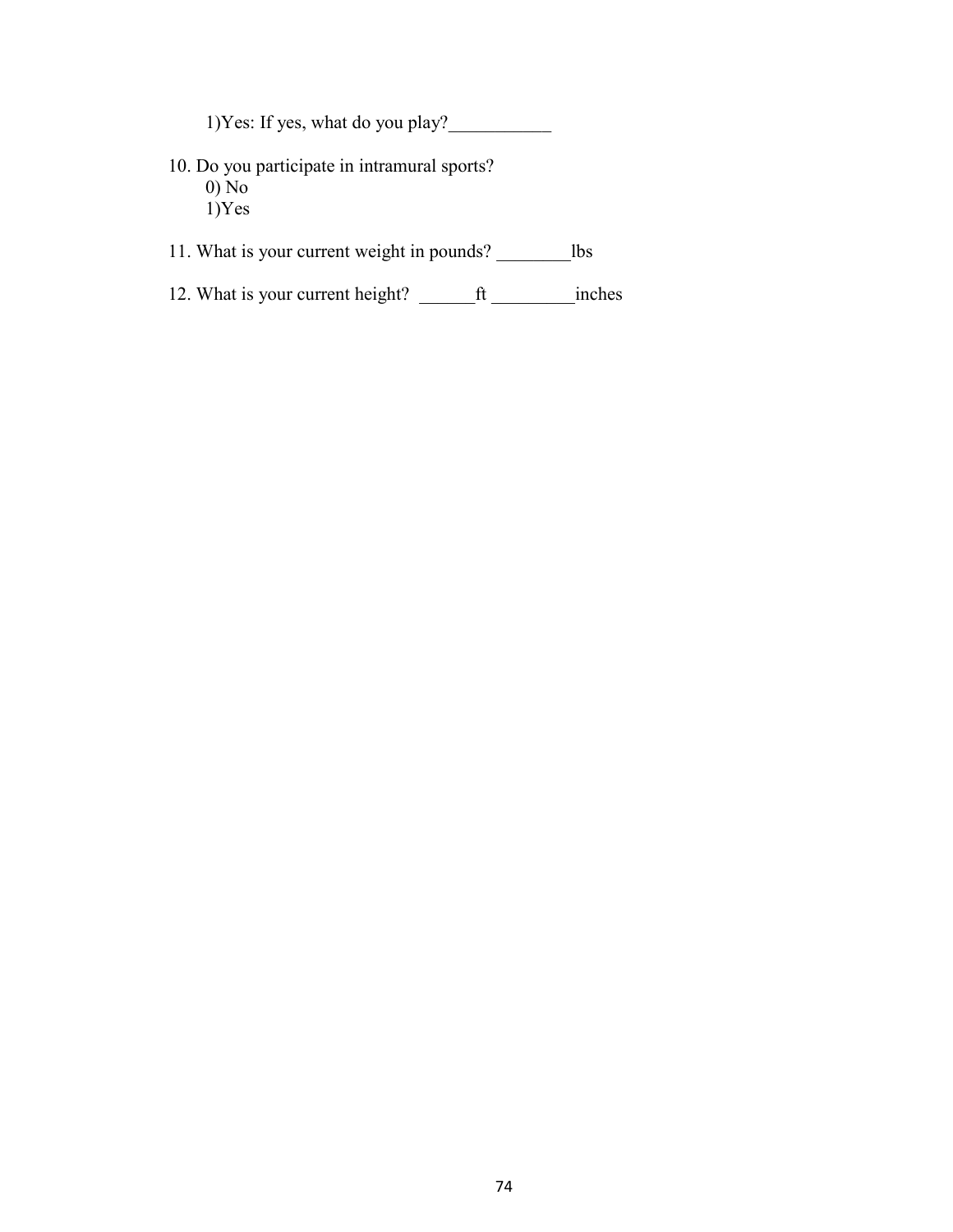### Appendix E

### Physical Activity Measure**s**

### **Physical Activity**

1. In the past month, how many days per week did you engage in Moderate physical activity for at least 30 minutes? Moderate physical activity includes brisk walking, bicycling with moderate effort, using a stairmaster or elliptical machine with moderate effort, yoga, recreational swimming, and dancing.

- a. 0 days per week
- b. 1 2 days per week
- c. 3-4 days per week
- d. 5+ days per week

2. In the past month, how many days per week did you engage in Vigorous physical activity for at least 20 minutes? Vigorous physical activity includes running/jogging, bicycling with vigorous effort, using a stairmaster or elliptical machine with vigorous effort, aerobics, martial arts training, competitive games such as basketball and volleyball, vigorous swimming, and tennis/racquetball/handball.

- a. 0 days per week
- b. 1 2 days per week
- c. 3-4 days per week
- d. 5+ days per week
- 1. In the past month in a typical WEEK, how many MINUTES have you engaged in vigorous physical activity for at least ten minutes? \_\_\_\_\_\_\_\_\_\_\_\_\_
- 2. In the past month, in a typical WEEK, how many MINUTES have you engaged in moderate physical activity for at least ten minutes?

Please complete the following exercise chart based on a typical week in the past month.

| Day        | Sun |   | Mon |   | Tues |   | Wednesday |             | Thurs |   | Friday |   | Saturday |   |
|------------|-----|---|-----|---|------|---|-----------|-------------|-------|---|--------|---|----------|---|
| What did   |     |   |     |   |      |   |           |             |       |   |        |   |          |   |
| you do to  |     |   |     |   |      |   |           |             |       |   |        |   |          |   |
| exercise?  |     |   |     |   |      |   |           |             |       |   |        |   |          |   |
| How long   |     |   |     |   |      |   |           |             |       |   |        |   |          |   |
| did you do |     |   |     |   |      |   |           |             |       |   |        |   |          |   |
| it         |     |   |     |   |      |   |           |             |       |   |        |   |          |   |
| (minutes)? |     |   |     |   |      |   |           |             |       |   |        |   |          |   |
| Were you   | Y   | N | Y   | N | Y    | N | Y         | $\mathbf N$ | Y     | N | Y      | N | Y        | N |
| breathing  |     |   |     |   |      |   |           |             |       |   |        |   |          |   |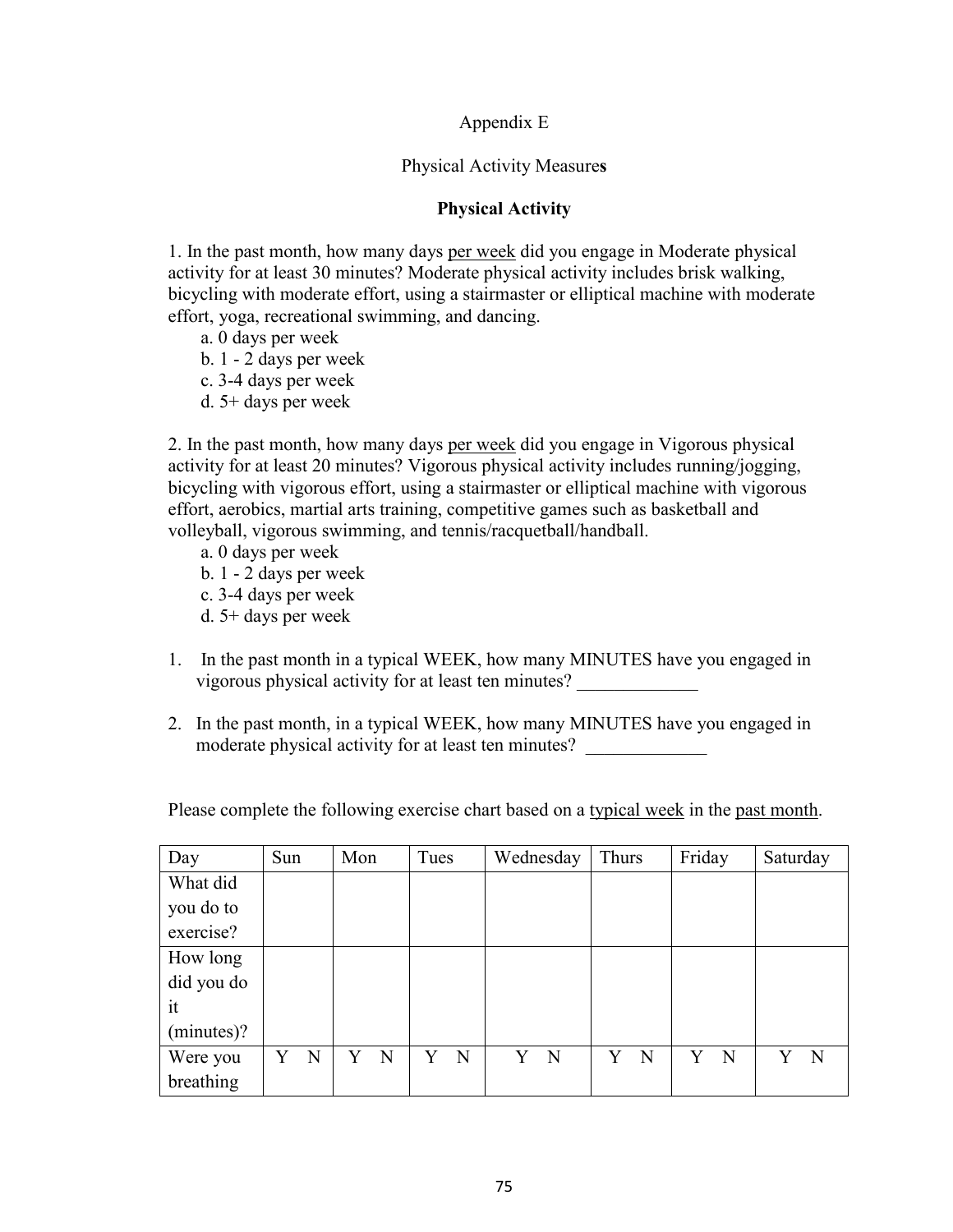| hard and  |  |  |  |  |
|-----------|--|--|--|--|
| sweating? |  |  |  |  |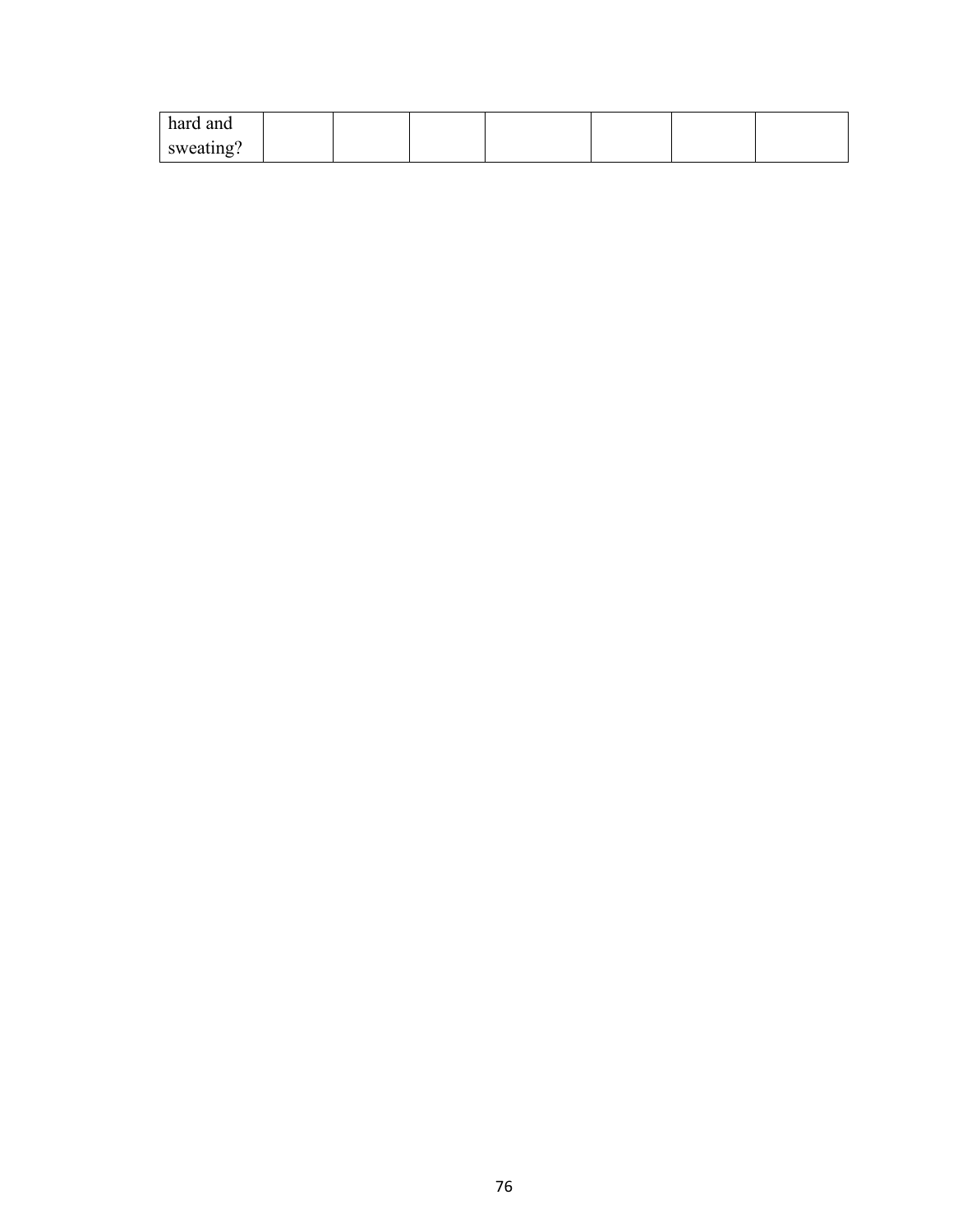### Appendix F

Fruit and Vegetable Consumption Measure

### **Fruit/Vegetable Consumption**

- 1. Over the month, during a typical WEEK, how many servings of fruit have you had, on average, each day?
- 2. Over the month, during a typical WEEK, how many servings of vegetables have you had, on average, each day?

A serving size is:

- One medium-size fruit
- 1/2 cup raw, cooked, frozen or canned fruits (in 100% juice) or vegetables
- $3/4$  cup (6 oz.) 100% fruit or vegetable juice
- 1/2 cup cooked, canned or frozen legumes (beans and peas)
- 1 cup raw, leafy vegetables
- $\bullet$  1/4 cup dried fruit

For example, one apple, orange, or banana would be considered a serving, as would one large green pepper, five broccoli florets, or six baby carrots.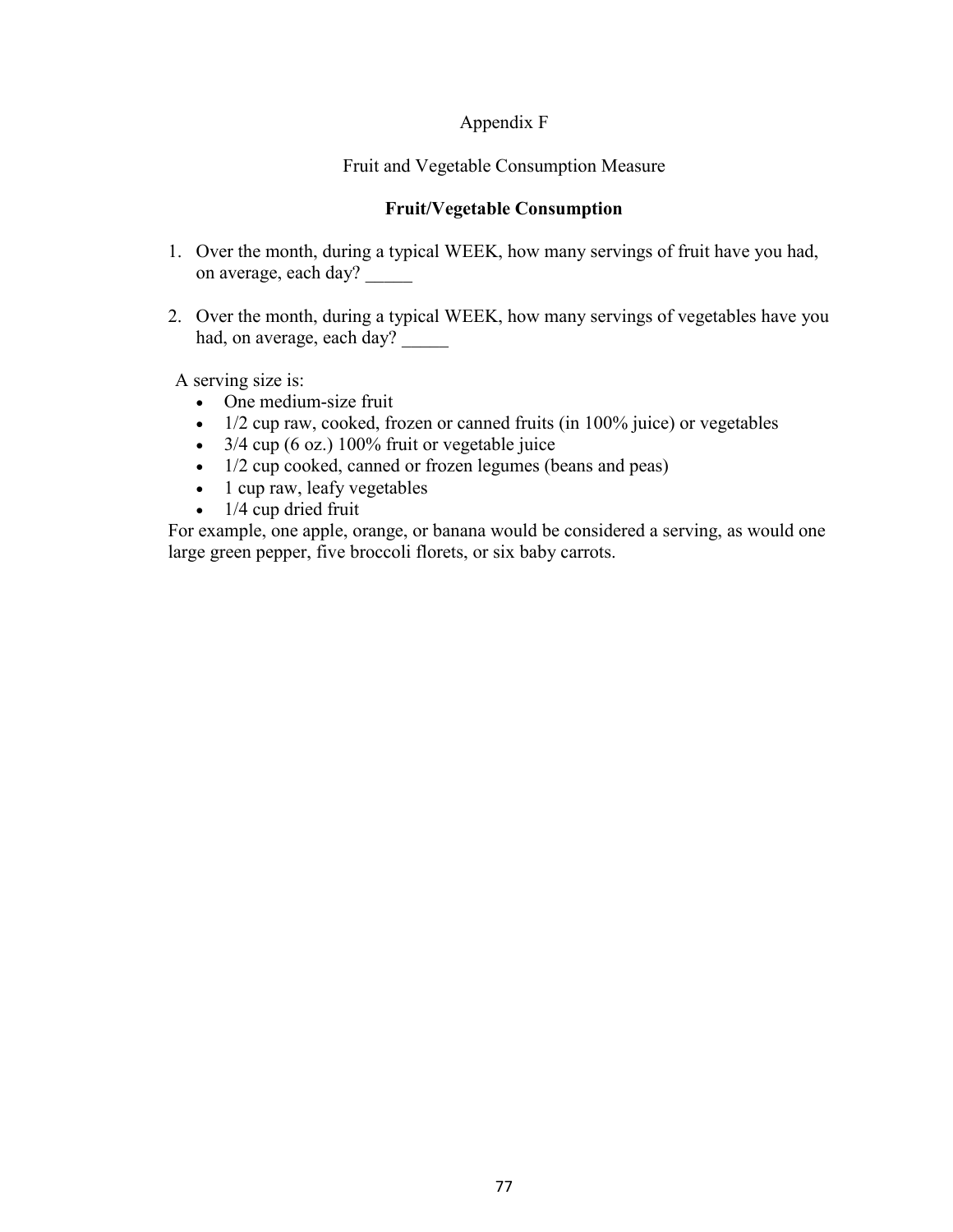### Appendix G

### Dietary Intake Measures

### **FRUITS, VEGETABLES, beverages, and snacks**

 $\overline{\Gamma}$ 

|                                                              | Please check $\boxtimes$ the box showing how often you eat or drink each of these items. |                              |                   |                            |  |  |  |  |
|--------------------------------------------------------------|------------------------------------------------------------------------------------------|------------------------------|-------------------|----------------------------|--|--|--|--|
|                                                              |                                                                                          | <b>Fruits and Vegetables</b> |                   |                            |  |  |  |  |
| 1. Green Salad                                               |                                                                                          |                              |                   |                            |  |  |  |  |
| -11                                                          | $\overline{2}$                                                                           | $\vert 3 \vert$              | $\Box$            | 15                         |  |  |  |  |
| Never                                                        | 1-3 times per month                                                                      | 1-6 times per week           | 1-2 times per day | 3 or more times per<br>day |  |  |  |  |
| 2. French fries and fried potatoes                           |                                                                                          |                              |                   |                            |  |  |  |  |
|                                                              |                                                                                          |                              |                   |                            |  |  |  |  |
|                                                              |                                                                                          | $\vert 3 \vert$              | 14                | 15                         |  |  |  |  |
| Never                                                        | 1-3 times per month                                                                      | 1-6 times per week           | 1-2 times per day | 3 or more times per<br>day |  |  |  |  |
| 3. Other potatoes, including boiled, baked, and potato salad |                                                                                          |                              |                   |                            |  |  |  |  |
| $\Box$                                                       | 12                                                                                       | $\exists$ 3                  | $\overline{4}$    | <sup>5</sup>               |  |  |  |  |
| Never                                                        | 1-3 times per month                                                                      | 1-6 times per week           | 1-2 times per day | 3 or more times per<br>day |  |  |  |  |
|                                                              | 4. Not counting salad or potatoes, how often do you usually eat a serving of vegetables? |                              |                   |                            |  |  |  |  |
|                                                              | 2                                                                                        | $\vert 3 \vert$              | $\overline{4}$    | <sup>5</sup>               |  |  |  |  |
| Never                                                        | 1-3 times per month                                                                      | 1-6 times per week           | 1-2 times per day | 3 or more times per        |  |  |  |  |
|                                                              |                                                                                          |                              |                   | day                        |  |  |  |  |
|                                                              | 5. Not counting juices, how often do you usually eat a serving of fruit?                 |                              |                   |                            |  |  |  |  |
| $\vert$ 1                                                    | 2                                                                                        | $\overline{3}$               | $\vert 4 \vert$   | 15                         |  |  |  |  |
| Never                                                        | 1-3 times per month                                                                      | 1-6 times per week           | 1-2 times per day | 3 or more times per        |  |  |  |  |
|                                                              |                                                                                          |                              |                   | day                        |  |  |  |  |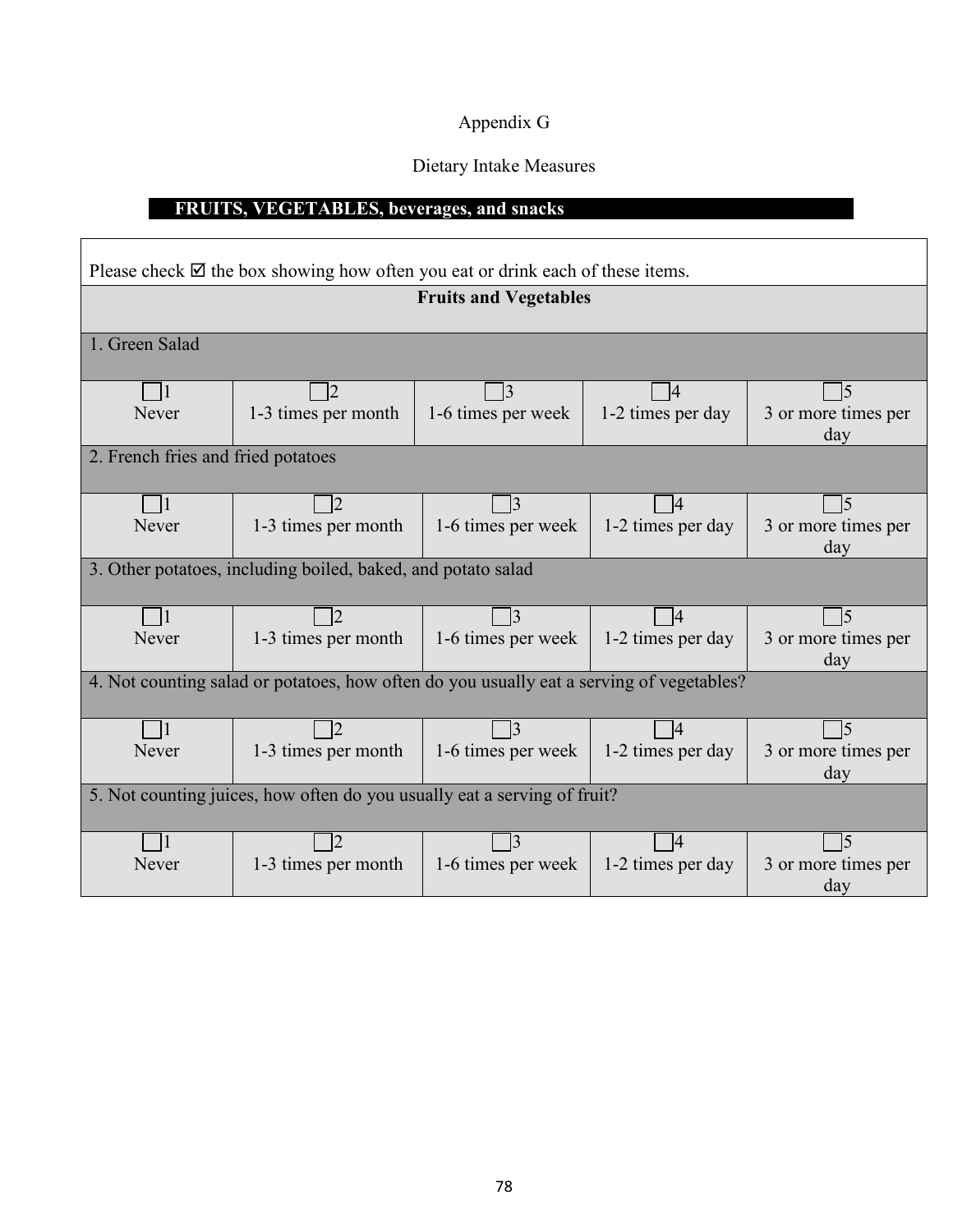|                                     |                                                                 | Beverages                                       |                                     |                                           |
|-------------------------------------|-----------------------------------------------------------------|-------------------------------------------------|-------------------------------------|-------------------------------------------|
| 6. Orange juice or grapefruit juice |                                                                 |                                                 |                                     |                                           |
| Never                               | -3 times per month<br>$\overline{\mathbf{C}}$                   | 1-6 times per week<br>$\overline{\mathfrak{c}}$ | 1-2 times per day<br>$\overline{4}$ | 3 or more times per day<br>$\overline{5}$ |
| 7. Other fruit juices,              | fortified fruit drinks                                          |                                                 |                                     |                                           |
| Never                               | -3 times per month<br>$\mathcal{C}$                             | 1-6 times per week<br>$\mathfrak{c}$            | 1-2 times per day<br>$\overline{4}$ | 3 or more times per day<br>$\overline{5}$ |
|                                     | 8. Regular soda, sugar sweetened tea                            |                                                 |                                     |                                           |
| Never                               | -3 times per month<br>$\mathrel{\sim}$                          | 1-6 times per week<br>$\mathbf{\hat{S}}$        | 1-2 times per day<br>$\overline{4}$ | 3 or more times per day<br>$\overline{6}$ |
|                                     | 9. Diet soda, unsweetened tea, other sugar-free flavored drinks |                                                 |                                     |                                           |
| Never                               | -3 times per month<br>$\overline{\mathbf{C}}$                   | 1-6 times per week<br>$\overline{\mathbf{c}}$   | 1-2 times per day<br>$\overline{4}$ | 3 or more times per day<br>$\overline{5}$ |
|                                     | 10. Milkshakes, sweetened coffee drinks (i.e. "Frappuccino")    |                                                 |                                     |                                           |
| Never                               | -3 times per month<br>$\overline{\mathbf{C}}$                   | 1-6 times per week                              | 1-2 times per day<br>$\overline{4}$ | 3 or more times per day<br>$\overline{5}$ |
| 11. Kool-Aid, lemonade              |                                                                 |                                                 |                                     |                                           |
| Never                               | -3 times per month<br>$\mathrel{\sim}$                          | 1-6 times per week<br>3                         | 1-2 times per day<br>$\overline{4}$ | 3 or more times per day<br>$\overline{5}$ |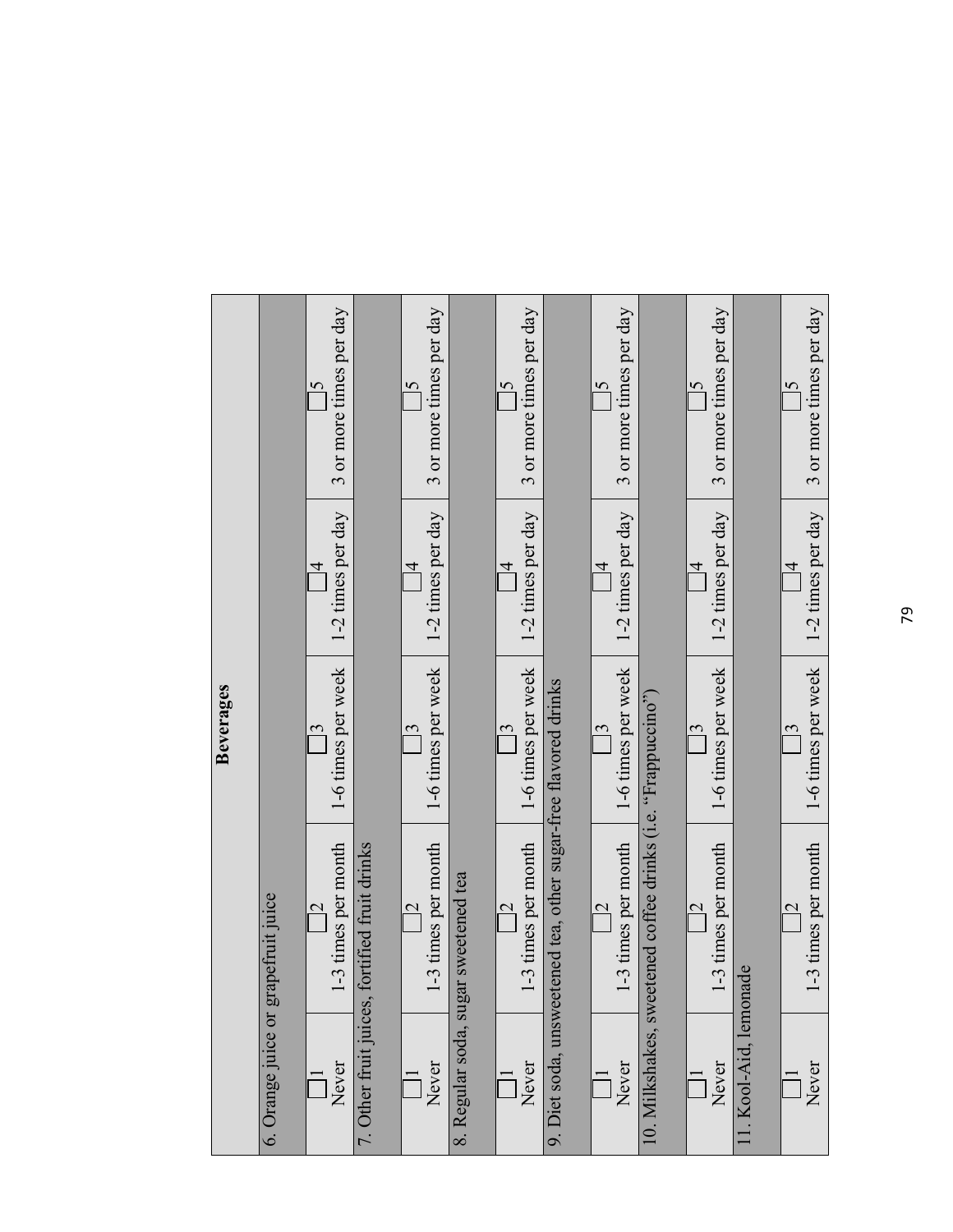| 12. Chocolate or flavored milk |                          |               |                                                                                                                                                                     |
|--------------------------------|--------------------------|---------------|---------------------------------------------------------------------------------------------------------------------------------------------------------------------|
| Never                          |                          |               | -3 times per month $\begin{vmatrix} 1 & -6 \\ 1 & -6 \end{vmatrix}$ times per week $\begin{vmatrix} 1 & -2 \\ 1 & -2 \end{vmatrix}$ times per day are times per day |
| 13. Whole or Vitamin           | n D milk                 |               |                                                                                                                                                                     |
| Never                          | $\overline{\mathcal{C}}$ |               | -3 times per month $\vert$ 1-6 times per week $\vert$ 1-2 times per day $\vert$ 3 or more times per day                                                             |
| $14.2\%$ , $1\%$ , skim, or    | fat-free milk            |               |                                                                                                                                                                     |
| Never                          |                          | $\frac{3}{2}$ | -3 times per month $\vert$ 1-6 times per week $\vert$ 1-2 times per day $\vert$ 3 or more times per day                                                             |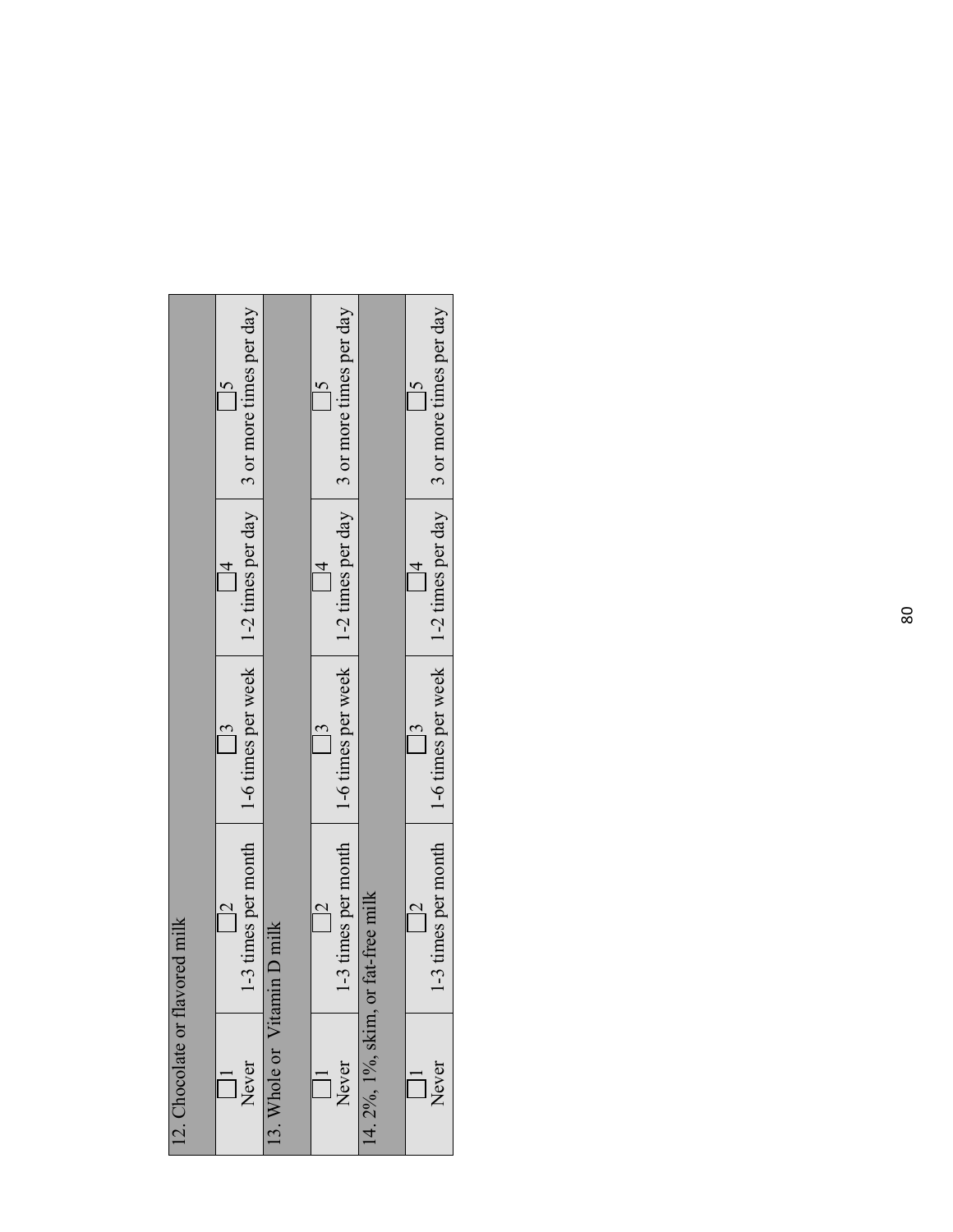|        |                                     | 3 or more times per day                         |                                                                  | 3 or more times per day<br>$\overline{6}$ |                                       | 3 or more times per day             |                                             | 3 or more times per day<br>$\overline{5}$     |                           | 3 or more times per day             |
|--------|-------------------------------------|-------------------------------------------------|------------------------------------------------------------------|-------------------------------------------|---------------------------------------|-------------------------------------|---------------------------------------------|-----------------------------------------------|---------------------------|-------------------------------------|
|        |                                     | 1-2 times per day<br>$\overline{4}$             |                                                                  | 1-2 times per day<br>$\overline{4}$       |                                       | 1-2 times per day<br>$\overline{4}$ |                                             | 1-2 times per day<br>$\overline{4}$           |                           | 1-2 times per day<br>$\overline{4}$ |
| Snacks |                                     | 1-6 times per week<br>$\overline{\mathfrak{c}}$ |                                                                  | 1-6 times per week                        |                                       | 1-6 times per week                  |                                             | 1-6 times per week<br>$\overline{\mathbf{c}}$ |                           | 1-6 times per week                  |
|        |                                     | 1-3 times per month<br>$\overline{\mathbf{c}}$  | 16. Ice cream, ice cream bars, frozen yogurt, popsicles, pudding | 1-3 times per month                       | 17. Chocolate candy (bars and pieces) | 1-3 times per month                 | luding bubble gum, hard candy, and gummies) | 1-3 times per month<br>$\overline{C}$         | ow-sugar cookies or candy | 1-3 times per month                 |
|        | 15. Cookies, cake, pie, snack cakes | Never                                           |                                                                  | Never                                     |                                       | Never                               | 18. Other candy (inc.                       | Never                                         | 19. Low-fat and/or 1      | Never                               |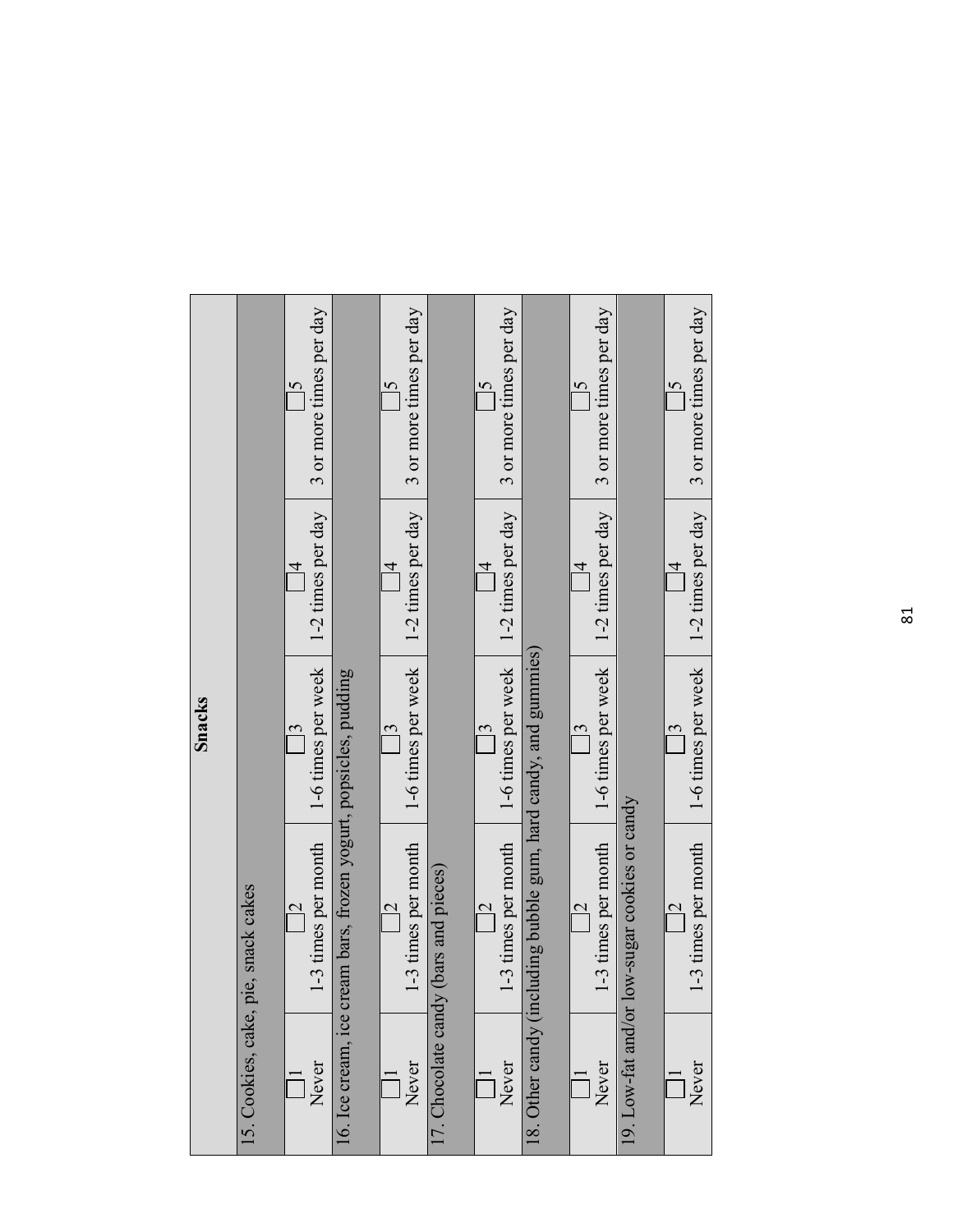**Take out or delivery**  Take out or delivery

Please mark how often you eat the following foods from a restaurant and identify whether you eat it <u>more often</u> on campus or off campus. Check only<br>one box within the frequency section and check only one box within the lo Please mark how often you eat the following foods from a restaurant **and** identify whether you eat it **more often** on campus or off campus. **Check only one box within the frequency section and check only one box within the location section. You should check two boxes, one from the frequency section and one from the location section for each question.** 

| <b>THIS STATE THAT IS TO THE THIS IS A THIS IS A THIS IS A THIS IS A THIS IS A THIS IS A THIS IS A THIS IS A THIS IS A THIS IS A THIS IS A THIS IS A THIS IS A THIS IS A THIS IS A THIS IS A THIS IS A THIS IS A THIS IS AN ISLA</b><br>in Anno in an in anno |                   |         |        |                  |               |        |
|---------------------------------------------------------------------------------------------------------------------------------------------------------------------------------------------------------------------------------------------------------------|-------------------|---------|--------|------------------|---------------|--------|
|                                                                                                                                                                                                                                                               | FREQUENCY         |         |        |                  | LOCATION      |        |
| the following<br>How often do you eat                                                                                                                                                                                                                         | Less than Once or |         | Once a | More than        | $\frac{5}{2}$ | 5f     |
| foods from a restaurant.                                                                                                                                                                                                                                      | once a            | twice a | week   | once a           | campus        | campus |
|                                                                                                                                                                                                                                                               | month             | month   |        | week             |               |        |
| Tacos, burritos, nachos (like Taco<br>Bell or other Mexican)                                                                                                                                                                                                  | ŏ                 | 'n      | Π      | $\overline{\Pi}$ | ň             | Π      |
| 2. Pizza (like Pizza Hut or Papa John's)                                                                                                                                                                                                                      | č                 | ò       | ő      | $\vec{\Box}$     | ň             | ñ      |
| Wendy's, Sonic, Krystal's or Burger<br>hotdogs, fries (like McDonalds,<br>3. Hamburgers/cheeseburgers or<br>King)                                                                                                                                             | ň                 | ñ       | Π      | Ц4               | ň             | ñ      |
| 4. Sandwiches (like Arby's or Subway)                                                                                                                                                                                                                         | ń                 | ñ       | Γñ     | $\vec{\Box}$     | ň             | Π      |
| Chicken, Chic-fil-a, or Mrs. Winners)<br>5. Fried and baked chicken, biscuits,<br>vegetables (like Kentucky Fried                                                                                                                                             | ň                 | ñ       | 'n     | $\vec{\Box}$     | ň             | ñ      |
| 6. Chinese (like Manchu Wok, etc.)                                                                                                                                                                                                                            | ň                 | ñ       | Π      | Ц<br>Ч           | ň             | ñ      |
| vegetables (like Captain D's or<br>6. Fried and baked fish, fries, and<br>Long John Silver's)                                                                                                                                                                 | ň                 | ų       | Π      | ų                | ň             | ñΡ     |
| sandwich, pancakes, hash browns,<br>etc. (like Hardees, McDonalds, Mrs.<br>egg biscuit<br>Winners, Krystal's)<br>'. Breakfast: sausage/                                                                                                                       |                   | ñ       | Π      | Ц<br>Ч           | ň             | ñΡ     |
| ogurt, milkshakes<br>ns, TCBY, or<br>(like Baskin Robbi<br>8. Ice cream, frozen yo<br>Sonic)                                                                                                                                                                  |                   | ñ       | Π      | $\vec{\Box}$     | ň             | ñ      |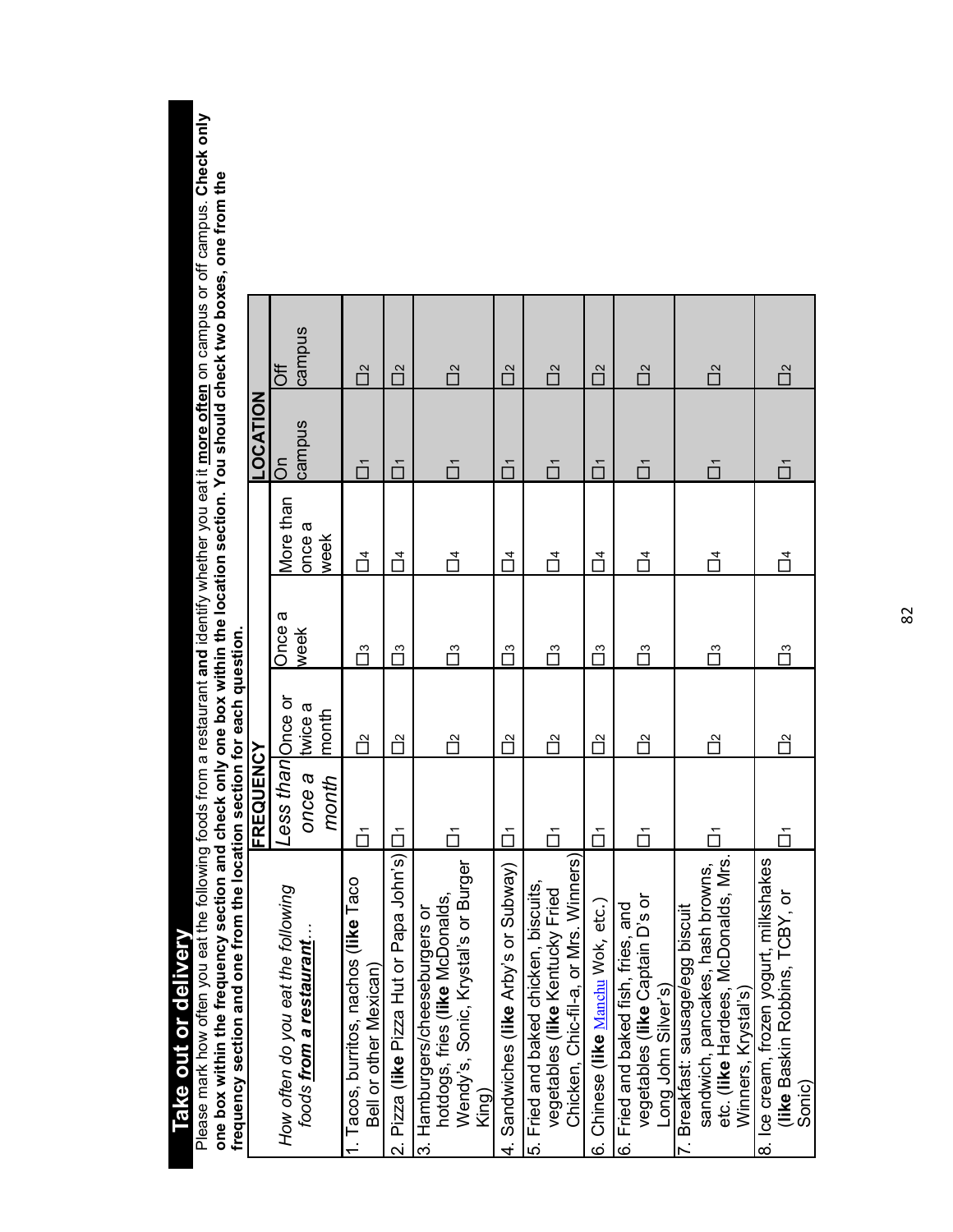0. Other (please left) be to leave a list) when  $\frac{1}{2}$  is the contract of  $\frac{1}{2}$  is the contract of  $\frac{1}{2}$ 9. Other (please list)

 $\frac{1}{\Box}$  $\overline{\square}$ 

### **Food Intake Recall**

Amount Beverage Consumed Food and Meal Time Location Food and Please indicate the foods you consume on a typical weekday. Food Intake Recall<br>Please indicate the foods you consume on a typical weekday. Location Time Afternoon Snack Afternoon Snack Morning Snack Morning Snack Dinner<br>Evening Snack Evening Snack Breakfast Lunch Ivey

Please indicate the foods you consume on a typical weekend day. Please indicate the foods you consume on a typical weekend day.

Other

| Meal             | Time | Location | Food and             | Amount |
|------------------|------|----------|----------------------|--------|
|                  |      |          |                      |        |
|                  |      |          | Beverage<br>Consumed |        |
| <b>Breakfast</b> |      |          |                      |        |
| Morning Snack    |      |          |                      |        |
| Lunch            |      |          |                      |        |
| Afternoon Snack  |      |          |                      |        |
| Dinner           |      |          |                      |        |
| Evening Snack    |      |          |                      |        |
| Other            |      |          |                      |        |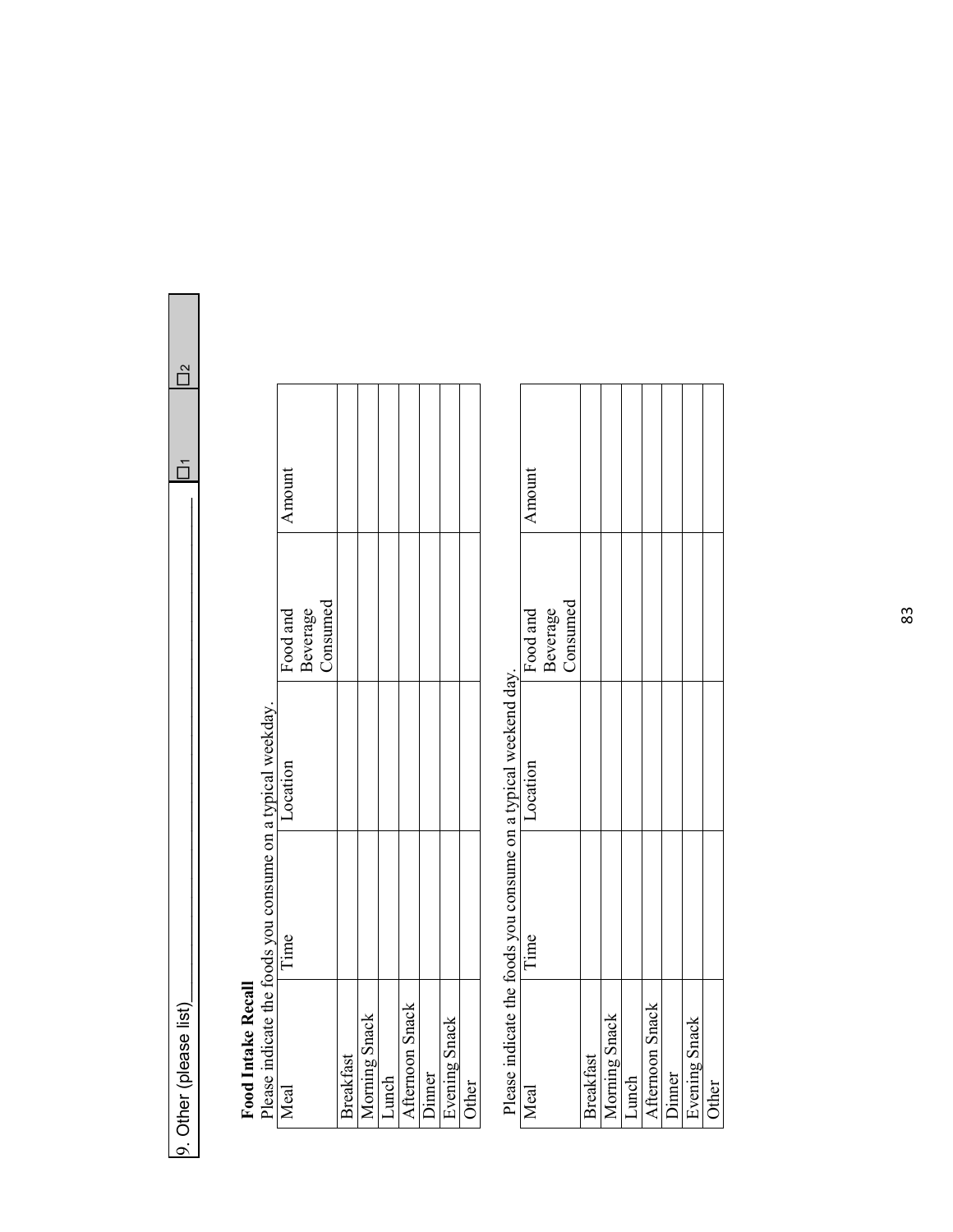### Appendix H

Stage of Change Questionnaire for Weight loss, changing diet, and increasing Physical Activity

Each rung of this ladder represents where a person might be in thinking about changing their current weight.

CIRCLE THE NUMBER ON THE LADDER that best represents where you are now. How motivated are you, at the moment, to reduce your weight? (0=not motivated at all, 10=very motivated)

| 10               | Taking action to lose weight (e.g., decreasing calorie intake<br>and/or increasing physical activity) |
|------------------|-------------------------------------------------------------------------------------------------------|
| 9                |                                                                                                       |
| 8                | Starting to think about how to change my weight.                                                      |
| 7                |                                                                                                       |
| 6                |                                                                                                       |
| 5                | Think I should lose weight, but not quite ready.                                                      |
|                  |                                                                                                       |
| 3                | Think I need to consider changing my weight someday.                                                  |
| 2                |                                                                                                       |
|                  |                                                                                                       |
| $\boldsymbol{0}$ | No thought of changing my weight.                                                                     |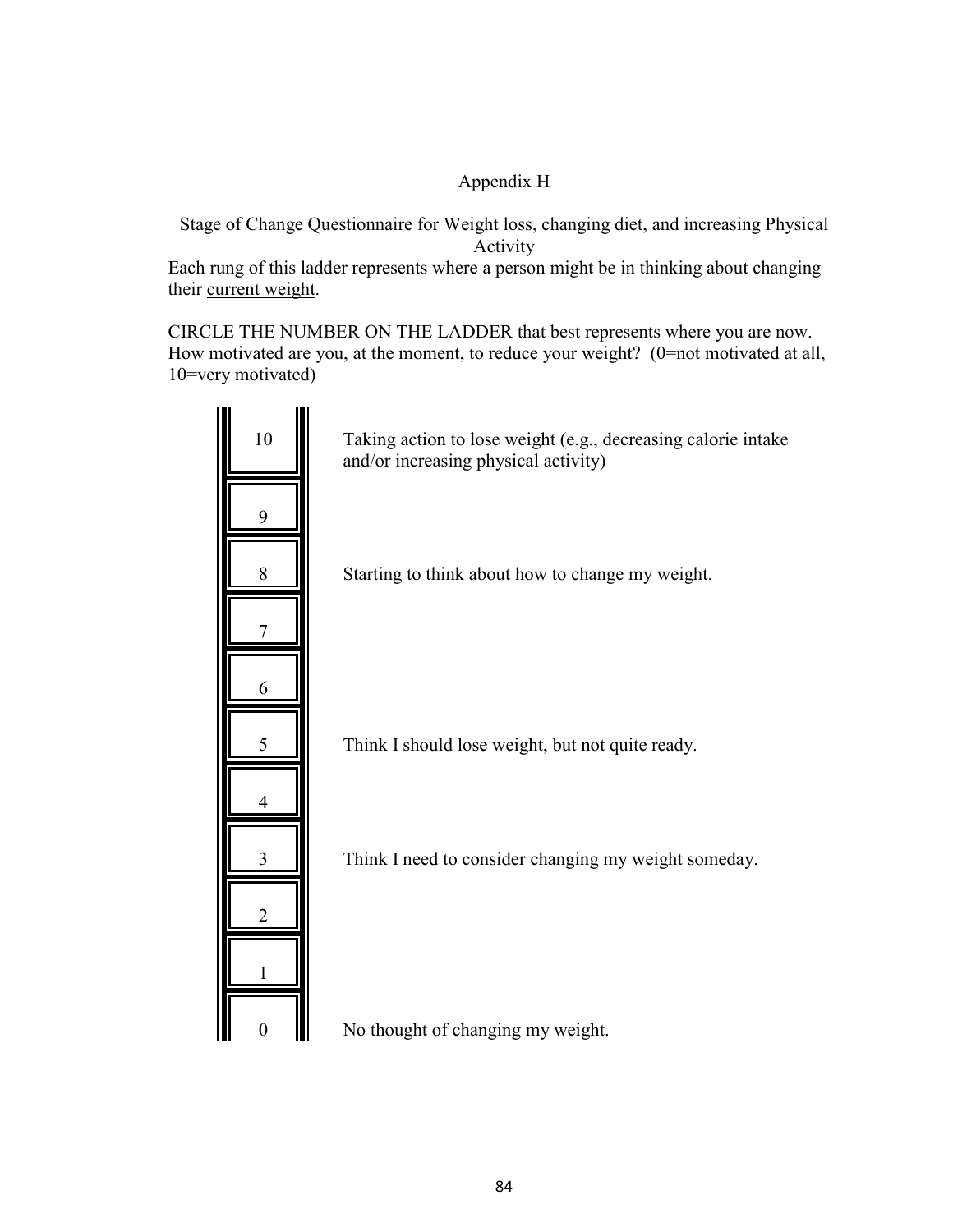Each rung of this ladder represents where a person might be in thinking about changing their current diet.

CIRCLE THE NUMBER ON THE LADDER that best represents where you are now. How motivated are you, at the moment, to make positive changes in your diet? (0=not motivated at all, 10=very motivated)

| 10             | Taking action to change (e.g., currently eating more healthy<br>foods) |
|----------------|------------------------------------------------------------------------|
| 9              |                                                                        |
| 8              | Starting to think about how to increase my eating patterns.            |
|                |                                                                        |
| 6              |                                                                        |
|                | Think I should change my eating patterns, but not quite ready          |
|                |                                                                        |
| $\overline{3}$ | Think I need to consider changing my eating patterns<br>someday.       |
|                |                                                                        |
|                |                                                                        |
|                |                                                                        |

 $\begin{array}{|c|c|} \hline \text{~~&} \text{No thought of changing my eating patterns} \end{array}$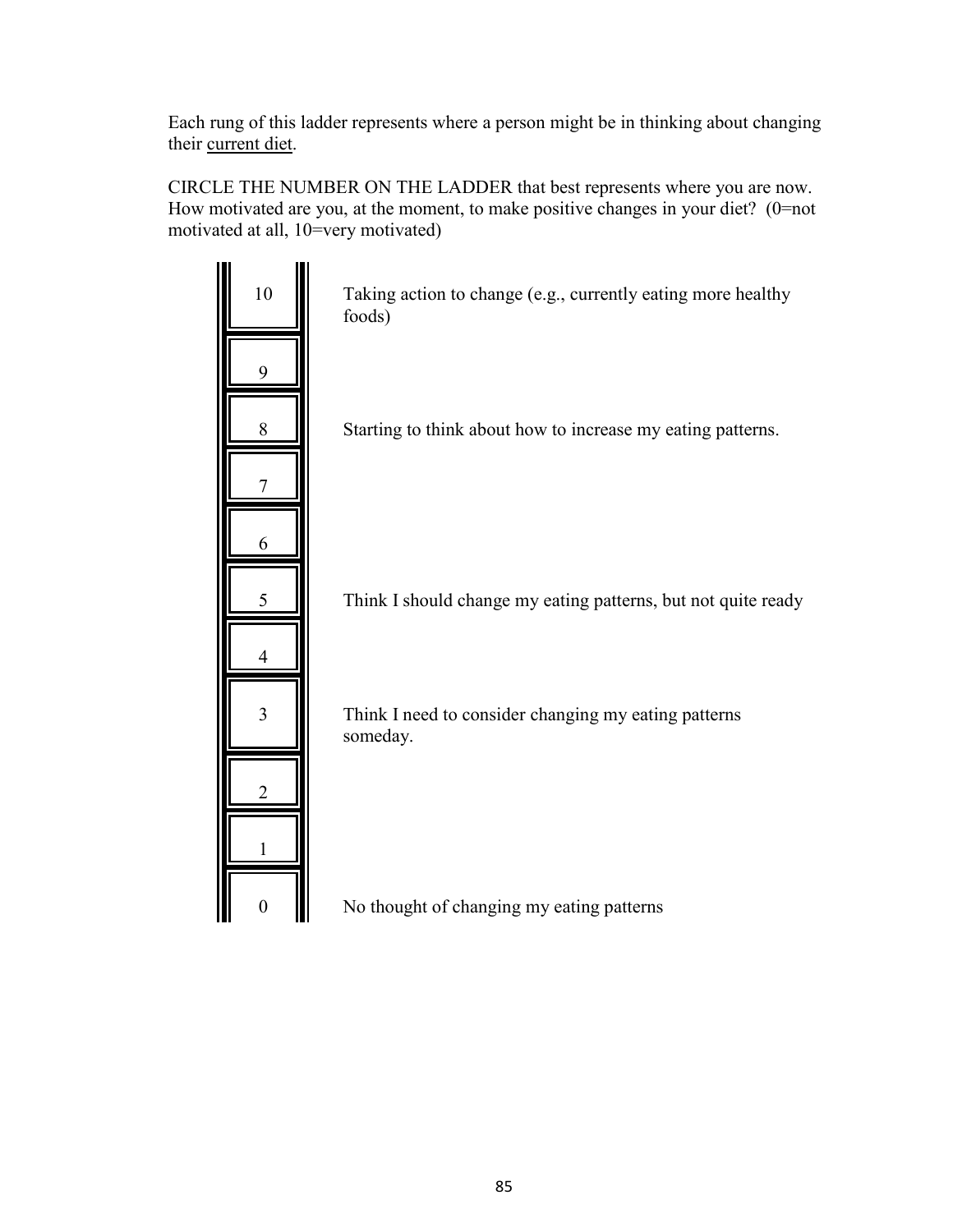Each rung of this ladder represents where a person might be in thinking about changing their current level of physical activity (exercise).

CIRCLE THE NUMBER ON THE LADDER that best represents where you are now. How motivated are you, at the moment, to increase your current level of physical activity? (0=not motivated at all, 10=very motivated)



0 No thought of changing my current level of exercise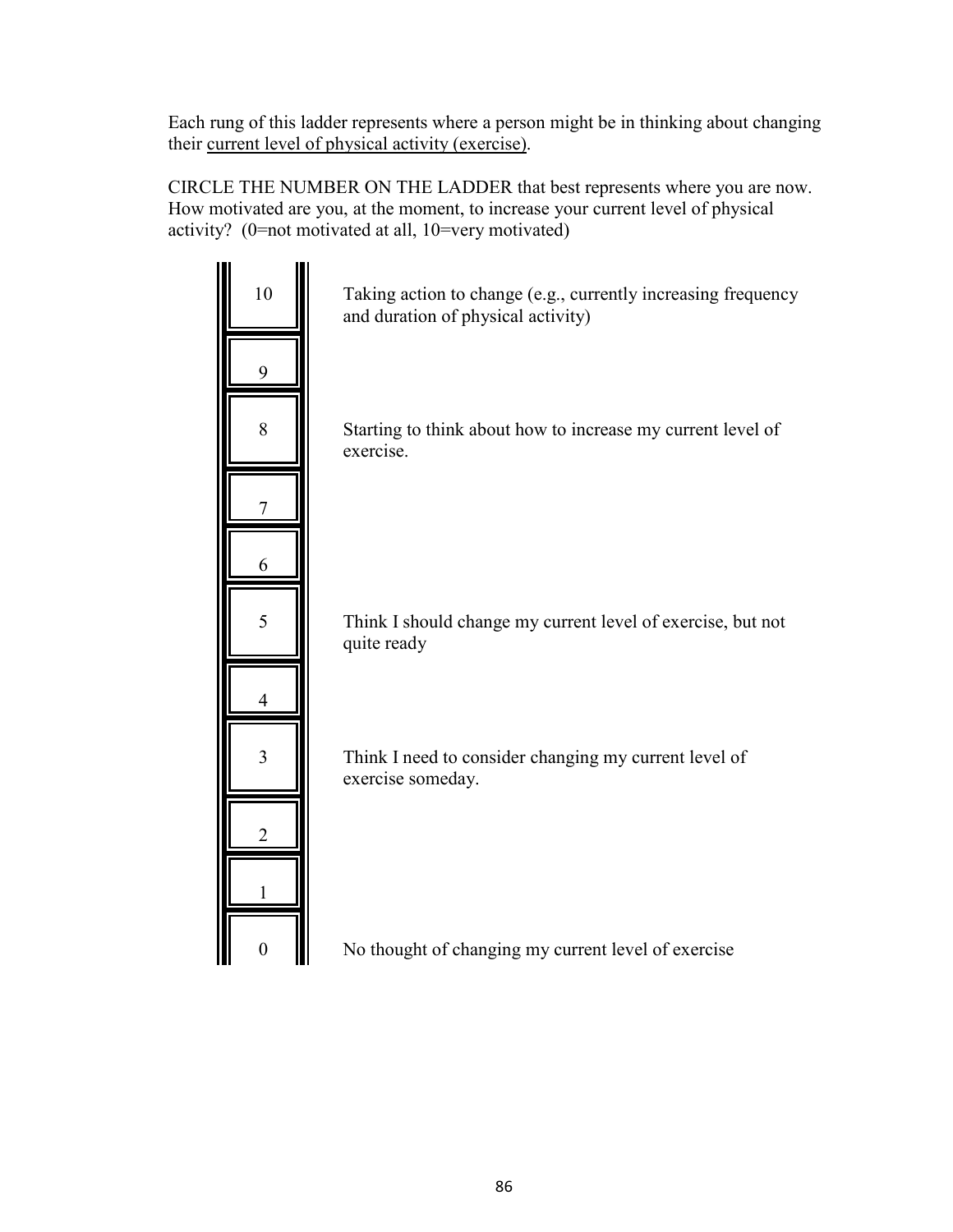### Appendix I Appendix I

### Family History Questionnaire Family History Questionnaire

## OBESITY INFORMATION ABOUT YOUR BIOLOGICAL PARENTS AND GRANDPARENTS **OBESITY INFORMATION ABOUT YOUR BIOLOGICAL PARENTS AND GRANDPARENTS**

## **INSTRUCTIONS FOR COMPLETING SECTION 1 INSTRUCTIONS FOR COMPLETING SECTION 1**

Step 1 - Begin with Column A. In first row, write in the first name of your biological father. If you do not Step 1 – Begin with Column A. In first row, write in the first name of your biological father. If you do not know his name, write "99" in Column A and leave the other columns blanks. know his name, write "99" in Column A and leave the other columns blanks.

Step  $2$  – Continuing left-to-right across the page, answer the other questions. If you do not know the answer to any of the questions circle DK (don't know). Step 2 – Continuing left-to-right across the page, answer the other questions. If you do not know the answer

Step 3 – Repeat Steps 1 through 2, for your biological mother, then for each grandparent. Step 3 - Repeat Steps 1 through 2, for your biological mother, then for each grandparent. to any of the questions circle DK (don't know) .

| $\Box$            | medical disorder?<br>an obesity related<br>pass away due to<br>Did this person                                   |                                            | No Yes DK                | No Yes DK                | No Yes DK       | No Yes DK       |
|-------------------|------------------------------------------------------------------------------------------------------------------|--------------------------------------------|--------------------------|--------------------------|-----------------|-----------------|
|                   | complications due to obesity?<br>Did this person have medical<br>hypertension, diabetes)<br>(e.g. heart disease, |                                            | No Yes DK                | No Yes DK                | No Yes DK       | No Yes DK       |
| $\cup$            | Was this person<br>overweight or<br>obese?                                                                       |                                            | No Yes DK                | No Yes DK                | No Yes DK       | No Yes DK       |
| $\mathbf{\Omega}$ | Biological relatives<br>Relationship:<br>Only include                                                            |                                            | <b>Biological Father</b> | <b>Biological Mother</b> | Mother's Father | Mother's Mother |
| ⋖                 | INFORMATION<br>  ABOUT YOUR<br>  PARENTS AND<br>  YOUR<br>GRANDPARENTS                                           | If unknown, enter "99"<br>Enter First Name |                          |                          |                 |                 |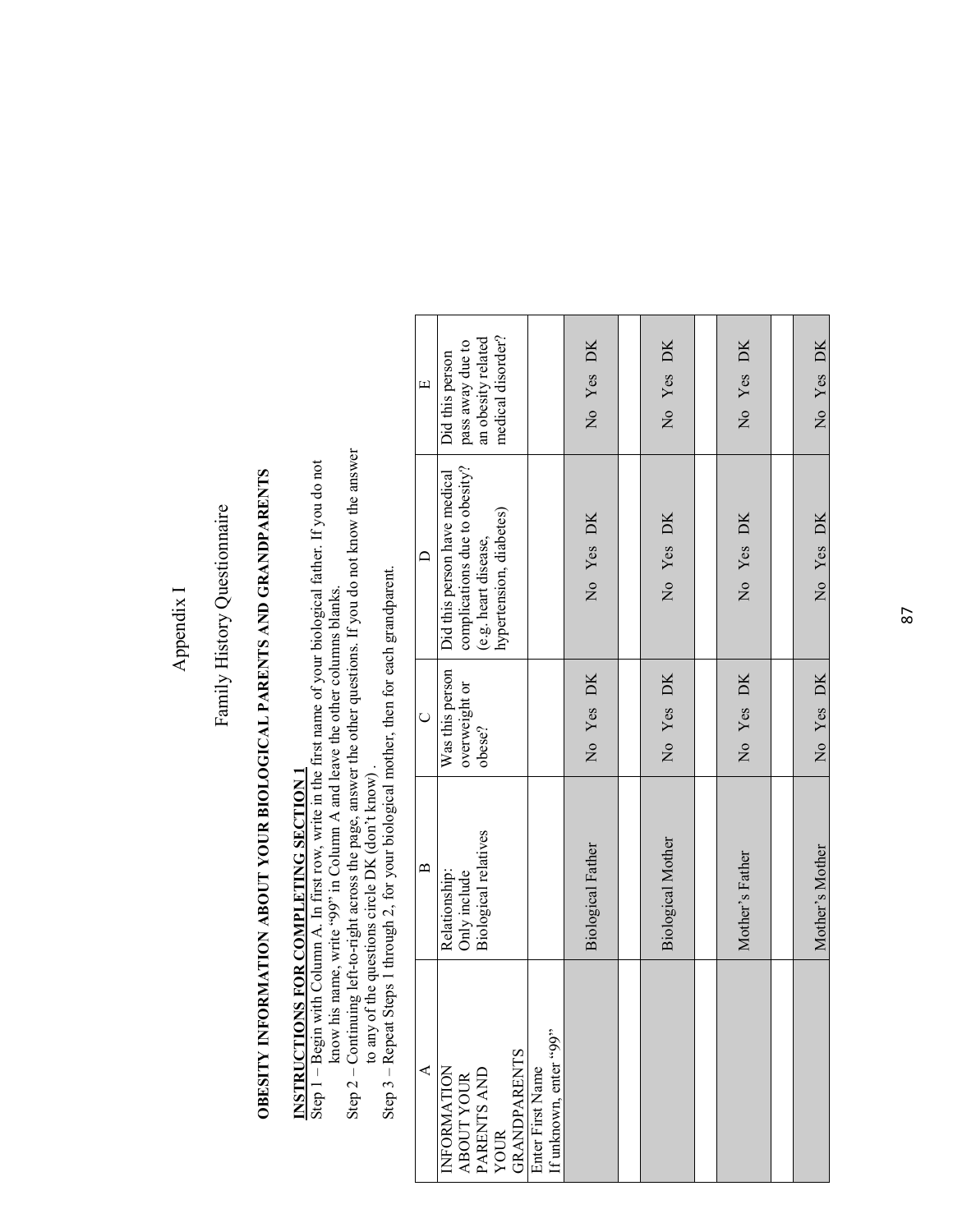|  | DK<br>Yes<br>$\overline{R}$ | DK<br>Yes<br>$\overline{R}$ |  |
|--|-----------------------------|-----------------------------|--|
|  | No Yes DK                   | No Yes DK                   |  |
|  | Yes DK<br>$\overline{a}$    | No Yes DK                   |  |
|  | Father's Father             | Father's Mother             |  |
|  |                             |                             |  |

Г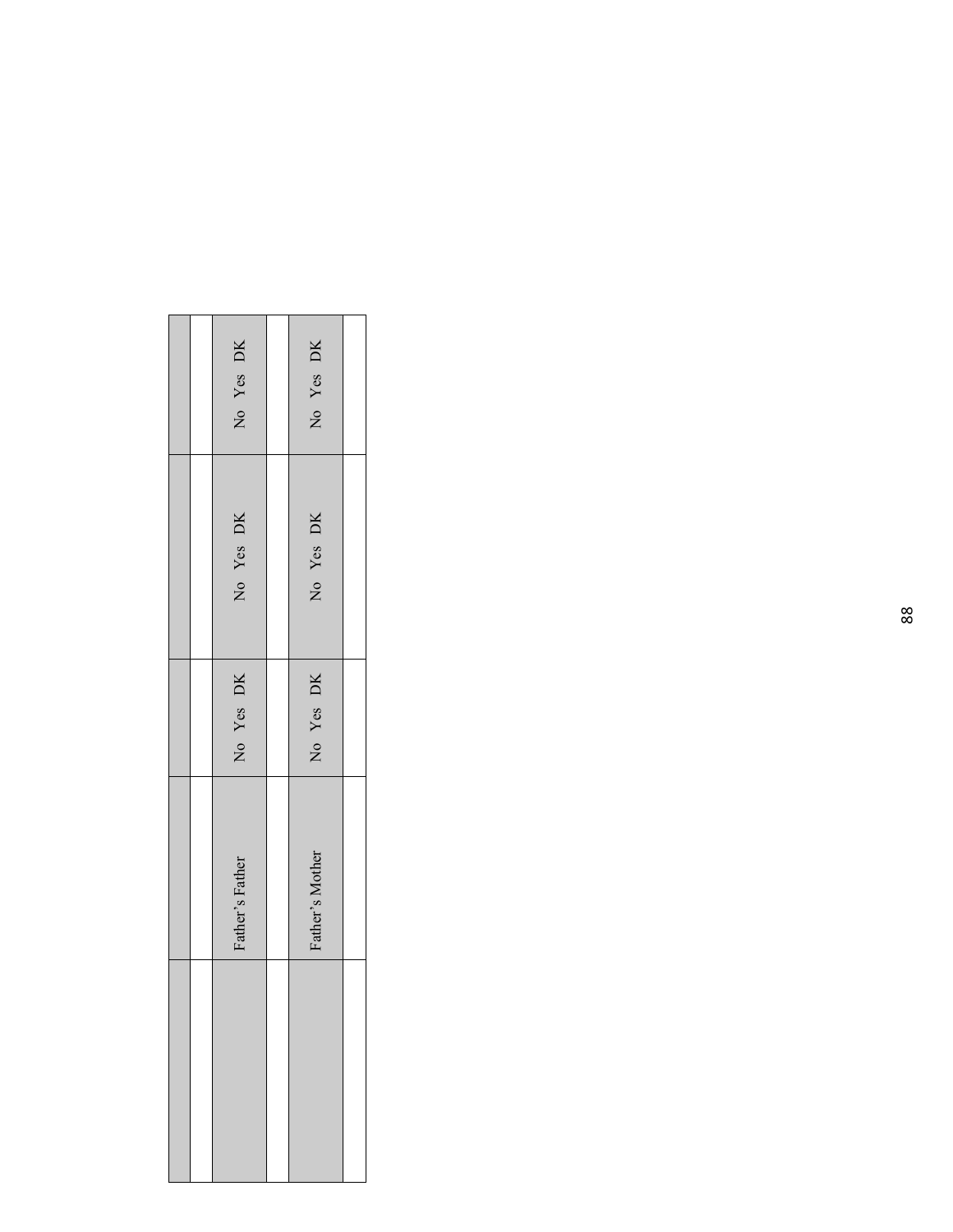## **OBESITY INFORMATION ABOUT YOUR BIOLOGICAL BROTHERS AND SISTERS**  OBESITY INFORMATION ABOUT YOUR BIOLOGICAL BROTHERS AND SISTERS

# **INSTRUCTIONS FOR COMPLETING SECTION 2**

**INSTRUCTIONS FOR COMPLETING SECTION 2**<br>Step 1 – Begin with Column A. First list the names of all your BIOLOGICAL sisters and brothers Step 1 – Begin with Column A. First list the names of all your BIOLOGICAL sisters and brothers (including half siblings). Enter a "99" for any sibling you don't actually know. (including half siblings). Enter a "99" for any sibling you don't actually know.

- Step 2 In Column B, fill in the sex of each sibling (" $M$ " for male, "F" for female).
- Step 2 In Column B, fill in the sex of each sibling ("N" for male, "F" for female).<br>Step 3 In Column C, fill in the ONE response that best describes your biological relationship to each Step 3 – In Column C, fill in the ONE response that best describes your biological relationship to each brother or sister. brother or sister.
	- Step 4 Complete Columns D through J for ALL the brothers and sisters you listed below. Step  $4$  – Complete Columns D through J for ALL the brothers and sisters you listed below.<br>\*If you run out of lines for siblings on this page, continue on another page. \*If you run out of lines for siblings on this page, continue on another page.

| ⋖                                                    | $\mathbf{\Omega}$      | $\overline{C}$                    | $\subset$            | $\Box$                                |
|------------------------------------------------------|------------------------|-----------------------------------|----------------------|---------------------------------------|
|                                                      | Male or                | Do you and this sibling share the | Is this person       | Has this                              |
| INFORMATION<br>ABOUT YOUR<br>BROTHERS AND<br>SISTERS | Female?                | same mother, father, or both?     | overweight or obese? | diagnosed with an<br>Person ever been |
|                                                      |                        |                                   |                      | obesity related                       |
|                                                      |                        |                                   |                      | medical problem?                      |
| Enter First Name                                     |                        |                                   |                      |                                       |
| If unknown enter "99"                                |                        |                                   |                      |                                       |
|                                                      | Circle One             |                                   |                      |                                       |
|                                                      | $\mathbf{r}$<br>$\geq$ | Mother Father Both                | No Yes DK            | No Yes DK                             |
|                                                      | Circle One             |                                   |                      |                                       |
|                                                      |                        | Mother Father Both                | No Yes DK            | No Yes DK                             |
|                                                      | $M$ F                  |                                   |                      |                                       |
|                                                      | Circle One             |                                   |                      |                                       |
|                                                      |                        | Mother Father Both                | No Yes DK            | No Yes DK                             |
|                                                      | $\mathbf{r}$<br>$\geq$ |                                   |                      |                                       |
|                                                      | Circle One             |                                   |                      |                                       |
|                                                      |                        | Mother Father Both                | No Yes DK            | No Yes DK                             |
|                                                      | $\mathbf{r}$<br>$\geq$ |                                   |                      |                                       |
|                                                      | Circle One             |                                   |                      |                                       |
|                                                      |                        | Mother Father Both                | No Yes DK            | No Yes DK                             |
|                                                      | $\mathbf{r}$<br>$\geq$ |                                   |                      |                                       |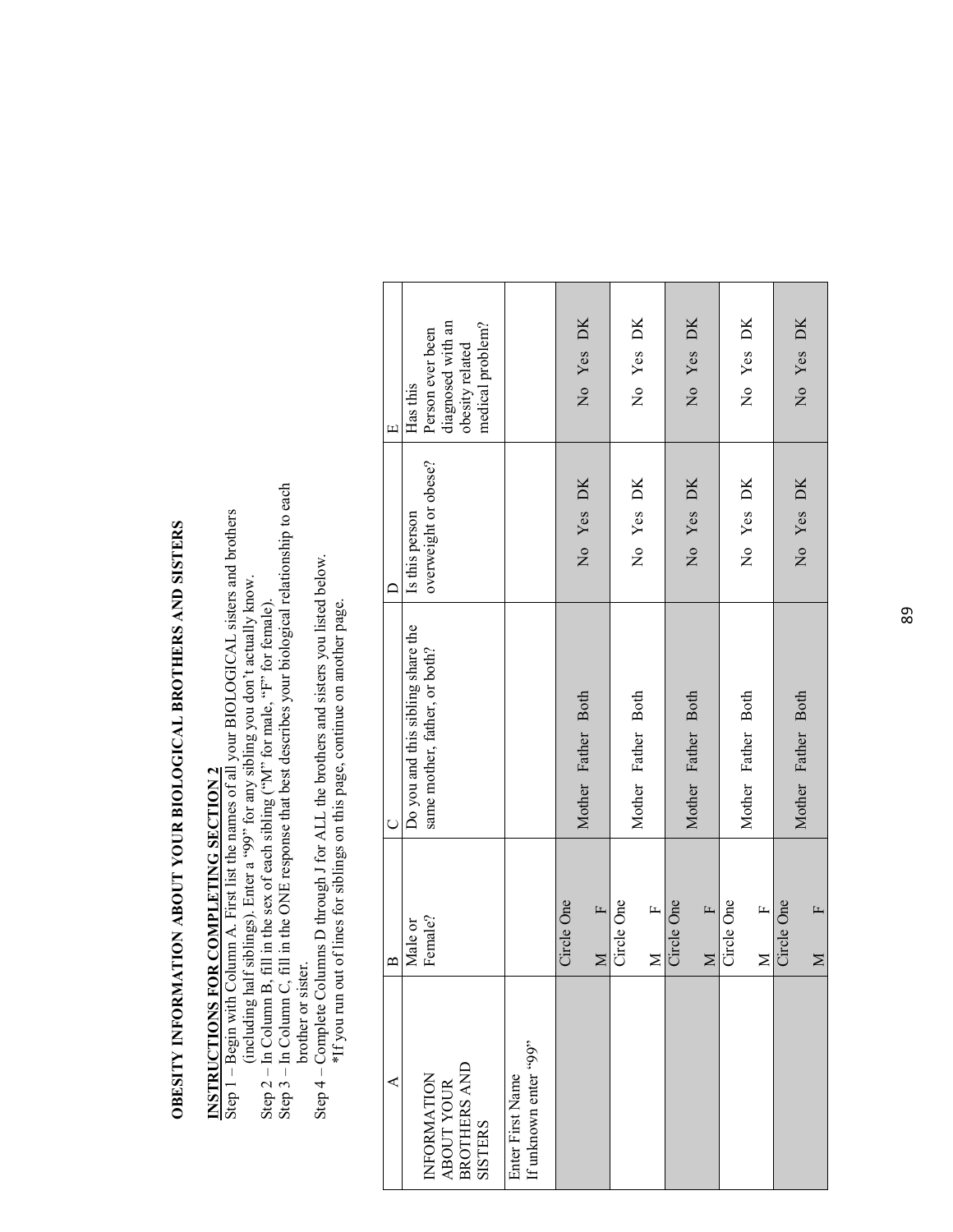| No Yes DK<br>No Yes DK     | No Yes DK<br>Yes DK<br>$\overline{a}$ | No Yes DK<br>No Yes DK     |  |
|----------------------------|---------------------------------------|----------------------------|--|
| Mother Father Both         | Mother Father Both                    | Mother Father Both         |  |
| Circle One<br>$\mathbf{r}$ | Circle One<br>$\mathbf{r}$            | Circle One<br>$\mathbf{r}$ |  |
|                            |                                       |                            |  |